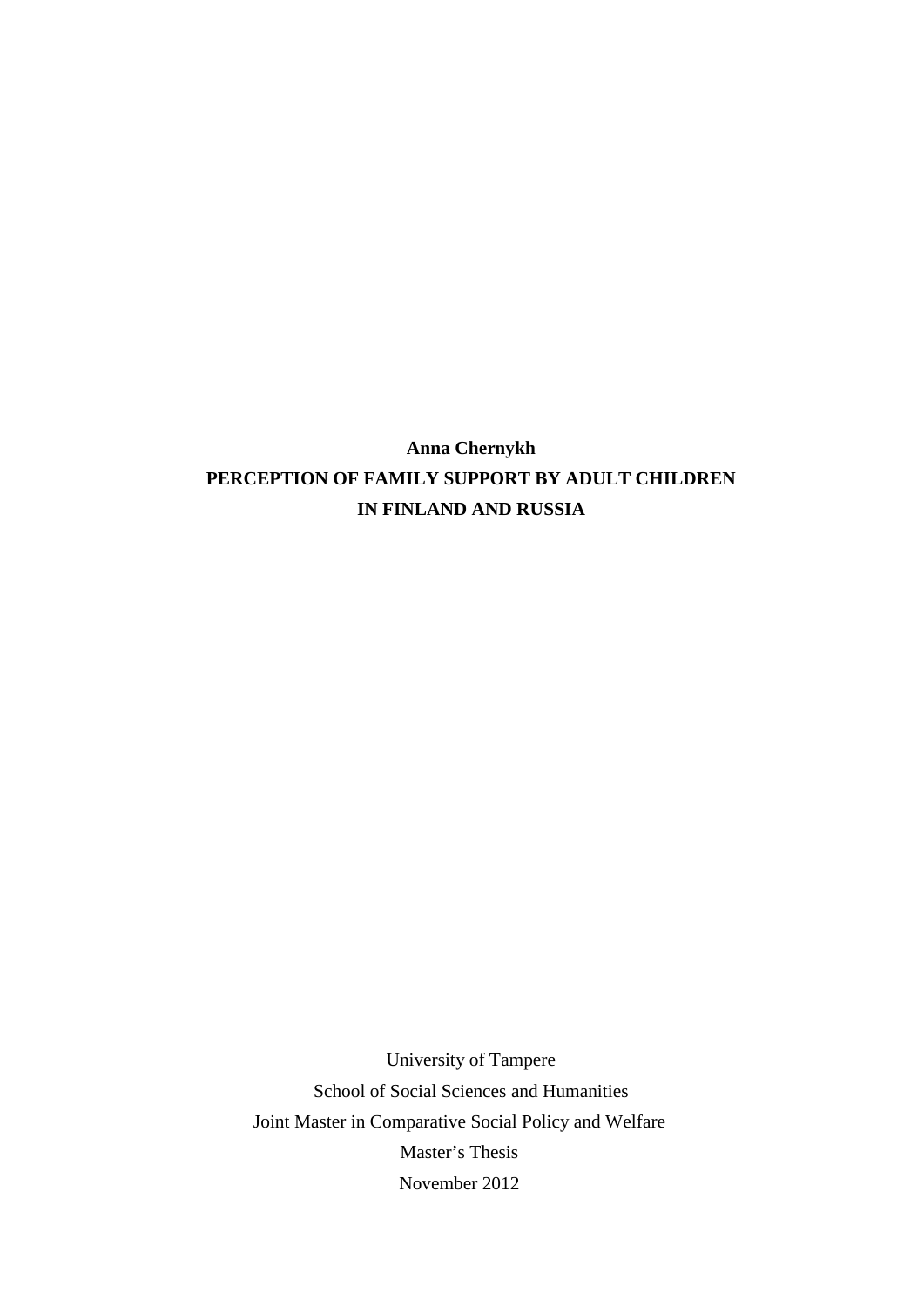University of Tampere School of Social Sciences and Humanities

CHERNYKH, ANNA Perception of family support by adult children in Finland and Russia

Master's Thesis, 78 pages, 2 Appendices Joint Master in Comparative Social Policy and Welfare November 2012 Supervisors: Pertti Koistinen and Liisa Häikiö

# ABSTRACT

While the population of Europe is ageing, and social welfare system is struggling to provide the support for elderly and to make up strategies for keeping up the social security on a satisfying level, on the micro level the family is experiencing structural and functional changes. The actual research lies on the crossroads of these social issues.

\_\_\_\_\_\_\_\_\_\_\_\_\_\_\_\_\_\_\_\_\_\_\_\_\_\_\_\_\_\_\_\_\_\_\_\_\_\_\_\_\_\_\_\_\_\_\_\_\_\_\_\_\_\_\_\_\_\_\_\_\_\_\_\_\_\_\_\_\_\_\_\_\_\_\_\_

The vital problem of how to provide ageing individuals with the care and support they need is approached from the perspective of the potential supporters: adult children. In particular, I was interested in how they perceive the family support duties that may occur in their future, how they regard them and plan to cope with them.

In order to answer the research question I interviewed 12 informants, half of them Russian and the other Finnish whose, parents are in the pre-retirement age. The comparative approach allowed me to compare the support arrangements in Russia and Finland and to perceive the sharper differences across the family discourses in these two countries.

Having completed the discourse analysis of the data, I have learnt that regardless of the social welfare regime individuals belong to, they have varying perceptions of family support and reciprocation acts inside the family network. For instance, it is believed that pensions in Russia are small, yet many elderly parents still support the families of their adult children. In Finland with its well-established formal care institutions, there were discourses confirming and denying the chances for ageing parents to go to the elderly houses. Despite the general trend of individualized society, Finnish adult children are still involved in reciprocation and mutual transaction of help and support with their parents, with few contrary examples.

My thesis provides a better understanding of the family support phenomenon and adds a scientific value via the study of support perception by the adult children and offers a conceptual framework exploited as the analytical outcome of the research. Individuals build up perceptions of support on their assumptions of moral family obligations, established patterns of reciprocity and dependency. The result of the study is that family support may be seen as a burden however, many individuals do not reject to undertake it, and perceive this obligation as granted, and in fact family support activities are still relevant and imperative. The conceptual framework developed in this Master's Thesis may be used in any other Social Policy study of family support and care.

Keywords: *Family support, moral obligation, reciprocity, dependency*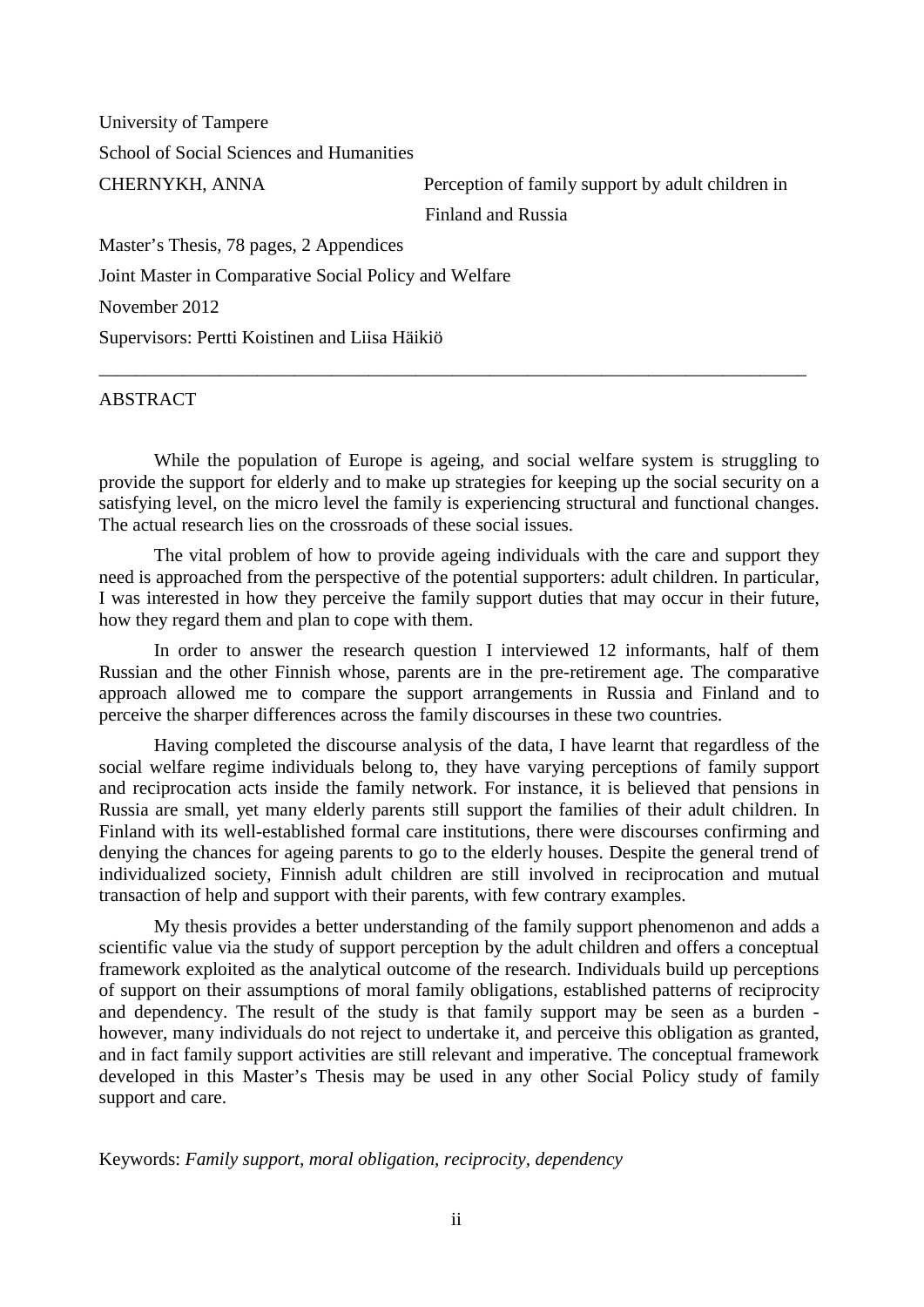# **Table of contents**

| 1 Introduction                                                             | $\mathbf{1}$ |
|----------------------------------------------------------------------------|--------------|
| 2 Family care and support: conceptual understanding                        | 6            |
| 2.1 Cultural background of family relations in Finland and Russia          | 6            |
| 2.2 Theoretical paradigms and approaches to family support studies         | 8            |
| 2.3 Family as a network of kinship support                                 | 11           |
| 2.4 Family responsibilities and generational differences                   | 13           |
| 2.5 Development of concepts of reciprocity within the framework of support | 16           |
| 3 Designing a family support study                                         | 25           |
| 3.1 Personal interview as a method of data collection                      | 25           |
| 3.2 Selection of informants for interviews                                 | 28           |
| 3.3 The plot of interview                                                  | 29           |
| 3.4 Validity of data                                                       | 30           |
| 3.5 Moderation and conduction of interview                                 | 31           |
| 3.6 Exemplary analysis of problematic interview flow                       | 33           |
| 3.7 Discourse as analytical tool                                           | 35           |
| 4 People's voice: support of ageing parents in their families              | 41           |
| 4.1 Dilemma: moral obligation or economy?                                  | 41           |
| 4.1.1 Natural morality dimension: "how else"                               | 44           |
| 4.2 Altruism as family support base                                        | 46           |
| 4.2.1 Burden of parental support: heavy morally and physically             | 47           |
| 4.2.2 Not-Owing-Anything discourse                                         | 50           |
| 4.3 Reciprocity: give and take in the long run perspective                 | 50           |
| 4.3.1 Investments and reward                                               | 51           |
| 4.4 Dependency vs. independency in family support                          | 54           |
| 4.4.1 Pension as independency                                              | 54           |
| 4.4.2 Support duty as dependency                                           | 55           |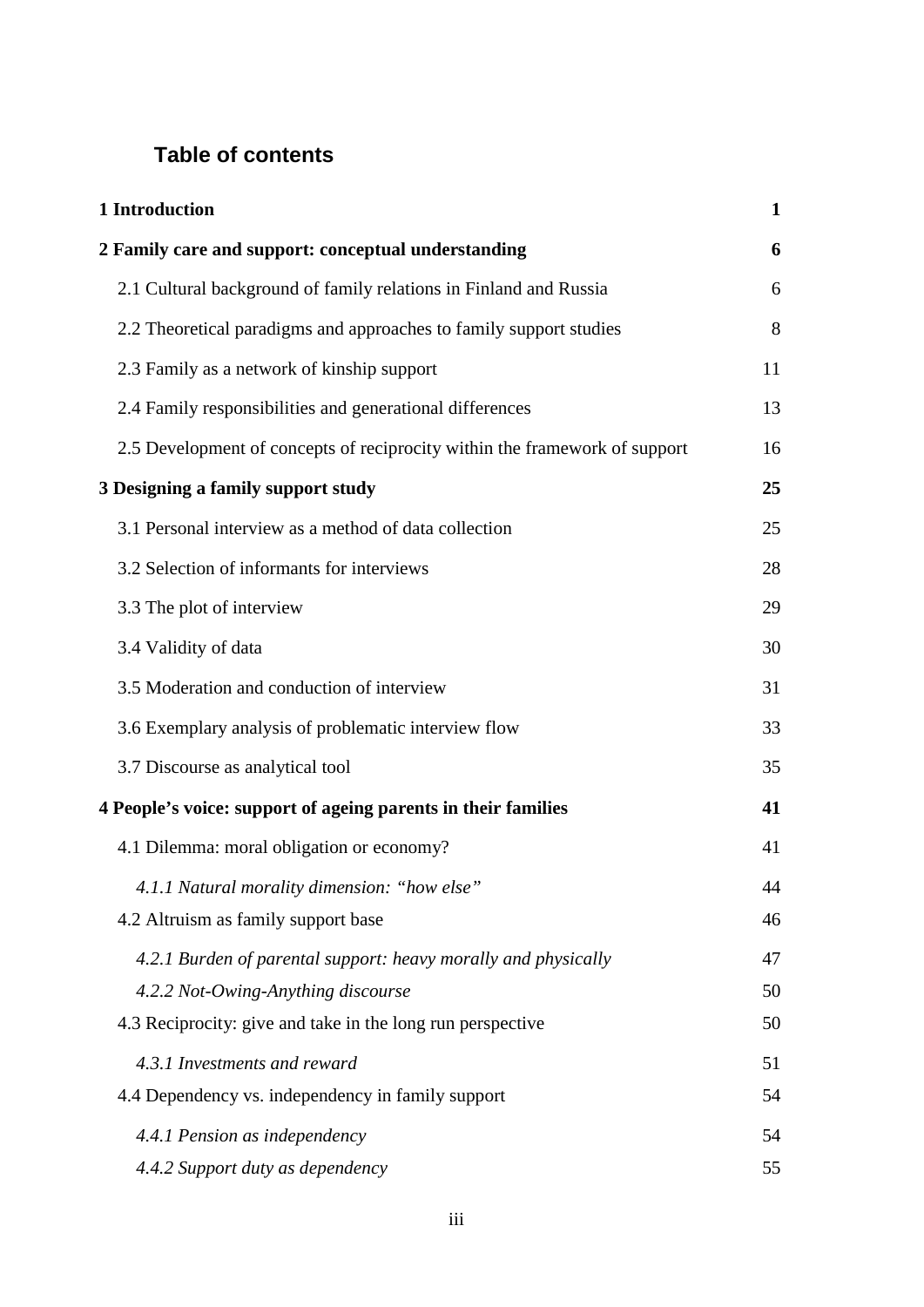| 4.4.3 Independence from being a burden as a moral value                      | 56 |
|------------------------------------------------------------------------------|----|
| 4.4.4 Formal care and personal independency                                  | 57 |
| 4.5 Comparison of Finnish and Russian discursive practices on family support | 59 |
| 4.6 Summing up the findings                                                  | 63 |
| <b>5 Conclusion</b>                                                          | 68 |
| 5.1 Discussion and evaluation of results                                     | 69 |
| 6 Bibliography                                                               | 71 |
| Appendix 1. Interview questions                                              | 76 |
| Appendix 2. Categorization of discursive repertoires                         | 77 |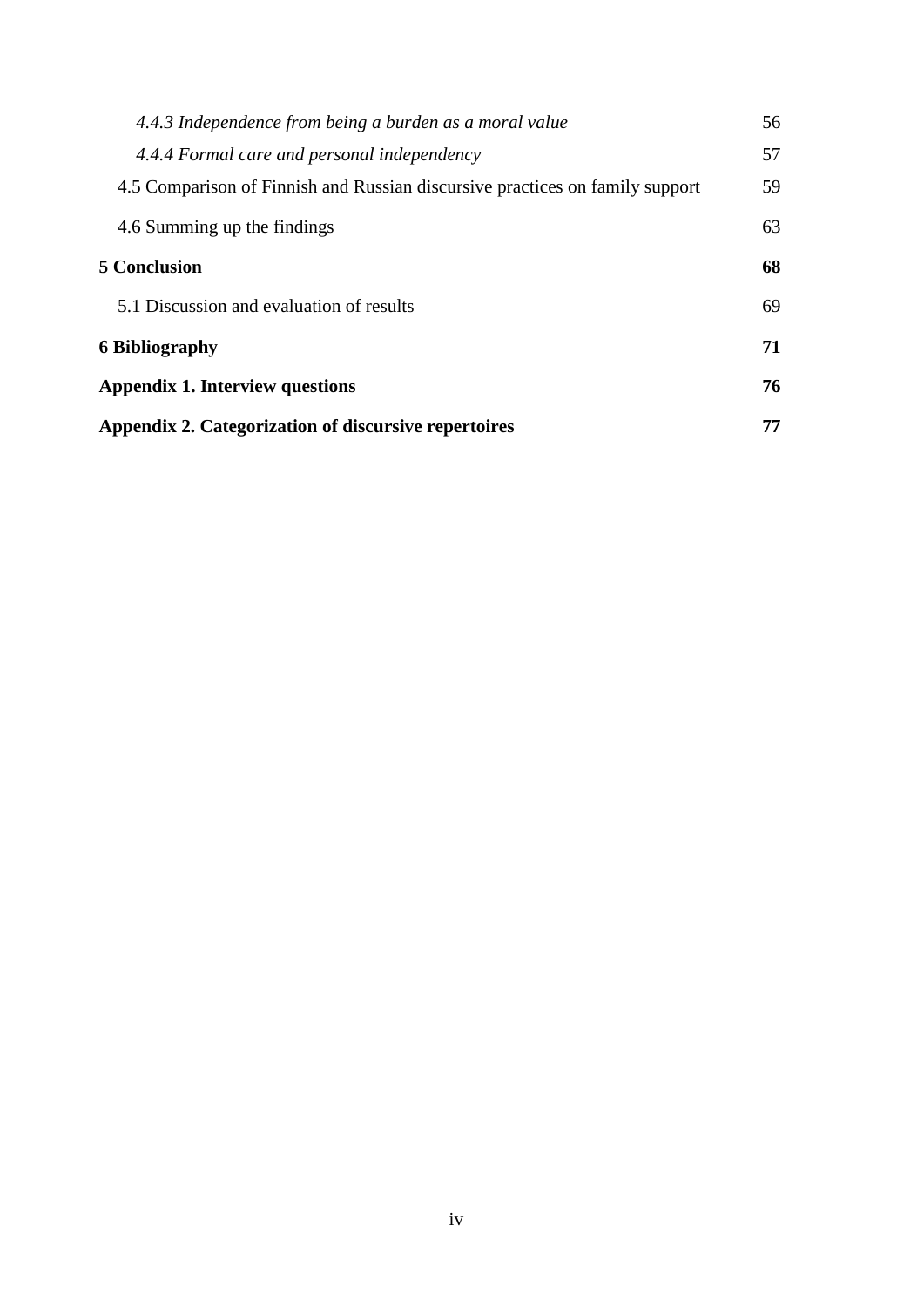# **1 Introduction**

Against the background of the inevitable process of ageing of the European population, the year 2012 was announced the 'European Year for Active Ageing and Solidarity between Generations'(European Commission Informational Bulletin, 2010). Such initiatives show that EU policymakers are aware of the problem and are accordingly trying to highlight and attract public attention to the issue. In addition, the mass media keep repeatedly announce that Europe is 'greying' and some radical measures should be taken in order to slow down the process and to prevent economies and the social sector from collapsing. Academics and governmental advisors are spending funds on in-depth research and forming statistical outlines of the process. In trying to provide a clear response to the question of whether Europe can afford to grow old, Carone and Costello (2006) propose that the issue is quite threatening - yet manageable - with well-timed intermediation of policymakers and European governments. It is the general view amongst social researchers that it is important to study the institutions that support individuals in their old age, financially as well as socially and symbolically. The institutions I assume here are the state and the social institution of family, which are the main agents responsible for the implementation of care and support for ageing individuals.

On one hand, there is the process of ageing taking place, and on the other, there is the transformation of family structures and functions. As a lay person would speculate, the family in its traditional understanding is experiencing a change or, to put it in crude terms, disintegration. It is no longer the powerful cell of society it used to be, but more diffuse, having various forms and an amorphous structure. The impact of this transformation may be apparent in different dimensions, and what I will examine in this study is how family support arrangements are perceived by the adult children whose parents are entering pension age.

In addition to the structural change of the family institution, there is another aspect that influences its functioning, namely the welfare regime which shapes social environment families are embodied into. Finland and Russia lie on the different welfare regime vectors, as Finland is considered to be a strong Nordic model (Esping-Andersen 1990) with a very well established formal care system and state support, whilst Russia falls into the category of Continental regime with poor social security mechanisms and an individual responsibility of to take care of one's own welfare. Living in these different states and the different conditions of living may also affect people's perception of family support and shed light on different patterns of its provision on the micro level.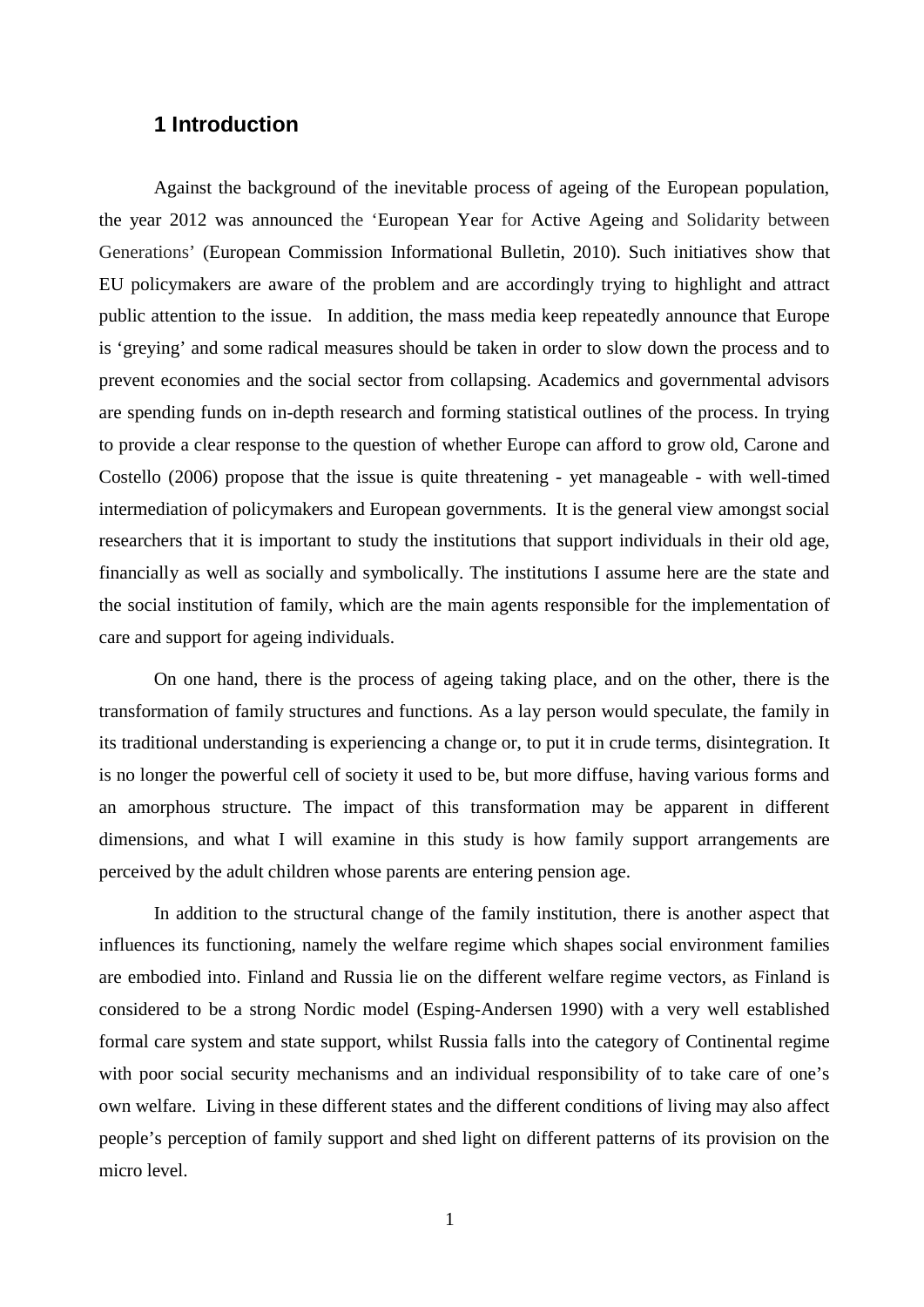One of the socially accustomed functions of the family is to prevent oblique situations and provide support to the members. A range of responsibilities are assigned to the family as a social institute, however, they experience changes due to societal transformation and the impact of social policy. The gender division of roles is specific to every society and may be a factor in influencing support arrangements in the family. In addition, the pervasion of economic guidelines into social relations shapes new forms of interrelations, including the democratic division of roles and the concept of children as their parents' investments (Featherstone 2004).

In the current research I will also be interested in how kinship interaction patterns are shaped and how the support functions are derived from them. The question of kinship patterns reopens the understanding of how support and dependency are interrelated. Indeed, it has been examined that ageing kin with a wider network of relatives have more chances to get the amount of support they are in need of (Wolf 1986).

With the application of a comparative approach I plan to depict the roles of women and men as supporters of the family. In this regard, the arguments of altruism and reciprocation as accompanying elements of gender relations within the family take their turn. Taken as the supportive references to my argument, Folbre (2001) has investigated the moral foundations of care and support; Watson and Mears (1999) have contributed to the family support research from the perspective of stress for the supporter and understanding of care duties as a burden, which adds to the knowledge of how to relieve the tension amongst family circles. As the thesis covers the family support relations, I assume that a new situation where one of the family members has to take on the support responsibilities may change the relations quite significantly. In this respect, I will address the study of Kane and Penrod (1993) who have explored family support practices from different aspects including power and control relations between individuals giving and receiving help.

The Russian family change is basically identical to the European tendency, with less established family units and disintegration of generations. In terms of hardships, the tradition to support family kin is still strong in post-Soviet territories, despite the differentialization and consolidation of generations in Russian families, the division of roles and the changes that the family institution has experienced throughout the last twenty year (Semenova 2001). At the same time, I consider family to be the body one first addresses to get help, credit or moral support. From the perspective of family network support, Barsukova (2003) discovers the acts of reciprocation and most intensive exchange of goods, emotions and information on the kinship level rather than on any other levels of social interaction.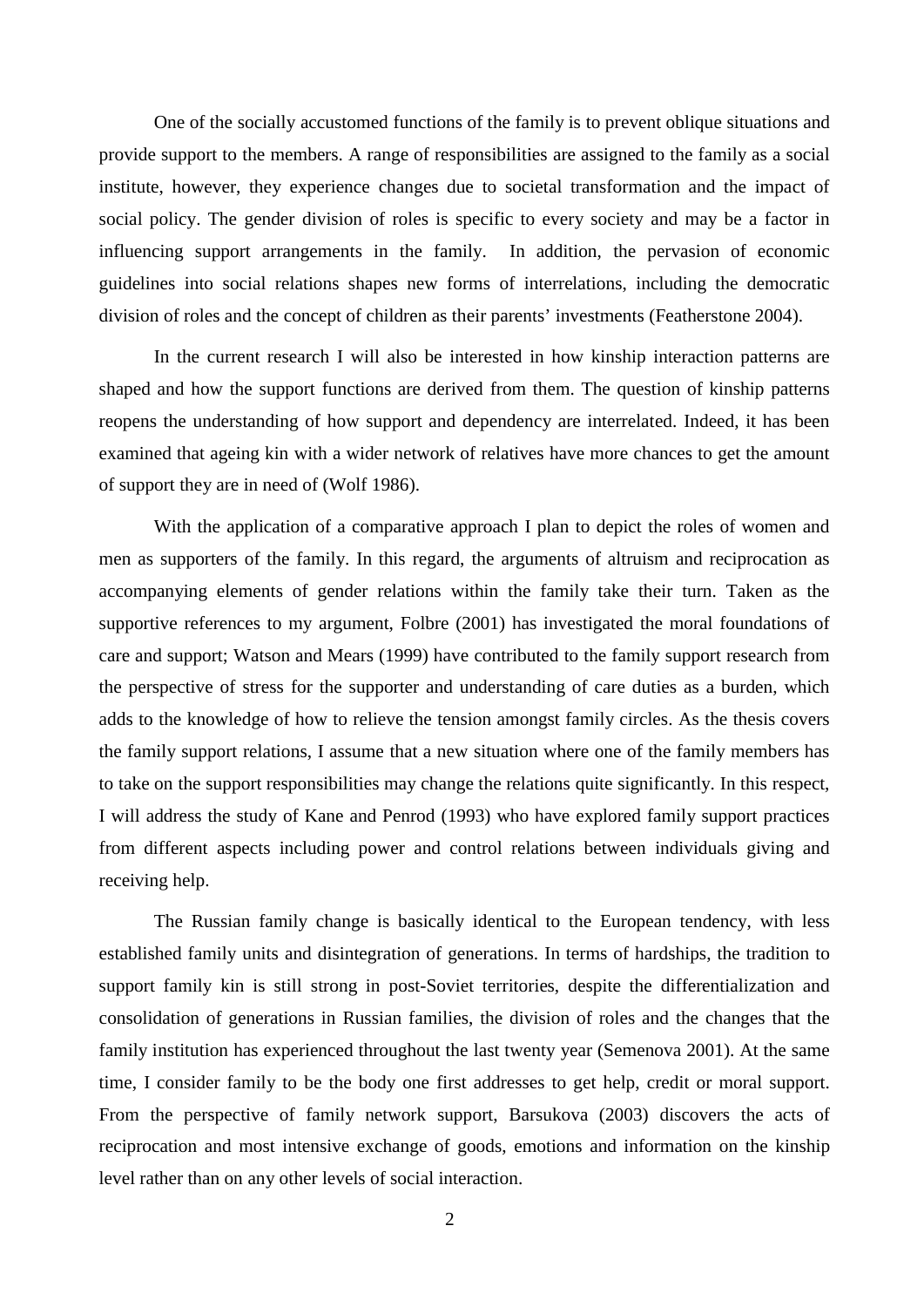As it is generally acknowledged the change that the modern family is experiencing, and the support function of the family is recomposed. In this thesis I will study perceptions of family support arrangements and duties amongst adult children with ageing parents. I do it by analyzing discourses from personal interviews, and as the research question I ask:

# *'How do adult children perceive family support duties and anticipate the potential for themselves to become supporters of their ageing parents in the future?'*

 I attempt to answer this question and throw light on the topic of perception of family support arrangements by adult children in modern Finnish and Russian societies from a comparative perspective.

The problem of family support nowadays stands quite prominently at the crossroads of the topics of ageing, transformation of the family structure and its functions. On the micro level such aspects as family resources, the range of social networks and ties contribute to the shaping of the family support establishment. Additionally, the state and the social security system play an important role here. What interests me in this phenomenon is how a new generation of potential supporters sees the problem, and as a supplementary to the main research question, I would like to find out what kind of new arrangements family support forms, what the choices for different families are, and whether it is possible to talk about some tendencies (multiple trends) in the modern scope of family relations. Therefore, the subject of the research is family support, which will be thoroughly discussed in the chapter 'Family care and support: conceptual understanding'. With regard to the comparative approach, I plan to investigate the perception of family support in light of care and support provision between older and younger generations of a family. More specifically, the research area is that the older generations' representatives are now undergoing the trajectory from working life to retirement. As the retirement ages in Finland and Russia differ (flexible retirement at 63-68 years of age in the former case and 60 years for the latter) the main informants, the adult children of pre-retiring parents, are from 22 to 35 years old. The two countries have two different welfare systems (Nordic and Post-Soviet corporatist, respectively) and societies in which different cultural patterns are reproduced. Thus, the institutional environment may also have effects on support perceptions.

The presumptions of the research are derived from the formal division of three welfare regimes, where Finland is considered one of the strong welfare states and equally supports different social groups, while Russian social security is quite weak and still meets only the minimum of the citizens' demands. Considering this, I assume that in Finland there is not much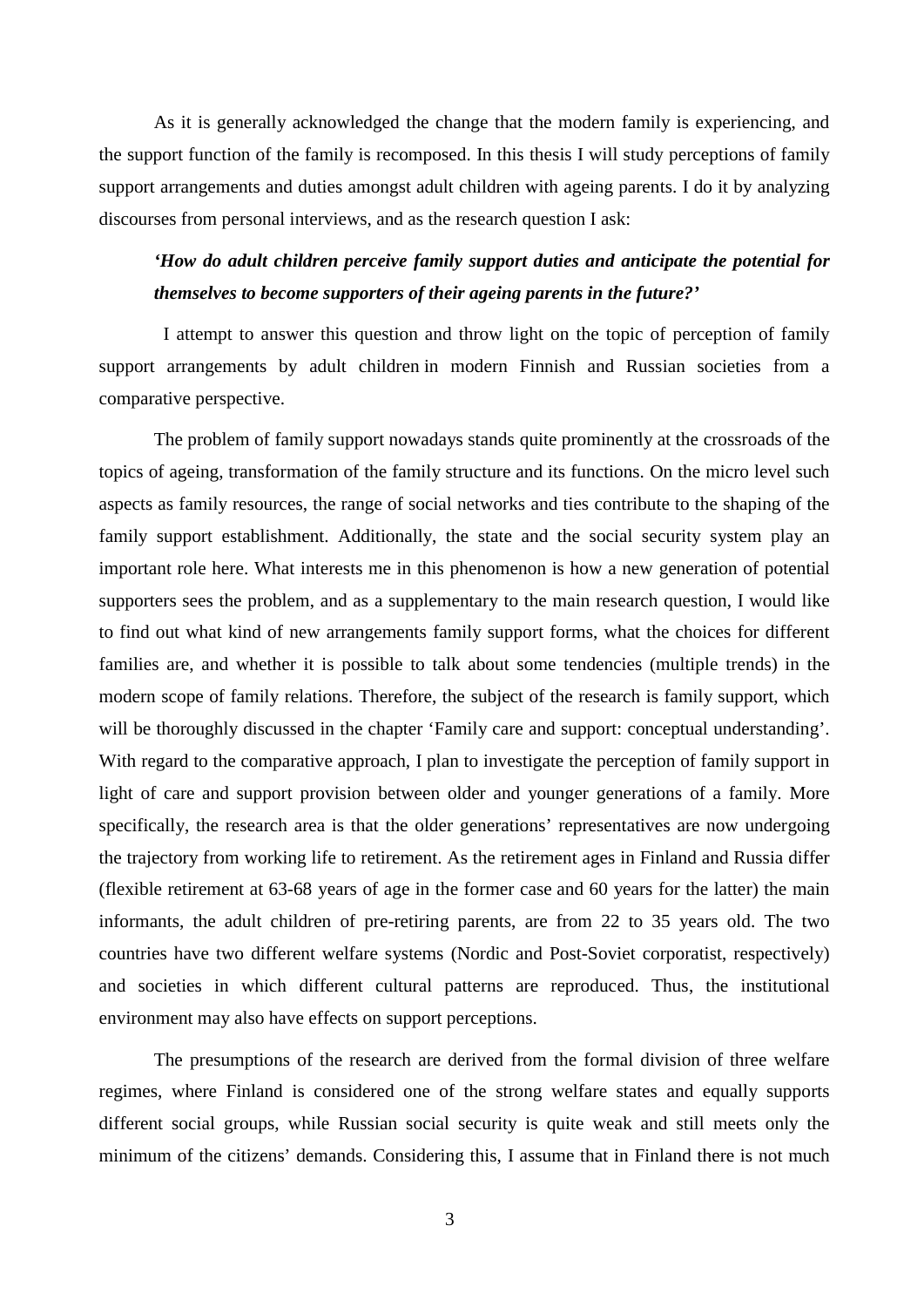support between generations, and the role of the carer is taken by the state in most cases. In contrast, in Russian society the family takes over the responsibility for the support to ageing members. Therefore, as my prior research goal is to find out a lot of discursive patterns on family support and care practices in the Russian discourses, whilst in the Finnish discourses the main themes are the regard to the formal institutions as support agents for ageing parents and independency from family support duties. Additionally, I anticipate to detect the perceptions of Russian informants towards support and care to be burdening, due to the assumption of a bad state of public social security system.

As the informants are also divided on the basis of gender, it is significant to retrace the differences in attitudes between males and females towards care and chances to be a potential carer. Consequently, as the data design I obtain four sub-groups of informants according to their demographic characteristics: two different social backgrounds (Russia and Finland) and two genders (male and female).

The operational terms that will be in active use throughout this Master's Thesis are worth considering here. First of all, there is family support mentioned before. Other two important matters that are going to be investigated are support arrangements and family obligations; moreover, I will also reconstruct the concepts of reciprocity and dependency aspects of family support, based on the Russian and Finnish family support discourses.

The method of collecting data employed in the actual research was interviewing: in-depth unstructured indirect interviews of 12 adult children whose parents are approaching pension age and retirement. For the purpose of comparison, there were six informants from Russia and Finland respectively, three of them male and three female in both groups.

The informants were selected on the basis of a snowball method with an attempt to select informants with as varying social and economic backgrounds as possible to provide representative data. The techniques for transcribing and translating the interviews were carried out according to the rules of research ethics and accuracy so that the reliability of data was assured. As the tool for analysis, the method of discourse analysis will be used on the text of the interviews and the results presented in the empirical part of the research.

The introduction is followed by the literature review which includes the grounding of the theoretical framework and previous empirical studies implemented in this field. The third chapter addresses the methodological basics and tools that I employed to collect and analyze the data.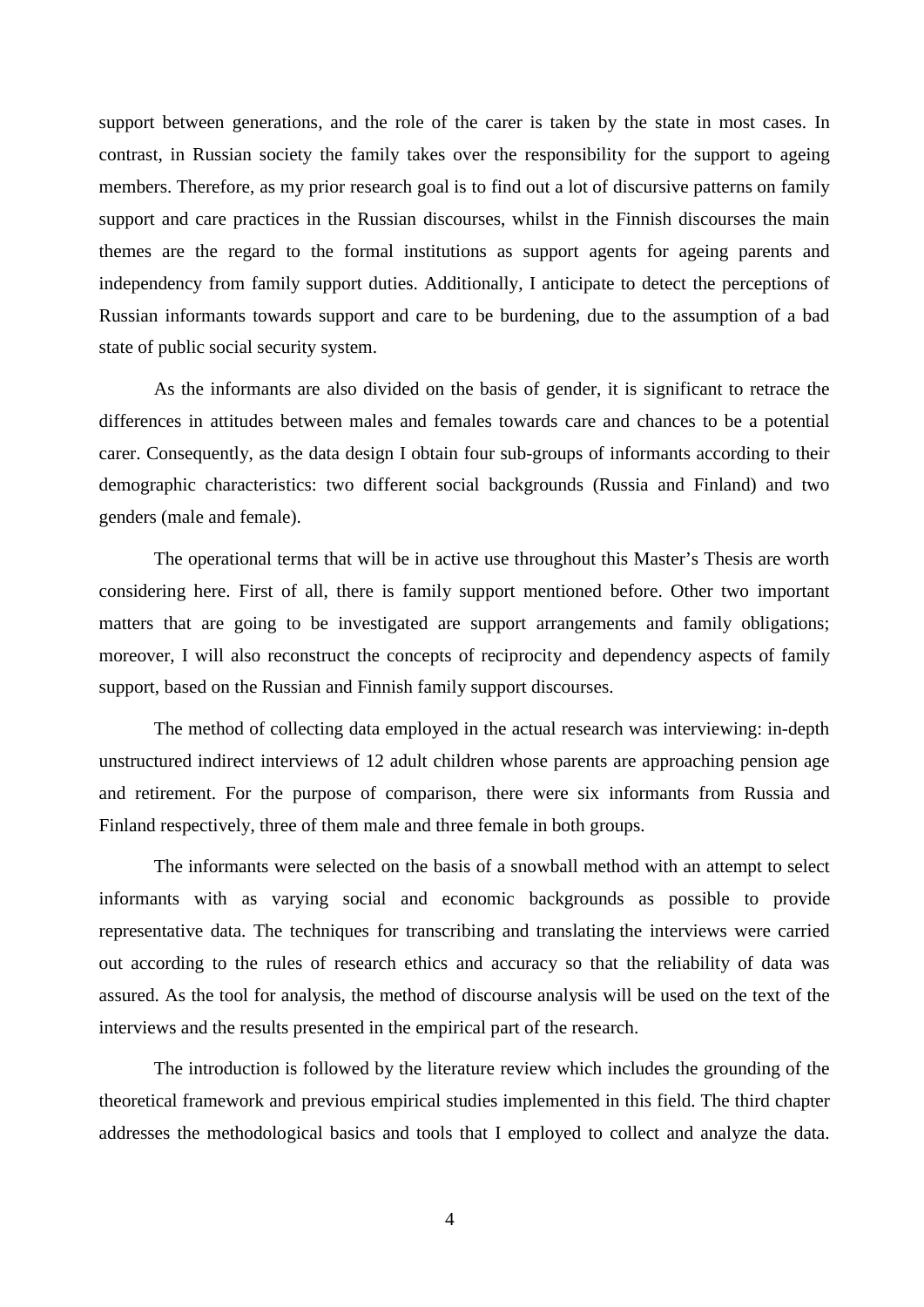The fourth chapter is dedicated to the data analysis with references to the interviews and the discourse analysis outcome. The thesis ends with the chapter 'Conclusion'.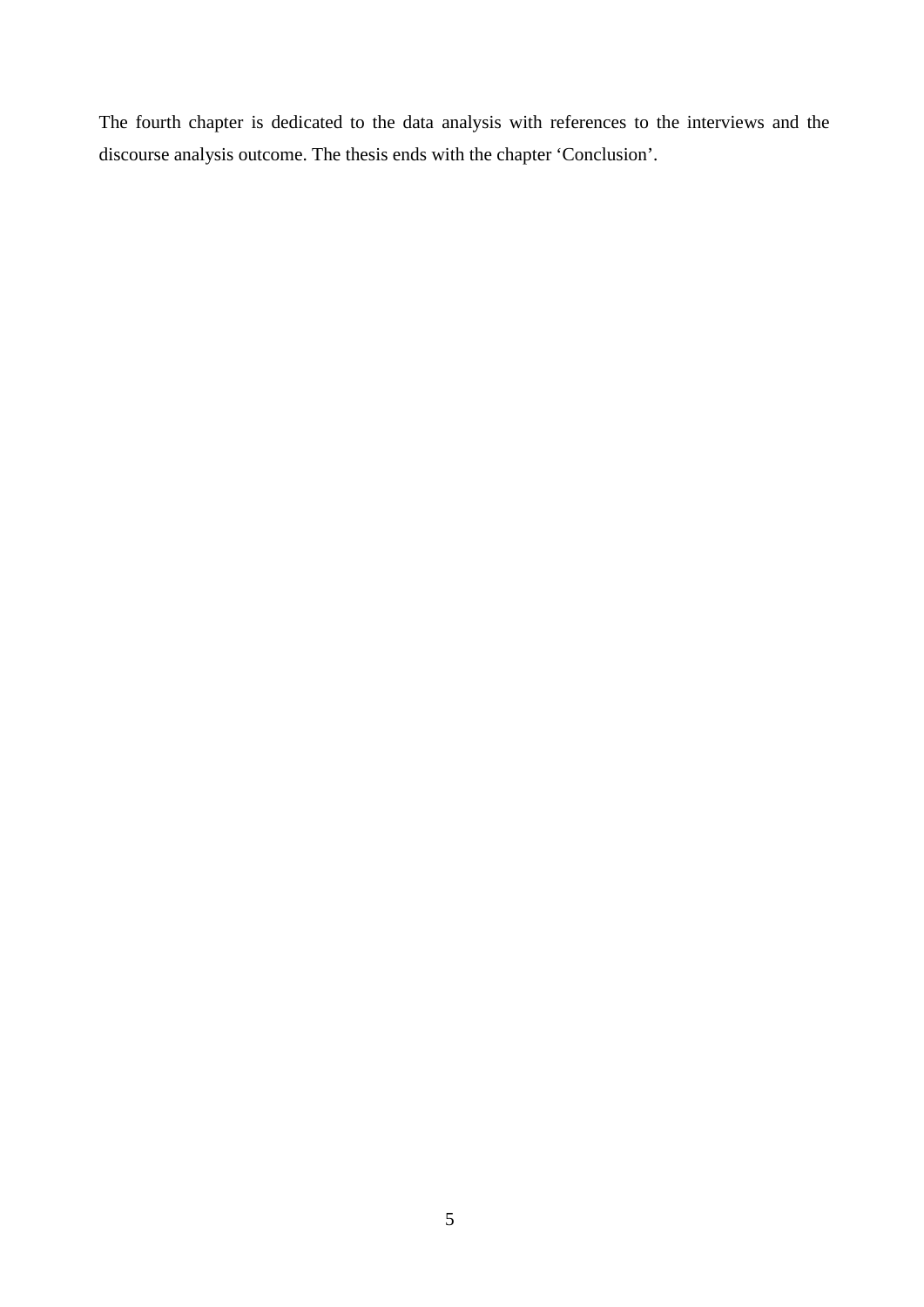# **2 Family care and support: conceptual understanding**

As the research question prescribes to rediscover the perceptions of family support and care, firstly I examine the cultural background of family relations between generations in Finland and Russia and, secondly, take a closer look at the investigations already made in the field of research, and correspondingly apply ideas and concepts for my own findings, and therefore enhance them. Hence in this chapter the story will go from more general arguments and descriptive outlays to more specific categories, applicable as theoretical concepts to work with empirical data.

#### **2.1 Cultural background of family relations in Finland and Russia**

With the general assumption of a common tendency to establish officially less recognized families, more divorces to be proceeded and to live as a single parent all across the globe, it still varies from country to country. Given two of them, Finland and Russia, it is worth remembering the division Esping-Andersen provided in his famous book: two countries so close geographically are vastly different institutionally and culturally!

The Nordic welfare regime typology (Esping-Andersen 1990) classifies Finland as a country of individualists, independent citizens who believe in the power of the state and do live according to the rules set up by society. Hence, there are low criminality levels, order obedience, high solidarity, social equality, a huge and well-developed middle class and gender equality. Fairly young democratic traditions are perfectly adopted and are working for the society and welfare.

To address the official statistics, it is indicated that the number of registered families has grown by 6,100 since the end of the year 2009 and now form 76 percent of the whole population of Finland (Population and Cause of Death Statistics 2010). However, in those 76 percent of people who have formed a family, great changes have taken place. If in 1950s there were only four categories of family - married couples with children, those without children, single mothers or fathers with a child, starting from the 1980s onwards more variety appeared and the concept of cohabitation was introduced. The number of cohabiting couples without children and families without children has increased greatly in the past two decades, which is considered by many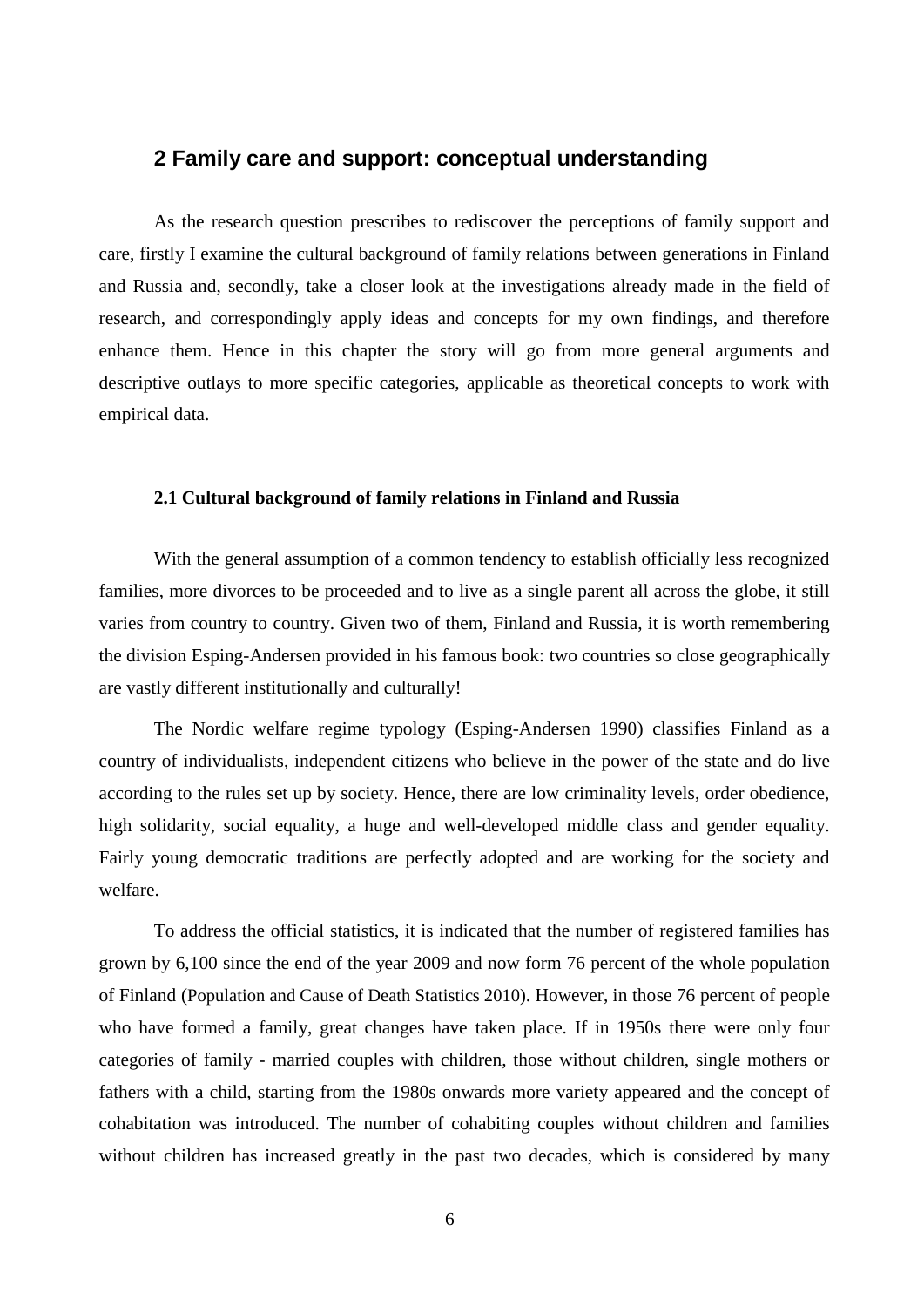experts to be an alarming tendency: the family loses the function of reproducing new members of society, which would further lead to economical and pension budgeting problems. (Population and Cause of Death Statistics 2010.)

At the same time, as Pfau-Effinger described in her book on informal work, the system of dual breadwinners best characterizes Finland from the social policy perspective, in which the state plays a major role as a support provider, and family a minor one. Further on, the small scale of informal care is typical of Finland, whereas support given by relatives and the practices of exchange of small favours are minimal. (Pfau-Effinger 2009.) The author does not go into detail about the reason why it happens, but the factual strong welfare state provision presuppose no need for the next kin to indulge in informal care, and therefore the state takes care of those who are in need. The tradition was developed in the post WWII period when the welfare state came to blossom and continues to do so till now, influencing social sphere positively and, certainly, enrooting the tradition of an individualistic approach to caregiving, and finally, to the insignificant role of the family in care and support provision.

After the breakup of the USSR Russia had a feeble social security system, which is still underdeveloped. Due to the barter economy of the 90s and the lack of real money and investments in the economy the society experienced a transition to the so-called model of survival (Tikhonova, Shkaratan 2001). In today's Russia the social stability is based on the state support of minimal life necessities of the citizens and the blossom of "communal survival" (Tikhonova, Shkaratan 2001, p. 27), which supposes supporting practices, help with money, food, borrowings or favors amongst the networks of kin and friends. Judging by the ridiculous amount of pension benefits new retired citizens receive, the disintegrating social assistance and care system, the lack of attention paid by the government to social policy matters, it can be stated that the duty of social care and support in Russia lies on the shoulders of individuals themselves and on their families. Therefore, a residual form of social provision falls to the category of liberal welfare regime (Cerami 2009) which Russia has become through the last twenty years of economic and social change.

The soviet heritage for Russia is this 'communal society', typical for the USSR and still persisting in modern life. It is still quite typical that more than two generations of the extended family live in one household. This phenomenon might be explained and interpreted from different perspectives. First of all, it is not a voluntary choice of individuals to live all together but it is due to a socially created situation where any other way cannot be afforded. Secondly, the tradition of tight bonds inside the family is still powerful and individuals live the way they do through inertia.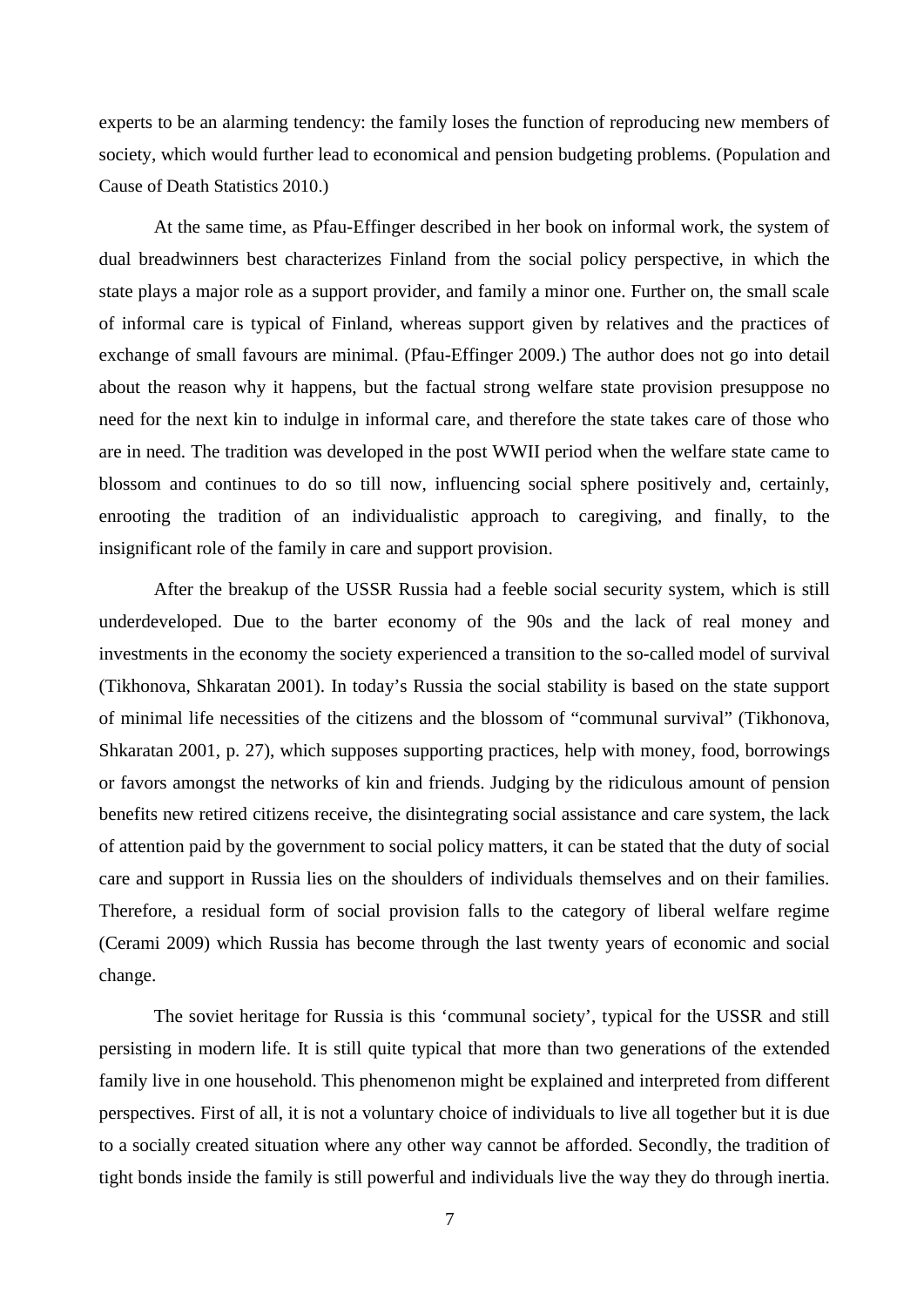By all means, it is a fact of Russian reality that kin relations are an important part of social reality and work as the sources and tools for overcoming economic and social difficulties.

As to the structural changes in the family institution in the case of Russia, a change in the functional outline of the family was initially mentioned by Pitirim Sorokin already in year 1916: "Family is experiencing sharp break, old and partially modern forms of it disappear, and new vaguely recognizable forms take place" (Sorokin 1916, p. 174). Researchers of the modern Russian family, Svetlana Burova and Anastasia Demidova point out that the variability and plurality of family forms have washed out the standard traditional family structure, especially in the aspect of family role division, behavioral norms and family values. They portrayed such problems as the reproductive (dys)function of families, single-child families' dominance, social disadaptation of families, decrease in registered marriages, and decrease in social security of families and increase in the number of low-income families (Burova, Demidova 2008, pp. 101- 102).

Hence, such different prerequisites and cultural backgrounds for families in Finland and Russia outdraw the scope of interaction within family as social group and with other social agents and interest groups such as official institutions and the state in the whole. As the family institution is now experiencing some changes, it is always worthy to measure what the state of things in this area of study is.

### **2.2 Theoretical paradigms and approaches to family support studies**

To address family support arrangements at the micro level, I shall first make the overview the theoretical knowledge of the phenomenon, what relations and concepts it covers, and hereby I can build my own findings on a trustworthy theoretical paradigm. Literature on family relations and support across generations has a different origin, from psychology and anthropology to the macroeconomic schemes. My range of interest is inclined to the former ones. In this overview, the theoretical paradigms will be regarded, and thereupon, the concepts in accordance to family support practices will be introduced to the reader. I will start with an overview of theoretical paradigms applied in the family support field of studies, move to common arguments on family roles and functions, and finish by providing the concepts I plan to concentrate upon in the actual paper and use within the research framework.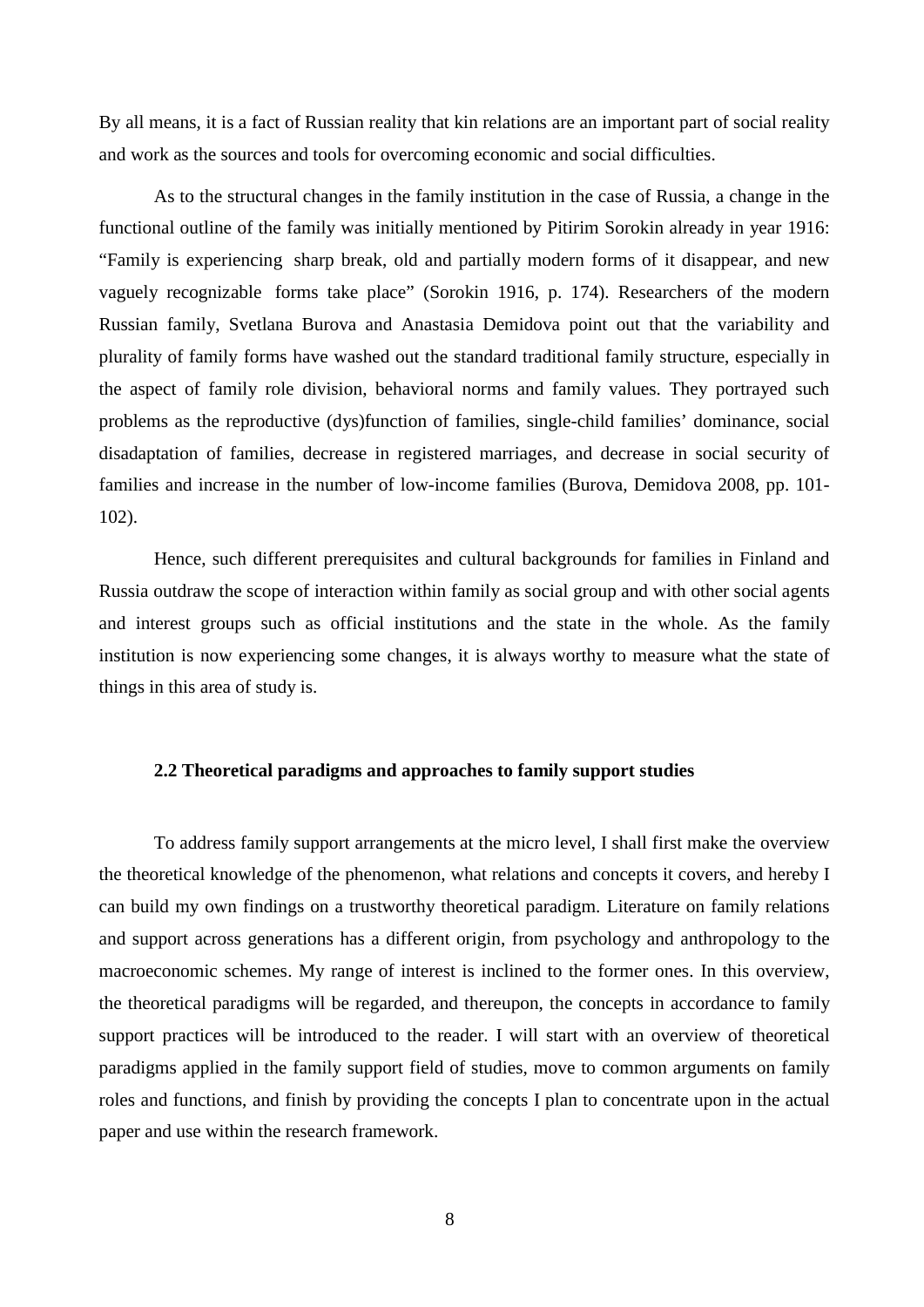An impressive overview of the most crucial findings made in the field of family support and care was implemented by a constellation of researchers Eva and Boaz Kahana, J. Randall Johnson, Ronald J. Hammond and Kyle Kercher, who produced a paper on "Developmental challenges and family caregiving" (1994). From the text two main paradigms could have been drawn for family support research design: the life-course and developmental, which from the particular perspective sees caregiving as a process (Kahana et al. in Kahana 1994).

The life-course perspective, if taken as a research framework, allows taking into account continuity and changing matters throughout the life of an individual. (Kahana et al. in Kahana 1994, p. 12.) However, in the case of this thesis, the aim is not to consider ageing and correspondent caring measures as an inevitable life stage, but to be more focused on the transition from work to pension, assuming the ageing process de facto, and its relation to the potential support provision duties of the younger family members. Therefore, in the case of this Thesis, the developmental approach suits best to be the theoretical framework to regard the phenomenon of family support. It allows to perceive adult children's potential chances to become supporters, the inheritance of caring duties in the family; it provides contextual information about families and is at the end most appropriate to fit the research goals.

The article of Kahana et al. regards developmental framework from the psychological perspective of "individuals who make up the personal caregiving context" (Kahana et al. in Kahana 1994, p. 15), and I will employ a more sociological one with consideration of the whole family as a unity, especially potential support providers who are my primary informants, and their ageing parents who are secondary ones. Hence, I consider family tradition in relation to support and care, additionally to the moral development as social group which produces support 'services' and establishes caring practices for the members.

Employing the developmental paradigm means that family life is seen divided into stages and roles in them (Kahana et al. in Kahana 1994). Therefore, I address the most interesting stage of old age which requires support provision. According to Kahana et al., support receivers in their ageing years can be divided into two categories: those who have been cared for a long period and those who have recently started to be cared for due to some newly broken out disease or disability. Nevertheless, for both groups two crucial issues of despair and integrity are set up sharply, even though there are different ways to solve these problems, more or less complicated (Kahana et al. in Kahana 1994, p. 21). Integrity and despair are considered converse feelings: for instance, unexpected dependency may put an individual in a situation of despair and depression, while the feeling of contentment and safety inside the family circle may support the integrity, as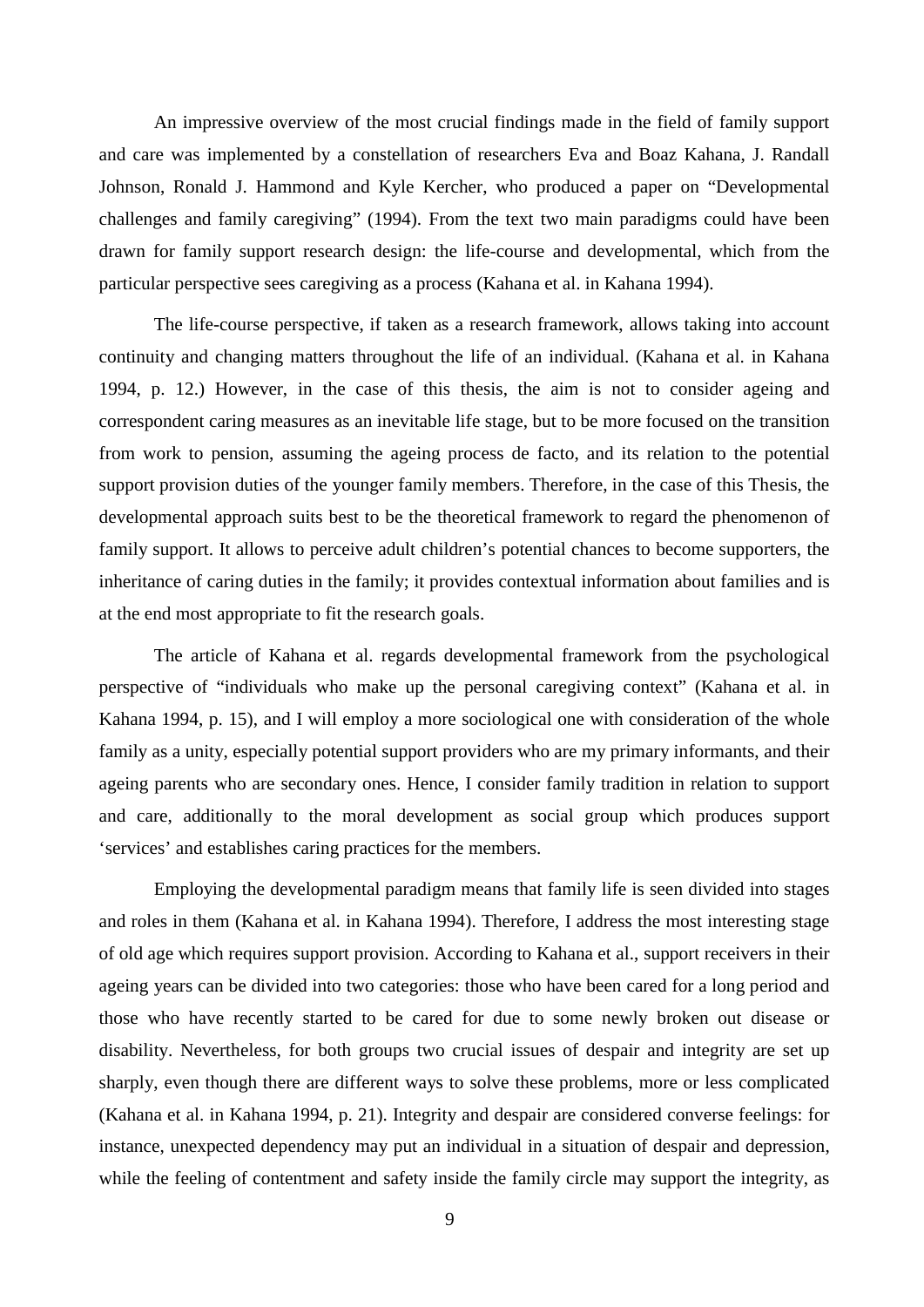personal as social. It is important to keep in mind the role of a young carer when it comes to the social context, since ageing and younger adults treat care and support duties from different angles. Young adults experience the entrance to a real life where they can reach "a differentiation of self in relation to the family" (Kahana et al. in Kahana 1994, p. 23) and therefore, achieve some self-support. The general trend is that the provision of support and realization responsibility for ageing parents are treated as a challenge amongst younger adults, and the understanding of the importance and recipience of this new role comes with time. At the same time, the support can be stressful for a recipient too, and here we arrive at the topic of (in)dependency which some individuals may strongly oppose. "Challenges of caregiving or care receiving may thus represent cumulative stresses for older members of the family" (Kahana et al. in Kahana 1994, p. 26), and so it is for the provider of the support.

At the very same time, there is a valid assumption that elderly people have reached better financial stability than younger adults and have some savings to secure their lives, which should on the one hand add to their feeling of being economically protected, and on the other, allow to buy care services if needed.

Elderly couples are increasingly in sound financial and health circumstances to enjoy their declining years. They are able to remain independent and to assist their descendants longer prior to reaching the final period when frail health may make them turn to other family members for care. (Aldous in Kahana et al. 1994, p. 61.)

Indeed many times it might be the case that younger adults still receive material help from their ageing parents, so the addressees of the support may vary, as may the directions and the content of it.

There is also an idea that could be used as an argument of value of the actual undertaken research, and in particular: "Emphasis generally has been placed on burdens or outcomes of caregiving with relatively little research attention directed at the process" (Kahana et al. 1994, p. 7). Correspondingly, this Master's Thesis will indeed concentrate on the understanding of support and care as processes and adds to the understanding of modern support and ageing consequences.

 What also votes pro the finding are the gaps in researches mentioned by Aldous, in particular, the research gap in paying attention to the role of younger generations amongst preretirement or aging families (Aldous in Kahana et al. 1993, p.64). Indeed, the research concerns the support for pre-retired parents provided by their children, and regarded as a potential duty in the future, and it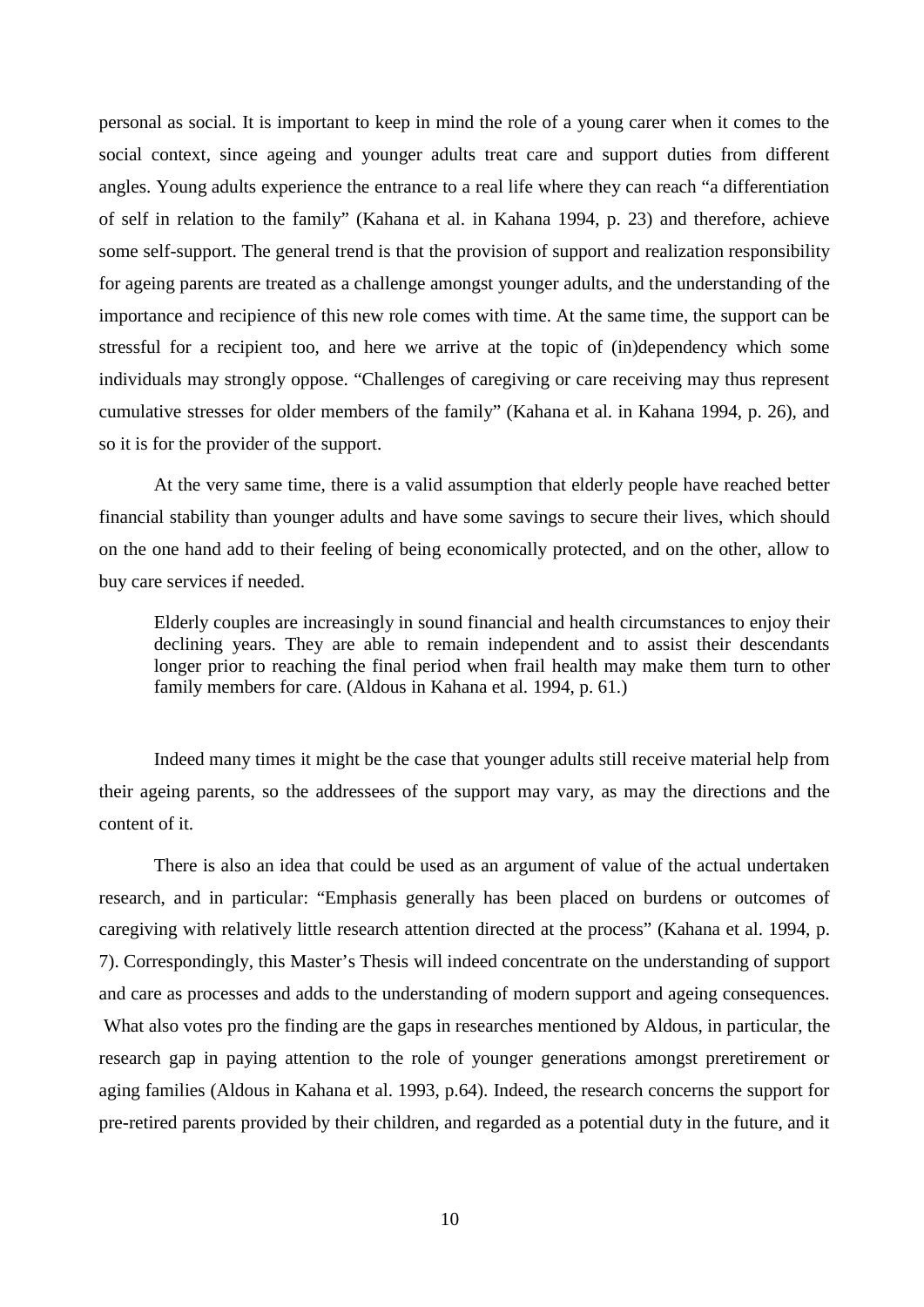has not been well investigated before, so it certainly will add value to the general understanding of this phenomenon in the scope of social policy.

In the connection to the issue of the welfare regime, there were scientific debates going on and mostly about integration of three components of state, market and family with the concept of care and support. Since I have an argument dedicated to the connection between Finnish and Russian welfare regimes to the family support on the micro level, I should mention a powerful argument of O'Connor about possible impact of care and support provision phenomenon on the general welfare state researches: "It has demonstrated the crucial importance of informal caregiving work even within relatively well-developed welfare states and has highlighted the contradictions associated with the partial socialization of care-giving activities (O'Connor 1996, p. 26). Therefore, it is also a challenge for this Thesis to argue whether citizens for a strong welfare state (as Finland is believed to be) call for the informal care and support inside the family network or it is not the case.

#### **2.3 Family as a network of kinship support**

To approach the subject of family support across generations I would direct the reader from general assumptions to more specific concepts related to the phenomenon of family support. What do we know about obligations, responsibilities, and duties in the family? How is support understood by individuals? Many analysts provide answers acquired with the help of quantitative and qualitative research methodologies. I shall start with the correspondent logic, and first address kinship patterns and interconnections between dependency and family support together with Douglas Wolf.

In the year 1986 Douglas Wolf carried out a quantitative survey on kinship in ageing populations, with an emphasis on patterns of kinship relations and an aspect of "dependency burden" solved in different ways in the families. Even though the survey was carried out almost three decades ago and covered the US and some European countries including now non-existent Czechoslovakia and the USSR, it is still intriguing to see the results and their applicability in modern society.

Wolf was generally concerned with kinship patterns and the factors influencing their variety. In the model, the researcher included many variables of different kinds of kinship: living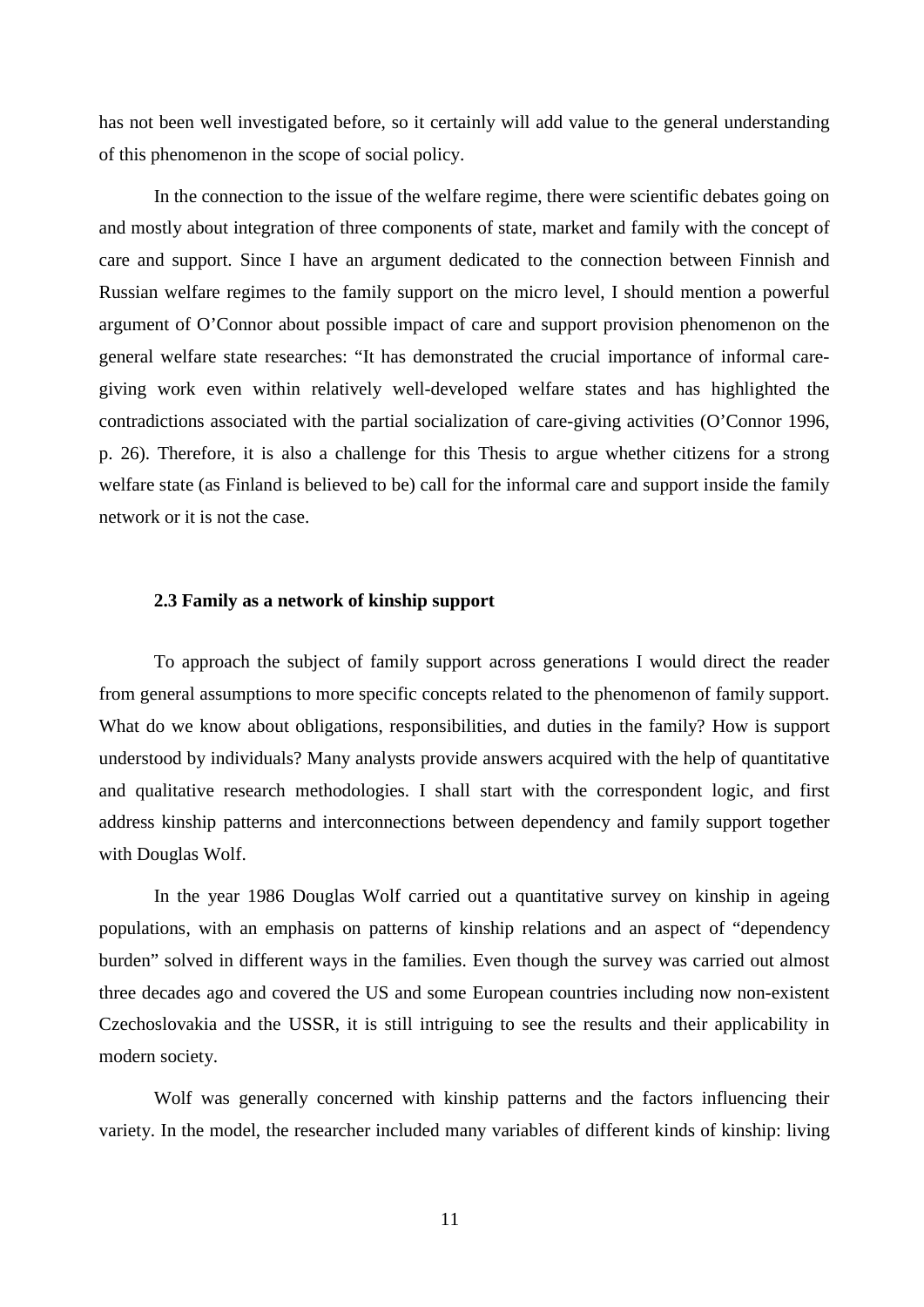children/spouses/parents, their type of occupation etc. What is important for the research is how the author operationalized the concept of 'support':

Support for the elderly can take many forms, including the provision of direct financial support, the provision of informal health-care services, and shared living arrangements [...] even given the existence of such family members, patterns of support show considerable variation according to the number, sexes, ages, and other demographic characteristics of individual members of the kin network. (Wolf 1986, p.2.)

This implies the simple idea that it is not the quantity of kin that guarantees support but its quality, although an individual without any network of close relatives may end up in problems finding the needed support, and will have to seek out some other sources.

As the result of the finding, Douglas Wolf notes a "lack of overlap of the aged and working-age populations" (Wolf 1986, p. 23) already in the 1980s. Put simply, it means that there is a fewer amount of potential support providers for ageing individuals amongst their kin. Furthermore, the increase of mortality age and decrease of fertility, known as the trends of the modern society, will sharpen the problem. On the practical grounds, the results can be interpreted so that those who have no aged kin seen as support burden, as well as citizens of welfare states with well provided social benefits and services for the elderly, are in the best position. On the other end of this continuum are the ageing with no kin, they are in the worst possible life situation in terms of support necessity. At the same time, a peculiar fact, also mentioned by Wolf (1986) is that the amount of children does not respectively increase the welfare of the aged, as the children divide the responsibility of moral and financial support between themselves, in other words, share the burden.

In the tradition of network analysis, approaching family and a network of kin in this perspective has its advantages, as performed by Russian researcher Barsukova. It offers a fruitful outcome asserting that all families are involved in resource exchange within the social networks. What is crucial is that the emotional and informational support may influence the direction of the next transactions and the level of equivalency. Barsukova interprets the social network of the family as the materialization of the kinship institution, and argues that this approach allows to see the cultural codes of family functioning. Interaction in the network depends not only on the welfare of the agents, but also their right to be a part of it. Therefore, she claims, ageing parents still support the young families, even if they are poorer in comparison. (Barsukova 2003.)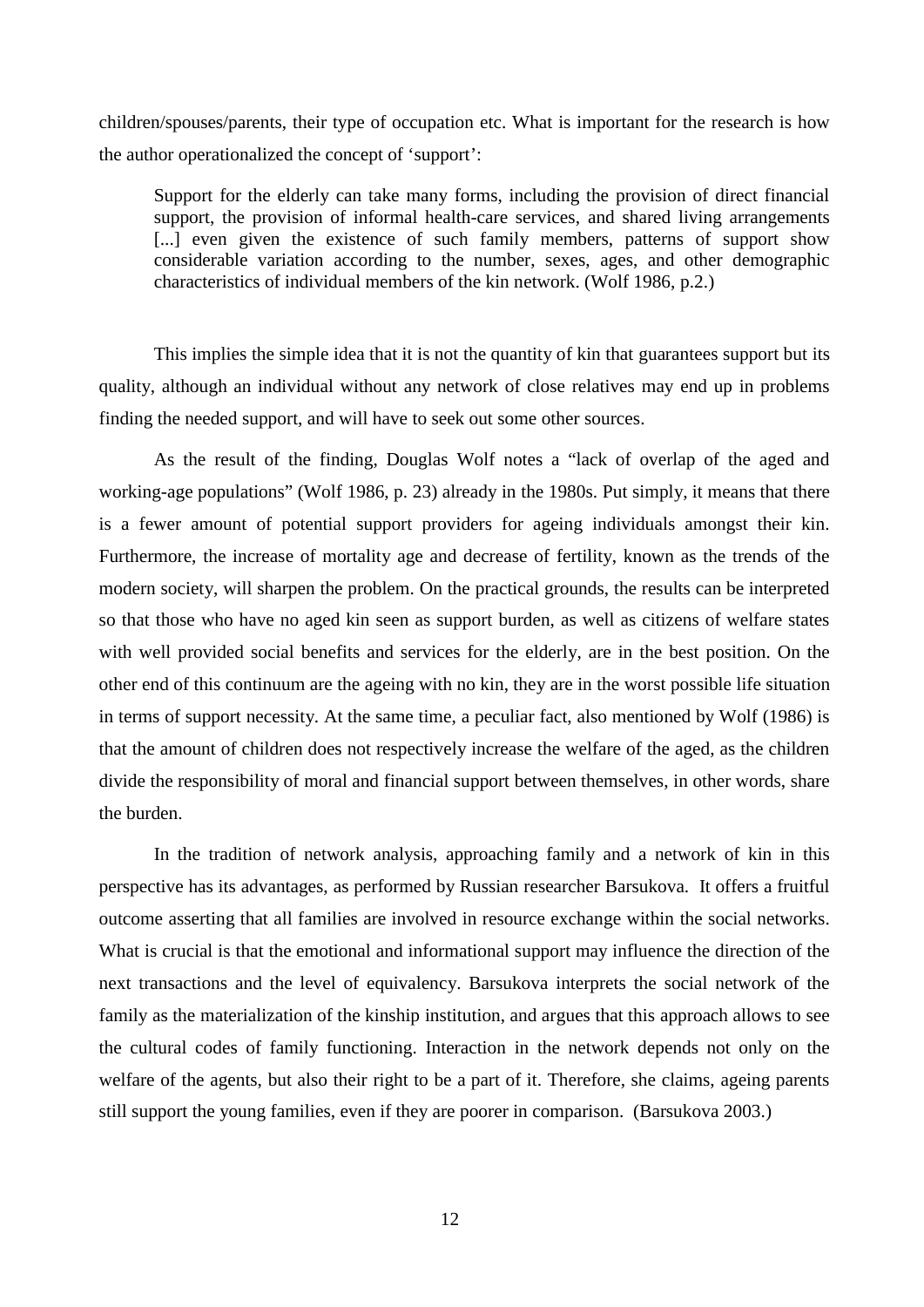Another important argument that is brought up in the study is that with all the talks about the weakening of ties between family members, they are still prevailing over other types of connections, and the exchange of material and immaterial items between kin are higher than between non-kin (Barsukova 2003, p. 119).

## **2.4 Family responsibilities and generational differences**

The voice of qualitative researchers of family care and support is mostly represented by authors writing in the Anglo-American and European tradition. Since the former has different cultural and social background of scientific knowledge, the family support is regarded from the perspective of the American context; therefore its application in Finnish-Russian context should be discerning and discreet. The concept of family support is based on the example of parents taking care of minors from the critical feminist perspective (Featherstone 2004). Even though the book touches upon parent-child relations, it is important for the actual research from theoretical and conceptual point of view. The author provides a thick description of what family support is like and how it has changed in modern understanding, how both parents are involved in parenting and caregiving, and how the welfare state and working conditions interfere with the traditional system of support and division of roles.

As Featherstone states in her book, the new system of labour market influences the family support patterns and responsibilities a great deal. She highlights that engaging with gender has the utmost importance when it comes to family support, in what form it is shaped and how it is organized with different social factors taken into account. Welfare policy is also an important agent when providing institutional support for the family to manage its functions, the author uses the term "democratic families" (Featherstone 2004, p. 14) to describe the modern form of family relations where both parents are working and deciding to share family responsibilities in a certain way.

The components that add up to the general understanding of family as an aggregated social institution are neatly represented in four categories, developed by the author, which are family responsibilities, perception of kids as investment, prevention and support. Let us review all three one after another.

Family as social construct has certain functions and one of them is responsibility in front of its members.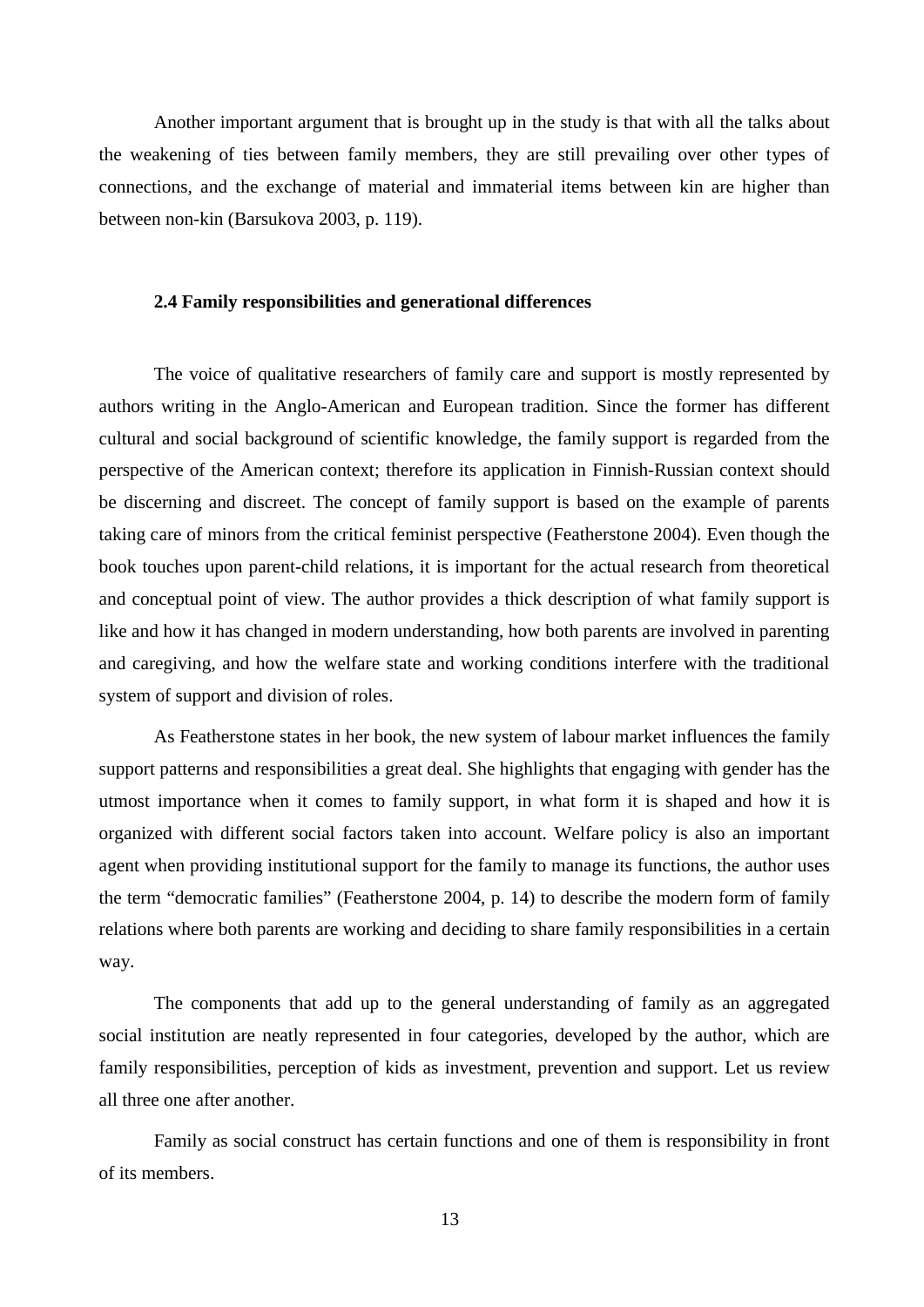This legitimate services being directed at those defined as problematic, although the boundaries of what is considered problematic have varied. That also meant that notions of *family responsibility* have assumed and in practice reinforced women's responsibility and interventions have been focused upon women as mothers. (Featherstone 2004, p. 3).

It is important to find the representation of this theoretical concept in practice, how adult children understand their family responsibilities and how they build the discourse about them. The topic of the caring role of a female is allocated as a special field in social policy studies; in the actual paper I mostly regard supporting functions between two adult generations in the family, to avoid confusion with the massive theme of family support matters.

Family practices define what the function of family is, and as it gets shifted in meaning, it is hard to define them as they nowadays take many different forms. They are fluid and flexible. "Range of possibilities is open if not always equally available for the 'doing' of family life". (Featherstone 2004, p. 10.) That is what the author says about the "democratization" (Featherstone 2004, p. 10) process in families: where the demands of children are taken into the decision making process inside the family, women and men are treated with equal respect, and a compromise is achieved with hearing all the opinions on the issues at hand. From the feminist approach it is crucial to emphasize the change in male's authority rule inside modern families, and as the research on English families shows, it has changed. Featherstone raises the question of recognition of family support duties and also valuation of it properly as a part of everyday activity, particular type of work and duty.

Silva and Smart (1999) argue that what family *is* appears intrinsically related to that family (Featherstone 2004, p 23). The authors talk about subjective appreciation established between individuals which binds them stronger together than any formal bond. Being a family means sharing responsibilities and obligations, including care and division of resources. In other words, "family refers to what is done rather than what it is" (Featherstone 2004 p. 24).

In the empirical part I find informants using this term in their trivial discourses. The economic term of investment is integrated so close to our everyday life that is used far and wide. In many cases children are regarded as *investments* and parents are those who are carrying a number of responsibilities (Featherstone 2004, p. 88). Adult children perceive themselves as investments in connection with the discussion of parents' responsibility: whether or not they met the child's expectations as they are seen now, as an outcome, either "successful" or failed investment. The term "investment" will be borrowed for the analytical part of the research and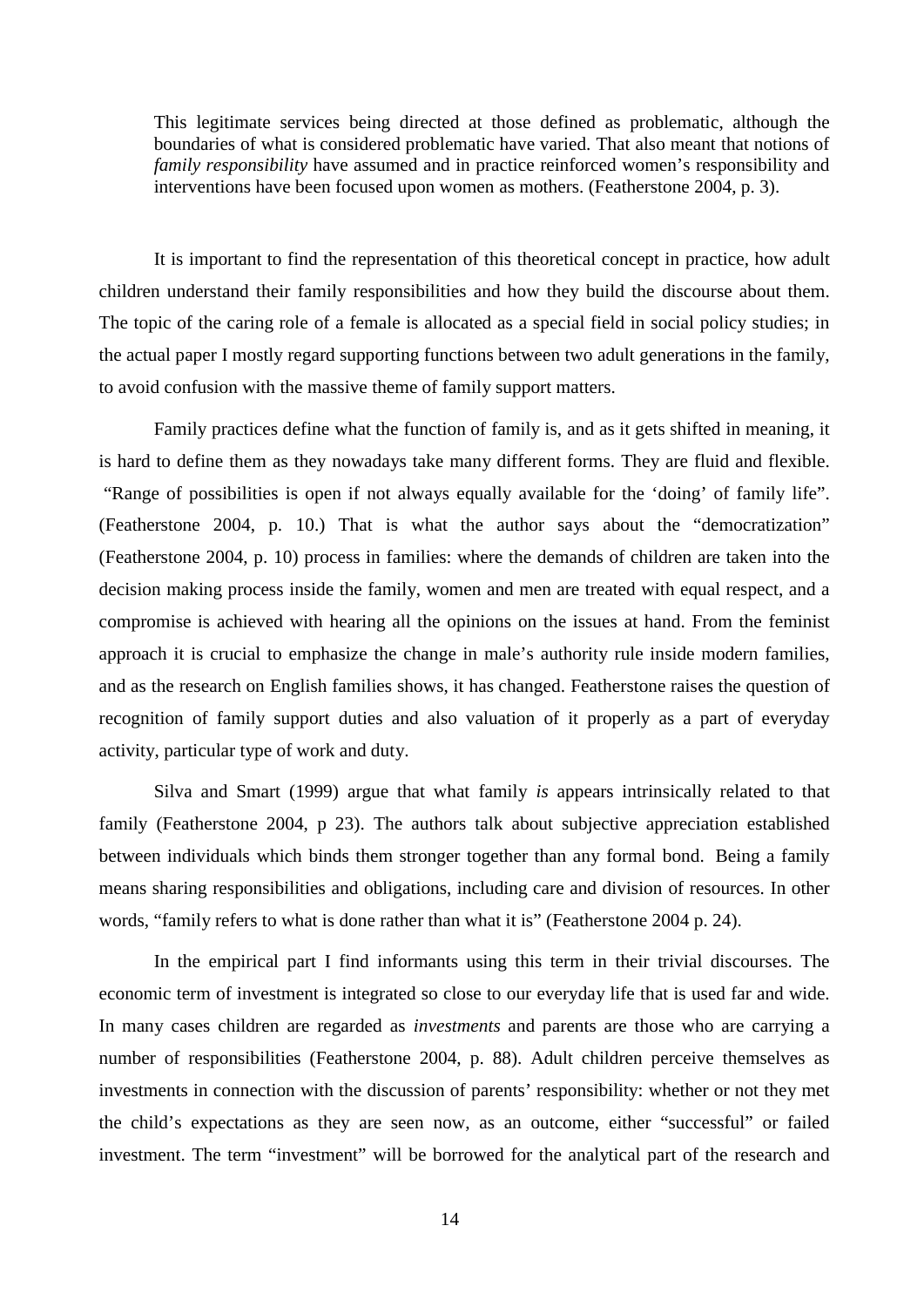address to the Featherstone paper as very supportive for the research assumptions in the next chapter.

Featherstone describes the transformation of the family care system from preventive to *supportive*. The change from the former to the latter happens when the state has changed the policy of services from post-factum help (or, when some negative events have already happened) to the supportive policies with material benefits and service for families with the members in need of support. Once it was only a family concern, now responsibility is shared with formal institutions (care workers, or elderly houses, for example).

All the constructs listed above are significant in grasping the essence of family support and intergenerational relations, and even though the author bases her analysis on parent-minor interconnection, it is still theoretically and methodologically substantial for the actual research. Arnaug Leira offers his readers the wide retrospective of what change the family has experienced and what kind of new forms it takes in regard with the new role division. He claims that in the new conditions help and support, traditionally taken as a safety instrument for its members in case of need and different disabilities, no longer are taken for granted. He draws conclusions that the state should pay more attention to policy building in these circumstances of weakening family ties, since there will be no social institutions left to support its needy members after all. Referring to the findings of Beck, Leira (2002) writes that there are globalization and individualization processes in the modern society that are to blame for erosion of family structures and functions.

From the European perspective the family is immersed in the process of disintegration, while from the side of Russian social policy researchers the phenomenon is not clear-cut. With numerous amounts of statistical findings in Russian academic tradition of social policy research on one side, there are several peculiar studies made in the fields of generation relations and typical patterns of behavior and attitudes. As being included in the family circle implies the range of responsibilities, the studies on what responsible parenting is, based on the quantitative data from Russia. With the help of factor analysis such aspects of good parenting as provision of good nutrition, provision of pocket money, education and free-time expenses, together with immaterial moral and psychological support were allocated (Gordeeva 2009). However, as one of the conclusions, the process of blurring of the parents responsibilities takes place (Gordeeva 2009).

Many young Russian families prefer not to live with their ageing parents in the same household, but express their wish to live somewhere near, to keep the contact and communication as tight as possible. When talking about family support in Russian surveys there are always two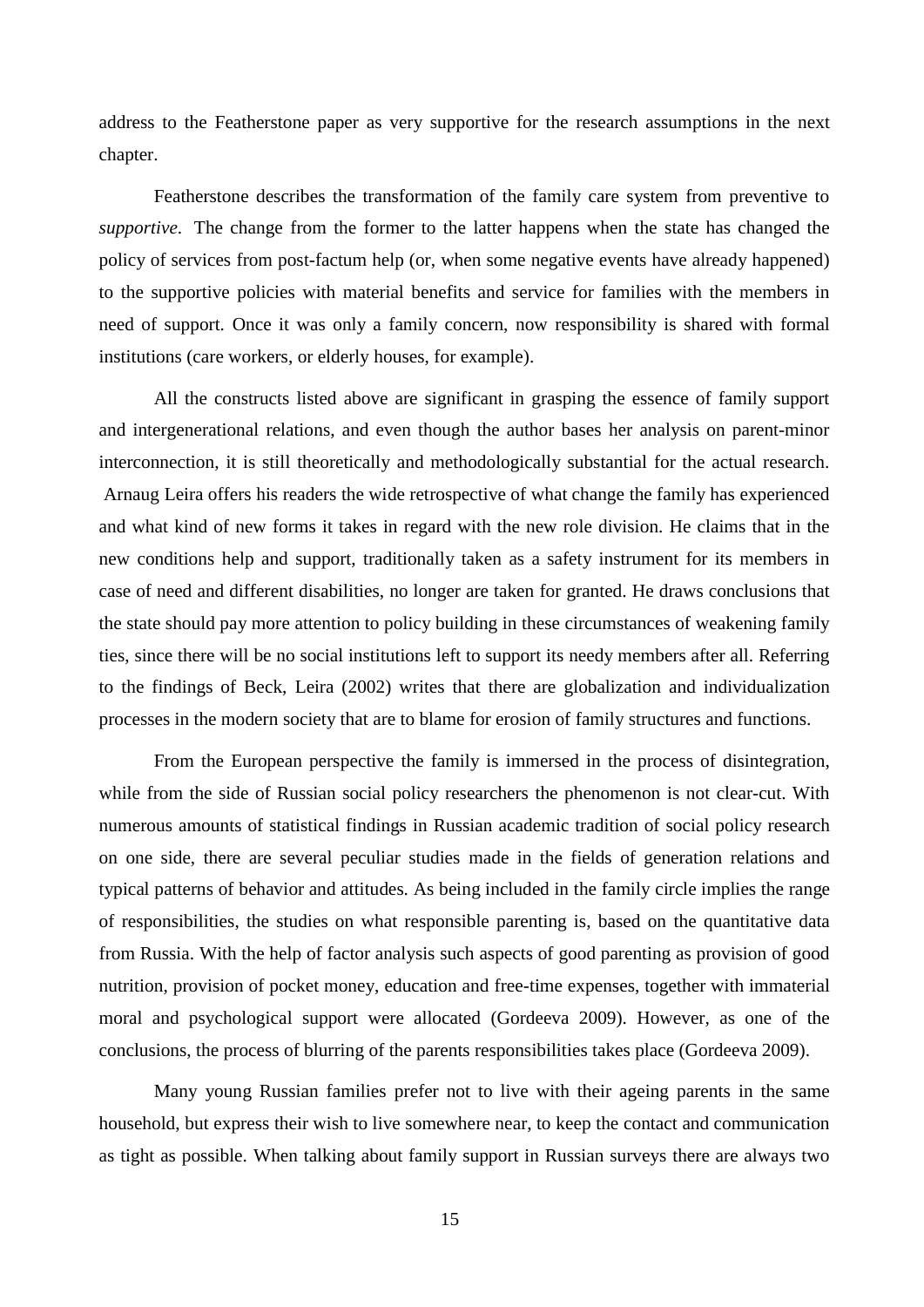accompanying themes of mutual support directed from ageing parent to adult children and vice versa. Researchers often use such categories as intensity of support and its factors. For instance, there might be different factors influencing the intensity of cross-generational support, such as families' well-being, age, quantity of members, family life cycle etc. (Gorshkov 2010, p. 82). Furthermore, the help itself may be of different quality and stretches, from a grandmother taking care of a new born baby to the purchasing of products for the parents in the young adult's turn.

# **2.5 Development of concepts of reciprocity within the framework of support**

We learn about the interconnection of moral values and family support roles from Nancy Folbre's book (2001) that has all in it, scientific approach, and beautiful language of a literature written piece. The author develops the ideas and presents a deeper understanding of moral base of support, connecting the concepts of reciprocity and risks.

Individualism and communitarianism are often opposed each other, and it will also be crucial for the research to discuss this dichotomy. Ideally-typical paradigms are hard to meet in real life, and it is certain that for an individual to live in a society and to be interconnected in the networks of other humans, some altruism is inevitable. (Folbre 2001, pp. 20-21.)

Similar study based on the investigation of two generations in accordance with individualistic or communitarian choices were made in the same year 2001 in Russia. It reveals that depending on the era individuals were born and what cultural conditions they were raised up in there is a theorized division into a traditional and a pioneer generational pattern (Semenova 2001). The two types basically represent two generations of modern Russia: ageing adults born in the 1950s, in the Soviet times, and their adult children who have absorbed the ideas of change, new type of economic and cultural aspects of life. With this division come different family values: for the first group a collectivistic, "good for everyone in the family" principle stands at the helm, for the second one's personal qualities and potentials, independence and success are the basics they build their interaction with other people and kin on (Semenova 2001). Therefore, representatives of different generations may display unequal shares of altruistic behavior, but when it comes to exchange; every person is involved in many kinds of social interactions. In fact, the act of giving, of any kind - giving support, money, advice, concern - in terms of altruism is never regarded as something to be expected a transaction of same value. Yet, when one talks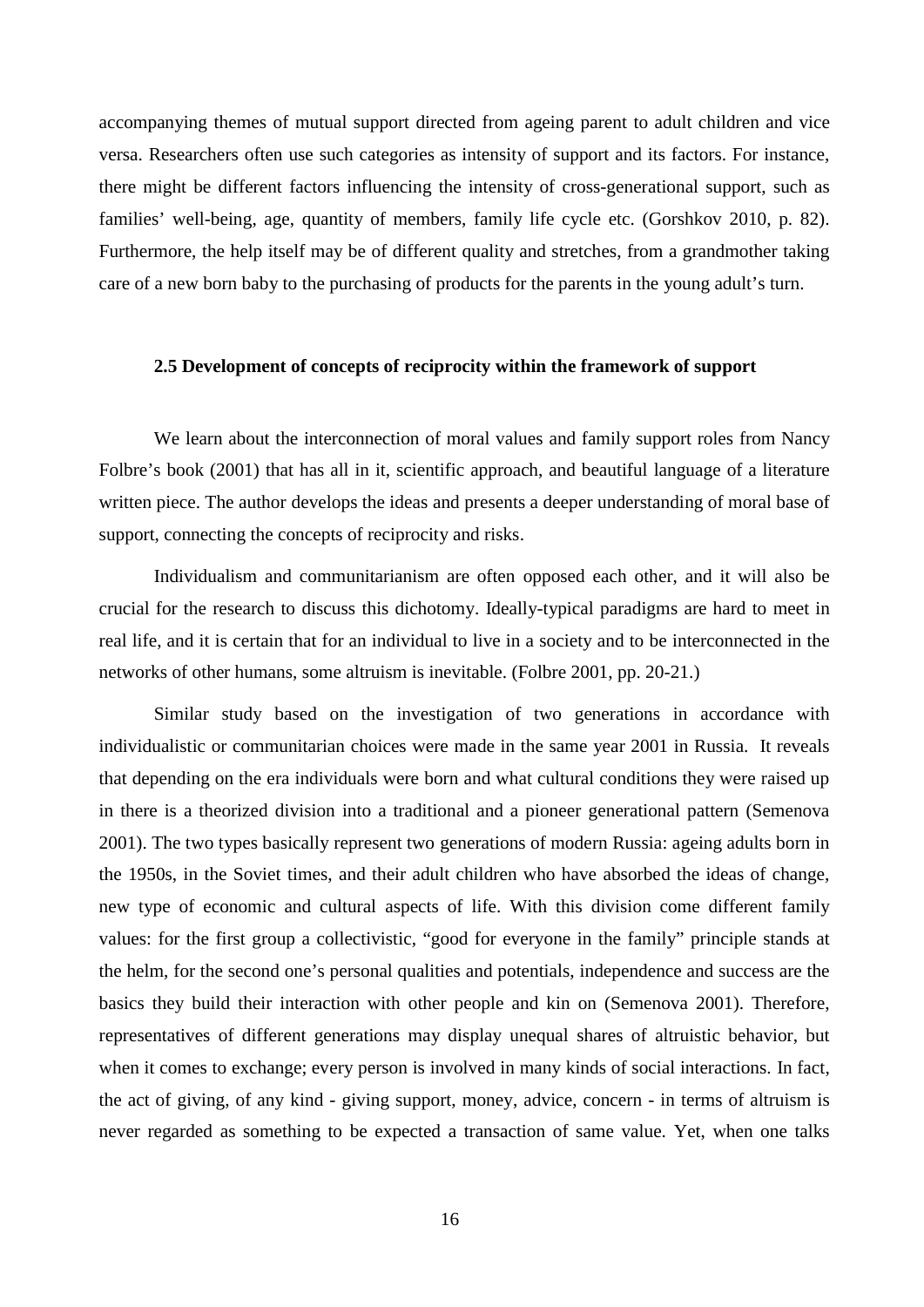about *reciprocity*, he or she assumes that there is a give-and-take action based on mutual agreement (Folbre 2001, p. 26).

As Folbre mentions, in some other dispositions reciprocity stipulates some risks of not receiving the contraction, especially when two acts are remote in time or subjectively evaluated as non-equal. Thus, the factors of time and subjective judgements of equal amount of support, in our case, are the risky ones to prevent individuals in need from getting their reciprocal piece of goods and services.

Personal relationships do not guarantee reciprocity. [...] Some services - especially those that have personal and emotional content - simply cannot be bought and sold. Contracts of these services often take an implicit rather than explicit form, making them difficult to enforce. Therefore, the provision of these services is inherently risky. (Folbre 2001, p.27.)

Even though Nancy Folbre writes that "a long-term personal relationship improves the efficiency of the short-term transactions" (Folbre 2001, p. 27), which is in almost all cases true, the rule "treat your kids right, it will pay off in future" does not completely work. There is always the risk that reciprocity stops functioning for some interior or exterior problems in the family, and individuals should not forget that. A good relationship and tight bonds between family members do not guarantee taking up the caring responsibilities in the long run; consequently even in the trustworthy family environment each member should think of back-up solutions for the future, since the future after all is individual for all of us. As Folbre's text continues, "affection can encourage reciprocity, and vice versa. Both, however, remain vulnerable to the temptation of defection" (Folbre 2001, p. 28).

The first assumption why reciprocity does not always work is the heavy burden of responsibility that falls on the shoulders of the potential family supporters, and certainly not every human can endure and carry it. So called costs of support are quite high, starting from the physical time spent in caring procedures ending with the moral and emotional affections, often contradictory, towards the duty. At the same time, as Folbre points out, the expectation of support provision is not the crucial factor here, but the extent of love, obligation and reciprocity are. (Folbre 2001, p. 36.)

The bright and shouting title of the next chapter of the book, "The prisoners of Love" speaks for itself: the overwhelming feeling of responsibility and commitment to take the caring duty sometimes 'imprison' providers into this new role and never let go, since the sense of duty is higher than some individualistic needs. (Folbre 2001, p. 38.)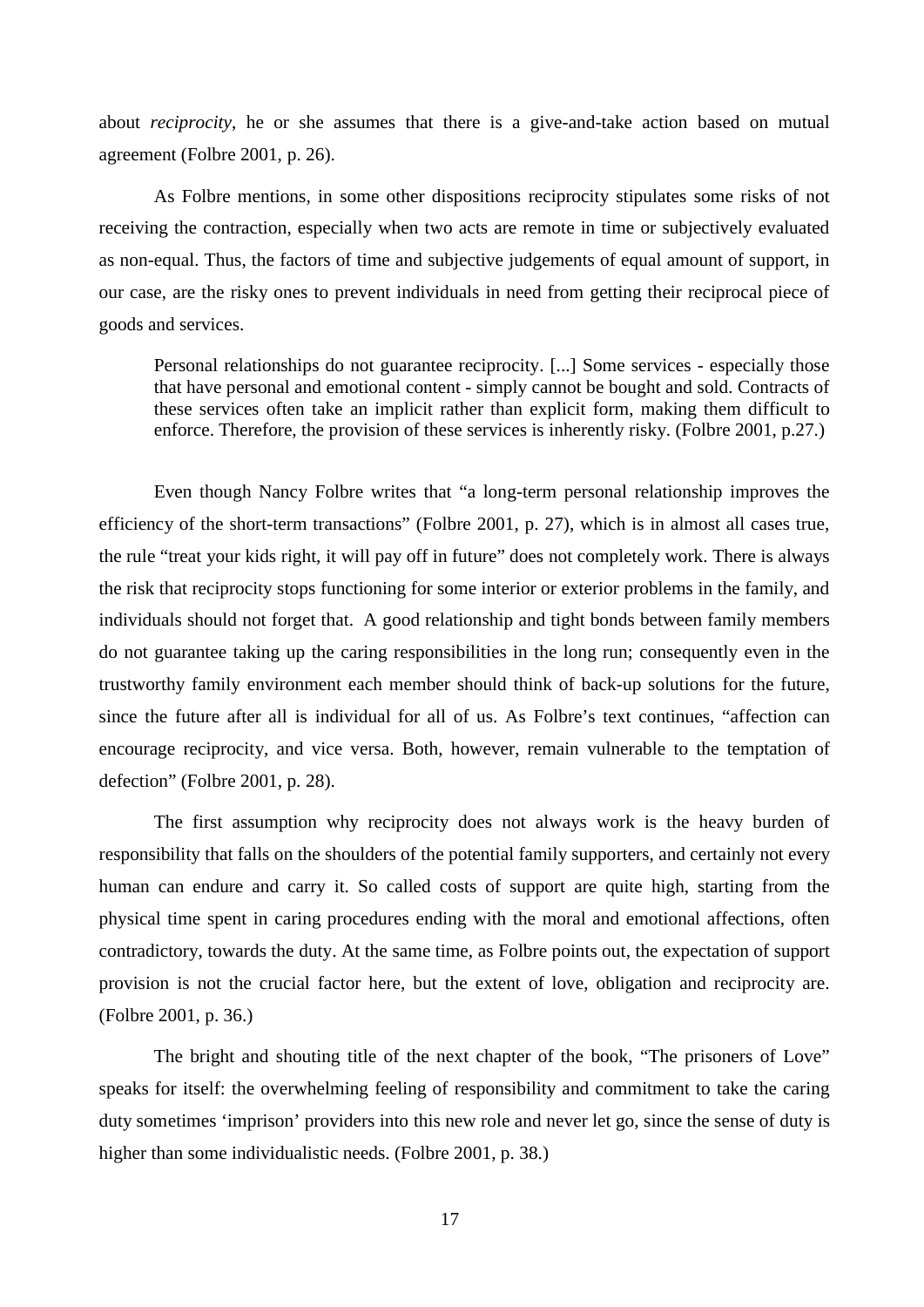In the discussion of reciprocity and altruism I should draw a clear line between these two concepts, since they are interconnected but usually are not interchangeable and still have their own particularities. Talking about the family support I assume both material help with goods and money from the one side, and on the other, immaterial side of it emotional and informational exchange, moral and spiritual support and communication between family members. When it comes to the material exchange, one of its perspectives was described by abovementioned author Barsukova with her reference to Elster. In their opinion, gift and favors exchange form the net of reciprocity between the members of horizontal social group, which in other words mean the mutuality of exchange (Barsukova 2003, pp. 81-82) – however, it does not imply the altruistic readiness just to give but not get something back in exchange. It might be a prolonged act of reciprocation, but in any case the returning act should take place and the participants should understand these mutual rules. It would be hard to apply the same principle to the informal services, help about the house or a favor to complete some duties or tasks, since it is hard to estimate the equality of the services provided. Hence, there is a slight difference between reciprocity with the following expectations for a returning action of a payback, and altruism which supposes the action of support to be gratuitous.

In the intersecting level of social expectations and personal principles, one need not forget that the family support is implemented by humans, and occupies a significant part of their lives, changing it and bringing in additional light and outlook in it. It is quite important to learn and study what an actual supporter thinks about these kinds of conditions and duties: in the case of Watson and Mears, they investigate people who have experienced caring responsibilities, and in the case, those who have potential to become one.

Important point is taken in the accordance with linkage between time and moral aspects of the support. It is fair enough that caring responsibilities occupy a lot of time that an individual might have alternatively spent for some other activities. So, the satisfaction from a caring role plays an important part here, when the time spent for providing support to a relative is paid off, perhaps not with material but moral benefits of self-realization and satisfaction of what good has been done for the other and the family in general. As it has been written in other papers, family support is quite often underestimated (Folbre 2001) so personal attitude, persistence and realization and acceptance of one's own importance in the caring role are crucial in this respect. For individuals who are engaged in both paid work and informal support for the elderly, it is certainly a situation of pressure, when they have to implement many duties in a limited time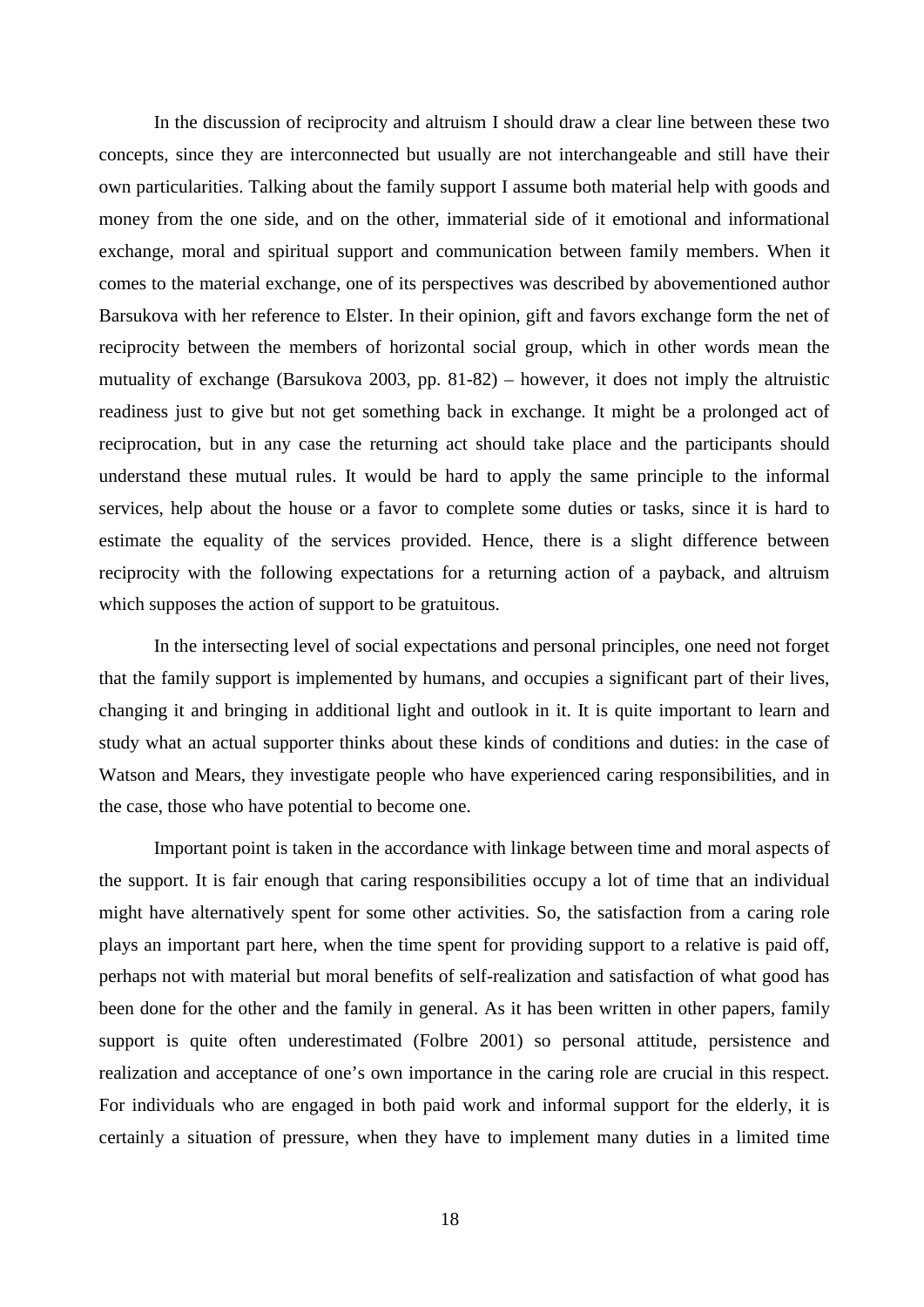(Watson, Mears 1999, p.95). Hence, time has moral value: it is of no small importance to make a carer role of the same value.

Drawing links in between the two abovementioned findings, Folbre on one side and Watson and Mears on the other, it is peculiar to discover how they supplement each other, and add value to each other's assumptions, especially for the research concept.

First of all, the general impression on these two books is that they are much more than research papers - they are moral discourse themselves. They combine both social policy and the ethnographic approach, yet with a clear declination to the former one.

Watson and Mears dedicate a number of pages to the emotional experience of the supporter, and how stressful the duty can be, while Folbre conceptualizes support as a moral duty derived and raised from interior and exterior social factors. Therefore, what brings them together is the development of the "moral dilemma" of dedicating all one's time to care or buying caring services from outside agents while continuing one's own professional paid career. "The world of paid work was depicted as more manageable, orderly and predictable than the world of unpaid caring work" (Watson, Mears 1999, p. 171), yet again "who else than me?" is the question often asked by women from themselves and binds them with the pressure of moral obligations towards the second option, making Folbre's concept of "prisoners of love" real. Both authors agree that the reaction and choices vary and are very individual; however, Folbre assumes that in the market conditions, care can be bought and it will not disbalance family relations (Folbre 2001), while Watson and Mears notice that in some cases not everyone can afford to pay for care services, and it dumps initially less wealthy families and single mothers with elderly parents to a deeper poverty (Watson, Mears 1999).

"Choice is constrained by the real options available for the care of an elderly person who has become increasingly dependent" (Watson, Mears 1999, p. 170), - however it is not that we often have a choice, and moral obligations dictated by the society bring us to the only option available. Folbre's ideas about altruism are therefore consonant to the previous argument, even though in the book she describes both altruism and individualism, yet encouraging the altruistic behaviour as a human, not a researcher.

As it was already mentioned in the book overview, Watson and Mears refer to time as one of the moral factors for support. Certainly it takes time and plenty of mental force to be implemented. In addition, to the moral power of time, one might also see the economical side of this idea: supporters spend time on the moral duty whilst they alternatively might be working and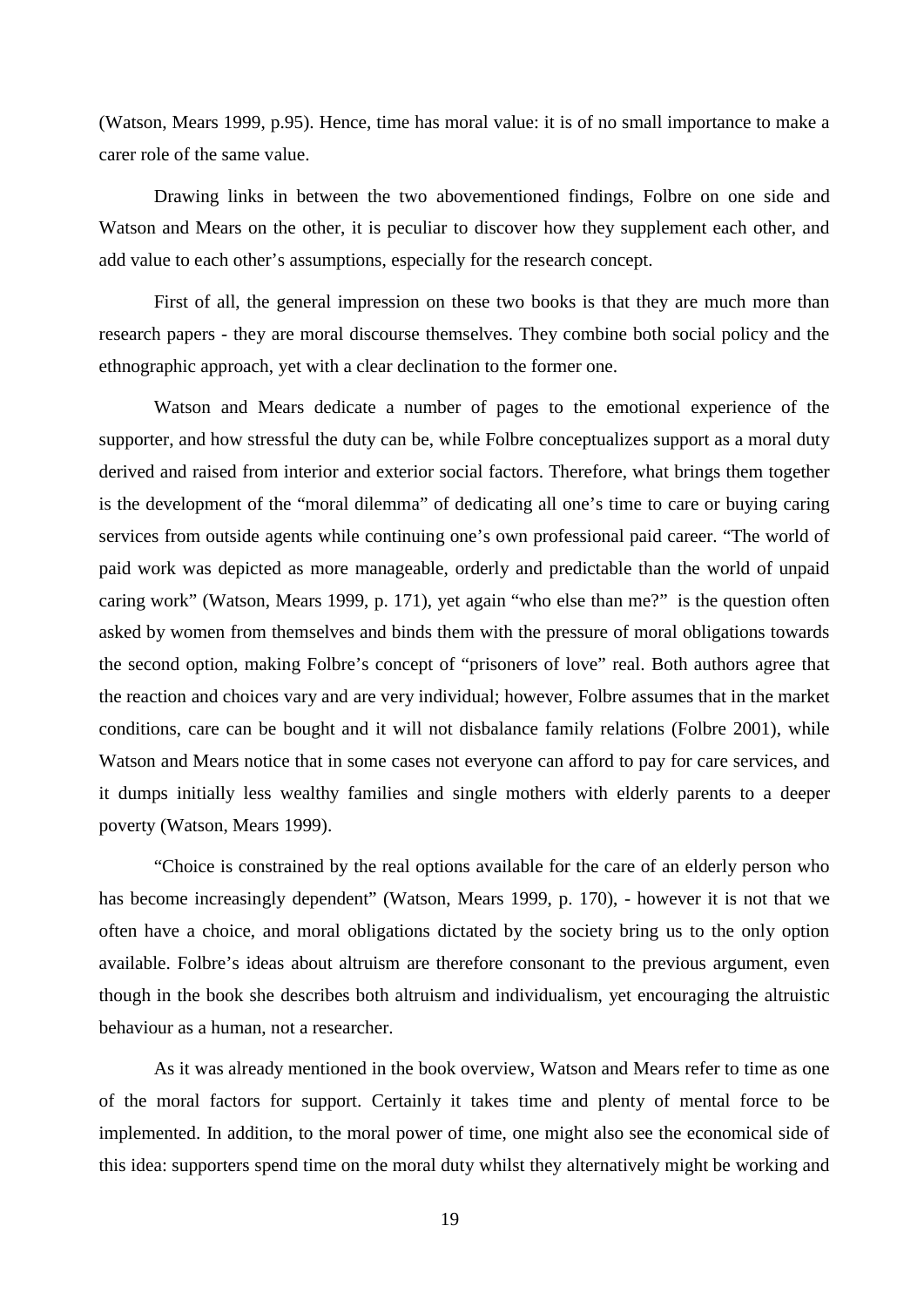getting paid. Therefore, time, morale and choice are interconnected. At Folbre's turn, the author says that support duty can be treated as a commodity, in some cultures more, in some less; hence we should always take the system of values, coming along with the culture of the society, where obligations and reciprocity are treated accordingly.

As the reader may see, many scholars are consonant again in the conclusion that support work is underestimated in the society and not highly regarded on the market (paid poorly in the case of a service) - though the reactions of researchers are different, and so are the conclusions they derive in the books. First of all, for Nancy Folbre as a feminist researcher, family support is a females' doom, which they cannot avoid due to exceeding altruism as their social feature as women. For Watson and Mears the personal experience of a carer stands as a cornerstone of the investigation. As they consider caring a responsibility for every individual, they also look forward to recognition of family support as true work and a respectful occupation, which is in a way a new and promising approach, since personal care is getting more and more common and widely spread amongst social groups, yet it is not that everyone would like to be involved in it. Therefore, researchers try to change the attitude and vision of caring as equally important selfsatisfying activity on the same level with any other job. I truly believe that the societal transformation will also contribute to the better recognition of family caring duties and benefit all those selfless encouraging experiences in this matter.

Altruism and reciprocity walk hand in hand with family support issues, which prove existence of this concept in many research papers, including Folbre, Watson and Mears and also Elizabeth Midlarsky. In her article (Midlarsky in Kahana et al. 1994) the author describes altruism as a continuous companion of an individual throughout all stages of life. She determines altruism as 'a form of behavior in which the actor is oriented to the needs of the other rather than to selfish needs (Midlarsky in Kahana et al. 1994, p. 71).

As the flows goes both ways, circulating between ageing parents and adult children, at times even prevailing from the side of the ageing parents. (Midlarsky in Kahana et al. 1994, p. 85.) Taking as a belief that an attitude forms the abovementioned perception, I can assume that an altruistic family supporter experiences a better condition and regains positive feedback from what he or she is doing. "For an altruistic caregiver [...] this sense of burden actually may be reduced". (Midlarsky in Kahana et al. 1994, p. 89.)

On the contrary, perceiving support provision as a burden, influences the general emotional degree of a carer, and therefore, an individual without a strong feeling of altruism may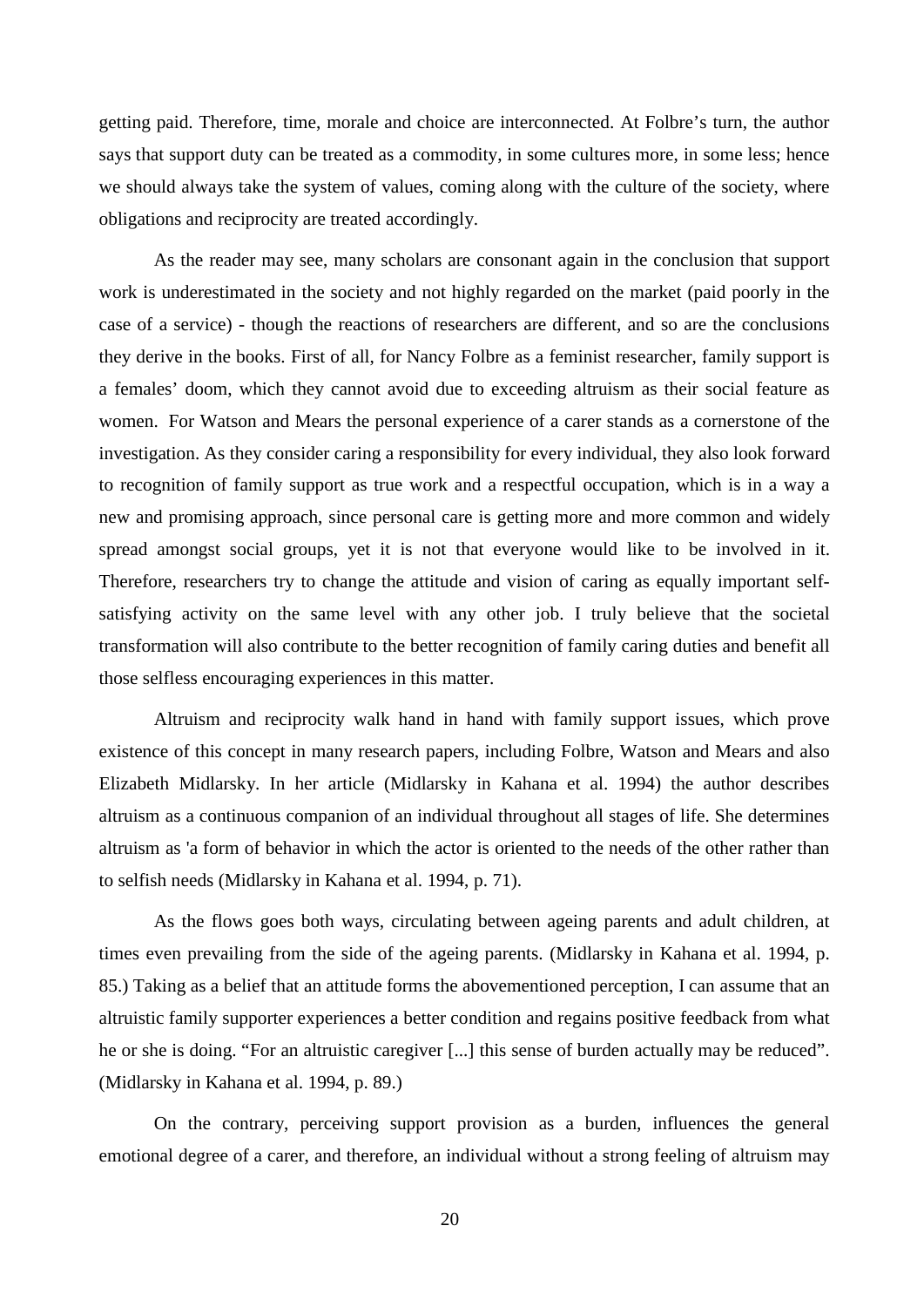be reluctant to provide support, and bear negative emotions towards the situation and a person in need. (Midlarsky in Kahana et al., 1994: 89.) Therefore, the balance of power again signifies the sanity of relationship between two individuals, and a share when a certain amount of altruism from the supporting side relieves possible tension and brings stability and satisfaction for both participants of the exchange would be beneficial.

It is important to mention that in many cases family support is seen as a female duty, on the one hand, supporting the argument that it is quite typical for a woman to be a supporter, and on the other hand, opening up new tendencies in transformations made in this aspect and, consequently, appearance of many other agents of support (Kane, Penrod 1993). As the defining concepts to describe what is going on in the field of family support, the authors point out diversity, change and continuity (Kane, Penrod 1993, p.18). There is not only a female carer on the scene, there are carers of many social origins and characteristics, which set up new directions of caregiving to flow, and new factors to enter the arena of social importance. They certainly cause some changes in the whole support provision pattern, but yet, as all social conditions are not restricted to the inheritage from the previous experience and schemes. The key point to be paid most attention to here is the variety of support forms and influential factors, which would be surprisingly similar or different for different individuals. I will regard the cross generational relations and those not inside the aging group.

Moral obligations as a one of the bases the family support is built on, are outlined by Cane and Penrod in the connection between morale and obligations on practice, saying that "the wellbeing of older people is adversely affected if they believe they are burden to their children" (Kane, Penrod 1993, p. 4). Moral obligations and support as burden are described by many theorists and are still a vivid phenomenon of social reality, that can be traced on the data, too.

To provide the lively examples of change and continuity in family support, the authors derive particular trends in this sphere, which are very much comparable to the findings. Multiple caregiving involves new actors of support provision entering the field, such as daughters-in-law, nieces and other female kin. (Kane, Penrod 1993, p. 22.) The idea of correlation between more possible support provision and the amount of relatives was already described by Douglas Wolf (Wolf 1986), which makes a connection between these two books, even though the latter one provides the broadened argument of support providers' network and source, which can be a civil relationship, not a blood one.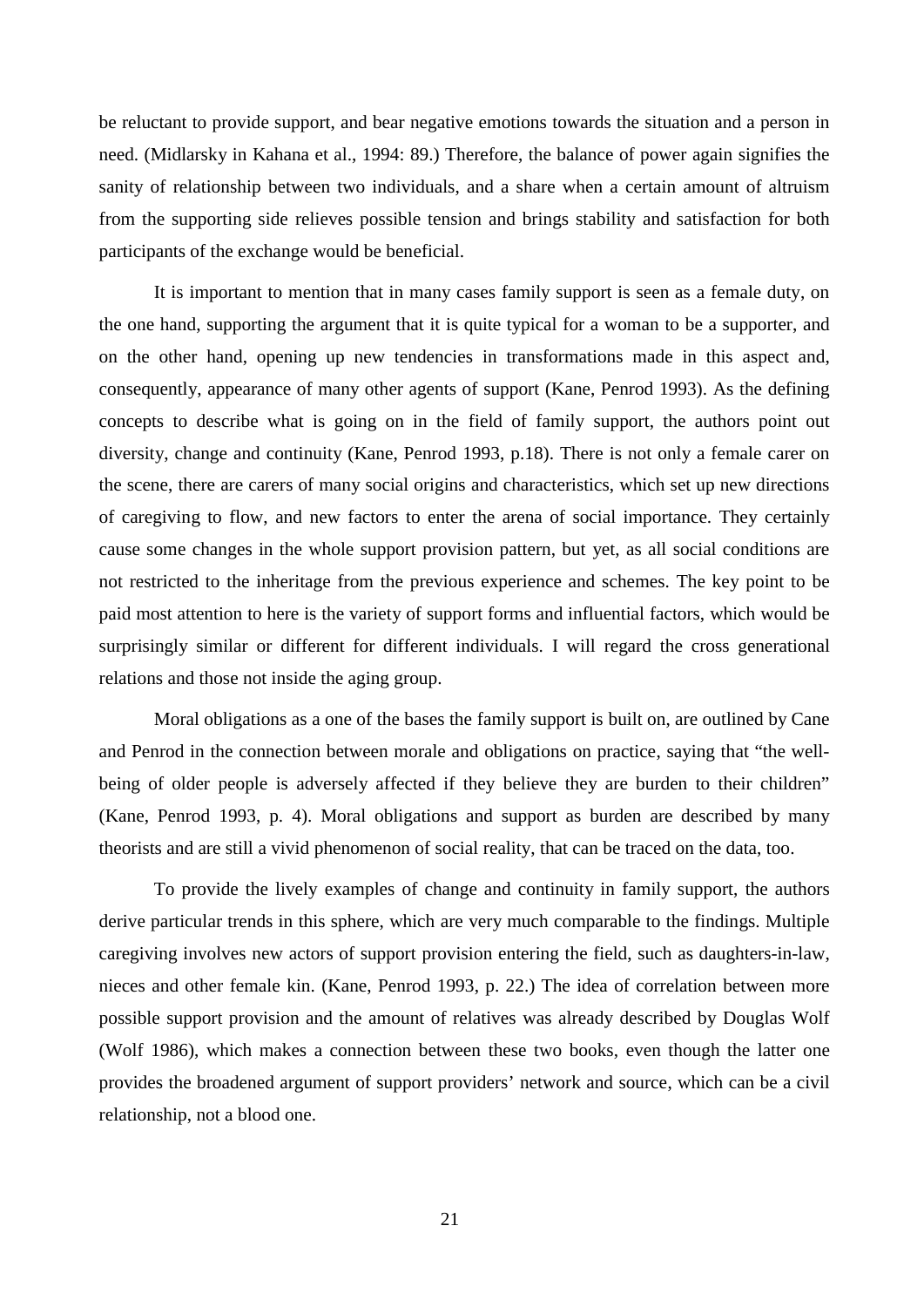Grandfilial caregiving assumes the caregiving received from grandchildren. Here the demographic factor comes into play, which is followed by the conclusion that the number of grandchildren who are responsible for helping one or even two generations undoubtedly in increasing. The early data from Kane's study shows that only 3% of the caregivers in the study are grandchildren. This may happen more frequently in the future, as the population ages and the very old are more likely to lose their aging children through death (Kane, Penrod 1993, p. 22). This Thesis also corresponds to the findings of Wolf, described by us earlier, which in its mathematical representation basically says that the widening network of grandchildren also increases chances for support provision for the elderly (Wolf 1986). In the empirical part of the research I will ask informants about family tradition in caregiving, and how it is or was provided for their grandparents, as to see the continuity of the phenomenon and these factors' involvement in support relations with grandparents.

In the subchapter dedicated to subjective experiences I have come across many peculiar cases that are interrelated to my own findings. Apart from the self-evident role of a woman as a support provider (Kane, Penrod 1993, p. 25) three aspects stand out from the common pattern. They are: "Making everyone happy", "It's my turn" and "Control and Power" (Kane, Penrod 1993, p.26). The first argument comes hand in hand with the general assumption of the role of a woman in a family as a family supporter and domestic goddess, who supports life and the functioning of the family by satisfying the needs of its members.

Second pointer is quite crucial for this Master's Thesis. The power and control relation is interconnected with (in)dependency of the elderly and the emotional pressure and consequences for both parties. Regardless of how good the bonds between generations are, quite often the dependency causes much discomfort, moral and physical to the supporter and the elderly. Therefore, the person who used to have power in the family turns into the subject of support, and someone else regains the right for decision making and so forth, hence the power relations experience a painful change. (Kane, Penrod 1993, p. 26).

"It's my turn" is a common leitmotif of a caring daughter, which can be found amongst the informants of the actual research. But as Kane and Penrod wisely mention, "it's one thing to lift rosy, 12-month-old baby and another to lift and turn a person of 87" (Kane, Penrod 1993, p. 26). Therefore, the attitudes and consequences of this work may vary, from acceptance of this duty to the negative rejection and emotional downturn.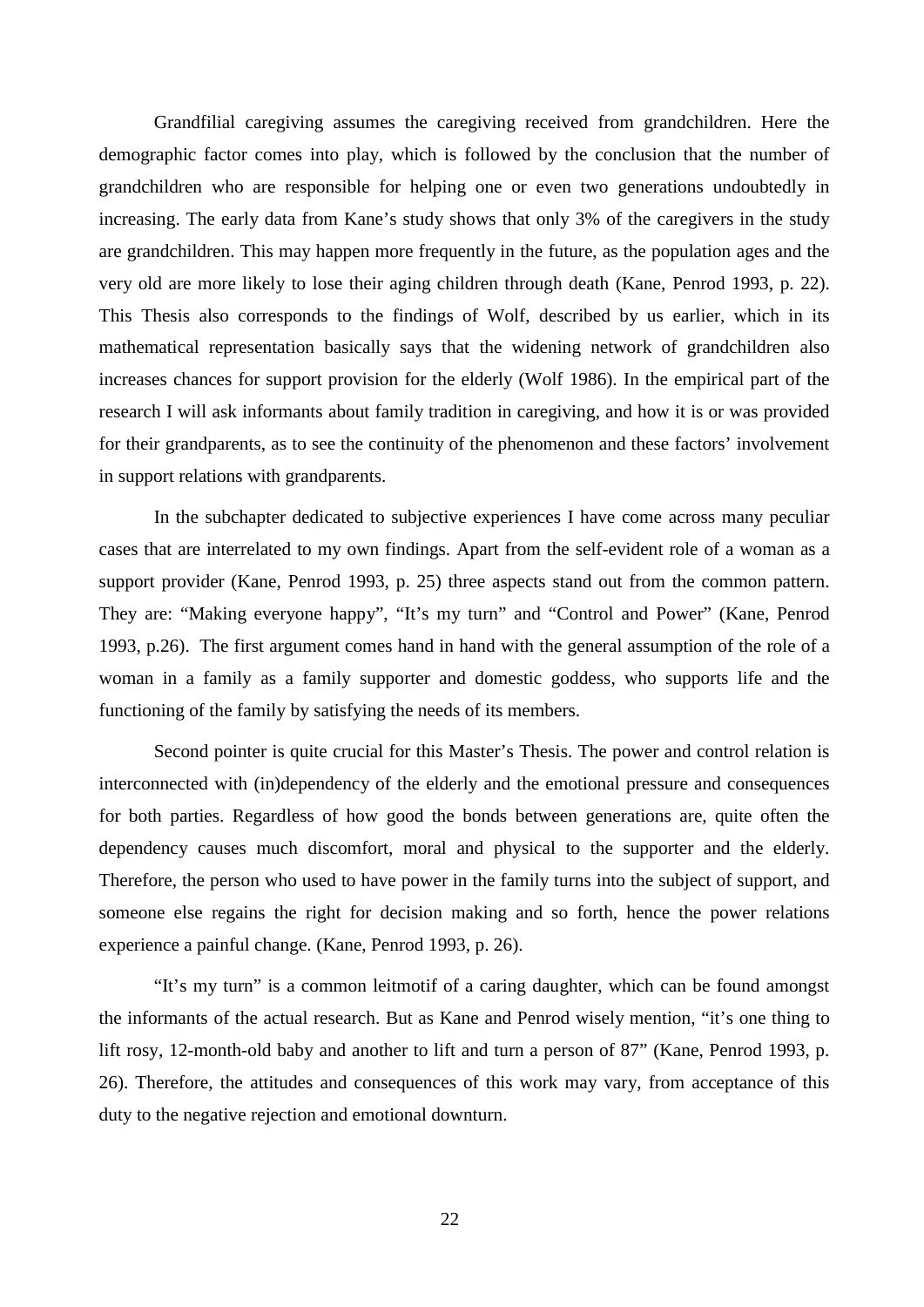As the possible outcome of caring experiences, authors are being quite optimistic and have manifested that it has got some positive effects. For some individuals, activities generally regarded as burdensome, brought instead "more dour satisfaction of doing one's duty" (Kane, Penrod 1993, p. 155). Here I can draw a parallel to the previously overviewed book of Nancy Folbre, which also mentions - and in statistical form - that there were both negative and positive outcomes of the caring experience, and regarding the latter one she emphasized that "70 percent said that they had found inner strength they didn't know they had" (Folbre 2001, p. 37). Truly a heartening finding!

To sum up, I went through the findings that have been made to discover the theme of family support and the contributory subtopics accompanying the main one. However, I would like to outline the concepts important for the actual paper once again in order to add precision and clarity to the research process. Since I will study family relations around the provision of *support* between generations, it will become the cornerstone concept, I would draw the main conclusions and investigate important characteristics, lively examples and associated phenomenon in practice. Moreover, to provide in-depth description and analysis I need moreover 'supportive' keywords in addition to the concept of support and the previously mentioned reciprocity, moral obligation and dependency. The following illustration best shows how those three are interconnected in order to present an integrated picture of how family support is planned to be arranged in Russian and Finnish families, which is impossible to do without mentioning the power relations between individuals who provide support and who get support, nor without the moral, habitudinal and cultural motives for participation in support duties.

The concept of moral obligation concept requires additional clarification since I have put such supportive keywords as "burden" next to it. The latter concept has been used by theorists in two different contexts: dependency burden, which the elderly feel themselves for their adult children who support them (Wolf 1986; Kane, Penrod 1993), and the burden of responsibility, typically experienced by adult children in charge of elderly support (Folbre 2001; Watson, Mears 1999). I headlined the operational concept I will work with as the moral obligation which embrace these two components. Since moral obligation might be approached from different angles by the informants, and not only as a "burden", I have entitled it to be the main concept to apply in the analysis, and left some freedom for further interpretations.

Sure enough, dealing with examples from real life, these concepts may have different interpretations and take various turns in other social contexts, as well as reveal supplementary sub-dimensions. However they are strong theoretical concepts for defining and analyzing the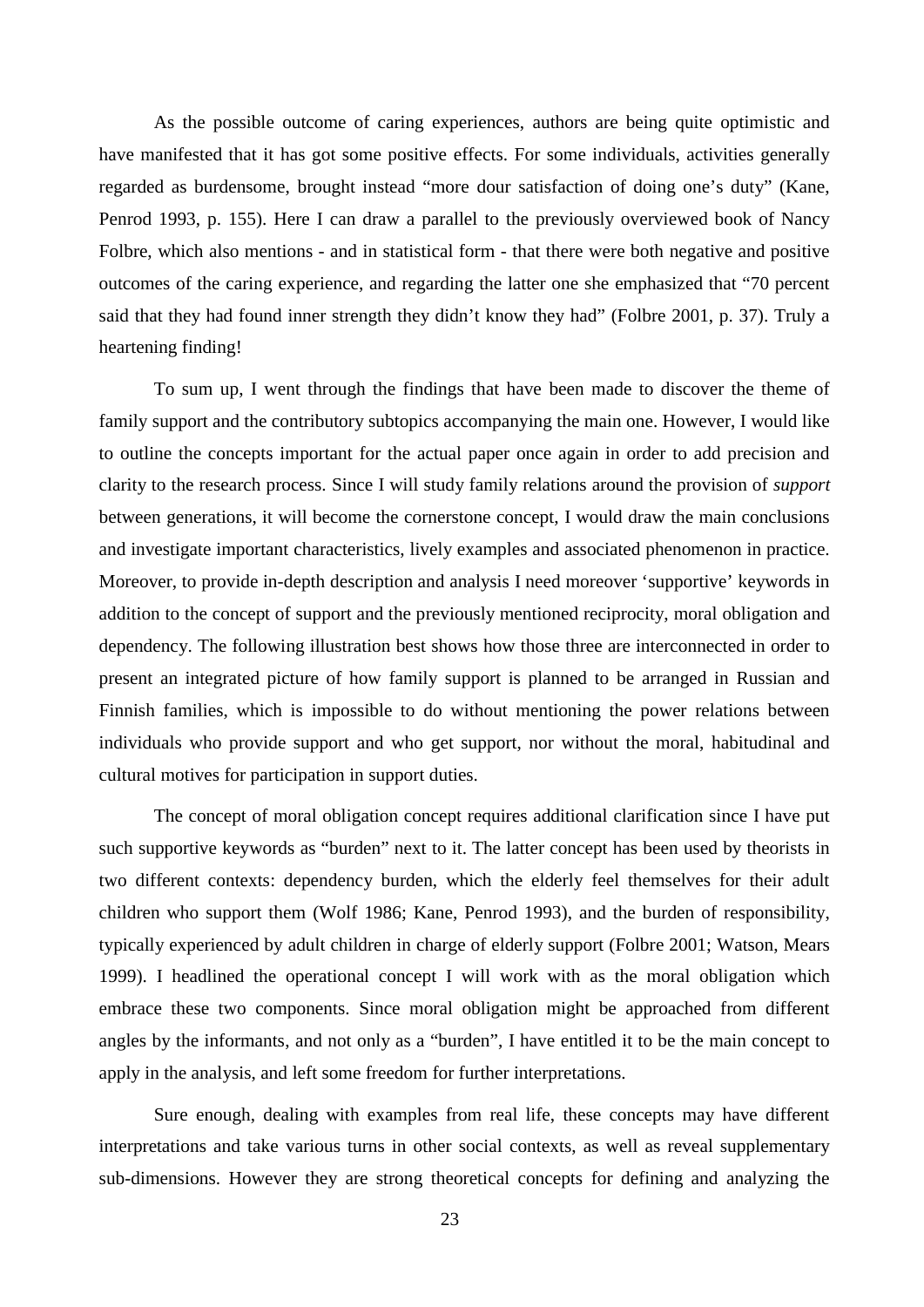family support phenomenon, so I will use them in the empirical chapter of the thesis as the main components of the conceptual framework.

I have included the overview of these studies and tried to highlight the theoretical grounds interrelated to family support in order to integrate them further on the empirical level in the data analysis. From the literature I have brought up the deeper understanding how multifaceted this particular social phenomenon can be and how many different levels of interpretations it may have on the theoretical level.

Family support may be handled from socio-cultural, economical and moral perspectives; however I will attempt to concentrate on the three components, or dimensions of reciprocity principle, moral obligation and dependency, that are most of all clearly reflected in the data. There are no family relations without interaction and exchange of physical items, goods, information and emotions. In everyday language one calls it mutual care and help, I characterize it as reciprocity. The basic rules of family functioning certainly have enrooted the social norms and patterns, and imply the shared responsibilities and understanding of its importance across the family members. Hence, the concept of moral obligation is adjoined here. Finally, there is dependency: imagining for a moment that all individuals are totally independent from one another shows us that without it there would not be integrity of family as a social group. The balance between dependency and independency may shift, bringing up new roles and new obligations between family members, and I am interested in detecting many forms of its representation. Hence, the three concepts are three sides of the phenomenon, embodying it in an integral and compound way.

The reader will find out a practical demonstration of those three elements in the empirical chapter of the Thesis, where the analysis of the discourses of the perception of family support through the prism of these three dimensions (and its multiplication in many more) will be presented in the form of fruitful yet entertaining research results.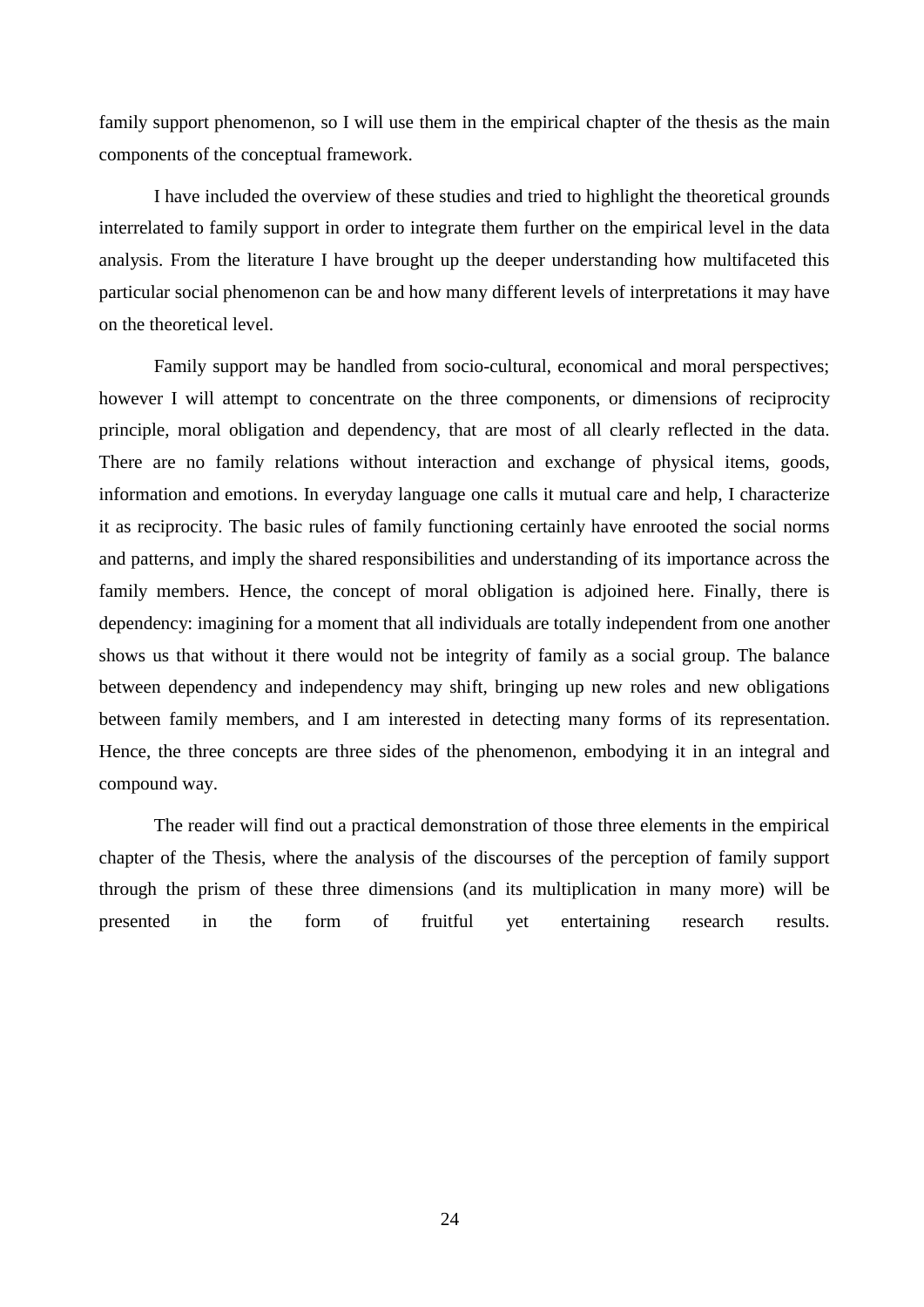# **3 Designing a family support study**

As the research question was set, the objective was to investigate the adult children's perception of family support provision for their ageing parents. Assuming that support is quite a significant and intimate part of family relations, it is important to see the specifics and subjective attitudes towards this issue. Additionally, as the comparative approach prescribes, taking few but detailed and, to our great expectation, socially various cases is the way to provide better examination of Russian and Finnish family support patterns in potential perspective and therefore, investigate the phenomenon of family support between ageing parents and adult children in two socio-cultural environments.

Studying a social phenomenon in depth requires dealing with primary data and handling it as separate cases, each unique, yet constituting some common trend or similarity, depending on the cultural or social context. This sort of inductive reasoning is applicable here: going from particular cases of support arrangements, practices and future care feasibility in Russian and Finnish families in order to establish some common conclusions, employing the familiar methodology of qualitative research known as in-depth interviews with forthcoming discourse analysis of data.

### **3.1 Personal interview as a method of data collection**

To meet the goals of the actual research I chose the method of personal interviewing in order to collect the data and learn about the matter of family support from the perspective of adult children. Since I was interested in the perception of support and care in the family, it was the easiest and at the same time the most advantageous method to apply: going and asking about the issue. By employing the interview method, I assumed that, firstly, "the interview data collected is seen as (more or less) reflecting the interviews reality outside interview" (Rapley in Seale et al. 2004, p. 16). Secondly, the interview as a kind of communication and performance has a subjective tone and way of presentation. Hence, it should be never forgotten that the information a researcher gets from his informant is subjective. Interviewing is a process of producing discourses in a collaboration of two or more participants (Rapley in Seale et al. 2004, p.15). These are the combined strength and weakness of the interview as a research method: they are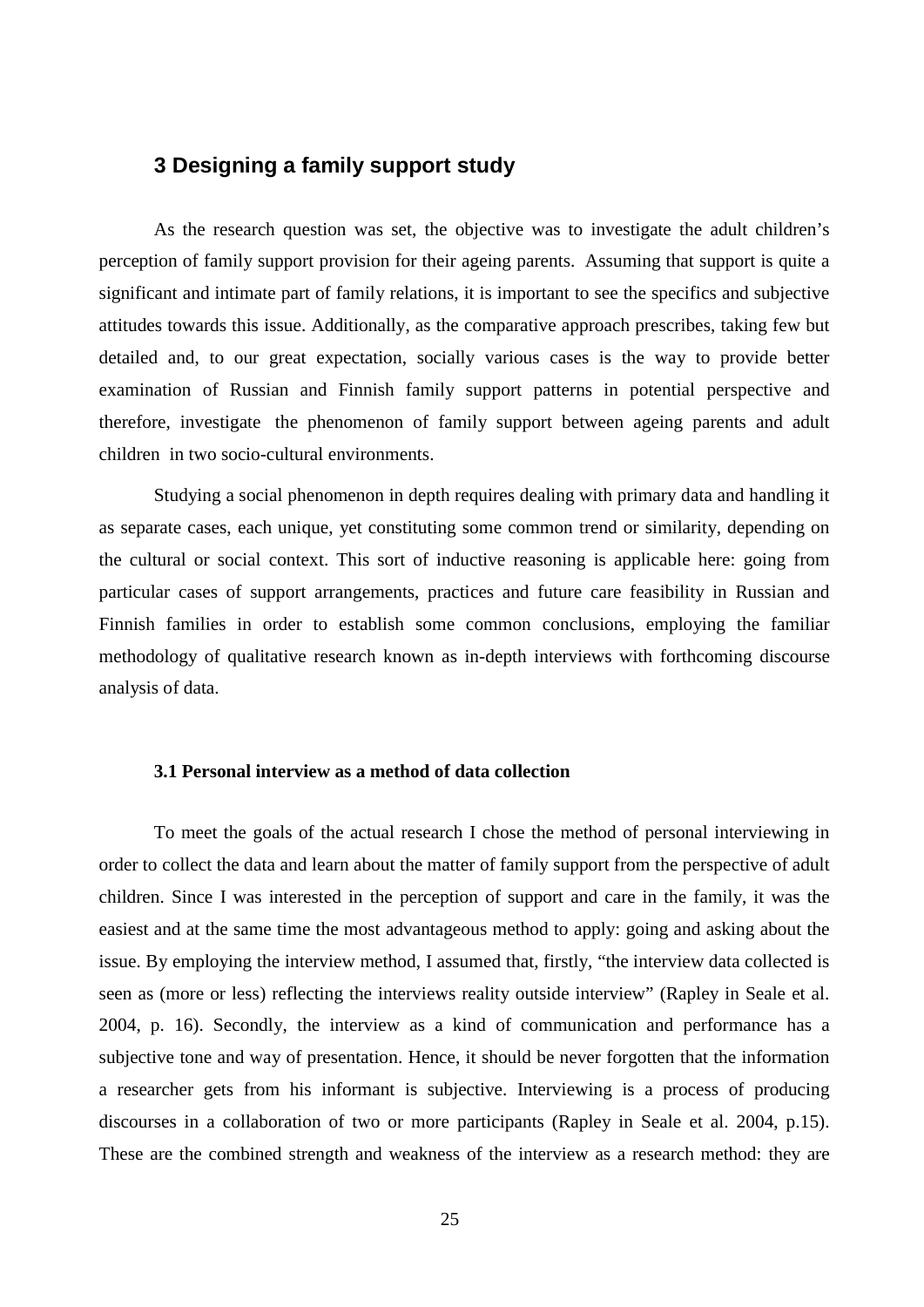subjective since the informant reproduce his/her social reality in presenting a discourse to an interviewer (realizing that he/she is been 'investigated' at the moment), and at the same time, the reconstruction of life experience, plans or attitudes in similar way give the researcher room for analysis and building up a higher theory on what the social reality essentially is for individuals.

Developing the idea of interview as a social encounter, it is suggested that talk can be qualified as interview in case when it literally 'makes sense': the idle talk about nothing, so called small talk does not fall in this category. Talk should produce some meanings relevant for the interviewee. In other words, the implementation of an interview method of data gathering supposes "meaning-making work" (Holstein and Gubrium in Silverman 1997).

The important function of the researcher during interview conduction is his perseverance to control, that this meaning-making is done within the limits of validity, and does not go too far. The fantasies of some informants could cause a distortion of data and bring the talk upside down, from reliable to absolute lies. There is no such thing as a true or correct answer in a personal interview, but reliable one, which allows researchers to talk about validity (Kirk and Miller, 1986), when an individual represents his or her reality without inclination to fairy-telling. Therefore, to save reliability on the high level, it is crucial to keep focus on how verbalized meanings are constructed simply assuming that if they are being spoken, they make sense to the informant and are indeed important. Here, contextual and background information adds value to the interpretation: how described facts are connected, what is a true story for the given individual. We need to highlight here that truth is different for everyone, and one can deeply believe in what he/she says even if it does not represent the reality - but subjective reality is what social scientists are interested in. The point relegates us to the very basic assumption in sociology made by William Isaac Thomas: "If men define situations as real, they are real in their consequences" (Thomas 1928, p. 571).

Far and by, the truth that represents social reality can be different and vary within the limits of reliability and inaccuracy. The latter is something for the researcher to avoid, and further on in the subchapter dedicated to the validity of data I will try to draw out the main objectives of it.

Generally speaking, the purpose of interviews is to generate insights and concepts about the subject, to expand the researcher's knowledge on the subject, to search for the exhaustive (as far as it is possible) varieties of practices inside a family of individuals in pre-pension age and their kin, to find out differences and similarities across the data. What is important about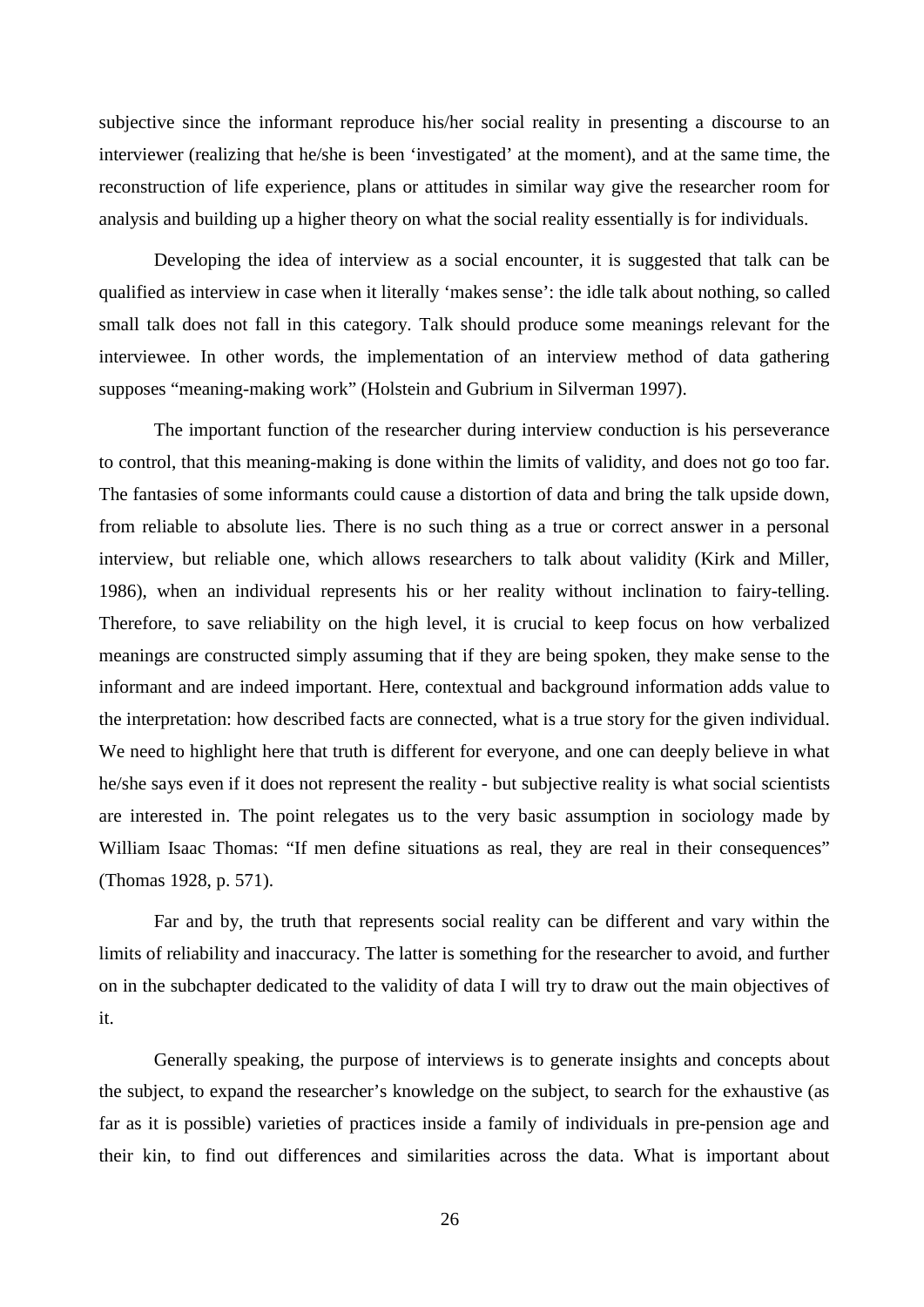interviews is that the outcomes of the interview analysis can be validated with other interviews as proof (Stokrocki, 2004), if the conditions of equivalence are satisfying.

Having studied literature on the interview as a method, I have put our hands on the issue of active interviewing as the ideal type for carrying out the research. The format of such type of interview is quite easy and reasonable. As Tim Rapley has put it, "mundane" (Rapley in Seale et al. 2004, p.25) interview involves asking questions on a certain topic, listening to answers, offering supportive questions, asking for clarifications if needed; this was implemented many times in our case. Supporting the answers with nodding, giving approving sounds like, 'yes', 'uhu' et cetera, smiling, keeping eye contact was also important part of the job.

Although the main role of the interviewer is to create data by 'retrieving' it from informants, it does not mean it should be done by any expense and by any means. The interviewer keeps his own face and ethics of the research process, yet is authorized to rule the conversational situation and set focus on the interview talk (Lofland, 2006).

An interview is always a collaboration since the researcher has some target to reach and he cannot do it without the help of the informant. So, being collaborative and supportive in a friendly way, keeping good rapport is crucial to get valid quality data. This is a practical aspect of active interviewing. However, some internal essential aspect of active interviewing is that it is an interpretative tool for a respondent and interviewer to outline "interpretative structures, resources and orientations" (Holstein and Gubrium in Silvermann 1997, p. 121). This view on active interviewing involves some theoretical assumptions on interpretation and subjective presentation of reality by an individual, which should be also taken into account when dealing with ready data.

The indirect method of conducting an interview supposes the indirect way the questions are asked and the information is obtained (Kvale 1996). For instance, I ask the adult children about the parents' attitudes to entering pension age, and therefore I get the answer about their parents from their perspective. This method was chosen because it responds to the research goals better when implementing it and not another way round. Since the younger generation of those who are 22-35 represents potential supporters and carers in the future, I chose them as the group to become the informants: they express their perception of family support experience and possibilities, care practices, family role division and exchange of material and immaterial goods inside their family. So, as for many of them support is only a potential or eventual posteriority, they are the first to be asked, if there is a chance for them to become a supporter, if they are ready of it or not and how it is arranged in their families. It was the first point in our logic to choose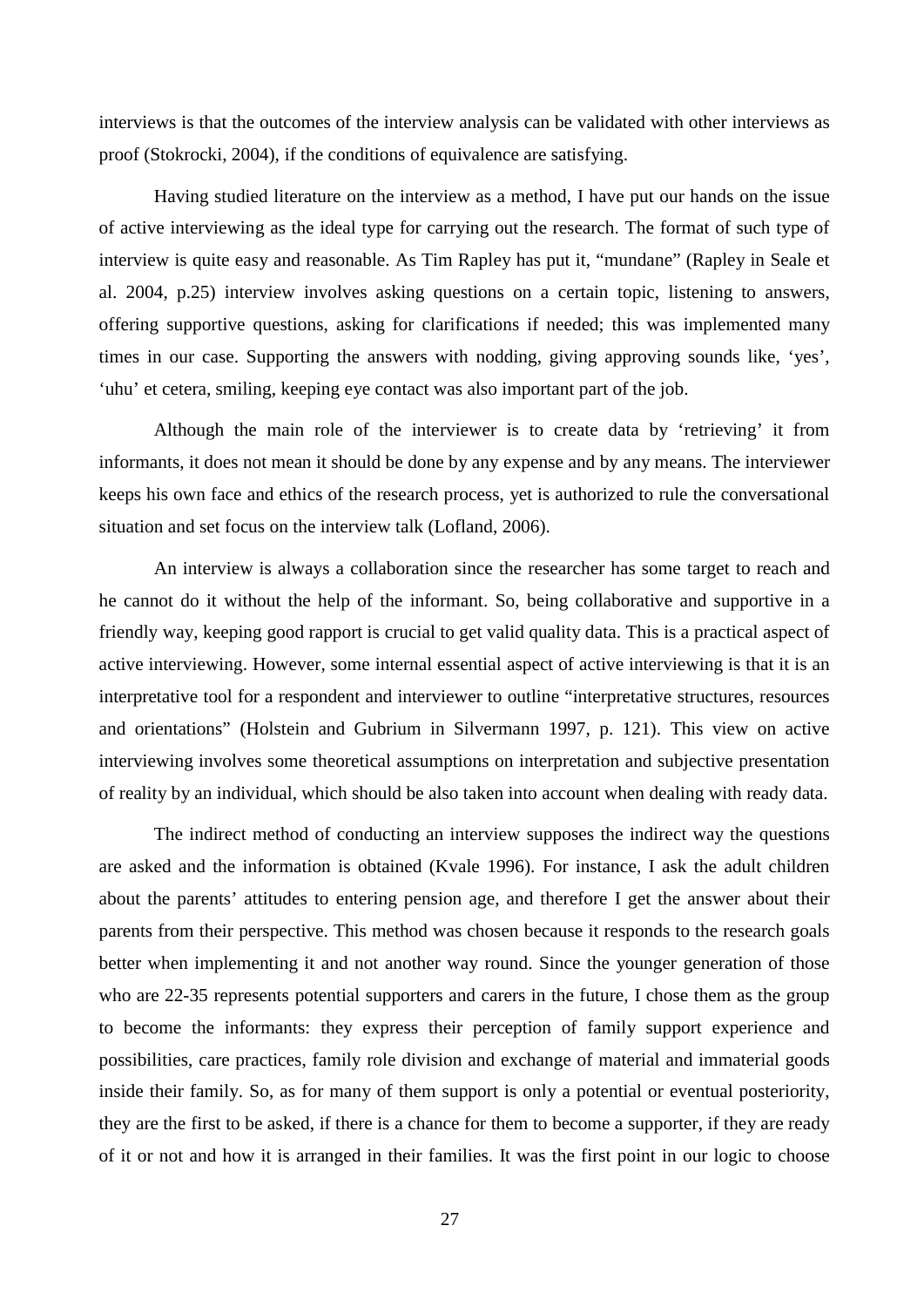between research methods. Secondly, they display a more or less adjusted opinion of their parents to family support arrangements and what parent expect from them as they discuss it (or do not) inside the family. So, they work for us as mediators, representing the perceptions and expectations of the third party (their parents) together with their own. Finally, the pragmatic reason for that was, as the comparative approach, not all Finnish individuals over 55-60 speak English, and the data collection will be complicated for us. However, I tried to find different families with different economic and social backgrounds in both countries, and thanks to the English speaking 'children' it was achievable.

#### **3.2 Selection of informants for interviews**

To make the selection of informants representative, they were selected on the basis of snowball: via the social network of the author but on the condition that they were still representing different social groups of the society, as much it is achievable, and that the informants are accessible. Thus, Russian informants were selected via relatives' and friends of friends' network and indeed belong to quite different social backgrounds: higher and lower educated, small and bigger extended families, different sorts of occupation, from low physical work to managerial and academic positions. It was also found important to have an equal amount of representatives of both genders. Finnish informants were also selected via university network, but their social background was also highly regarded: poorer or richer families within the middle class of Finnish society, as the extremes are really hard to find. Therefore, within the limits of snowball methods of the selection, it was considered best to get the variability of informants according to their backgrounds and family setups, hence possibly different perceptions on the subject of support.

In general, 12 informants were interviewed, the interview time varied from 20 minutes to several hours, depending on talkativeness and ability to cover the interest for the research topic. Correspondingly, there were 6 Russian and 6 Finnish informants, 3 male and 3 female representatives in both groups. The age limits were set between 22 and 35 years old, due to the relation to the parent's age: the other condition was that their parents were entering pension age and now experienced some sort of liminal transition from work to retirement. Thus, their parents' age was around 55-65 years old at the time of the interviews. Keeping this kind of age balance is important since one of the goals is to see what kind of change the ageing parent experiences, and to examine it through the eyes of their children as potential supporters or carers.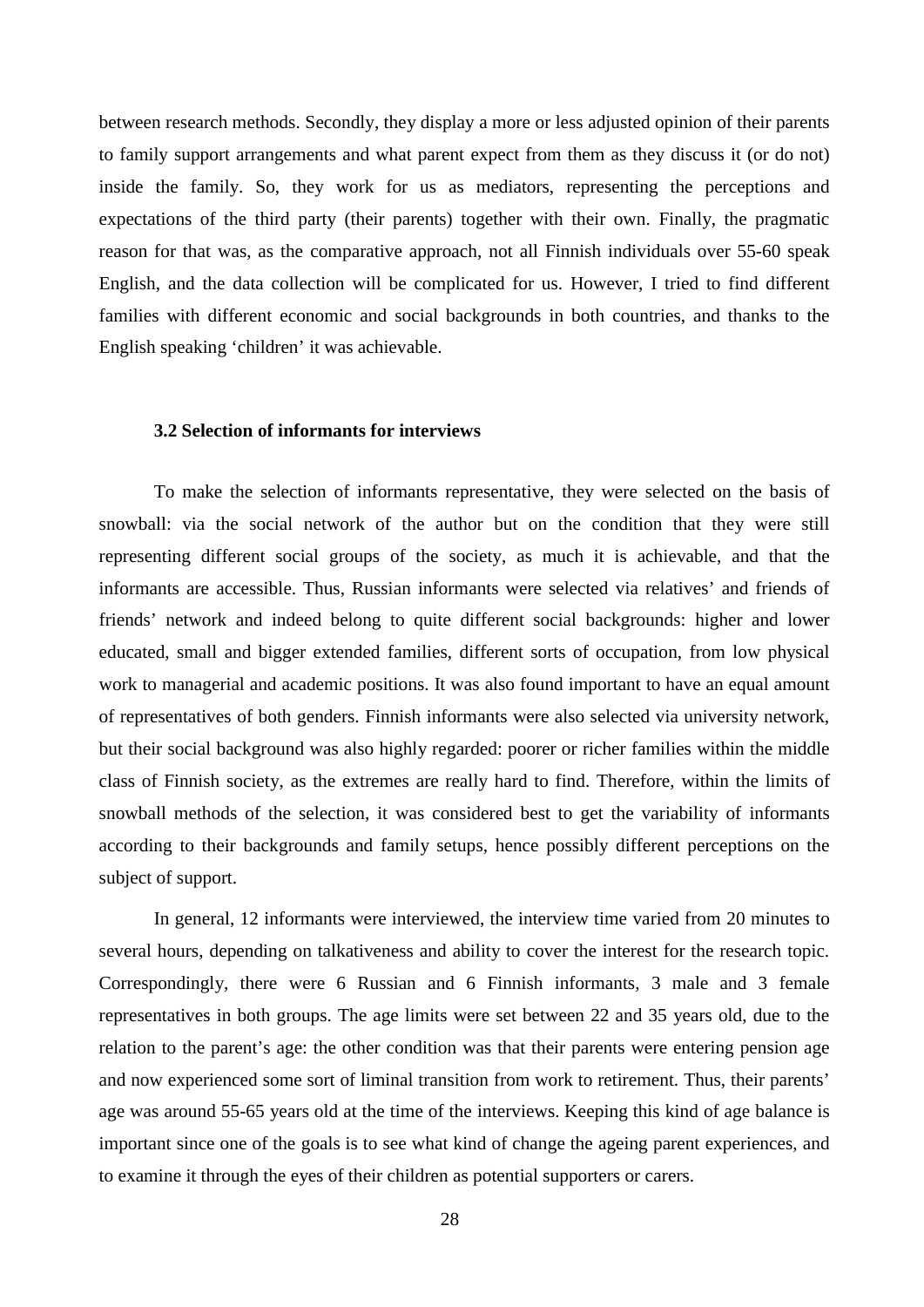#### **3.3 The plot of interview**

The goal to reach in interviews was to get information that corresponds with the main research question. Hence, the key topic of the conversation was family relations, care duties, supporters and the supported, experiences from previous inter-generational relations (parents and their parents), family tradition in care, gender functional division et cetera. Here are the blocks of topics presented. However, not all of them were touched during actual interviews since question setting is contextual and if the interviewer sees the need to avoid some themes or, on the contrary, to put more effort in getting an informant to talk about something in particular, the actual result may vary, based on common sense and, certainly, the further need of research. The flexible structure of interview is sufficient here since I try to avoid excess information, and also, exhausting informants with questions (and their answers) that are not used in the analysis chapter. Therefore, some points in the blocks of questions could be missed, or they are simply mentioned by the informant without even asking.

As the list follows, the general outlines are provided here:

- 1. Biographical facts, social position of the respondent
- 2. Family Background
- 3. Parents attitude to work
- 4. Parents attitude to pension
- 5. Financial situation in the family
- 6. Health situation in the family
- 7. Social circles of the family
- 8. Division of roles
- 9. Attitude parents to own parents
- 10. Situations of emergency
- 11. Extending questions of family

As for the coding of data, the first letter in the informant code stands for the country of origin (R for Russia, F for Finland), the second letter for the gender (M - male or F - female) and the number stands for the age of the informant.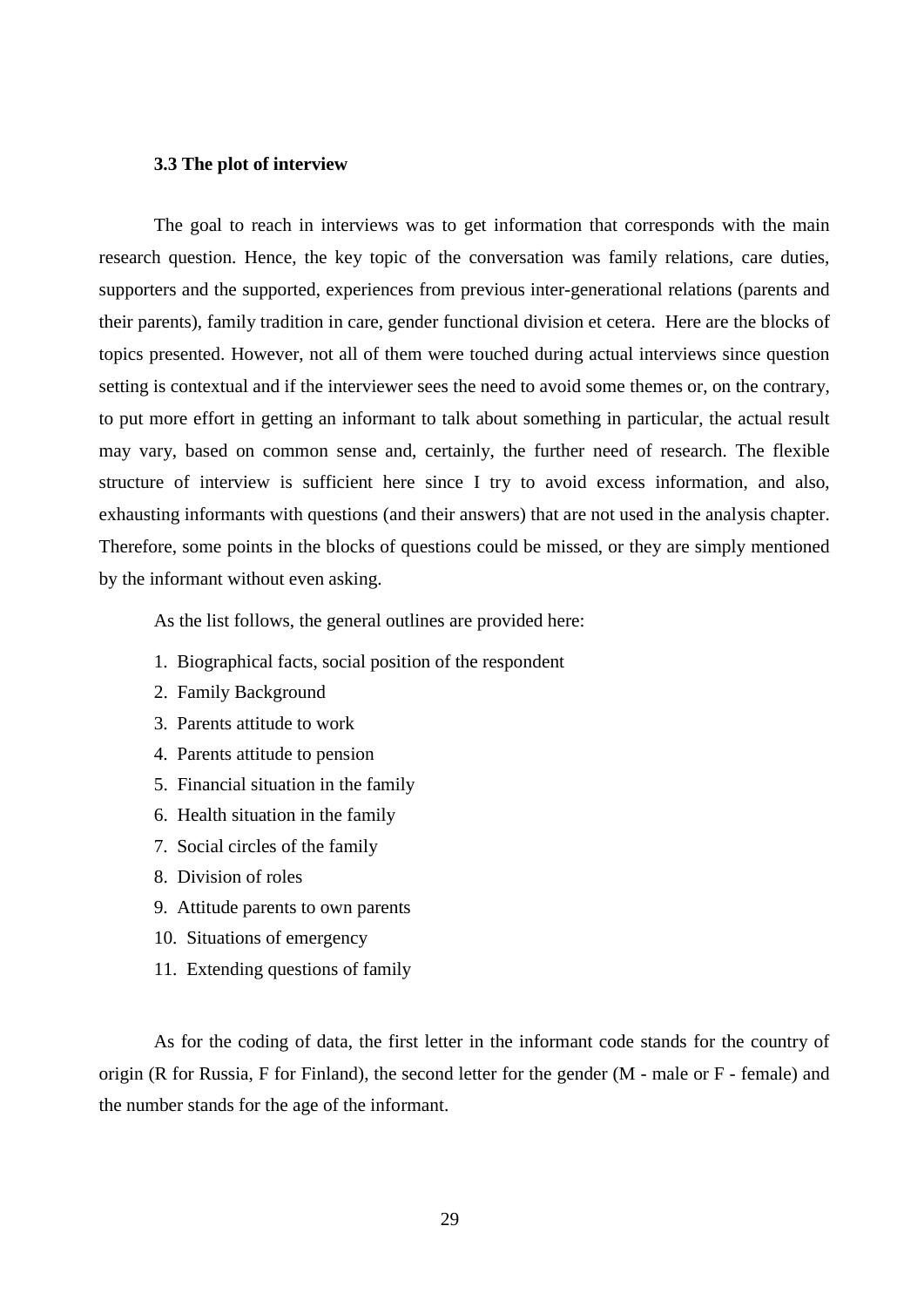### **3.4 Validity of data**

Under the title of 'Validity of data' I embrace important aspects of reliability, validity and representativeness of research, that at the end add to the value of the research outcome and the feasibility to discuss the existence of certain social trends. Only when all three parts are achieved they can address opportunities to generalize and extrapolate the results of the bigger scale of society.

Reliability is a substantial constituent that is mentioned by many theorists and is usually defined as "the degree to which the finding is independent of accidental circumstances of the research" (Kirk and Miller 1986, p. 20). That I ensured during the interview conduction, translation and transcription: even though I am not a qualified English-Russian interpreter, a lot of effort and time was put into proper and correct translation proofread by an English native speaker. The same goes for the transcribing: none of the interview parts were missed or lost, or neglected during the technical process of transcribing and further inclusion in empirical part of the research. I am aware that technical mistakes and small shortcomings could influence the research outcomes and therefore I made through the stages of research with the highest precision and accuracy.

Once reliability is more connected to the technical and procedural aspects of the data handling, validity concerns correct interpretation of the findings, also known as the principle where "the researcher is calling what is measured by the right name" (Silverman 1993, p.149). Hence, relevant research question, clear goals and methods on the whole are keys to success here. Over- or under-interpretation of data will lead to a wrong output. Consequently, it is useful to come back to the research plan and question whenever in confusion or uncertainty about further direction of analysis. Valid data and results are achievable with an objective approach of interpretation, and only with the implication of this principle the results will represent 'real' social reality.

Third and crucial part is sample representativeness. Giampietro Gobo wrote a useful tutorial on sampling in practice, where he mentioned that a representative sample withdrawn by the probability method (Gobo in Seale 2007, p. 405) is more flexible in qualitative research.

As already mentioned in the 'Selection' subchapter, I employed informant selection via snowball sampling. Even though I used social circles to address informants, it is possible to reach probability in this method: I did not involve close friends but 12 individuals at random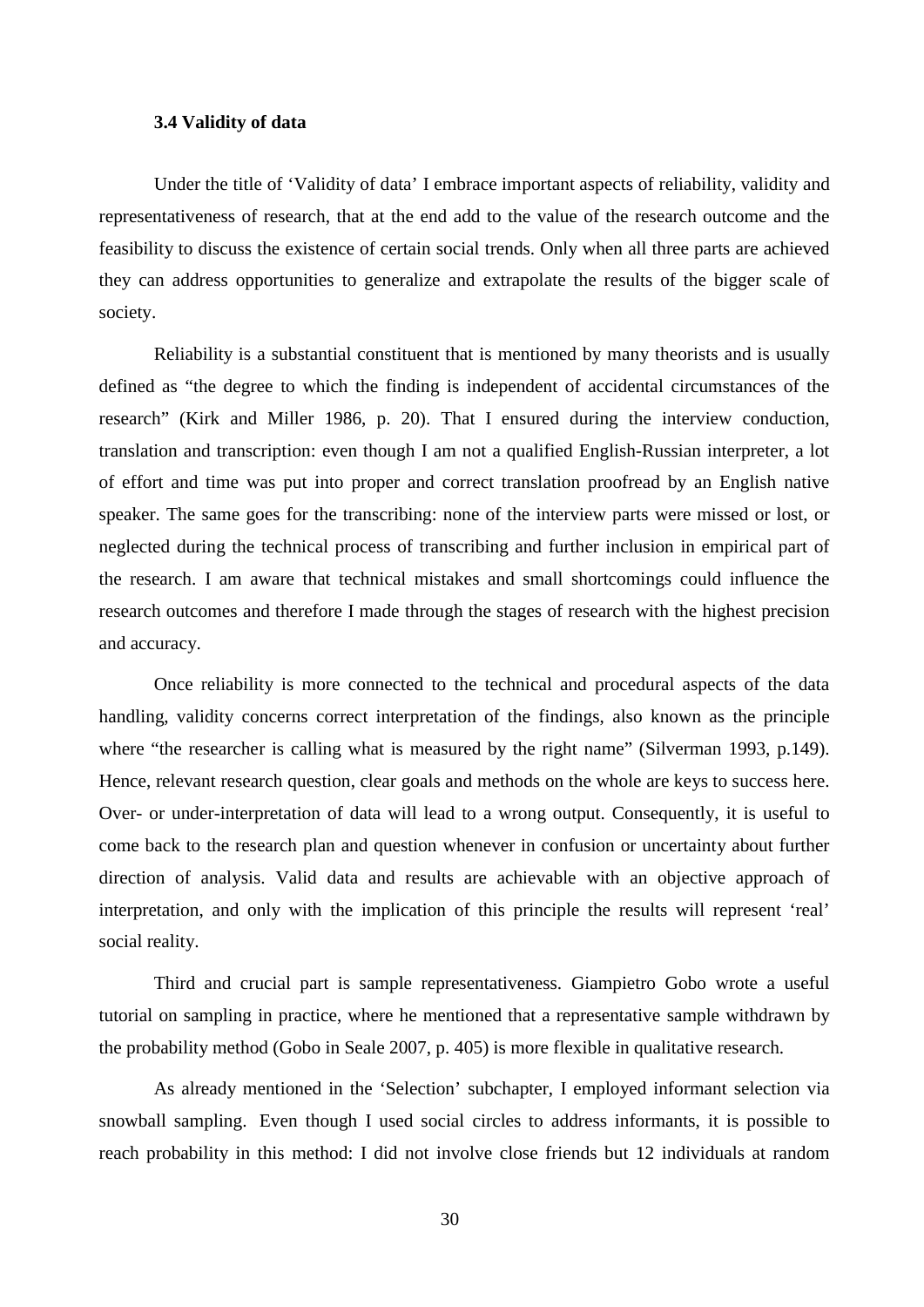choice out of a larger list of available people. The list itself was based on common sense knowledge or guesses about their family arrangement, and social and economic background, hence the sample would meet the requirement of social variety.

Talking about generalization, a social scientist could face some obstacles here, as the application of statistics in social sciences could be misleading (Gobo in Seale 2007, p. 421). However, as Strauss and Corbin once stated, "in terms of making generalization to a larger population, I do not attempt to generalize as such but to specify" (Strauss and Corbin 1990, p. 191). This allows us to talk about some sort of inside generalization and the nature of phenomenon or social process (transformation, in our case) on the sample given and further on, on similar social groups of individuals who possess the same qualities and characteristics.

That is why this Master's Thesis does not try to embody the ambitious goal to cover all the population under our results, but set the limitations that the research results are applicable to similar samples since it is only a fair way to describe specifics of social reality.

## **3.5 Moderation and conduction of interview**

There are many problems that an interviewer may face during the process of data collecting. First of all, there is a preparation phase, when the questions do not correspond with the research goal. In the previous subchapter I had the opportunity to witness that our blocks of questions suppose flexible and in-depth interviewing, which still leaves some freedom for an interviewer to vary the flow of discourse of an informant, and at the same time, does not oppress or force the informant. It resembles a friendly constructive talk or discussion, where an informant shares some opinions or experiences about his family, parents and their interrelation. Second of all, there is the problem of security. Not all informants feel safe and secure about leaking the data or, for instance, they might worry that their name will be mentioned and their intimate opinion will be on public. It this case, the role of the interviewer is clear: to make the informant assured that all the research and further analysis is anonymous and their reputation will not be hurt and opinions will not be published in connection with their names.

The aspect of privacy and how its absence affects the research results are discussed in many documents dedicated to the ethics of social research. I would like to address some controversy that is peculiar here: it is a choice between anonymity and confidentiality. When it is claimed that that the gathered information is confidential, one mostly addresses the statement to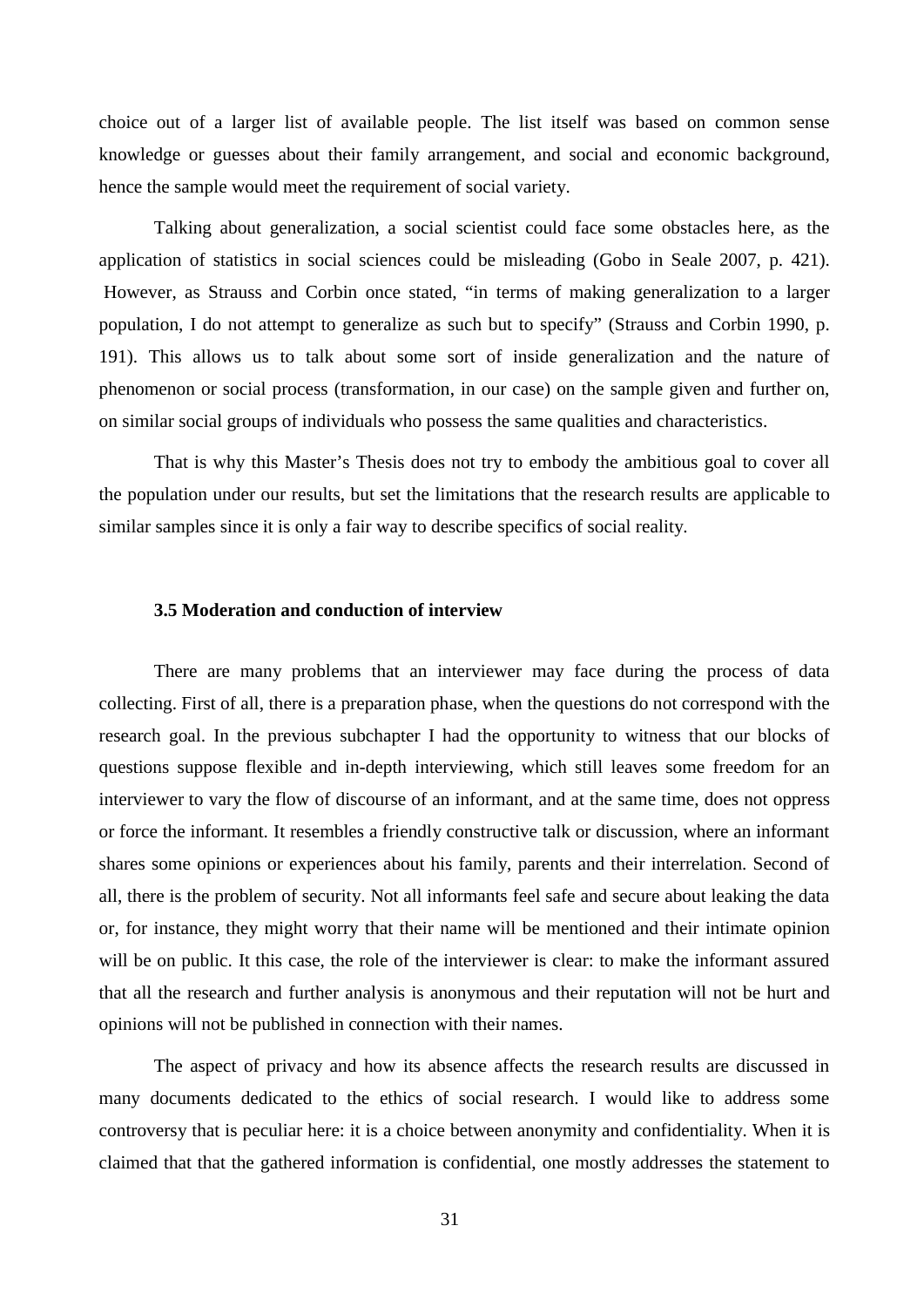those who are interested in getting it, but to the inner participants it is crucial to be assured that all that they say will stay between them and the researcher, and their names will never be mentioned. This is a higher level of security, namely anonymity, and it is important to make sure both parties share this understanding of terms (Mack et al. 2010). Keeping the arrangement of anonymity and trust standing in opposition to neutrality is by many researchers qualified as a bad practice. "When interviewer is neutral they create a hierarchical, asymmetrical (and patriarchal) relationship in which the interviewee is treated as research object" (Oakley 1981, Douglas 1985). Certainly, it influences the whole atmosphere of the interviewing and may make the informant close up and avoid sharing detailed fruitful data the researcher is striving for.

Another set of problems that quite often occurs to a researcher is different personal characteristics of respondents that either hinder or distract from getting required information. For instance, a too talkative informant will be easily talking on any topic, and might get carried away to the themes that are not interesting to the researcher, nevertheless hard to prevent it from happening. On the other hand, a more reserved informant will be hard to entice to talk about topics that are even simple but seem to be too private or too abstract to be expatiated upon. It was surprising to witness that there were plenty of talkative individuals amongst Finnish informants and quite many introverted Russian interviewees, which might have been expected to be vice versa.

However, apart from the abovementioned topics, the most blatant one that was encountered during data gathering in our case was the unexpected *sensitivity* of the topics that arose during interviews, which was not predicted whilst interview planning.

The assumption that it is easier to establish a better contact with outgoing people is based on common sense. For a researcher it means that the goal of better rapport should be set for any type of respondent. "Rapport is something that should be worked at/up. [...] Interviewer must communicate trust, reassurance and, even, likeableness" (Ackroyd and Hughes 1992, p. 108). When dealing with informants, I tried to establish a trusting relaxed connection with them by asking questions without pressure, without any investigative or submissive intonation, avoiding imperatives and strong statements. For instance, sometimes it was difficult to redirect an informant to the required topic; that is where some linkages ('What if we talk... Do you mind coming to what we have already touched upon...' etc.) would work. Additionally, family relations were quite a delicate topic for many informants, and as one cannot really expect how good or bad the situation inside the family at the moment is for them, it is always more appropriate to start from neighbouring topics and then approach the gist, to the hardcore essential themes. Therefore,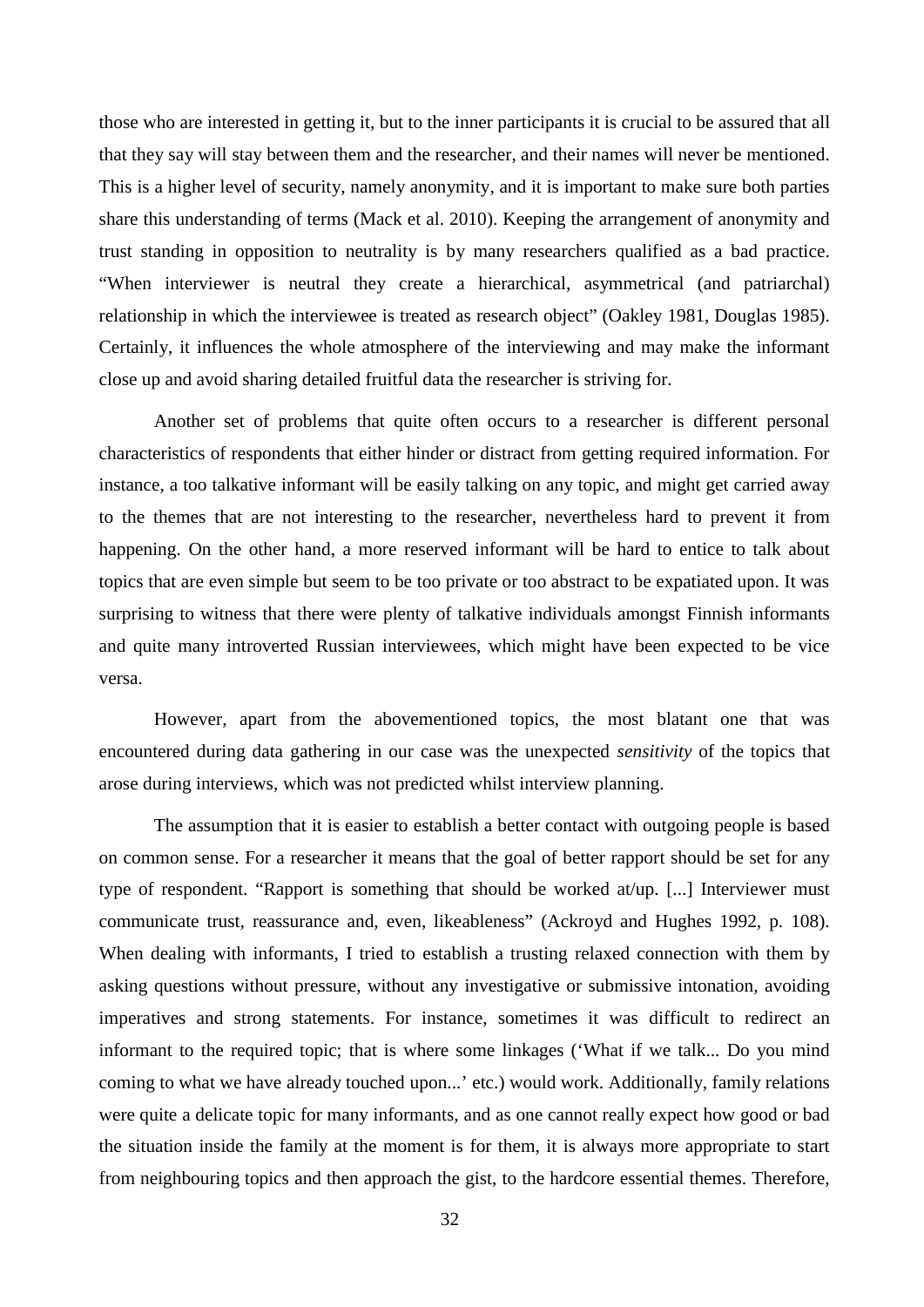it was important to cover and involve some theoretical knowledge of sensitive interview undertaking, and whilst interviewing focus on establishing trusting and easygoing relations with the informant.

Emotionally sensitive topics are more difficult to discuss in the interview, and in addition, involving vulnerable social groups may put participants in certain negative conditions (Melville 2012). Sensitive interviews are closely connected to the emotions, mostly negative, arising from the topics or questions asked. They might bring up bad memories, and possible hostility or inadequate reactions from the informant. It may also have some effect on an interviewer: feelings of uneasiness and condolence, and make an impact on the interview results (Beale et al 2004), perhaps, in the form of mistakenly interpreted data in favour of the disadvantaged informant.

Apart from unfavourable aftereffects on the field, where a researcher was working, interviews unsuccessful due to their sensitivity may lead to false interpretations and badly damage the whole research concept in general. Therefore, the interviewer should also act as some sort of a psychologist: to feel the mood and declinations of the informant, sense his/her resistance to some topics and smoothen the process of communication for the sake of keeping both the field and results in balance.

# **3.6 Exemplary analysis of problematic interview flow**

The following interview is an example of difficult flow of discourse and facing hostility and aggression to the questions put up by the researcher. At the same time, it is important to underline ethic problems a researcher may face in the interviewing process in the analysis.

It is important to mention in advance that throughout the interview there were lots of giggles and ironic statements, especially in reaction to intimate questions about grandparents' health and financial situation in the family. On later stages of interviews the informants got less verbous than in the beginning. It was obviously easy to them to find definitions to their relations rather than describe what they are like. Playing with the words 'normal-abnormal', 'steadilysystematically' does not really add any value to the statement, and does not provide us with any background information even though the interviewer was trying to ask some additional directive questions. The following example is from a situation when the informant refuses to answer some questions and displays annoyance: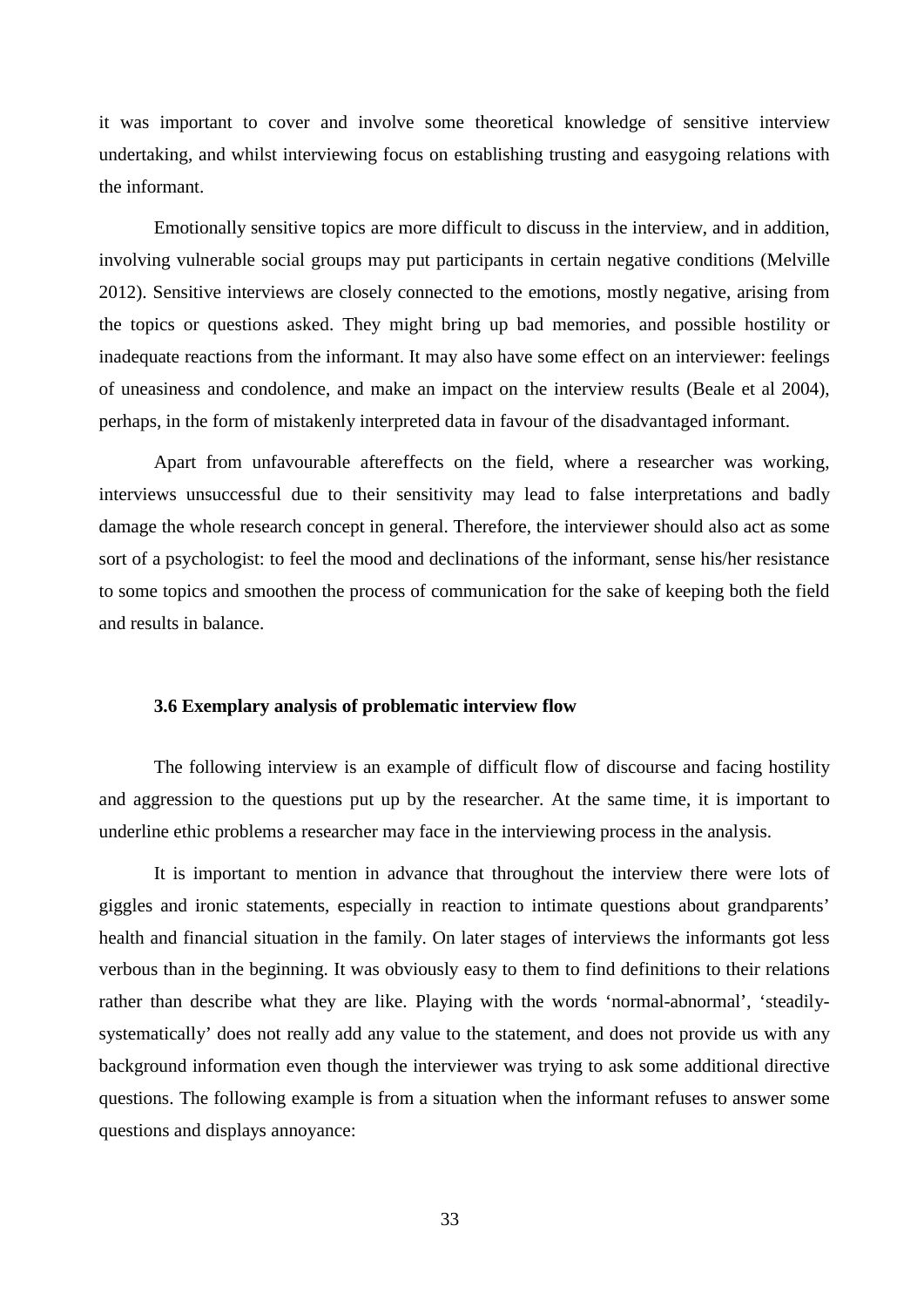I: Do your parents care about them? R: Well of course, otherwise it cannot be! I: Were they sick lately? R: Like all old men, (getting annoyed by the question) I: If they did, who from the relatives cared for them? R: .........(No answer, refuse)

The refusal to answer is always an awkward moment since the researcher may only guess what stands behind it. The health of grandparents is apparently a sensitive topic for the informant since there were precedents before that perhaps put their life under threat (They we sick lately, 'like all old men'). So, it might be a fear for the close kin that the respondent does not want to display in front of an unfamiliar person and perhaps show his weakness and inability to change the situation of his grandparents ageing. In any case, the hidden aggression regarding family issues and especially care related questions was represented at the end of the interview.

When dealing with this kind of turns in interview, a researcher cannot force the informant to talk, nor include the refuse to answer in the analysis and try to interpret it somehow. Again, it is the ethics of research which should be kept in mind: giving the informant the right to answer or not to answer, regardless his or her motives. At this point, the analysis cannot say anything particular, except that the topics of care are negatively welcomed and the informant seems to be unprepared to react to them adequately.

Apart from the content problems and difficulties to analyze and find out what stand behind these kind of answers, this example of radical reaction to sensitive interviewing raises up the issue of power relations between the interviewer and the interviewee: originally the former has been the one who sets the agenda and controls the flow and talk directions. However, in the case of reluctance and even, in our example, aggressive resistance to keep the talk within the frames of common sense and faithful representation, the blatant rebellious interviewee takes advantage of the situation and puts the power relations upside down, manipulating the data, the talk logics and, at the end, the data validity. Methodological reflections on power sharing and *shifts of power* in various interview situations are best described in the empirical research of Alex and Hammarström. They found out that power relations are created within an interview situation and therefore it is important to be aware of dominant perspectives, and as a practicing interviewer it is important to be reflexive while conducting the interview and analyzing the collected results afterwards (Alex and Hammarström 2008).

Certainly, this power shift happens not due to the interviewee's premeditated intention to destroy the research results, but due to a specific reaction to the topic, which is still worth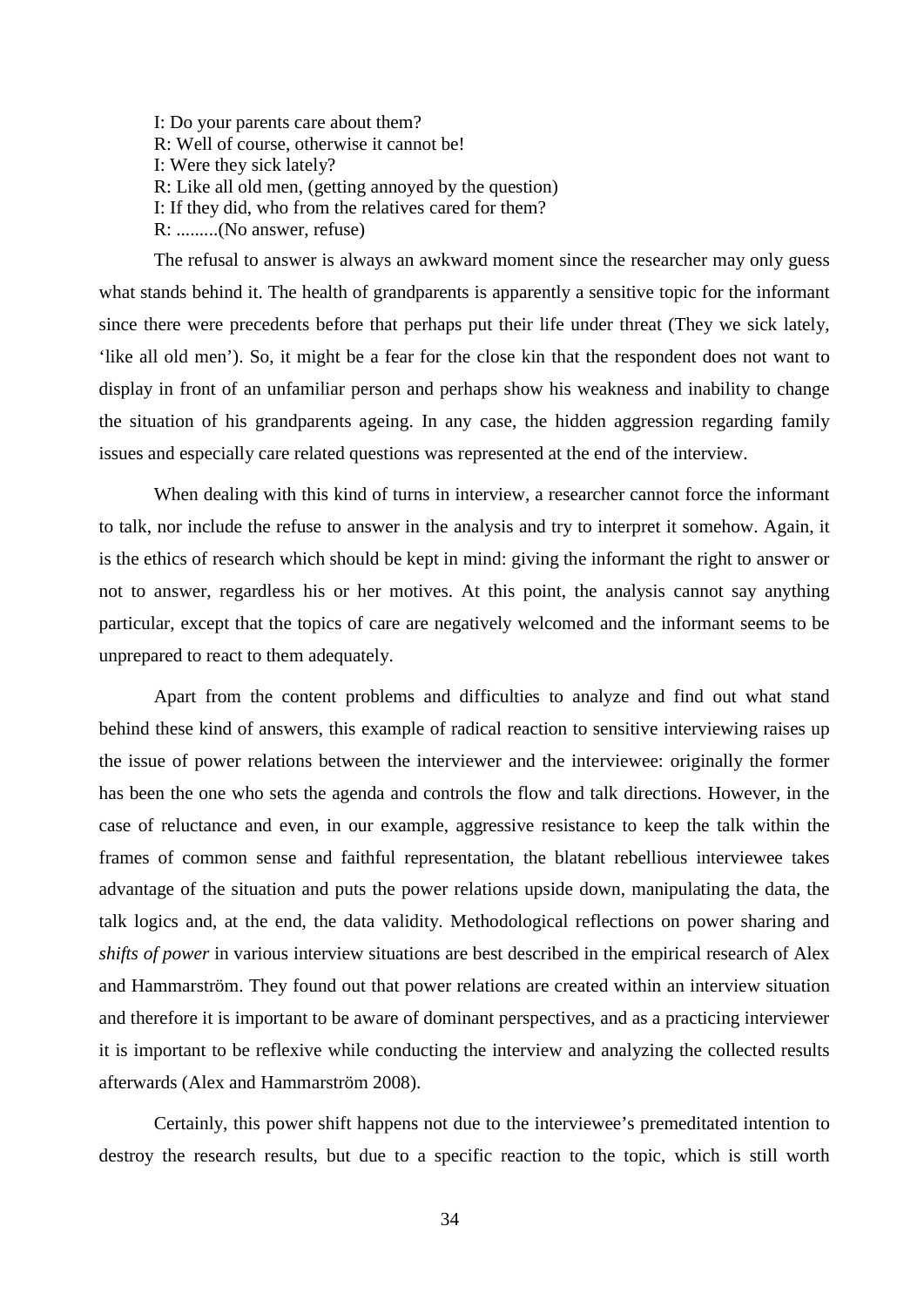analysis and is important to mention in the empirical part of the paper. Therefore, once again, freedom of 'speech' is a given right of an informant, as well as the right not to answer, which I respect and obey. Furthermore, the negative result lies only on the responsibility of the interviewer, which I completely accept as my shortcoming in this case. Nonetheless, I reserve the right to use those parts of the interviews with full and expanded answers to questions, which were provided at the beginning of the conversation.

### **3.7 Discourse as analytical tool**

Discourse analysis is one of the methods for studying social reality since it deals with social experience and the perceptions of individuals and the meanings that they impose into it. The researcher just has to initiate this mechanism by putting up directing questions; all the rest is basically done by respondents. When simply asking people, one will learn a great deal of new things and even find out something that had never been expected to be found before. When a person talks about facts from their life experience, their attitudes or opinions are not usually clearly displayed, which gives the researcher a plenty of room for analysis and interpretations, so to speak 'jungling with data', to produce general ideas about what the phenomena are like. Discourse analysis "is the medium for interpretation; analysis of discourse becomes, then, analysis of what people do" (Potter in Silverman 1997, p. 146).

Additionally, I suppose that through being 'spoken out', social reality becomes more than it was in discourse: it gets a deeper meaning. When one says something aloud, it has meaning and represents our attitudes and the researcher task when applying the discourse analysis is to answer the research question using relevant pieces of texts.

Discourse analysis is much more than just analyzing content; it is not only about extracting keywords (even though at the first stage it will be done, too) from the text and checking the statistics. An analyst tries to detect common expressions, repeated linguistic forms, that the further shaped into a topic, or direction of ideas from which the researcher could see if it is important for the informant or not, and what kind of emotions he or she feels towards it. Any kind of reference to an event or fact, repetitive expressions, precise descriptions of phenomena is a crucial component in discourse analysis. With its help the researcher reads through the text and singles out parts that have a common idea or function to discover the answer to the research question. Therefore, the interpretation of these 'meaning saturated' parts of discourse come first,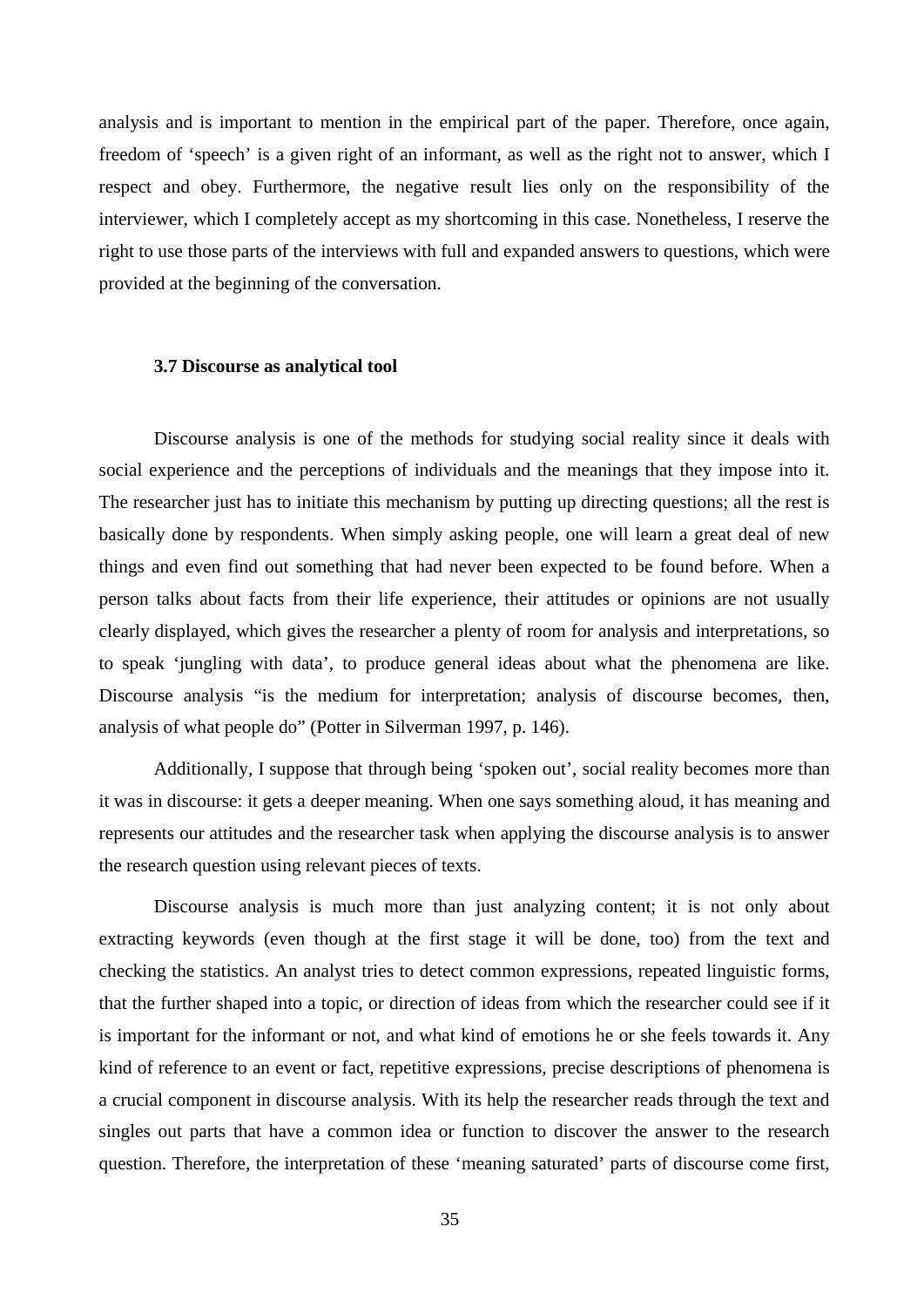and then the attempt to connect them amongst each other into some general concept of support and care concepts.

As soon as I deal with data, which is gathered by some other researchers, I should approach and deal with it very carefully. In the case of interview, the interviewer is the one who controls and corrects the discourse of the interviewee, in order to get the information needed. At the same time the former should not force the informant to say one thing and omit another; the talk should be balanced and floating naturally. In our case I noticed several times that due to the poor English of some informants, the interviewer had to retell the facts in her own words to clarify them.

Discourse is not simply a neutral device for imparting meaning. People seek to accomplish things when they talk or when they write; discourse analysis is concerned with the strategies people employ in trying to create different kinds of effect. This version of discourse analysis is therefore action-oriented - that is, a way of getting things done (Bryman 2008, p. 500). With the help of this aspect, I can find out the meaning of an action, and the whole system of values of a particular individual.

In applying the method of discourse analysis four tips should be kept in mind:

1. "Discourse is a topic" (Bryman 2008, p. 501). This means that the content of discourse draws the main ideas why the talk takes place, and why it all is told. We need to allocate topics in a discourse in order to find common lines amongst all our informants (in case of a bigger research, not as small as actual). This will at the end conclude into a better generalisation of findings. (Bryman 2008, p. 501.)

2. "Language is constructive" (Bryman 2008, p 501). This idea means that people reconstruct their view of social reality throughout speech. As soon as we are interested in such issues as *how* a person sees and percepts reality, what feelings and attitudes he or she has towards his or her everyday life, special events etc., discourse is the means to discover it. Following the logic of discourse, the researcher will find out what is more and what is less important for an individual, how he or she represents certain events in life, what the attitudes are, what is emphasized and what is avoided in the speech. (Bryman 2008, p. 501.)

3. "Discourse is a form of action" (Bryman 2008, p. 501). In a sense it is a verbal way to perform certain forms of behaviour: blame, complaint, argument, concern, worry, presenting oneself in a certain context. (Bryman 2008, p. 501.)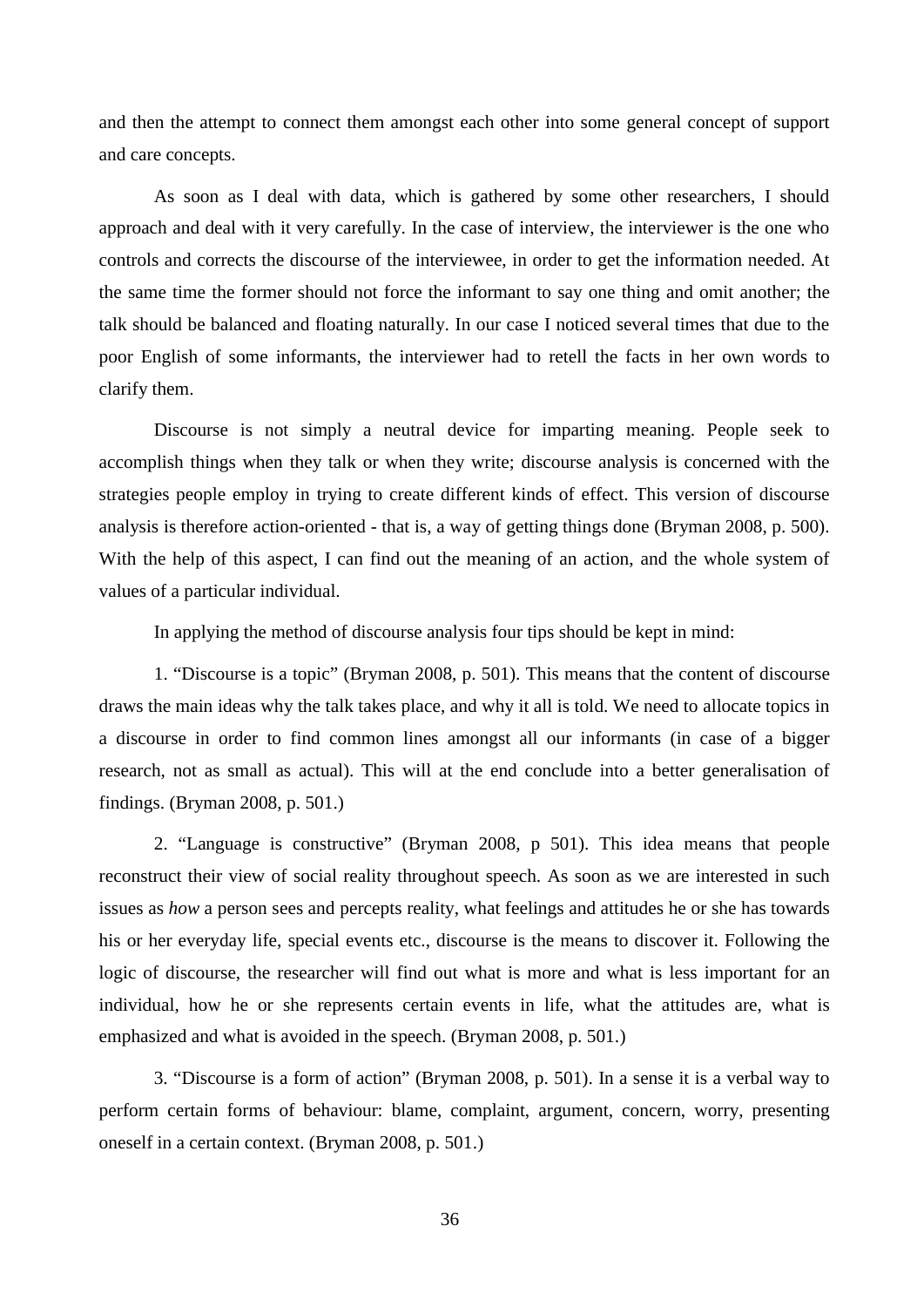4. "Discourse is rhetorically organized" (Bryman 2008, p. 501). Discourse is how we retell events in our own words and from our position, so in a way we impose our vision to others when they listen to us and accept our version of events. (Bryman 2008, p. 501.)

Since discourse analysis treats data, text and talk as particular social practices, it is important to depict the role of an investigator when interview is undertaken. What totally corresponds with our research plan is that discourse analysis by its gist is a more inductive analytical practice, and addresses a discursive phenomenon as a unit of research. Therefore, a researcher handles data and builds up a generalized assumption from the small pieces of the study puzzle, and hence acquires the discursive analytical mentality (Potter in Silverman 1997, p. 158). Hopefully, I will demonstrate this type of mentality implementation on the empirical data analysis.

In the case of our 12 interview extracts, or in other words, discursive repertoires are taken as the research unit. The individuals are speaking out about their parents, their experiences and projections towards possible changes, risks, perspectives of care and support provision for their ageing parents. The keyword here is projection: they construct their discourse based on their cultural background, family patterns, traditions, economic situation, and contextual information of what the situation in the family is now, but they have not been yet in the situation of care provision or taking responsibility of fully supporting their parents. Hence, in a way it is only speculation about how they will act and what they will do, but for the researcher it is a fruitful source of information of values, attitudes, family support and care patterns. Those are the main concern here.

As the theoretical literature on discourse analysis universally mentioned, a researcher should abstain from analyzing the whys of the discourse, but base his or her assumptions on how via the discourses individuals raise up the aspects of care and support, the most relevant and important topics from their subjective perspective. As Sanna Talja writes, "the analysis of interpretative repertoires is like putting together a jigsaw puzzle" (Talja 1997). Informants produce stories and the role of a researcher is to find important patterns in them, to find different sides of the phenomena, to combine them together and create a generalized interpretation of it.

So, in the whole mass of different topics and phrases, repetitive expressions, arguments, descriptions of particular actions and experiences are relevant for the research goals, are searched for and are linked together in a comprehensive system of meanings. The concepts created in the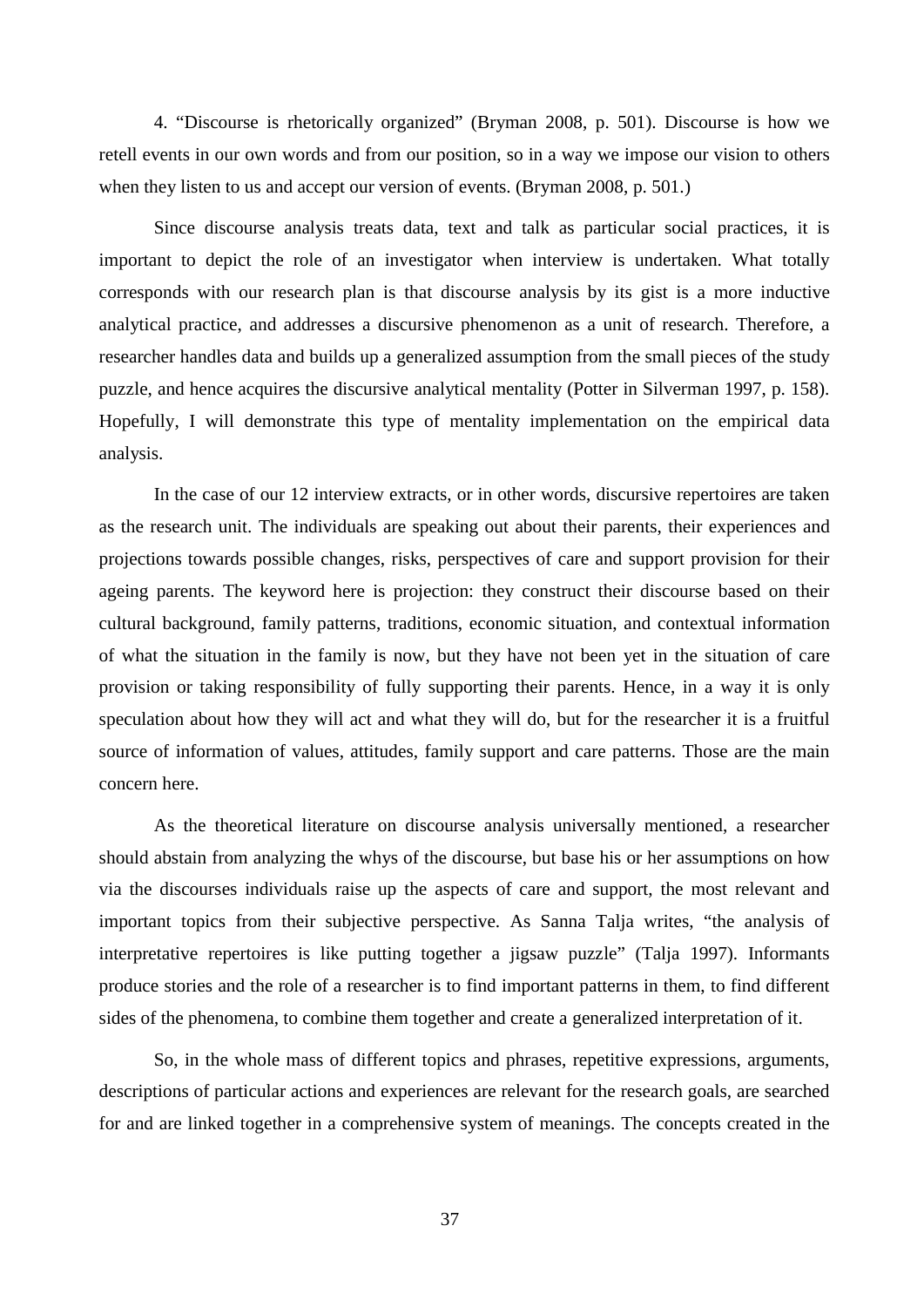discourse by the informants, also known as interpretative repertoires, are what will constitute our categorization theorization part.

The search for the pattern of repertoires includes three phases. The first phase consists of the analysis of inconsistencies and internal contradictions in the answers of one participant. The second phase consists of the identification regular patterns in the variability of accounts: repeatedly occurring descriptions, explanations, and arguments, in different participants' talk. The third phase consists of identifying the basic assumptions and starting points (in Foucauldian language, "statements"), which underlie a particular way of talking about a phenomenon. (Talja 1997.)

What does it mean in practice? After thorough made transcription and translation (if needed) of the interview texts, the first stage of analysis would be reading through the texts several times and allocating the answers to the interview questions with the specific terms and expressions used by the informants.

We read the texts with a prepared research question which helps in directing our ideas to operationalizing the theoretical argument in order to search through the texts for arguments pro and contra. Since the subject of investigation is family support between two generations, in real life individuals might use different expressions to define and describe it. Those expressions may be easily detected based on the list of general questions which was set up for an interview plan. When asked about parents' attitudes to pension, similar or synonymous adjectives or meaningful expressions may be found in the discourses of different individuals, which allow combining them together in a group under one common title. Therefore, the second stage of discourse analysis is uniting terms and everyday expressions into more general categories.

Trying to put on the shoes of an informant and imagining oneself in his or her place would help here in developing preliminary categories or keywords that might be commonly used to cover the topic of support, and then to see the neighbouring or parallel topics occur in the discourses. The keywords which are relevant to the research question and the goals are, for instance, "help", "money", "care", "expect", "responsible" etc. At this stage I look for evocative and weighty expressions and sentences containing the keywords used in the discourses. Since the interest of the research lies upon perceptions of support, special attention should be paid to the representation of opinions via such expressions as "I think", "I assume", "In my family we consider" etc.

In the process of combining the expressions together with logical bonds, I trace the extracts that are saturated with the expressions representing an individual's perception of support.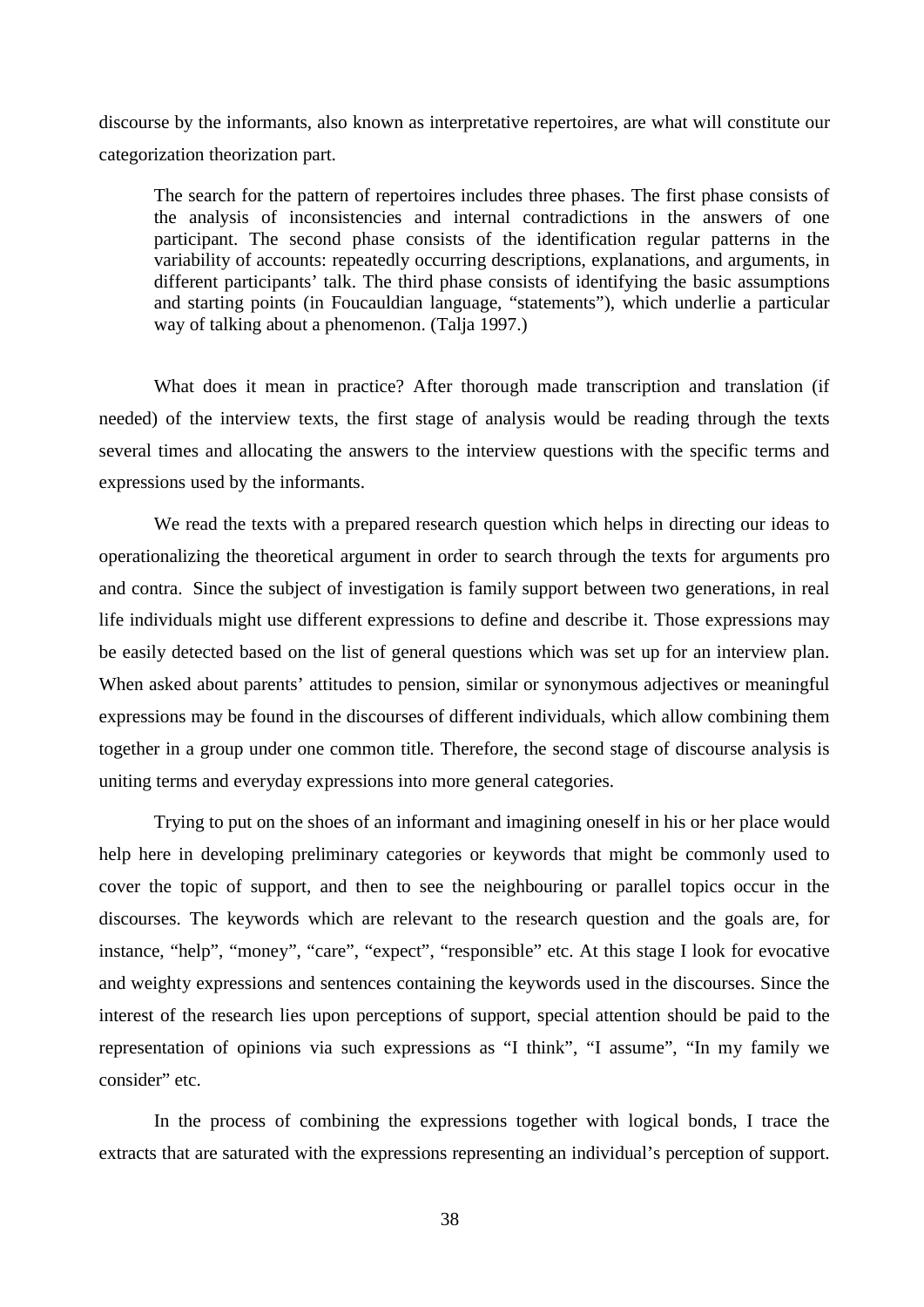Similar directions of vectors, which connect expressions and follow similar logic, would form the categories of a higher level. To illustrate them, extracts from the interviews will be provided in the analytical chapter with the keywords in italics for the reader's convenience. After the categorization, I will name the general concepts using the individual's most commonly used expressions to qualify them and at the same time, highlight the authenticity of the concepts derived from the data. In the case of this Master's Thesis I will address three aspects of social patterns: moral obligations, dependency and reciprocity, as it suits best to link the main concepts mentioned in discourse and to build higher generalized assumptions about care and support practices.

The last stage of discourse analysis, namely the interpretation, involves both descriptive and analytical skills in a correspondent sequence. After the categories and contextual links between them are detected, it allows us to extract them into separate themes. Once those themes appear frequently in the discourses of different informants, they are handled in the analysis as repertoires. Such repertoires as examples of support and care responsibilities in the family, potential chances to become a supporter, support practices and traditions in the family are interpreted accordingly. From the researcher side, first the description of the repertoires in more general scientific terms takes place, and then the possible connections, the consequence interrelations and the socially embodied meanings are examined. Interpretation means finding the meaning and possible tendencies of what was said in the discourse and the reflections of it in its other parts.

Such interpretative repertoires will on the one hand represent the uniquely formed perceptions of individuals, and on the other, time group them into joint patterns. At this point, analysis of the meanings and interconnected themes takes place and concludes with a generalization in the analytical summary of the study outcomes.

Every discourse has its logic, and similarly flowing discourses may reveal similarities in the general terms and topics raised there. At the same time, starting from a different point discourses may intercross at some crucial point as well. Therefore in the interpretation it is important to study through what assumptions and deviation of a story, raising up some parallel topics etc., the discourse has come to the point of family support. When the informant uses different expressions in order to characterize his or her perception of the problem, they reflect their potential behavior and the actuality of the issue in the family at the moment. As I have mentioned before, discourse is contextualized and socially produced talk, which might lay the basis for an *action*. When one interprets discourses he assumes that they are subjective and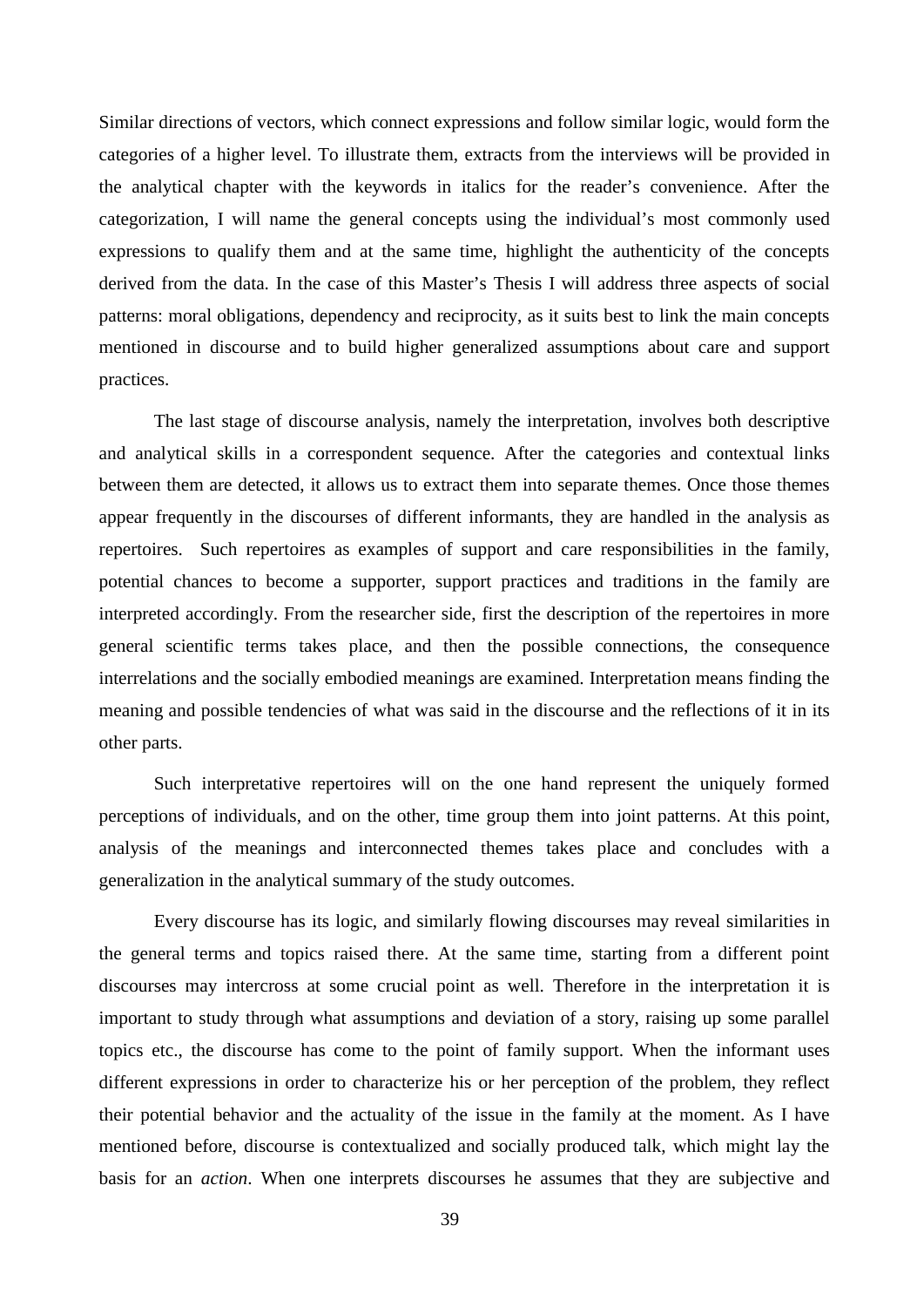cannot be treated as facts. However, the action of talk may become socially influential: once the individual says "I will take care of my ill mother" it leads to the correspondent consequences of following mental reflections, and then for certain behavior to take place. Therefore, the discourse may change social reality once spoken out loud.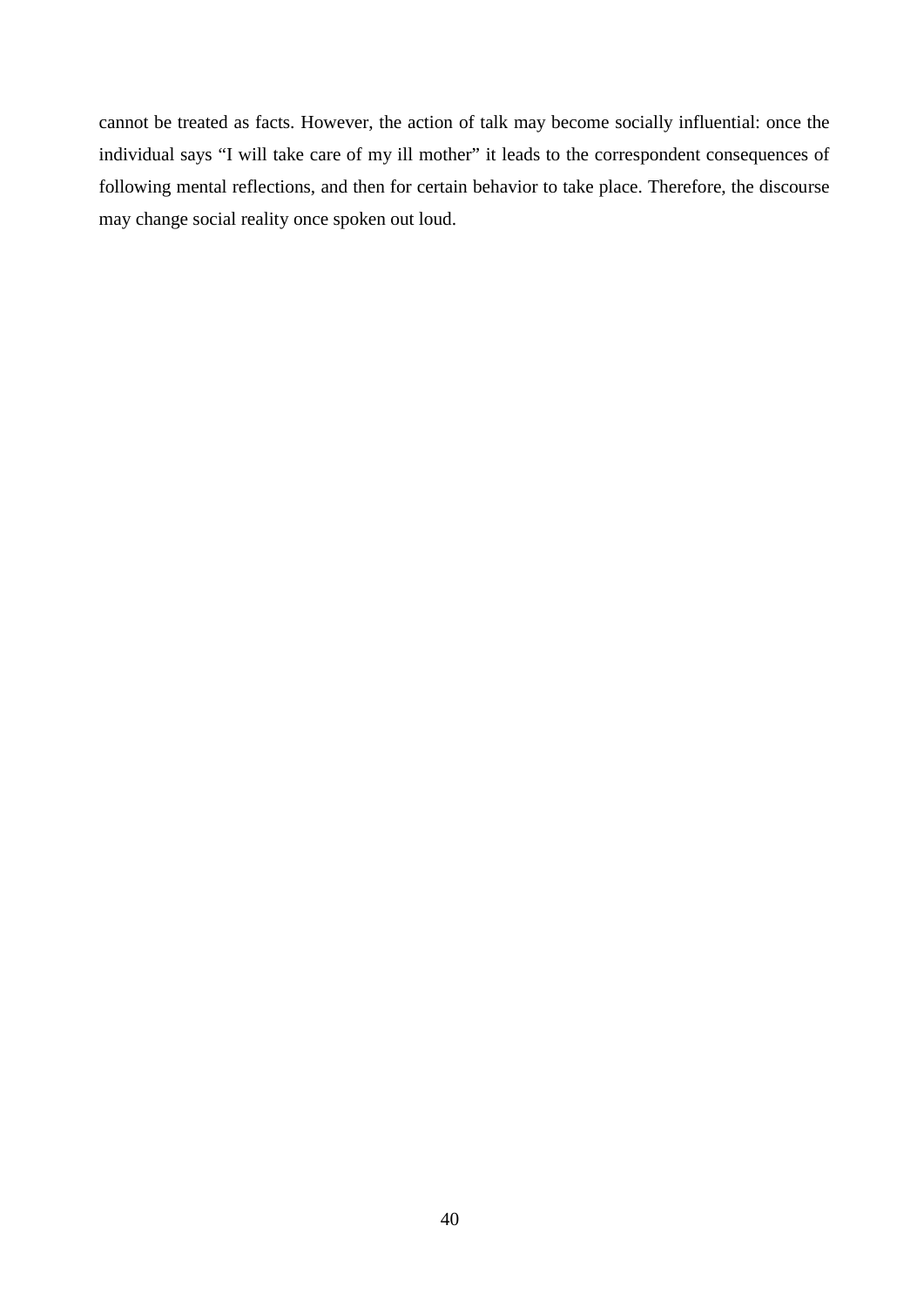# **4 People's voice: support of ageing parents in their families**

Through the reading and profound examination of the texts keywords, phrases and extracts of discourses that match and describe the main theoretical concepts of moral obligations, reciprocity and dependency were found. On the practical ground they will allow withdrawing different dimensions of discourses, some of them unique, some of them repetitive and mentioned by more than one informant, and bring forth conclusions about the research.

### **4.1 Dilemma: moral obligation or economy?**

Once parents get older, in traditional societies it goes without saying that adult children take their shift in taking care and supporting ageing parents when the need of it is evident. It will be a rough approximation to say, but nevertheless in the ideal type of society it will be the only option: at the beginning stage of a person's life one's parents take care of their children and correspondingly, on the declining years of the parents, children are expected to provide the needed support, just as much as they got in their childhood. In reality this certainly varies and individuals are put in front of a dilemma: whether to support an ageing parent and how, and what are the motives for the support.

The extracted interviews contain many different dimensions of discourse, and accordingly, various interpretative repertoires and subjectively relevant topics. Therefore, even a small piece of three-line text is filled with many intertwined ideas an individual has. Whilst working closely with the texts, the topic of payback, returning favour, the informant's turn to support ageing parents as moral statute or inevitability, become some of the discourse patterns. What it exactly is and how it is constructed in the talk with connection to other thematic motifs in discourses is detailed as follows.

I: Do your parents expect you to help?

RF\_26: I think yes, in future when they are pensioners. It's kind of logical because pensions are small and they won't have enough financial means as they have now. Then it will be *my turn*, or my family (me and my husband) to help and support them. (RF\_26)

41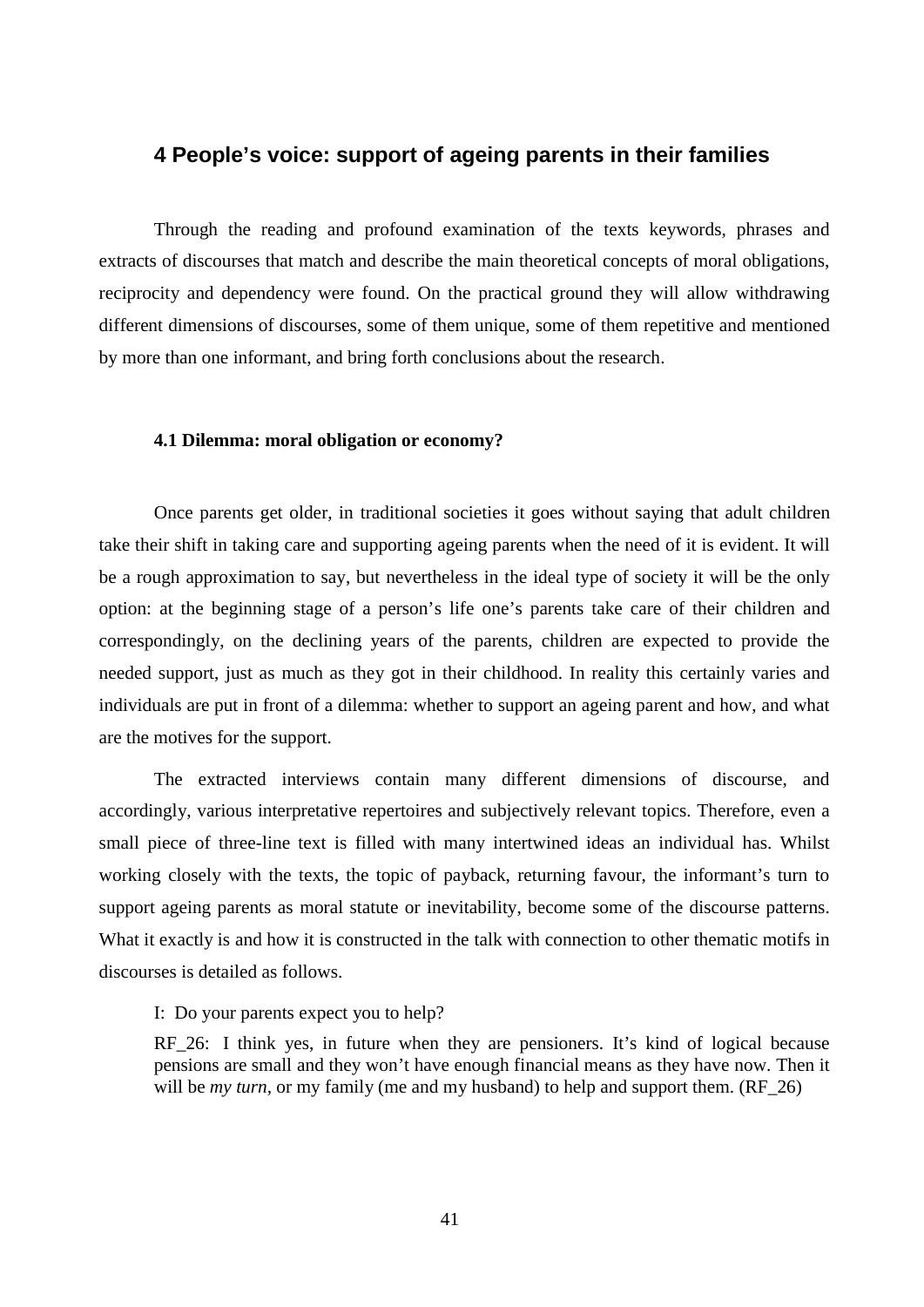"My turn" in this case is logically connected to the probable need for parents to be financially supported, since they are entering the new stage of life - pension, - and they will not have enough means for living; therefore the family of the adult daughter is the one to take on the duty to help and support her parents. In this abstract many ideas are interconnected. "My turn" indicates the way how the informant argues why she will help her parents: they are in need of economic help. In more broad terms it may reflect her *moral obligation* to support the living standards of her parents on pension. Certainly, it is not yet a fact that she will ever help her parents, but we can see the social pressure of the obligation that makes the informant say so. At the same time the statement has entirely economic reasons: "because the pensions are small". Supposedly, the economic factors of decreased quality of living when pension starts boost the initiation of the 'turn' to help and support.

The term 'turn' itself implies that there was some event or action in the past, and now the correspondent or responsive action will take place. In the context of support, it means that parents used to foster the child from the time she was born and was in need of support and care. Now, as time goes by, her ageing parents become the ones to be maintained and provided with additional means for living. Therefore, the expression "my turn" might also be understood as a vector of a family support duty, only now it is directed from an adult child to the pension-aged parents.

Taking up the supportive role also implies that the adult child will be able (or try to) afford the maintenance of the ageing parents, and she displays this intention and availability of resources. In other cases it will be accompanied with other expressions implying concern about possibilities to support parents in the future; however, they all are derived from the idea of an individual's turn to pay back: agreeing on the prospective for the adult children to engage in support and care responsibilities of their parents in case of their need. There is a consequence of interconnected ideas in the following extract:

My father is thinking about early retirement, and then I kind of start thinking, Oh god I need to hurry up with finding work and graduation because it seems like it is about time for me to start supporting them, rather than for them to continue supporting me. Which they still do. But soon he will live on the pension, it will be less money, so it will be *my turn* to provide and help them. (FF\_26)

Together with the issue of "my turn", in this passage the clear concern of overlapping life situations was conveyed. The abovementioned parents are retiring; however, the daughter is not yet ready to support them: she does not have work sustainable enough to cover her and her parents' expenses; nor has she graduated yet, hence the motif of deep concern and intention to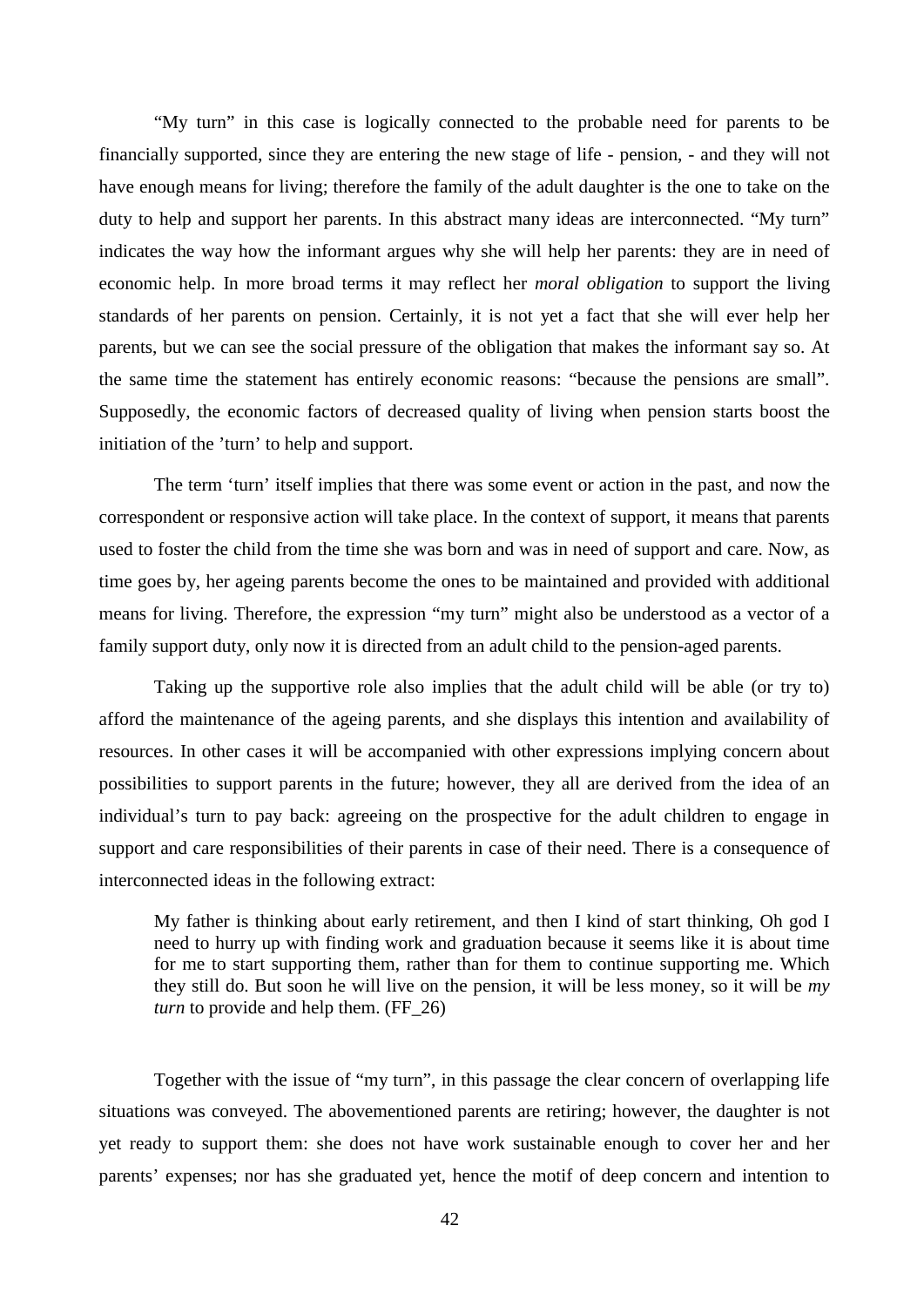"hurry up" with her life establishments. However, again, the idea of retiring parents suggests the 'my turn' talk to come naturally.

Another significant turn in the conversation took place when the topic of the tradition to return favours between generations in the family was touched upon.

He [uncle] does [support grandparents of the informant] though, he is a manager on one plant, and once he became one he started support grandparents. But when, for e.g. he was studying for the second higher degree, they were sponsoring him. Even the alimonies of my father went there on my uncles' education. Now he is just *returning the favour* to the parents. (RF\_27)

In this case, the growing possibilities to support parents are the main leitmotif of the talk: once the uncle reached a certain position in his career, he may have started earning more money which allowed him to support his parents at full range. At the same time, a previous experience when parents were investing in his education is also mentioned, so those two facts are weighted in the conclusion that once the parents were the providers, now the adult son is.

The "return of favour" merely implicates the same as "my turn" as a backward action directed to the ageing parents, and bringing them back the amount of support they need in this condition. It sends us back to Featherstone's theoretical argument on family responsibility to support its members (2004) and an understanding of support represented in different forms from direct money provision to engagement in informal care (Wolf, 1986). Families certainly have different resources (for instance, economical) and characteristics (different amount of members and quality of social networks), so discourses of "my turn" to support take various shapes in practice.

Again, this supposes that there was a certain 'favour' made in the past (as a part of child care and upbringing in the family) which needs to be returned now or in the future. In this regard "my turn" and "return of favour" can be from the one hand seen as a moral obligation which regulates the flows of support in the family, and on the other, this moral norm still has got some economic conditions involved: in order to actually support parents, the adult children should have resources to afford this support. Therefore, there is no chance to divide the concepts of moral obligation and economy of support apart from each other, as they are just two sides of one phenomenon and are tightly interrelated.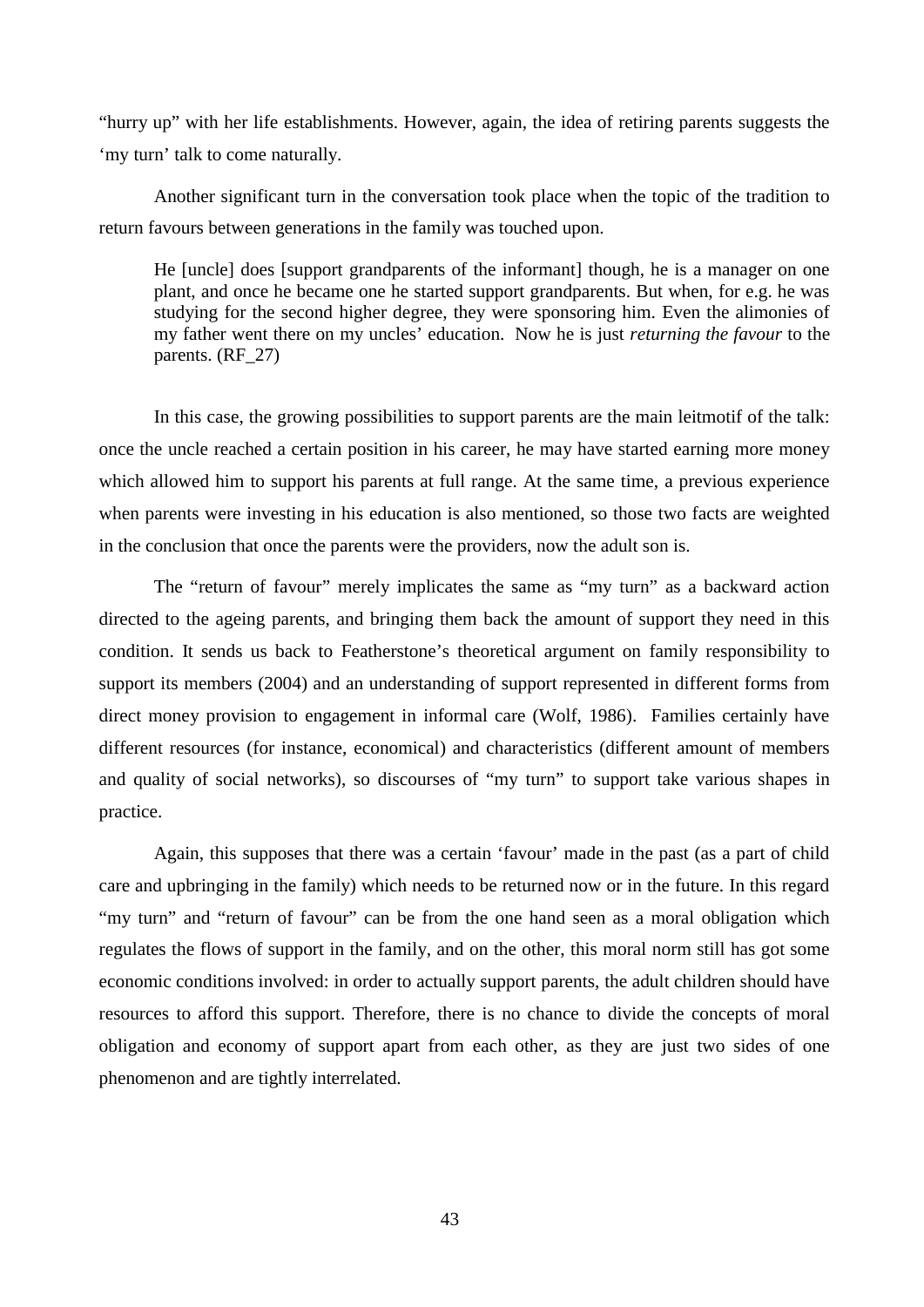#### *4.1.1 Natural morality dimension: "how else"*

When it comes to family responsibilities, the talk of a 'moral duty' to care after family members and blood-related relatives may arise, as if this bond per se stipulates the support provision for needy, young or elderly especially. In the following example we can hear the motif of duty that is inevitable but yet somehow unwanted:

I: Who supports who in your family? RM\_29: All on the situations and so all support each other! I: Morally and materially, respectively? RM\_29: Of course, *how else.*.. I: Do you plan to support the parents when they become pensioners? RM 29: And what choice do I have? It is natural (RM 29).

Certainly the caregiving is interconnected with some self-sacrifice, as it is timeconsuming and takes away from the commonly accepted daily routines. Therefore, we can determine this 'how else' expression used by the informant as, first of all, a display of a *burden* that may be loaded or not on the individual, and secondly, as a representation of *altruism* and acceptance of the support duty for granted. Both concepts are integral components of family support obligation, which will be discussed later in detail. By now, this "how else" expression means that there is no alternative social pattern other than supporting kin morally and materially. If there were some other options, perhaps the individual would take advantage of them; however, obviously there are none within his or her moral frames.

The question that was put forth in the discourse "what choice do I have?" is a type of rhetoric question that is assonant to the theoretical concern of moral dilemma of choices, aggregated by Watson and Mears in a similar "who else than me?" problem (1999). To clarify, in the type of family that the informant belongs to, care provision to parents in need stands without any alternatives, and care should be given when it is required. Yet again, it drags us back to the topic of the burden of moral responsibility for support: there is no choice for an individual as he or she must take care of parents once they cannot do it by themselves. In the current conditions of life it is still actual for the families in which the traditional moral is set as a code of family ethics. Here comes another important line in the discourse that says that this care responsibility stands to reason: "It is natural". In just one phrase it sums up the whole moral attitude of the given individual: the moral obligation has a natural origin and it is not to be skipped or avoided, since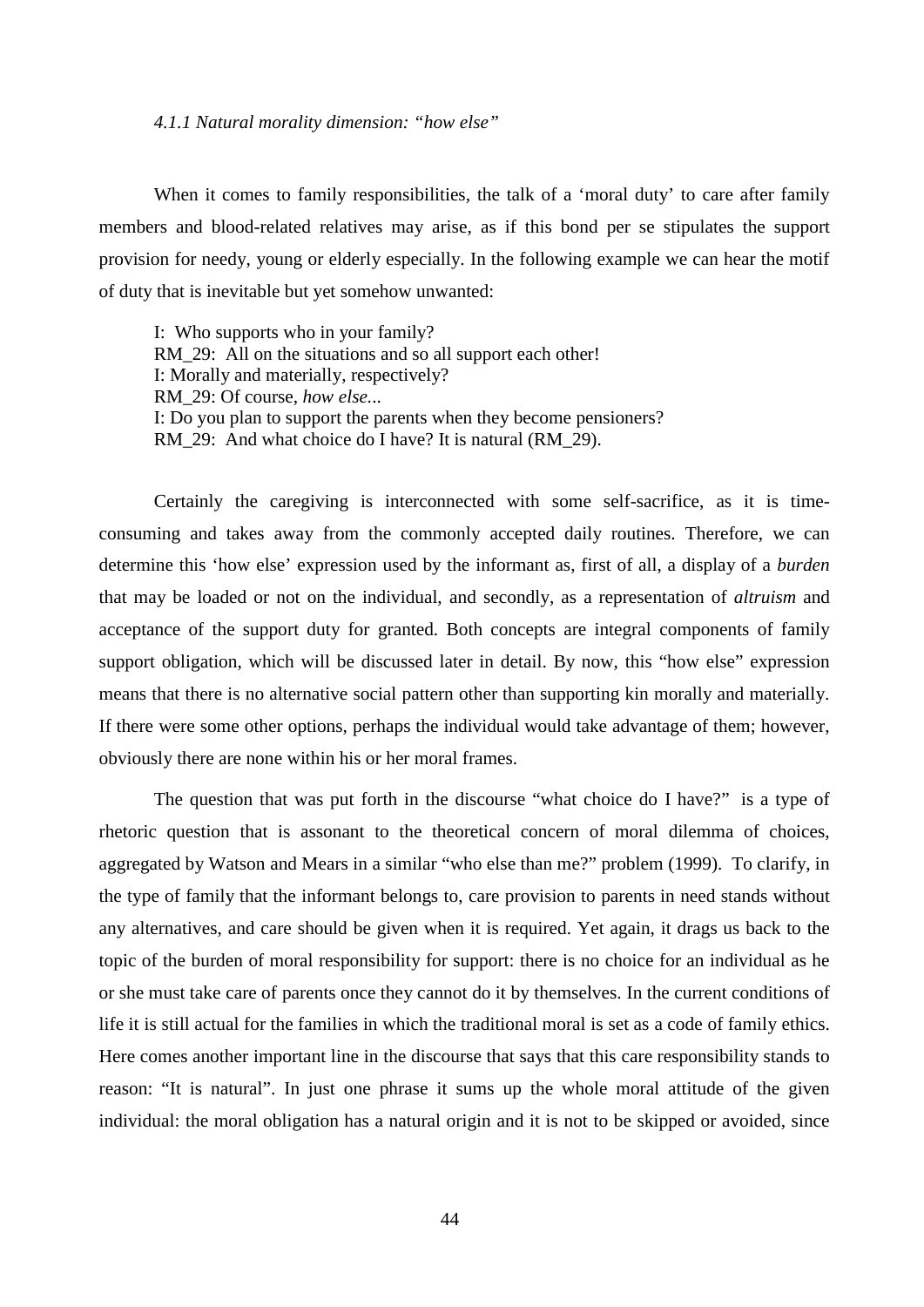disobedience to the moral laws will lead to some social punishment measures and signify tearing apart from the family entity.

To draw a comparison with the payback discourses where we can distinguish clear interpretative repertoire of giving back a favour or kindness that was provided by parents *before,* and correspondingly postponed in time, the idea of moral duty is represented as a more altruistic example of an indisputable rule, or code of family ethics which is taken for granted, which sets it aside into its own discourse practice.

I: And who is helping whom in terms of money, you to them or they to you? Or are you completely independent?

RF 34: We are independent because there are grandparents (smiles). Well, I have helped them in something big, like huge spending. Flat remodeling done, buying a car last year.

I: It's great that you help. Were you financially supported when you are studying?

RF\_34: Yeah. Well, of course. I have not worked. So now *I kind of feel like I need to help them back.* (RF\_34)

In the extract there are several ideas combined. First of all, it represents the kind of financial aid delivered to the informant's parent. I can conclude here, that the material help is highly targeted: some common investments or expensive purchases that parents cannot afford alone. So, the support is seen as participation in some common financial inflows resulting in the well-being of the parents (car to have an easier transportation, modernized flat, etc.) It is good example of reciprocation, or the family gift-based economy (Barsukova, 2003) on the microlevel, when the investments on a child's higher education are gratified in the form of financial help and sharing the expenses on some more valuable purchases for the family, now directed from the adult child to the elderly parents.

On the other dimension of interpretation, this topic of feeling the need to help parents back falls into the category of natural urge to care and sustain, which is also supported by the argument of realized support: from the topic of financial independence arises the issue of notwithstanding help from the adult child's side such as investing in common costly purchases or construction works in the parent's apartment. Thus, here we have the particular descriptive pattern: reassurance of the financial independence of all family generations, yet provision of the fact of material support for the family, and, finally, the "need to help them [parents] back" as a projection to the modern situation and the future.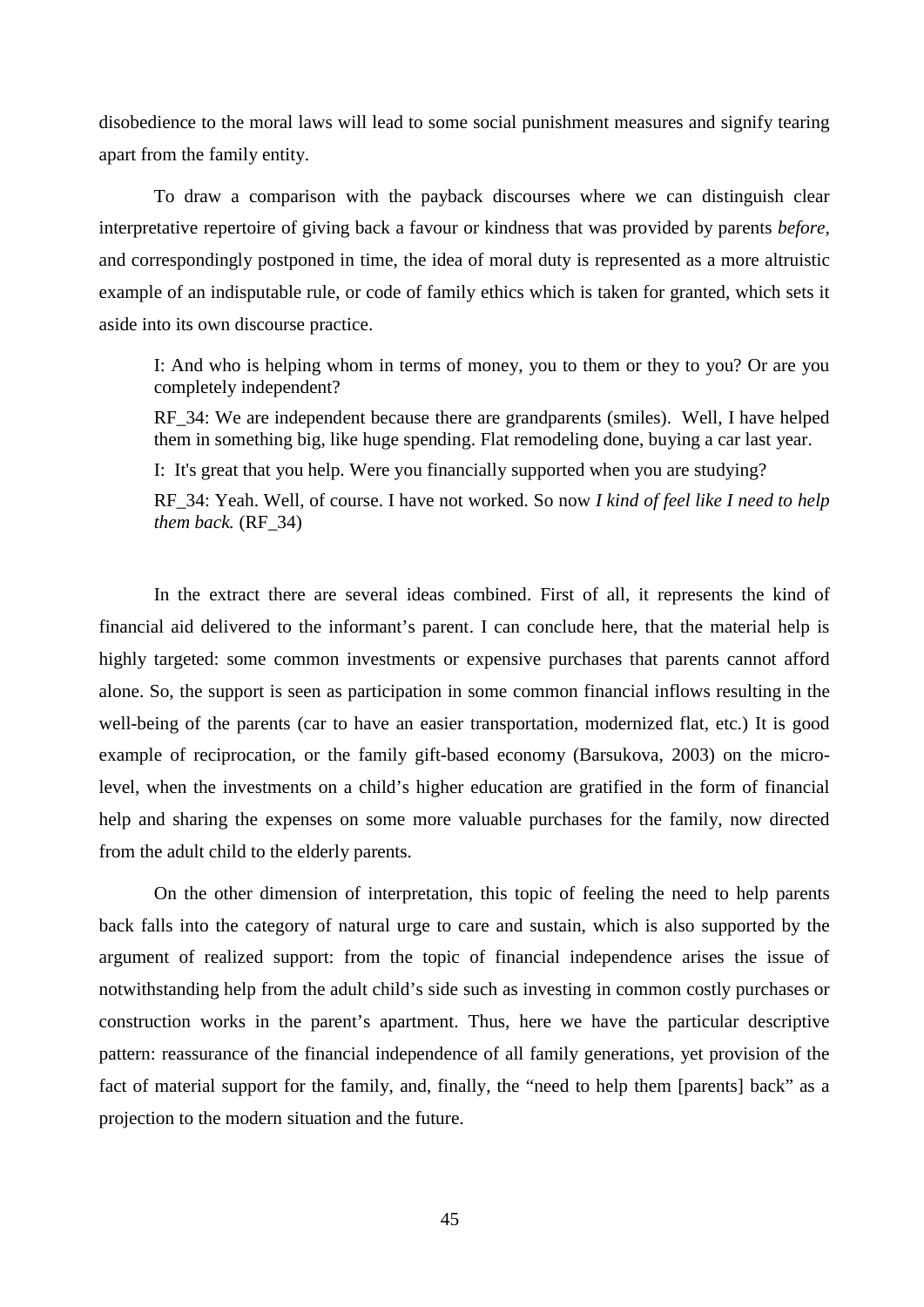We are two kids in the family, me and my younger brother, who has a band and wants a career of a \*\*\*. I guess *it will be me* caring after my parents when they are old and in need of care. (FF\_26)

In the possible alternatives who should support and care of parents, it is often a female to undertake the major role in this duty, like, for instance in this case of Finnish female, being an older sibling in the family and allowing her brother to concentrate on the career instead. However, with the exception of this extract I didn't find any vivid examples of moral obligations to support in Finnish discourses, yet many of the Russian ones developed the correspondent topic.

 In general, the moral need to care and support the older generation and the 'naturality' of this kind of moral obligation were mentioned in several discourses. It underlines once again the importance of continuity of moral aspect inside family relations, which may concern different sides of life, and in our case, support in the family.

# **4.2 Altruism as family support base**

In the previous passages the motif of altruism has already been retraced, and here I argue that it can go both ways, from children to parents and vice versa. From the one hand, 'turn to payback' in family relations occurs as something natural and standing to reason, from the other hand it sometimes may be totally denied by the parents. Discourse of parental altruism and objections against help from the adult child arises in the following extract:

I: Do you plan to support the parents when they become pensioners? In what way?

RM 26: Yes, nobody else can! My parents lived all their lives and live for me. So it will be my payback and a big respectful bow to them.

I: Do your parents expect from you help? What?

RM\_26: I am sure it is not expected. There was never any hint from them of what I must do something or I owe them something! They are golden! (RM\_26)

Again in this extract, controversial dimensions clash together: one point is that perspective of support of parents is taken for granted as "nobody else" can actually take this role once parents are pensioners; however, another point is that parents for their part *do not expect any help* from their son: they never mentioned that he owed them anything. Once again, the theme of 'owing' something to parents quite often occurs in his talk. It opens up the aspect of parental *altruism*, clearly detected as the discourse proceeds: parents have lived their life for their only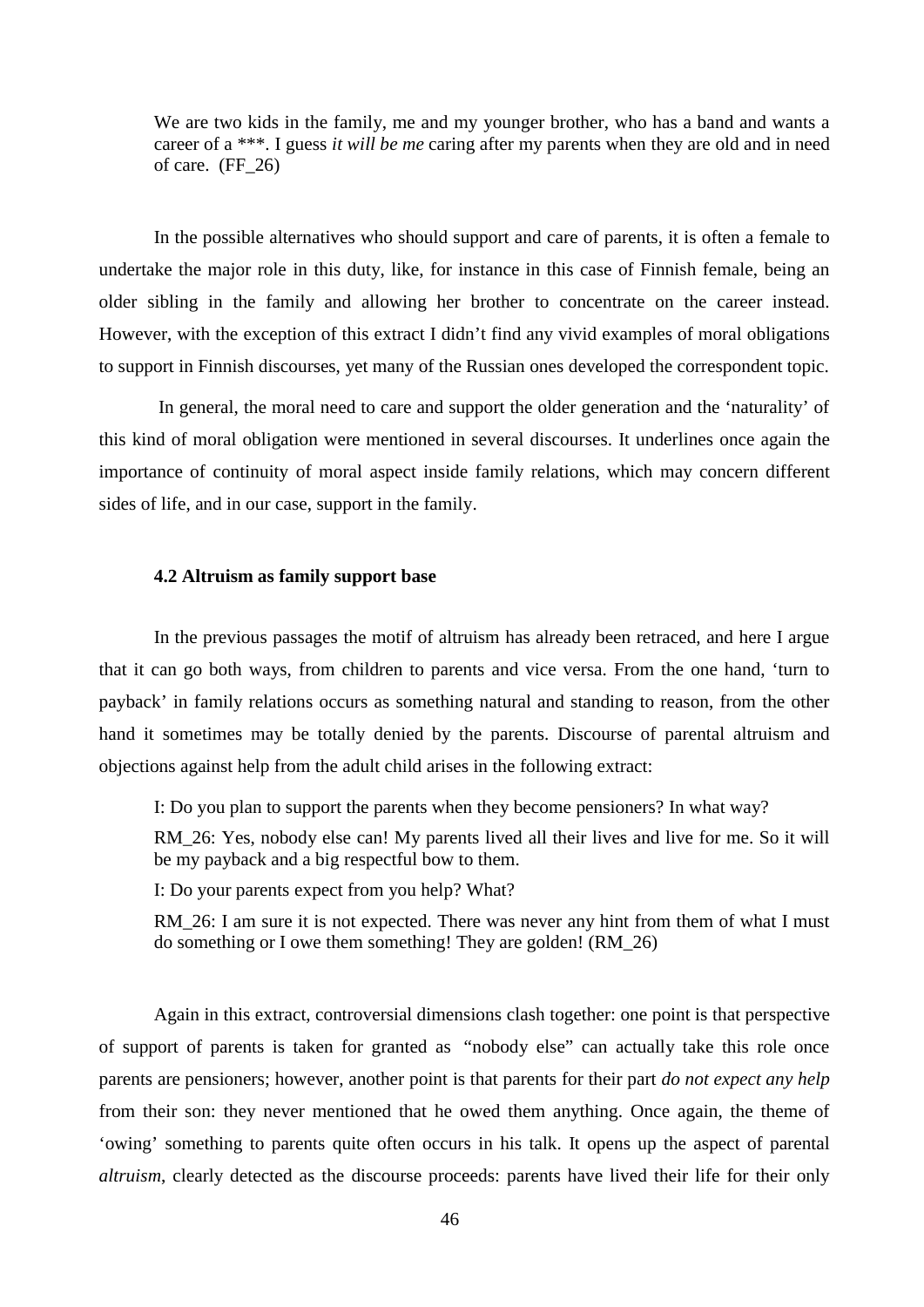son, and he is willing to pay their kindness back, however they do not expect anything from him. The pattern of the family is such that there is only the obligation to be caring parents, but there is no rule or established law of having to pay back. That would be an example of particular moral setting within the family, which is surely not the only example but neither gives us an opportunity to extrapolate and expect this from any other case. This is a peculiar case, and interesting to examine. First of all, the way of determining parents as "golden" is quite a powerful statement, meaning that they are greatly valued. Second of all, in the discourse the absence of any support expectations is presented from the side of parents: they give their all not expecting anything in return. Therefore the payback issue is questioned: is it really so that they do not need any payback (spiritual, moral, financial, or in the form of care) or do they thereby construct a moral obligation for the son to provide them support in any case, in an arrangement that they do not even ask for it? In the situation of high gratitude towards parents for all that they did, and the fact that the son is very deeply and emotionally aware of it, it is very likely that the support and care will take place anyway and in any case. However, parents display a certain degree of altruism, giving all and expecting nothing from the adult child. Altruistic actions (Folbre, 2001, Midlarsky in Kahana et al. 1994) suppose an individual does not expect anything in return, and closely relates to family obligation. However, in the real world, the economic component is also joined with the social relations, and altruistic actions regarded as such have the background of timeshared exchange which is well displayed in the discourses of payback and mutual expectations between family members.

# *4.2.1 Burden of parental support: heavy morally and physically*

In contrast to altruistic motives in some discourses, support responsibility is pictured as a burden in others. It is certainly a hard duty to provide support and care to the elderly, especially when they are ill and have physical limitations. The dark side of the support obligations in front of close kin is that it is difficult to combine caring duties with other work, and it is mentally demanding to see parents grow old and become ill and disabled to take care of themselves.

RF\_34: My mother's grandmother is very ill. It's her Alzheimer's disease. No memory at all. It was the fact that for the parents was hard. For mom it was *very hard*. She lives with my mother. For mum is very *difficult*... *morally*.

I: Your father is involved in the care anyhow?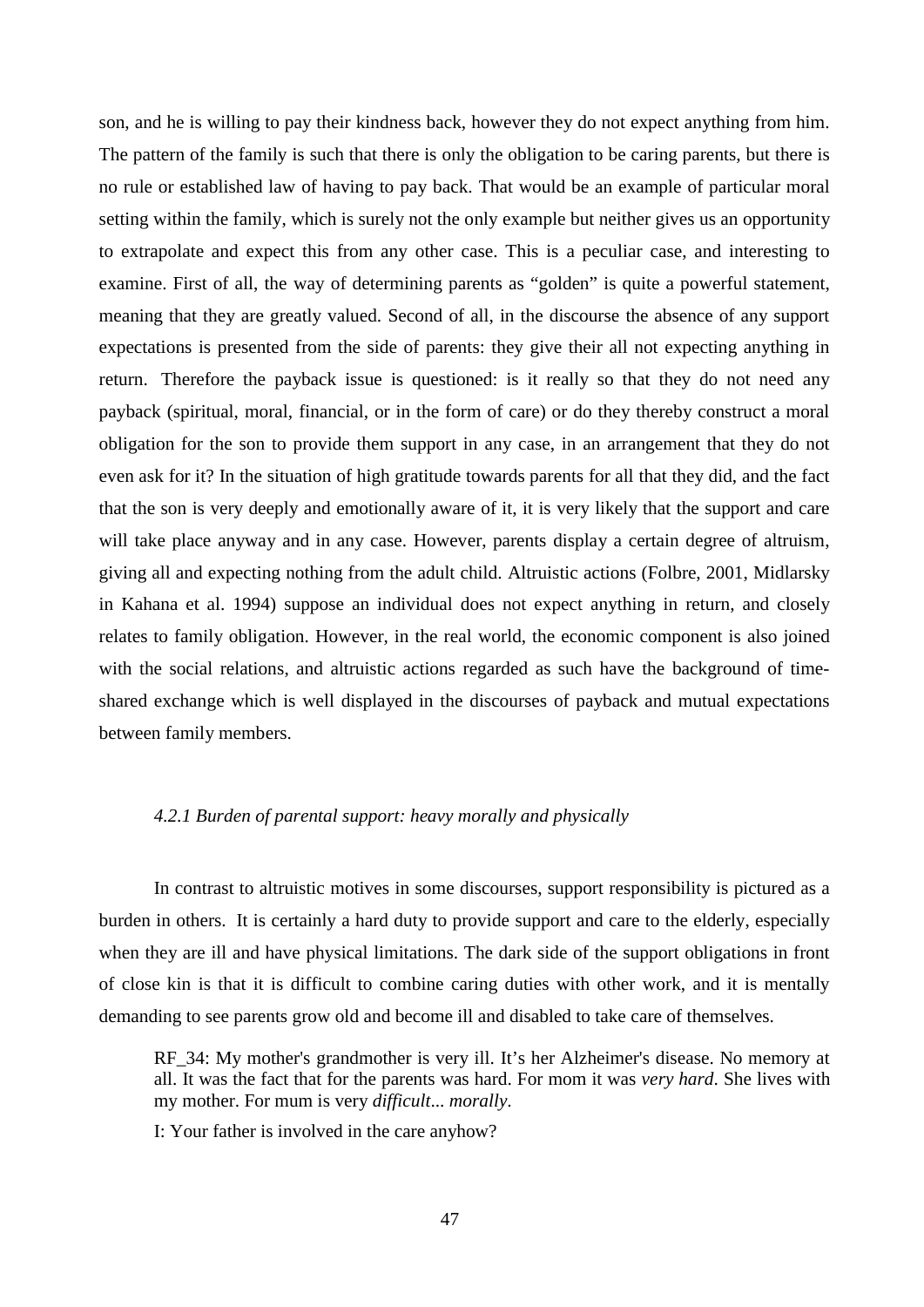RF 34: Dad helps so. To feed, wash her hands, face. My grandfather, my father's father, lives alone. They are the same age with my grandmother. Grandpa is alone while he copes. There were crises, now more or less ok, which is very *nice.* (RF\_34)

Yet, again, the adjectives 'hard', 'difficult morally' display the concern that the support duty is quite a demanding activity, especially from the emotional side. An additional aspect of care for an Alzheimer patient is that she needs constant control, hence needs to live together with the carers. It says in the discourse that it causes extra difficulty for the mother of the informant, who is used to living alone. A positive point of it all is that the spouses help each other in caregiving for the grandmother. On the other side, there is another relative who is quite elderly too, the grandfather, who is not dependent of caretakers yet and lives alone. Consequently, the fact that the grandfather does not need care yet is described as something positive, or "which is very nice". Regardless of how hard it is to take over support responsibilities, the mother of the informant carries on doing so, so the call of duty overweighs the burden difficulties. As soon as these caring responsibilities are taking place in front of the very eyes of the informant, she projects them on herself and perceives them as a heavy burden.

One may never predict at what age he or she will be responsible for support provision or caregiving in the family. Some of the informants share their family experience in supporting elderly members, whether provided by the informant personally or by some other kin.

Illness of an ageing but still active and capable parent is hard to accept emotionally and practically. It often happens that the whole lifestyle of a person who has suddenly become a supporter changes radically, which is accompanied by additional stress, emotional downturns, physical tiredness etc. In the following extract I will try to detect different themes in the following cancer care discourse of a young Finnish woman:

My mum has got a lymphatic cancer. At the time of her diagnosis she was 63, and it was *shocking*. She was quite immobilized and I moved in to her to help her to prepare for operation, she could not drive, she couldn't go to a shop, she was not able to cook for herself and do the basic stuff like, going to shower and stuff like that. All of her stuff to get done, laundry, cleaning; I needed to care of it. And that was (laughing) *very hard* because I did not have a car. So I had to go to shop every day, because I couldn't carry all the food that we needed. I had to do laundry every day, all this *horror*. It sounds silly, when I tell it now.  $(FF<sub>23</sub>)$ 

News about her mother's illness is described as 'shocking' in the text. Since cancer is quite a threatening diagnosis, taking caring responsibilities was a radical change in her mother's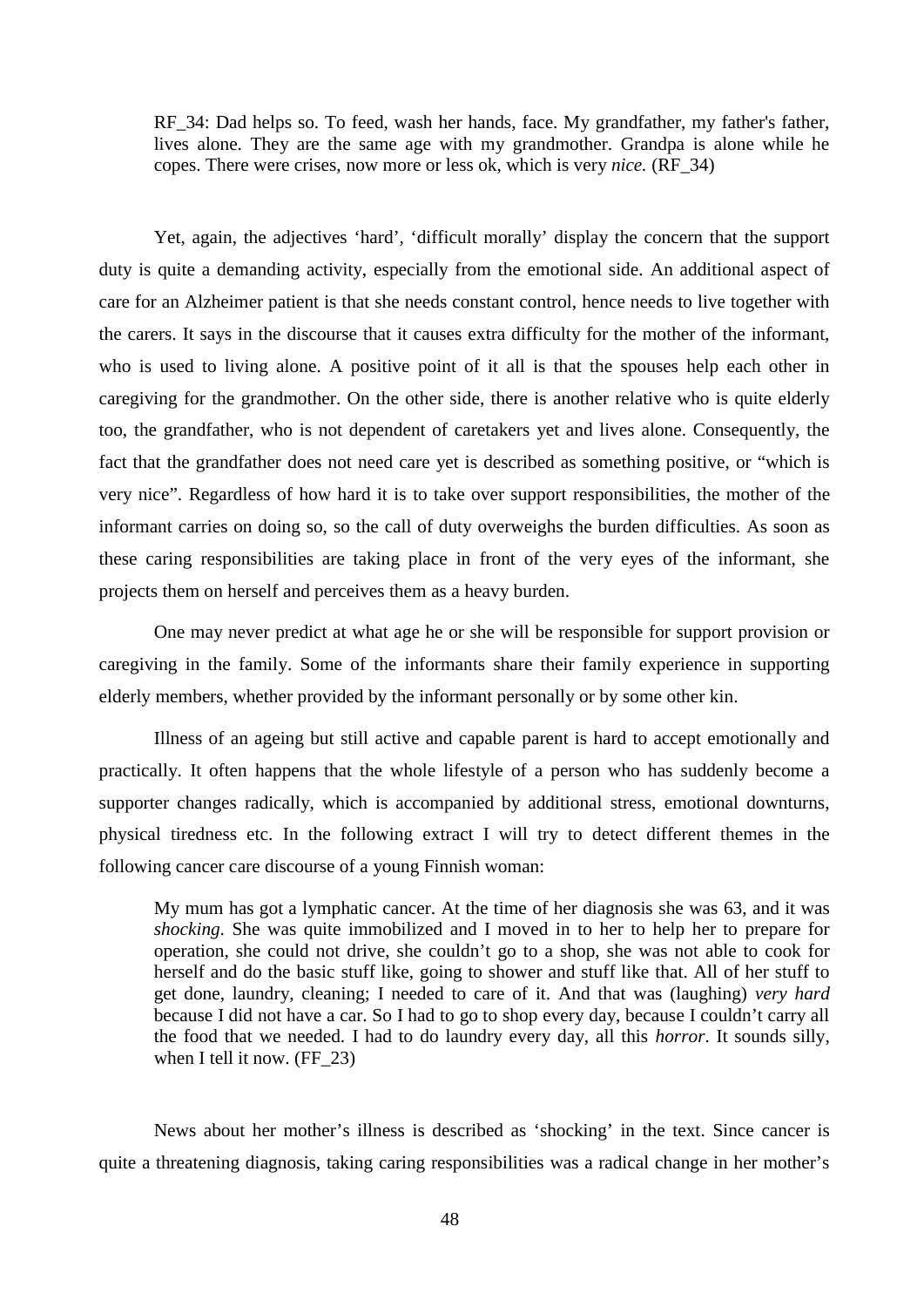life and her own lifestyle. She rearranged all her daily routines, stopped attending university and dedicated all her time and energy to taking care of her ill mother. This practice is qualified as "very hard", "all this horror", "heavy responsibility" that she was committed to. It was accompanied by a constant fear ("I was afraid", '"here was always danger") of her mother getting worse, hurting herself or causing a rupture. All these adjectives the informant uses in the discourse signify an emotionally difficult situation she has been put into. This extract illustrates an argument about the caring responsibility burden employed by an individual to be a dramatical change in lifestyle and a difficult emotional experience for a newly-qualified carer (Watson, Mears 1999). Indeed, the reflection on this experience is also dynamic, going through the stages of it being heavy and unbearable to the understanding of its importance and, at the end, inevitable for the family's well-being.

I couldn't work; I *quit* school, to take care of her, to be with her. And now when I tell it, I feel like, yeah i*t wasn't that horrible*. Maybe you need to go to shop two times a week, but the things itself is too heavy. Like very *heavy responsibility*. When I was away from home, to shop for 30 minutes, I was *afraid* that she would... there was always a danger of her spleen to rupture, and she would have to through emergency operation, she had to be very careful and I always was afraid that she would do something that would cause this spleen to rupture. (FF\_23)

It is noteworthy to highlight the two conditions, or levels of reasoning, that can be allocated in this text: representation of emotions at the time when the practice of care took place, and the reflection of it afterwards, which the informant shares with some small laughter, saying 'It sounds silly, when I tell it now'. However, *at that point*, the situation and all the care practices, and the whole change in life pattern were truly horrifying for the individual. Certainly, when the individual tries to reflect the past and analyses why this or that was done, all this shopping, doing laundry and cooking does not seem *that* difficult or problematic. By contrast, when in the context of being next to a deadly sick mother, the attitudes and perception of reality shifts dramatically and perhaps everything is seen from a negative perspective; however, at the end of the example the informant displayed the ability to prescind from the old 'self' and to see the situation in the renewed eyes of today.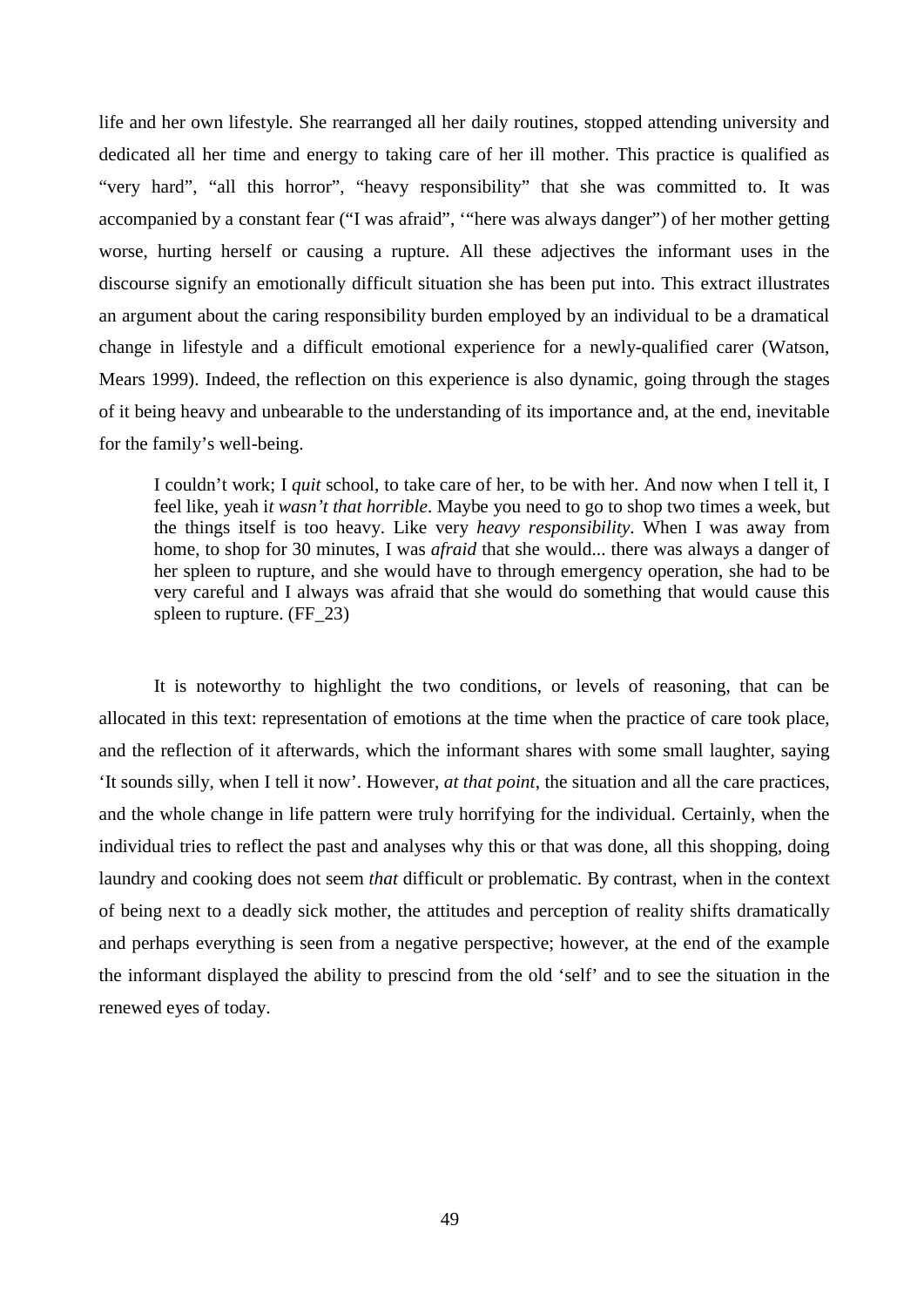#### *4.2.2 Not-Owing-Anything discourse*

Together with numerous discourses about the moral aspect of support and heavy yet inevitable potential to become a supporter for the ageing parents in the future, there is a counterargument against this ideal picture in the form of negation of the obligation to pay back. For some individuals support obligations for the parents occur naturally, and for other individuals there are no strict social directives about them:

And then mum was acting like, 'Oh my kids back home' but at the same time promoting the idea 'it's my home, my rules'. So, she gave me literal rules that I would have to obey if I want to be at home. I didn't like them so I moved away, I was 17 we had a really huge fight; I still think my mum kicked me out with those stupid rules. She still thinks that I was the one who left, and we did not have contact for half a year at all; we did not talk [...] My mum still tries to tell me what my life should be. So, I had to move to different town. To be far enough (laughs). But in these circumstances *I don't feel I owe them anything*. (FF\_22)

Using economical pragmatic terms, the bad relations between generations may leave the ageing ones without sufficient care and support later in future, and therefore they might need to rely on some other sources of social care. The feeling of owing that might potentially lead to a support disposition towards the parents is presented as exhausted in the discourse. The daughter talks about the dissatisfaction about her mother's action, which resulted in her moving away from the parental house to 'be far enough' not to see or talk to them often. And it brings her to the idea that, even when they are her parents, she does not owe them anything, and consequently, they might not expect any kind of help or support from her.

Hence, once dropped, the seeds of discord may lead to disintegration inside the family and separation, geographical as well as social, where the bonds get weaker and the potentially expected support is emotionally impossible.

# **4.3 Reciprocity: give and take in the long run perspective**

Another aspect of the multifaceted concept of 'my turn to pay back' is highly entangled with the topic of how much parents put time, effort and of course, financial means into education and raising up the child. It is derived from completely subjective estimations and weightings: since they did this and that, it is my time to do that or that. It allows us to talk about specific and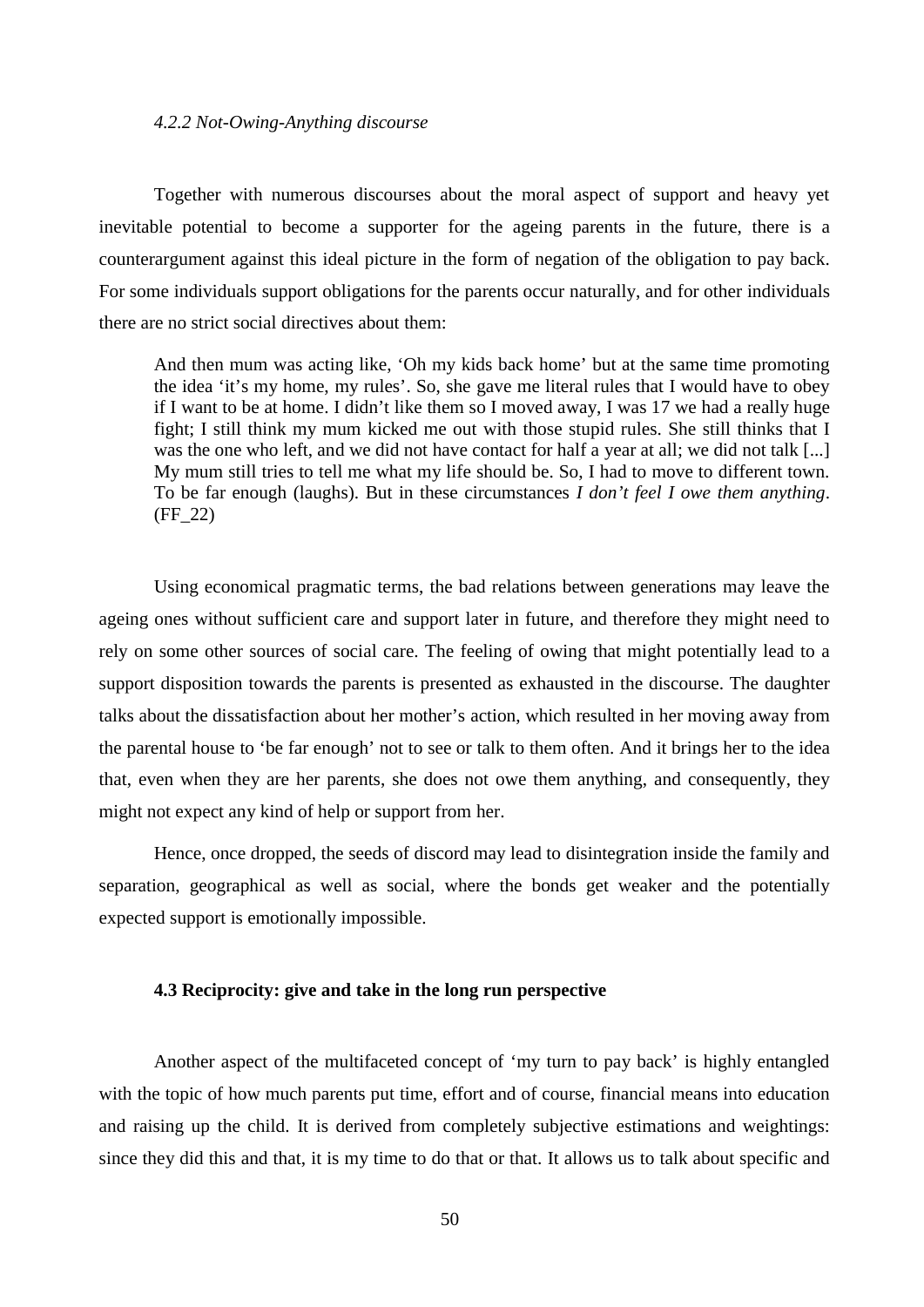very individual and subjective calculation of the parents' participation (in other words, how good parents they were), made by the adult children: they rationalize their responsibility to support ageing parents via reminiscences and realization of how much parental investment they have experienced earlier in their life. It is clearly retraced in the repetitive expression of 'as much as', which metaphorically represents this kind of attitude of subjective support calculation and what is considered to be a fair exchange, or, in other words, *reciprocation* (see Barsukova, 2003) at this stage of family life.

I have always been a centre of the family universe for mum and grandparents. They tried to give me the best things they could afford even though now I realize it was very hard and difficult for them. They save up some money to spend it on me [...] There was time when I was earning money, and of course I did presents and give money for the accommodation fee and food to my mum. Simply because it *would be fair*, and she deserves it, she did so much supporting me from the very beginning. But now *I cannot pay her back* because I don't have the source of income. She understands it. I do some nice small present though. I hope the situation changes once I finish study and find work. So I can do *as much as* she did for me. (RM\_27)

Certainly many social factors may influence exaggerations or, on the contrary understatement of parents' investment in their adult child. However, the payback has a connection to the parents' actions in the past: the mother has gone into great lengths in order to let her son receive education etc., so now it is only 'fair' that he pays her back with the same equal treatment and attitude. Certainly, this assumption is very subjective and also depends on the moral obligations of the children, as some might not count the involvement in taking care of their parents in their current achievements, even though they were objectively made in huge amounts. Reciprocity is clearly connected to the pattern of moral obligations and responsibilities, which are particular in every family; however, there are more examples coming up to indicate that it is an important aspect of support arrangements between two generations of a family.

#### *4.3.1 Investments and reward*

The payback discourse can be interpreted from different perspectives: social (moral obligation) and economical. Adult children represent themselves as investments and therefore imbed this category in the family support discourse. Accordingly, the concept of reciprocity opens up another dimension of it.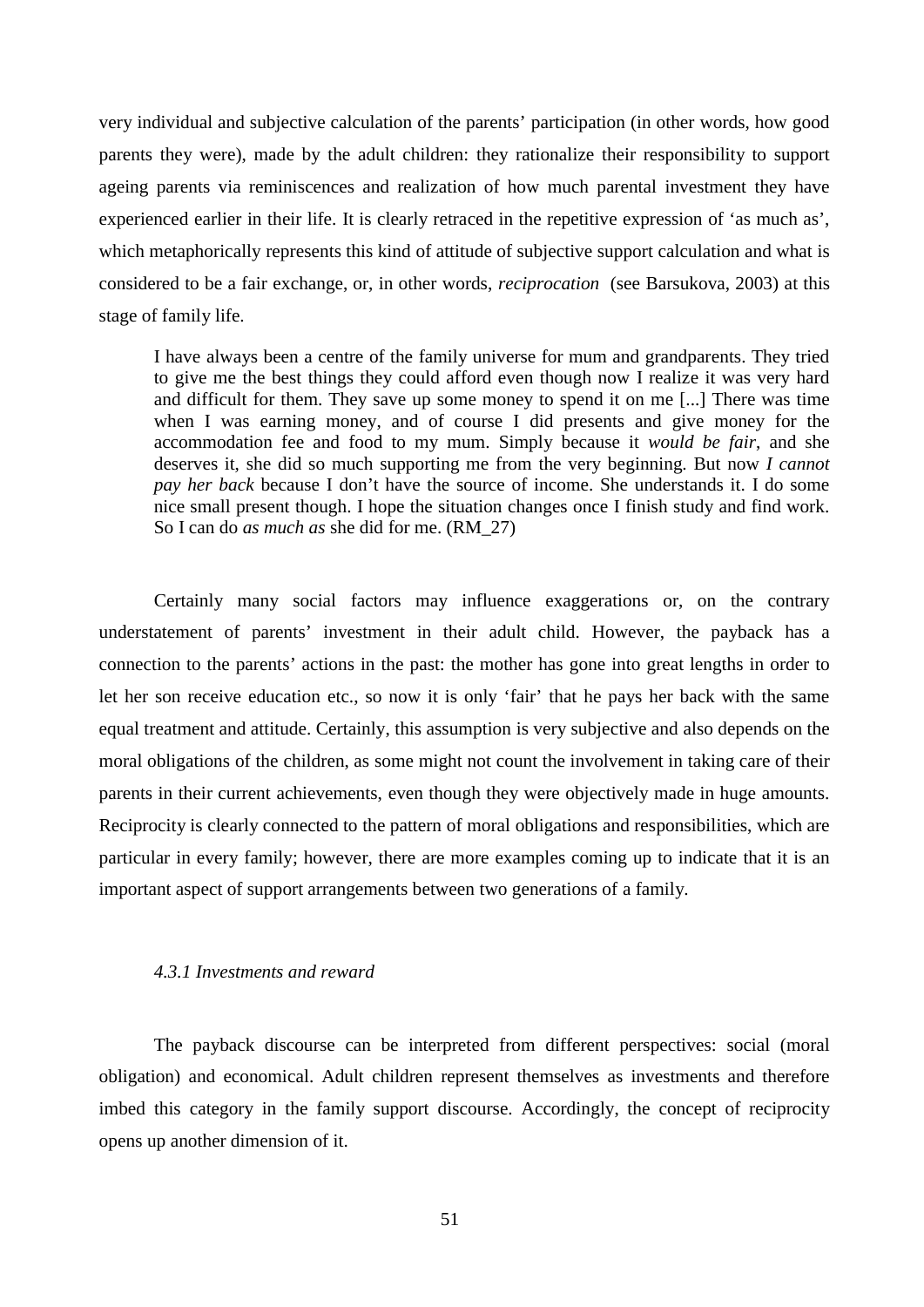I consider myself an *investment*: I going to *payback* according how much they put effort in me. If one invest in me, I will return more [...] My mum *did a lot* for me. My dad *did zero* [...] And I don't owe him anything. Of course, for the parents I will try my best. For me parents are my grandfather and grandmother and my mum, and uncle. (RF\_27)

In the small extract of the interview, the word 'investment' was used up to three times in connection with payback and a subjective ratio of how much each of the parents did for the informant. The conclusion that the individual in this case makes is based on the memories and facts from previous experiences quite far away in the past (we refer to it in the interpretation of the next extract as the discourse goes on). However, already here we can detect clear logic of a child's expectations once she has grown up and can justify the parental behaviour one way or another. Once a mother did "a lot" for the child, and "put a lot of effort" in her, she deserves the "payback" in both economical and moral aspects: reframing the argument of Featherstone (2004), the mother has invested in her child before so now she reaps the benefits. An adult child represents herself as an investment and speculates in terms of invest-return relations. It is a peculiar and at the same time significant argument to the family relationship as investments in different dimensions and directions made in the long run: from the birth of the children till the time the parents are ageing and children have grown up. Therefore, it implies the simple idea that parents should have thought about this investment in advance: being active and responsible parents, so that in the future the children would keep it in mind when considering the family obligations of care and support as "payback" for good investment of parental time, positive attitude and money. Certainly, our memory is quite selective and the conclusion made about the father's behaviour as a parent is very subjective, however it causes some action (or in this case, denial) in the child.

Negative reflections towards parents' behaviour in the past are the first topic we can scrutinize from the discourse, and, additionally, conclusions of subjective investment-reward estimations that the informant makes are at our special interest. Further on in the discourse the individual tries to rationalize her choice by providing subjective arguments of inappropriate fatherhood:

On my father's side, ok, they paid alimonies when I was small. His parents, I haven't seen them since childhood. They hardly bother about me. We don't have very good relation with him, to say the least. My mum was trying to make them help us financially, but in vain. But my father, he expects that I should support him somehow! That *I owe him something* and now I need to return it back. Initially he thought so that I would need to give him back. At the same time, *he never gave me a thing*, never brought me a proper present, only recycled from something he got for free. [… ] I see myself as investment, if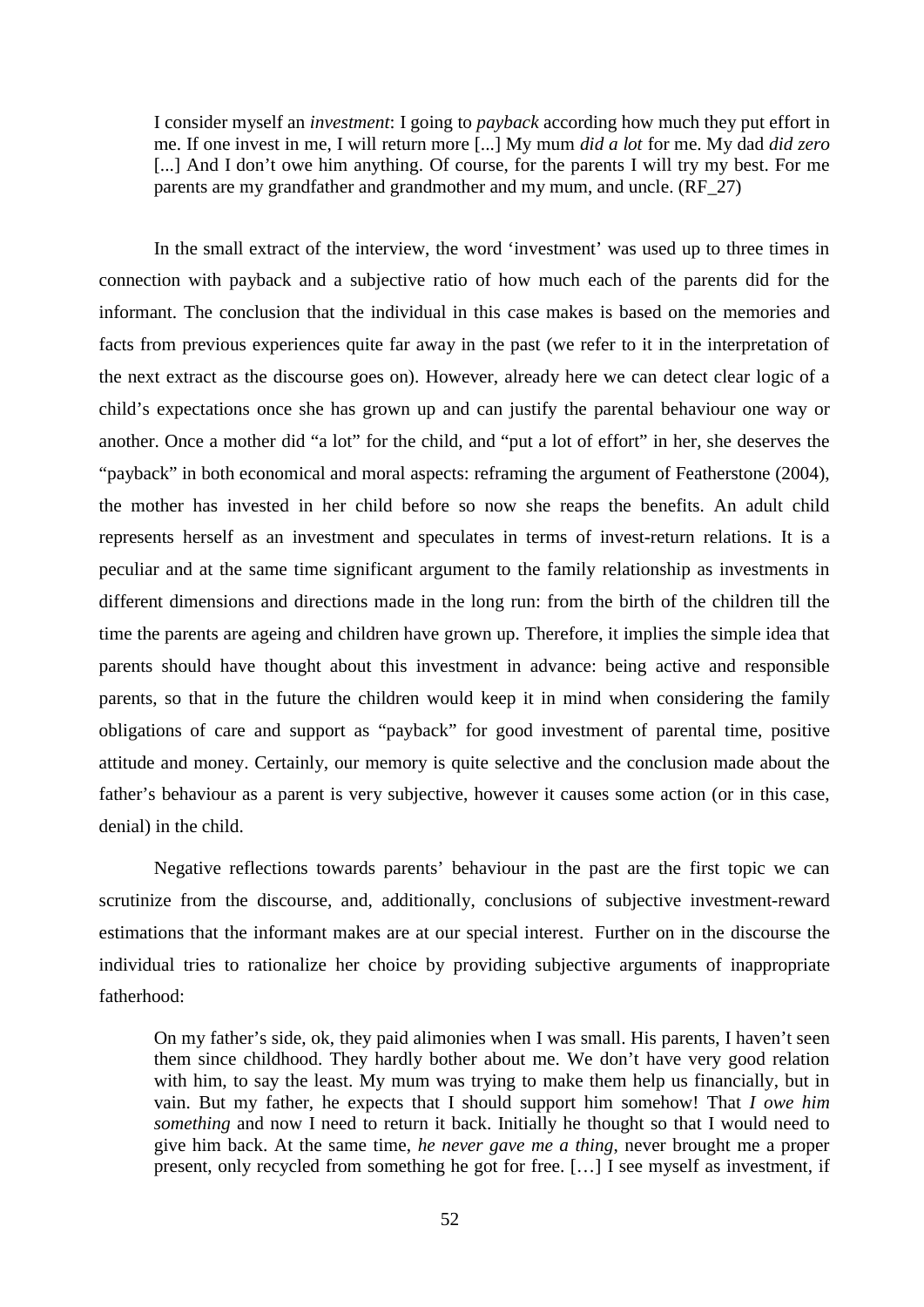one invests in me, I will return more. He doesn't understand it and doesn't perceive me like this; *he thinks I owe him* from the very beginning. (RF\_27)

In almost every sentence in this extract different aspects of a bad relationship with the father are enlightened: absence of contact with grandparents, forced payment of child support, no gifts that would be considered good ones, and as a climax to it all, unrealized hopes in the father. The interrupted reciprocation is based on crossing incompatible expectations: the father expects financial support from the adult daughter whilst the daughter is still in need of the father's support and remembers all these 'underachieved' discontented things and actions from her childhood.

The discourse of the young Russian daughter unsatisfied with her father goes on as the topic of owing arises. The father expects that the daughter realizes that she *owes* him on default, since they are related, whilst the daughter does not even know how to determine or qualify this 'something' in words, that something that she owes. Is it money or attention, and promise to care for her ageing father in the future? Therefore we can ascertain different directions of expectations that form this conflict: the father wants the 'payback' that he thinks the daughter 'owes' him, whilst the daughter still considers that there cannot be any payback since the father did not do anything to deserve it.

As a counterargument to what her father did not do, the informant provides some information about her mother and her parents:

Well, I think they are *investing* in me, gave me good education. When I was studying and working in Moscow, they paid for my flat so I can save money I earned at work. For travelling, for some additional costs. When I had the second better job, I was paying flat myself, but I couldn't save anymore. I mostly spent money for some trips. Now, for e.g. my granny wants me to stay and live in Europe and then, step by step, bring my mum to live here with me. In prospective, and then of course, I'd take care of her here. (RF\_27)

Yet again, it is the subjective assumptions that they "gave [her] good education", "paid for [her] flat" are some proofs of the investment, but this is the way the informant operationalizes it. To support the statement that the parents have invested in her, she makes a discursive turn to the topic of owing and paying back that is shaped in the idea of bringing her mother to live with her abroad, as a sign of her turn to support and take care of her when the time comes. Therefore, the discourses of the family support aspect of support and care, especially financial matters have some similar structure: the description of relations with kin, listing the deeds they have done or have not and reaction on how the informant is planning to act in the future, in connection with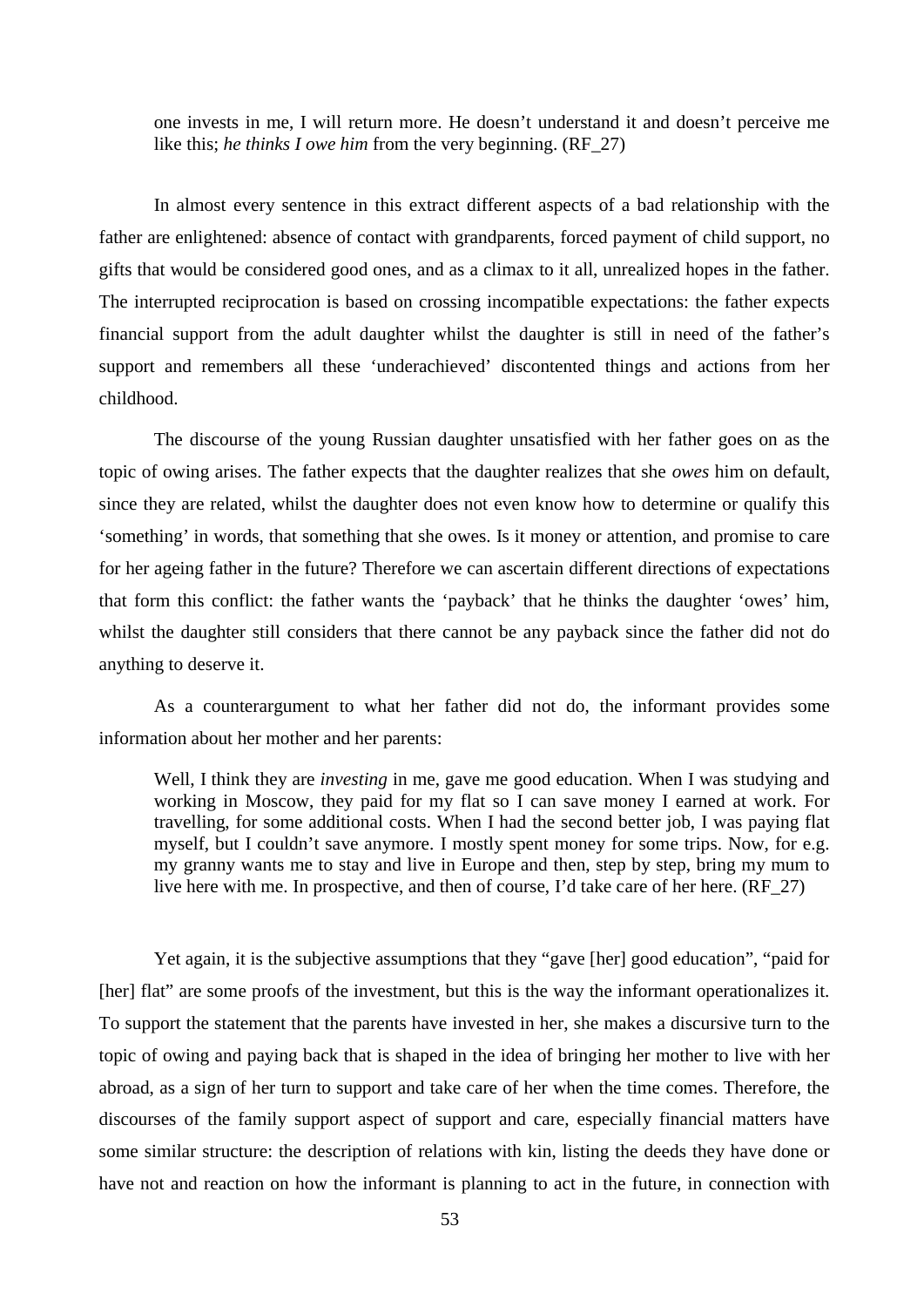what was said before. This is how the topics of payback, owing, moral duty and expectations are tangled in one discourse, yet the structure can be applied to many discourses dedicated to the family relations issue.

The practices of payback to the older generation for all the support they provided in the early age of a child who now has become an adult suggest the acquisition of the concept of *reciprocity* concept for the final theoretical interpretation of the micro data. In fact, the idea of reciprocal exchange suits best in the cases when support postponed in time takes place. Accordingly, it is the practical side of family support arrangement: first parents provide care and support and after some years it is a moral obligation of adult children to take this part, however the amount of this care may vary. In our cases it depends on personal memory of parental involvement, children's commitments, so-called sense of natural duty and subjective estimation of investment and reward that ageing parent deserve. Therefore, it allows me to talk about rationalized reciprocity: it is not a blind call of moral duty but social practice explained by individuals in pragmatic terms. Reciprocity is closely connected, on the one hand, to the patterns of moral responsibilities in the family, and on the other hand, to the subjective perception of the investment exchange and contributions made by the two generations.

# **4.4 Dependency vs. independency in family support**

#### *4.4.1 Pension as independency*

As originally assumed, the pension age is associated with risks of falling into all sorts of dependencies, poverty, bad health and social disintegration. Surprisingly, not all individuals regard it as such, and here is a discourse of a Finnish male regarding his parent's retirement:

My mum is quite happy to move on the long-waiting pension, she worked a lot in her life. Now she experienced some bureaucratic problems, there is decision about her pension to be made, so it upsets her a little [...] She (mother) had a doctor appointment and they told her that she is a bit stressed out. I wonder what is it so stressful about going on pension though [giggling]. I guess they will still be independent in the pension. (MF\_29)

Regarding pension as a "long-waiting" event in the parent's life, the informant displays a certain level of contentment for his mother, with the only concern of her stress connected to the pension formality procedures. Pension per se is represented as a joyful reward for the years his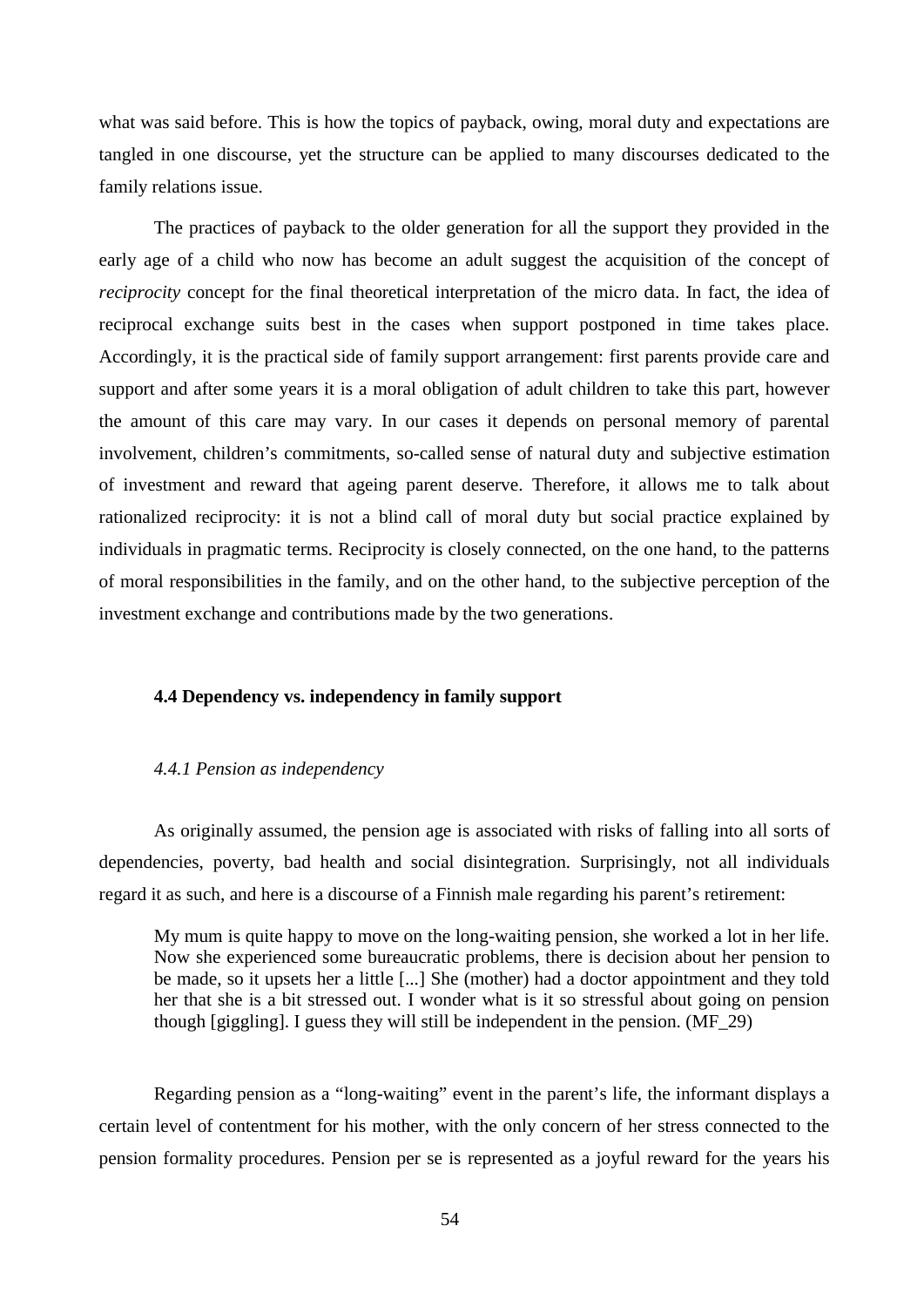mother has dedicated to work. In the discourse there is a distinct division between pension as a new advantageous lifestyle and stress exclusively connected to the formal aspect of it. Therefore, the informant talks about it on a very positive spin, and even dares to joke about the incompatibility of pension and stress, presuming that there might be less stress in the life of a retired person.

The use of the category 'independent' in the last sentence of the extract suggests that the informant believes in prolongation of parents' independency even in their old age, which perhaps adds up to his own freedom from the support responsibilities in the short run. I believe, this subjective assumption made based on the state of things in the informant's family at the moment is quite well represented in the plurality of voices in the positive perception of retirement and ageing, which speak for the possibility of maintaining personal independency from being a burden for adult children, and, from the perspective of children, independent from the supporter role.

# *4.4.2 Support duty as dependency*

The perspectives of being involved in support provision show the level of responsibility that family members pay off each other. Nevertheless, the other side of the coin is connected with risks and fears of losing his or her independency and fundamental change of accustomed life pattern.

Mum spends a lot of spiritual force in them. She was baptized, even. I do not know if it helps or not but in dealing with my grandmother, she learned not to worry very much though. So somehow it helps, though of course she has some breakdowns. In the first place, absolutely, it is her sense of duty. Well, even my mother has always lived alone and now lives with her mother who is ill! *God forbids!* It scares me very much that I would need to do the same. No one, unfortunately, is immune. Here with my father I make timid attempts at something there to advise: to refrain from something, or something like that but he just jokes back. And his favorite saying, "I will not live till then!" It makes me so furious! (RF\_34)

Seeing the example of her own mother and her business with care provision, the Russian female expresses dismay for her own opportunity to carry out these functions in the family in case there is a need of it. The expression 'God forbids!' came out so naturally and brightly displays her fear and wish for the care responsibilities to never fall on her personally. Therefore, not only does an ageing individual lose his independence with the age-connected disabilities and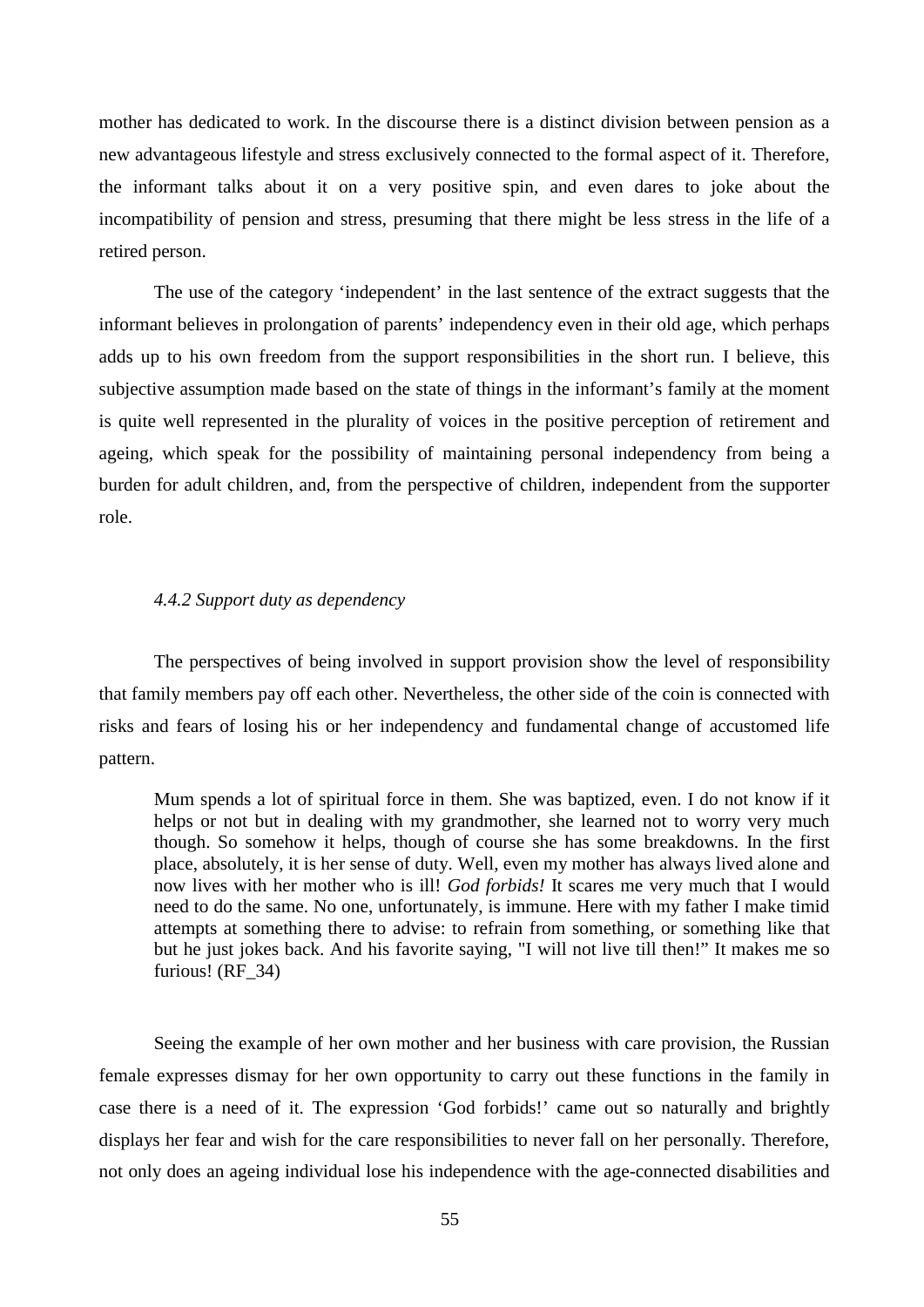need for support, but also the second party of the support relationship may also perceive the supporting duties as burdening and complicating their life and everyday functioning. The pressure of family responsibilities may add to the stress and fears of the person in charge. Hereby, in this discourse the contraversive perceptions of the support potentials boil down to a very concise expression "God forbids". The fear of being tied up with the caring responsibilities and losing independency of choice which can be retraced from the other discourse of the same informant. Such conclusions obviously derive from the background knowledge of care duties implemented by the mother of the informant towards her elderly grandparent. She saw that her mother dedicated a lot of time to this duty and would not present eagerness for the same fate for herself. Therefore, I can argue that caring function implementation brings certain independency to the role of the supporter, which makes it unwelcome as a potential activity for the adult children.

# *4.4.3 Independence from being a burden as a moral value*

Coming back to the position and perspective of the elderly, I admit that the role of independency is highly regarded in the discourses dedicated to them. The theme of independency based on individualistic values is well-elaborated in the following discourse:

She [mother of informant] still manages to provide everything by herself, and she used to be a head nurse in a local hospital, and ...Well, welfare state in Finland is sort of slowly falling to pieces, care services are no longer as good as they used to be, and she is *afraid of getting so old* that she might have need help. And, she has actually told me that she most likely to commit suicide instead of going to the elderly house. She knows how bad it can be. She has a very high *moral* herself but she knew how in a way humane the stuff could be, that they would do the easy way and not the way patient would need it. She doesn't want to be there anyway that she would lose her independence. (FM\_35)

This discourse is produced by a Finnish male informant and it would be an extreme example of individualism and independency representation, however, it is important to pay additional attention to this kind of outstanding discursive repertoires. This example has many different discursive dimensions. Firstly, the fear of getting old to the stage of disability to stay without additional helps from others. Secondly, there is the radical decision to rather commit suicide than to use institutional or informal care. Thirdly, there is the discourse about moral, yet from an absolutely different angle to the one we have we have detected by now: the *morale not to be a burden,* i.e. *independency morale.* In the discourse the concept of independency is formed out of fear of ageing and the refusal to accept help and to display her weakness. This shapes the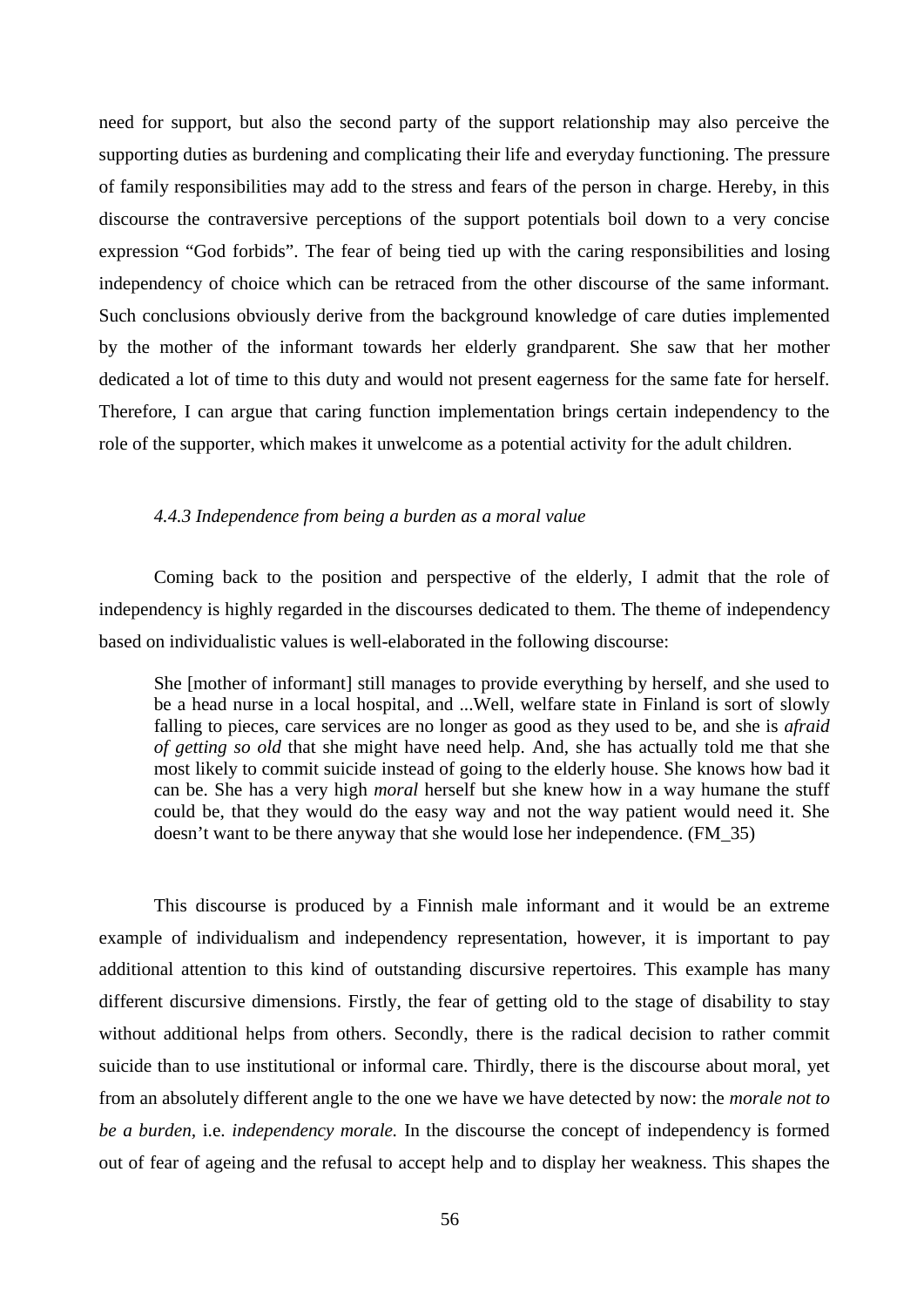concept of an extreme feeling of independency that is expressed as a special kind of individualistic morale. Additionally, the conditions of being a burden to their children are obviously decreasing the well-being of the elderly (Kane, Penrod 1993). On the other side, it is a clear personal choice of a loner who manifests the refusal to experience any kind of social dependencies, and therefore by her own will crosses out the support arrangements, whether organized by the adult children or by the welfare state.

With the refusal from physical help provision, there might be the rejection of moral support as counter-reaction to being 'needy' coming along:

She hates the fact that she is very *needy* sometimes, and she reacts in a very hostile way. And sometimes, she is like 'Oh nobody loves me' and I think she has a lot of grief about falling ill and she has a lot of grief from the situation at the moment. I try to encourage her but she says she doesn't need it. (FF\_23)

Individuals in need of support may be struggling with the objective reality of the need and their subjective morale, or personal principles. The feeling of becoming a burden for their adult children does not allow using the support arrangement fully and openly and causes remorse and dissatisfaction in the conditions they happen to be in. In this case, reassurance that it is not their fault and the greater display of altruistic intentions to help would be the best practices from the side of the closest kin in charge of the support.

# *4.4.4 Formal care and personal independency*

There might be many factors that prevent individuals from choosing informal or formal ways of care for their relatives. It is interesting to see the choice of formal care with the existence of a wide tight kinship network: even in families with many cousins and nephews, no one is certain about their willingness to take the care responsibilities inside the family.

She [grandmother] *wanted* to go there [ elderly house], and all of those relatives, like, my mother is not that much of a caring person in this sense, that of course she loves her mother but she does not want to take care of her. Even all the family went to see her in the elderly home, and especially two my mother's elder sisters also went there, to look after her. It's a bit different situation with my father side, because all the brothers live in the same are that they took their parent to look after in their home. They were often annoyed by my father who did it less, but the reason was that his hometown is 40 km away from where he lives. It takes at least 30 minutes to get there compared to 15 minutes for them. (FM\_22)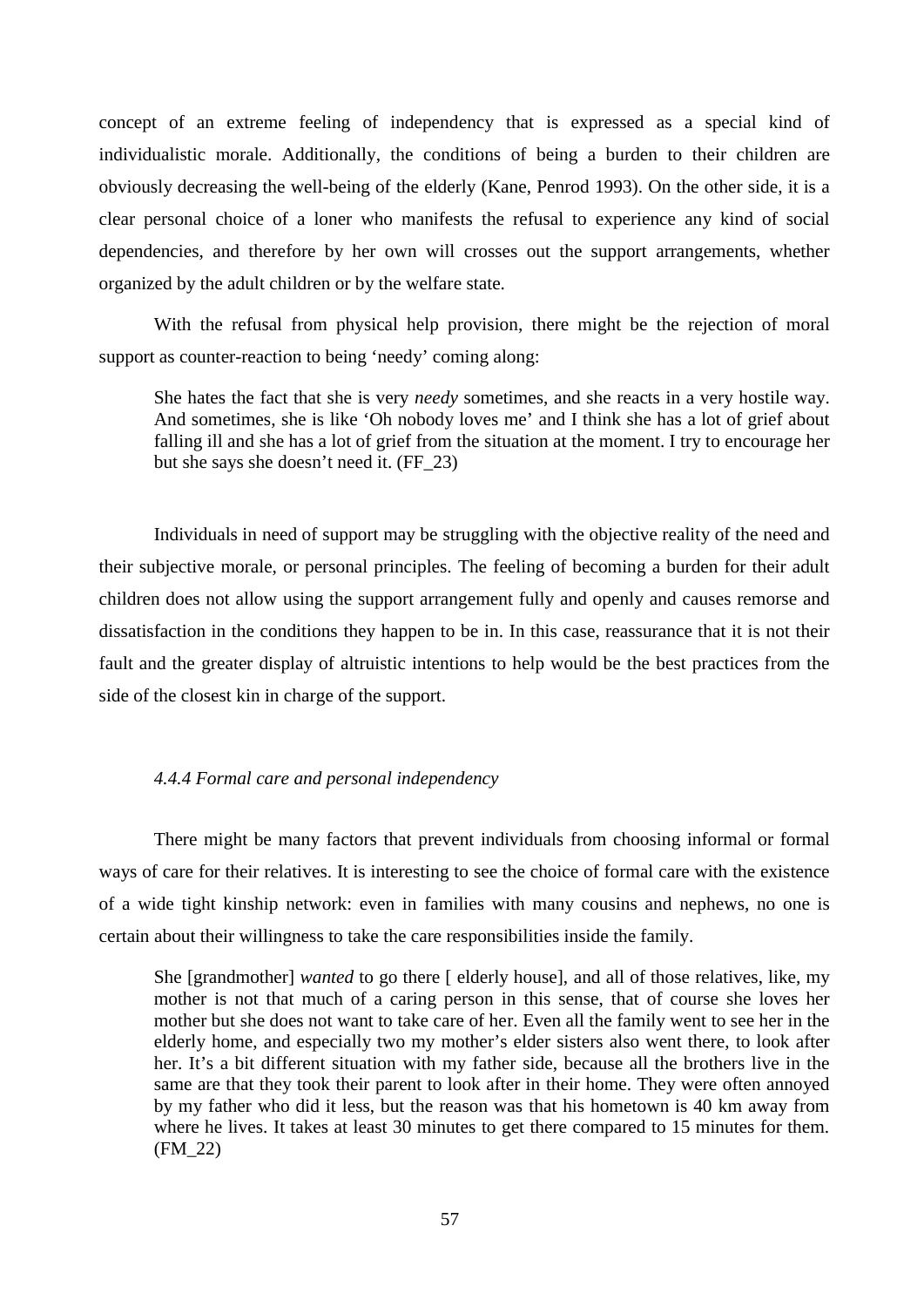The text above is provided by a Finnish young male with a wide network of relatives, numerous uncles and cousins. He says that the choice to go to the elderly house was made by the grandmother herself. At the same time, her daughter was described as "not that much of a caring person" who did not display the readiness to take on support obligations even though the whole family was visiting the grandmother in the elderly house; still, in the discourse this case is compared with another situation of another grandfather who has been cared in a house by the informant's uncles and father in shifts. Yet again, geographical distance is an obstacle for support provision and informal caregiving! As the talk goes on, we find out that the fact that the informant's father lived further from the other brothers caused him to indulge in support responsibilities less often than they did and it made them unpleased with the fact. Hence, one dimension here is the release from support provision duties for the family members, as formal care was chosen to serve the needs of the elderly kin, and the second dimension is the willingness of the grandmother herself to receive formal care and support from the official institution rather than from within the family. "She wanted to go there" implies the personal choice to refuse family-based support. It does not clarify the reasons for that, except that female family members do not find care as a suitable role for themselves; however, it is clearly a preference based on certain principles and beliefs that involve considerations on family load, personal independence and need.

There are other kinds of discourse where the choice of informal care is considered conditional:

I: Who will take care of your parents if they need help, they are ill / incapacitated?

RF 26: I will but if I won't have enough time and force, we will have to hire someone, to find resource from outside help - such as nurses. To help in house. (RF\_26)

The choice for formal professional care given by a third party at home is made in case the closest kin is not available for care provision, either due to lack of time or opportunities. This discursive rationalization of care provision is quite typical, since both parties are satisfied with it. There difference between these two examples is that the Russian female refers to the formal care provided inside the parents' house, and does not give any assumption that her parents would be sent to a formal care institution. In the Finnish male's discourse the elderly relative expressed her wish to go to the elderly house herself, where the professional care will be given to her. In a certain way it displays the disposition to formal care by individuals: accepting it as a sufficient option in the Finnish case and arrangement of formal care in domestic conditions in the Russian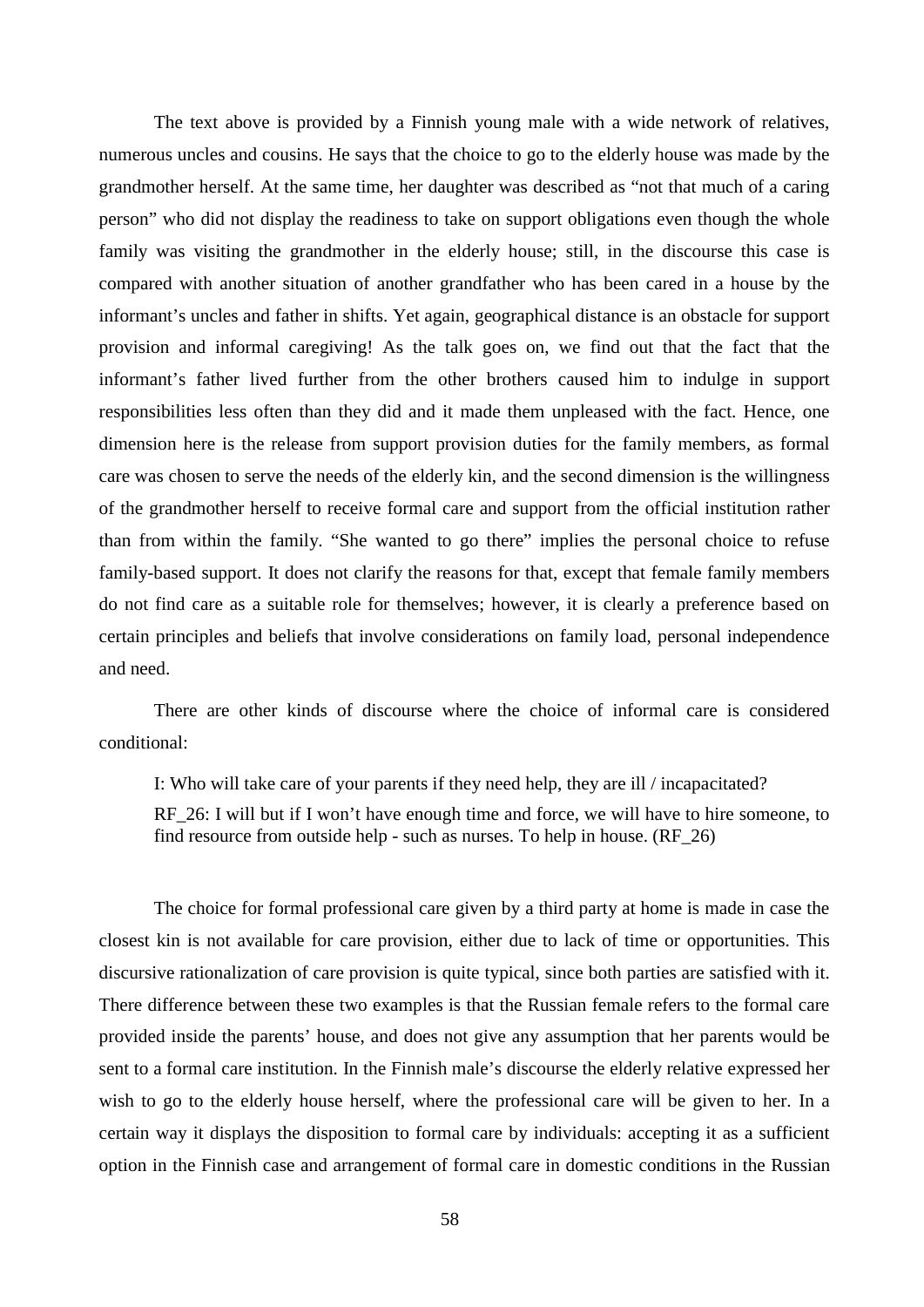family. By all means formal care systems in these two countries differ significantly, and I presume the level of services in Russian institutions is not sufficient for some individuals. However, what is important to underline here is the difference in attitude expressed by the two informants.

# **4.5 Comparison of Finnish and Russian discursive practices on family support**

As the reader may have already been convinced, there are many topics having arisen in the discourses, and each and every informant has made a great contribution to the development and enrichment of the actual research. All of them had something to share on the topic of family support, based on their perceptions, assumptions and lives. Some of the informants have experienced support provision being providers or carers themselves or having a member of the family in this role; however, for many of them the discourse of family support is where they express their perception and anticipation of this phenomenon.

To present it in a brief yet informative way, I decided to address the matrix table technique of data visualization. As the analysis of each interview was completed, I managed to retrieve discursive repertoires on each of the undermentioned concepts of moral obligation, reciprocity and dependence together with their sub-dimensions of altruistic behaviour, support duty as a burden, dependency of the adult child (*individual* perspective of the ageing parent) and personal dependency of the inevitable *duty* of support and care provision (adult child perspective). The reader notices the indexes that I assigned to each concept, in accordance with whether or not it was discussed and appeared in the discourse (if it was talked about, then it has a certain index; the absence of a theme is indicated by  $\cdot$ ). Depending on how the categories were regarded by the informant, and in what tone (positive or negative) the perception or the personal experience was represented, I correspondingly assigned the indexes -1 for adverse reference or negative statement on the topic, 0 for neutral (yet it was mentioned by the informant) and 1 for positive of affirmative statements and comments during the talk.

Overviewing the matrix indexes I can say that Finnish and Russian discursive practices generally vary yet have similarities in some aspects, and so do the female and male discourses. I will go through the closer investigation of the matrix and comparison of the results based on the gender and country division, including the analysis of particular cases standing out from the rest.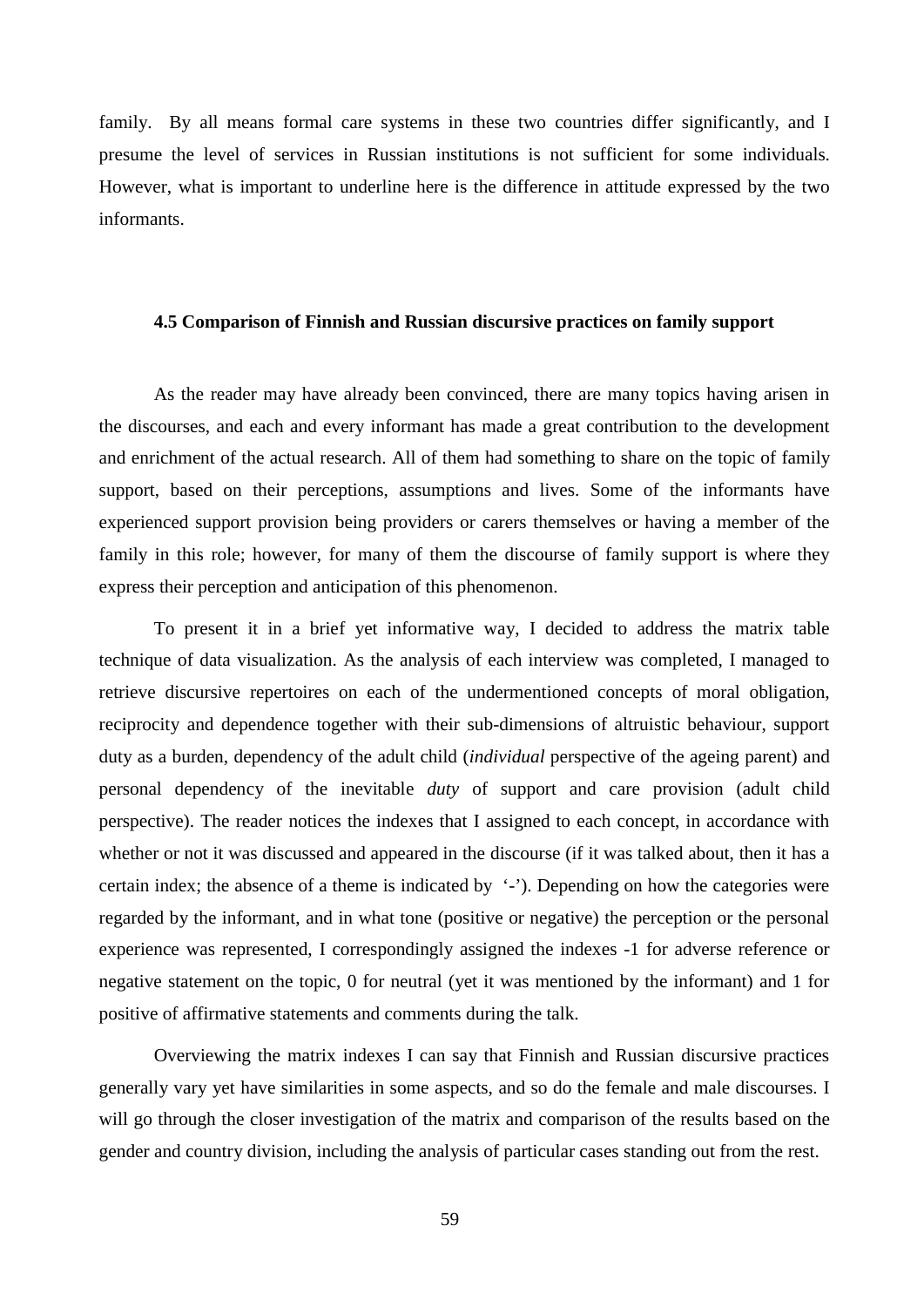| Informants   |         |         | Moral obligation         |                          | Reciprocity      | Dependency               |                  |
|--------------|---------|---------|--------------------------|--------------------------|------------------|--------------------------|------------------|
|              |         |         | Altruism                 | Burden                   |                  | Individual               | Duty             |
| Females      | Finnish | FF 22   | $\boldsymbol{0}$         | $\overline{\phantom{0}}$ | $-1$             | $\overline{a}$           | $\boldsymbol{0}$ |
|              |         | FF 23   | $\,1\,$                  | $\,1$                    | $\,1$            | $\mathbf{1}$             | $-1$             |
|              |         | $FF_26$ | $\mathbf 1$              | -                        | $\mathbf{1}$     | $\overline{\phantom{0}}$ | $\boldsymbol{0}$ |
|              | Russian | RF 26   | $\,1$                    | $\boldsymbol{0}$         | $\mathbf{1}$     | $\overline{a}$           | $\boldsymbol{0}$ |
|              |         | $RF_27$ | $\mathbf{1}$             | $\overline{a}$           | $-1$             | $\overline{a}$           | $\boldsymbol{0}$ |
|              |         | RF 34   | $\,1$                    | $-1$                     | $\mathbf{1}$     | $\boldsymbol{0}$         | $-1$             |
| <b>Males</b> | Finnish | FM 22   | $\overline{\phantom{0}}$ | $\overline{\phantom{0}}$ | $\mathbf{1}$     | $\mathbf{1}$             | $\boldsymbol{0}$ |
|              |         | $FM_29$ | $\boldsymbol{0}$         | $\boldsymbol{0}$         | $\mathbf{1}$     | $^{\rm -1}$              | $\boldsymbol{0}$ |
|              |         | FM 35   | $\boldsymbol{0}$         | $\mathbf{1}$             | $\boldsymbol{0}$ | $-1$                     | $\mathbf{1}$     |
|              | Russian | RM 26   | $\mathbf 1$              | $\boldsymbol{0}$         | $\mathbf{1}$     | $\boldsymbol{0}$         | $\mathbf{1}$     |
|              |         | RM 27   | $\mathbf 1$              | $\mathbf{1}$             | $\mathbf{1}$     | $\boldsymbol{0}$         | $\mathbf{1}$     |
|              |         | RM 29   | $\boldsymbol{0}$         | $\boldsymbol{0}$         | $\,1$            | $\overline{\phantom{a}}$ | $\boldsymbol{0}$ |

Table 1. Categorial matrix of family support qualitative data

All discourses contained the theme of reciprocity, with a neutral or positive regard, given that the mutual exchange between generations was accepted practice in the families of both societies, with a small deviation of one Russian and one Finnish female's discourses about negative perception of reciprocity. Both of those cases describe negative experiences with a father (Russian female's discourse) and a mother (Finnish female's discourse) which were not resolved by the time of the interview, so the informants represented negative expressions and dissatisfaction with the reciprocation with the given parent. When addressing the primary data of the interview, I can identify that the negative experience of reciprocity is based on misunderstanding, controversies in expectations and absence of mutual 'social' contract between the relatives: while parents were expecting adult children to behave in a certain way (to obey, to provide material support etc.) adult children perceived it as a mismatch to their previous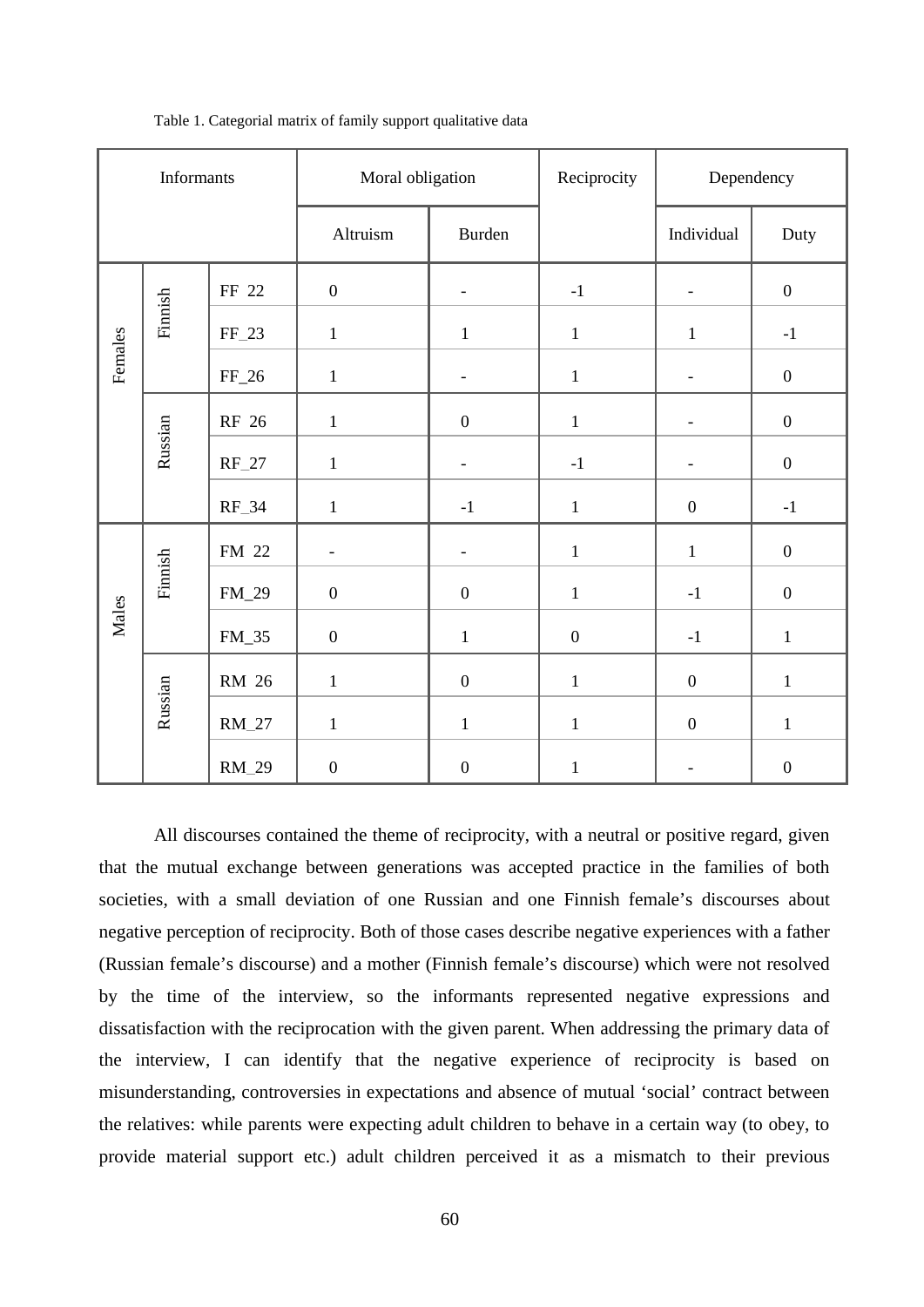experience (absence of father's care in childhood, change of relation degree from friendly to oppressive with the Finnish mother). This mismatch and conflict of expectations shifted the negation of reciprocity and its regard to impossible in future.

 As for the rest of the discourses, the individuals talk about reciprocity mainly in a positive way, identifying it as a significant component of family life and the basic rule of interaction between kin. Reciprocity is evidenced in the informants' everyday language by investing share in common family purchases, cross-help with goods, cleaning, baby-sitting, caring after when ill, paying the rent when living together with parents, to say the least, supporting new ideas and projects morally and financially. The list of the reciprocal transactions may go on and the actual data shows the transactions vary greatly.

The concept of dependency of the adult child is developed almost equally neutral or not mentioned at all by a range of presented discourses. The exceptions are three discourses of Finnish males and one female, who regard this topic differently. There are examples of an opposite perception of public care institutions: one informant tells that the ageing relative expressed the will to go there herself and was satisfied with this state of support arrangement, and another presents the opinion of an ageing Finnish mother with a very individualistic living morale and total non-acceptance of becoming a dependent person, regardless of who is responsible for support provision, her adult son or the formal institutions of care. The third perception is indicated as negative but only to mark the opposite of dependency, namely *independency*: in the discourse ageing and retirement were expressed as a 'breakout' or, in fact becoming independent (from work) and getting more free time for other purposes.

Surprisingly enough, the duty of support is perceived as acceptable in two of the Russian male and one Finnish male discourse, while unappreciated by some females. In the three discourses informants displayed their readiness to indulge in the caring duty when needed, because they felt obliged to do it for their ageing parents, and, for instance the in Finnish case, it brought him satisfaction and closeness to the mother, which he had not experienced before. In two Russian cases, imposing socially-approved behavior and taking up the caring duty speaks for the informants in this case; on the other hand, they all confessed a lot of self-sacrifice by their parents in the past in order to make children happy, which made them consider the 'return of the favour' for all their parents have done. From this viewpoint, the duty dependency is closely related to the reciprocity.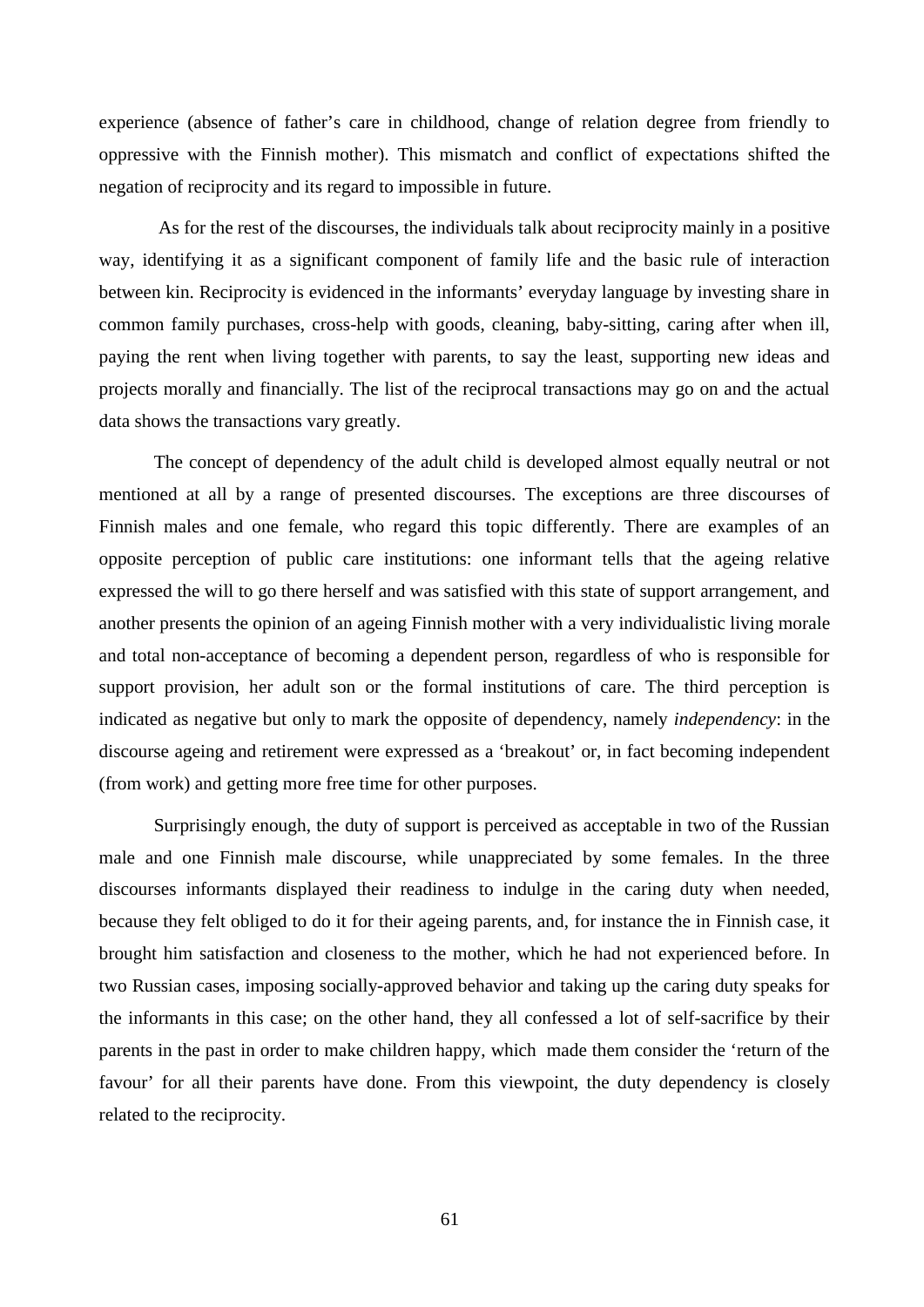In the two females' discourses of support duty, the need for caregiving was mentioned as actual for the family and experienced at close quarters, whilst for the rest of the discourses this topic was just *hypothetical* in its anticipation in the future. As the informants or their relatives have experienced caregiving duty, they describe it as demanding and mentally exhausting, hence the negative perception and awareness and even fear of the necessity to be involved in caregiving again.

When it comes to the concept of altruism, I can immediately conclude that it was not discussed in the Finnish male discourses, and at the same time clearly referred to in a positive way in the Russian discourses of both genders and generally well in the Finnish female talks. The implication of altruism talks being typical for females corresponds to the previous discussion on altruistic morale to give and not ask back, typically inherent in females (Folbre 2001).

Every third informant in each subgroup talked about moral obligation to support parents as burdening, yet some of them qualified it as an acceptable possibility for themselves and expressed readiness to carry this burden prescribed by the moral obligations in front of the family. An exception is the Russian female discourse which expresses her fear to take the caring responsibility that overweighs the obligation to do so. The burden discourse to a great extent reflects the talks about the duty, yet the fine line lies on the supposition that obligation represents the principles and morals of the individual based on family support patterns and, to some extent, social pressure. Being dependent and involved in the support duty means take action, which certainly is connected to the feeling of obligation, but concerns the practical aspect of family support and its feasibility.

Based on the results of discourse analysis, I reject the assumption that there would be more help and mutual assistance (reciprocity) mentioned and taking place in the Russian discourses, since the reciprocity motifs were detected in the discourses on both sides, Russian and Finnish. The supposition of females talking and assuming more possibilities for them to take over the support duties (dependency concept) is also disproved due to the fact that male discourses also contained this topic in a significant amount, and especially Russian male talks represented the readiness to be indulged in family support activities in the future. When mentioning family responsibilities of support as a burden, there was no consensus in the tone and opinions in the discourses, and it was peculiar to detect many different forms of expressions and feeling formulations across the individuals' discourses.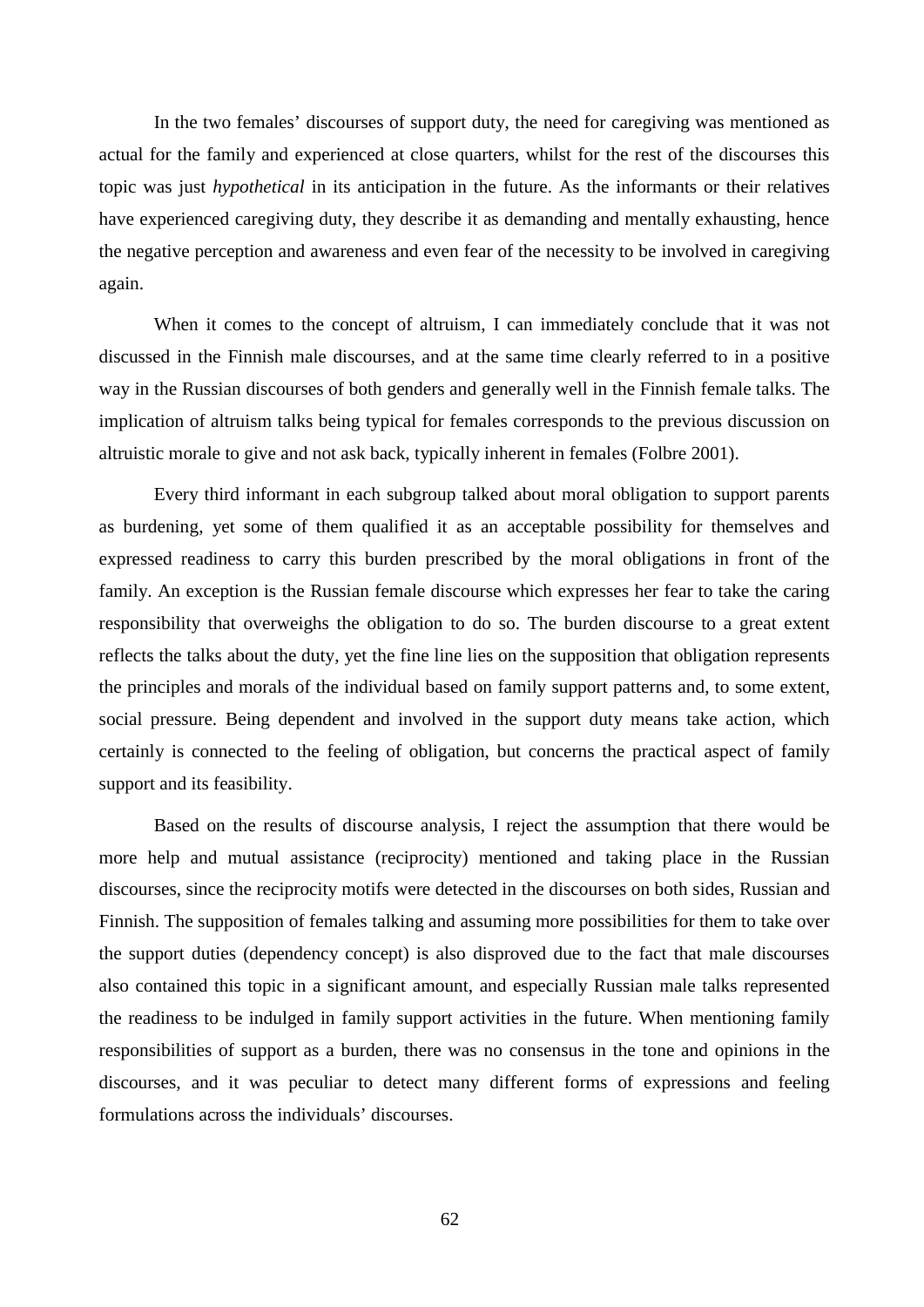To sum up, the main findings provided in the perception matrix is that Finns talk a lot about individual dependency, hence I assume that this matter is significant for them, whilst Russian males develop the repertoire of duty dependency as inevitable and expect it to be implemented due to moral obligations and the mutual reciprocity. Females, much more than males, raise up the theme of altruism in their stories, which can be partially explained by the socially imposed patterns of a woman as the main carer in the family. Additionally, according to the discourses, reciprocity is actual for most of the informants and takes place in their family on a regular basis.

# **4.6 Summing up the findings**

Within the outline of discourse analysis, I have been searching for fruitful examples and allocating different dimensions in the family support perception. In fact, discourses vary greatly and each of them has value in itself. At the same time, they form some bigger topics, or repertoires, that describe directions of how support practices across the generations are implemented in practice. The rich empirical data allowed us to undertake deeper interpretations and build generalized assumptions as the final result summed up in a conceptual framework.

I have been analyzing family support discourses that have different logics of narration, various dimensions, lead and sub-themes that were important for informants. It is vital to keep in mind that depending on these various discursive patterns, the discourses about family duties and obligations, along with care and support practices go various directions, as there are no conventions for the discursive flow.

In order to combine the concepts I have drawn from the data using the discourse analysis, I will present them in the following illustration and explain the links between the concepts. As the discourses of family support were carried out, three important patterns were retrieved from the interviews and generalized into the concepts of moral obligation, reciprocity and dependency. The conceptual framework connecting those three components is applicable on both macro and micro level of societal relations.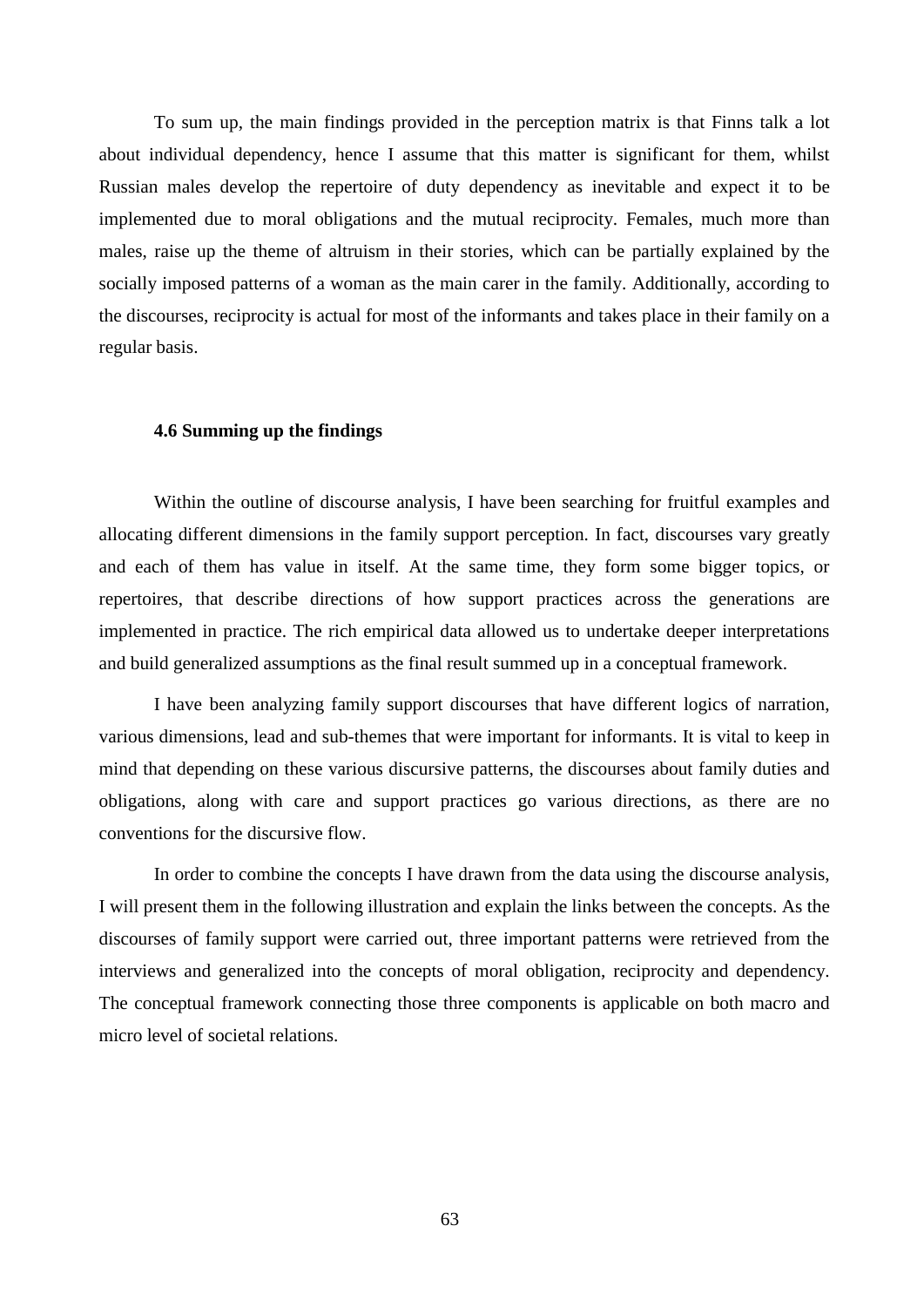Table 2. Three concepts forming the family support



When informants were talking about support provision for their ageing parents, they presented their perception of support from the perspective of moral obligation: it is a natural need for the adult children to take the turn to care of their parents as much as their parents cared and supported them when they were young. Certainly, moral patterns of behaviour may be associated with social pressure, since individuals are expected to do something they themselves might not like or choose to do in more liberal conditions. The closer an individual is incorporated in the family network and the stronger the family bonds and habitus of support functions inside the family are, the bigger the possible pressure, which increases during the risky situations of illness and ageing of the closest kin. In this respect it looks like the individual is caught up in the trap of socially imposed actions and expectations of others, with no alternatives to make his or her own choice.

Developing the different levels of understanding of the moral obligation concept, it should be emphasized that individuals may reflect it as a burden. Depending on the object of burden, two types were distinguished: *individual,* presuming dependency of the elderly on support and care from the adult children, and *duty as burden*, where the bearer of the support duty is the adult child. I encountered a lack of theoretical literature on the family support as burdening practice, therefore took the liberty to develop my own typology of burden.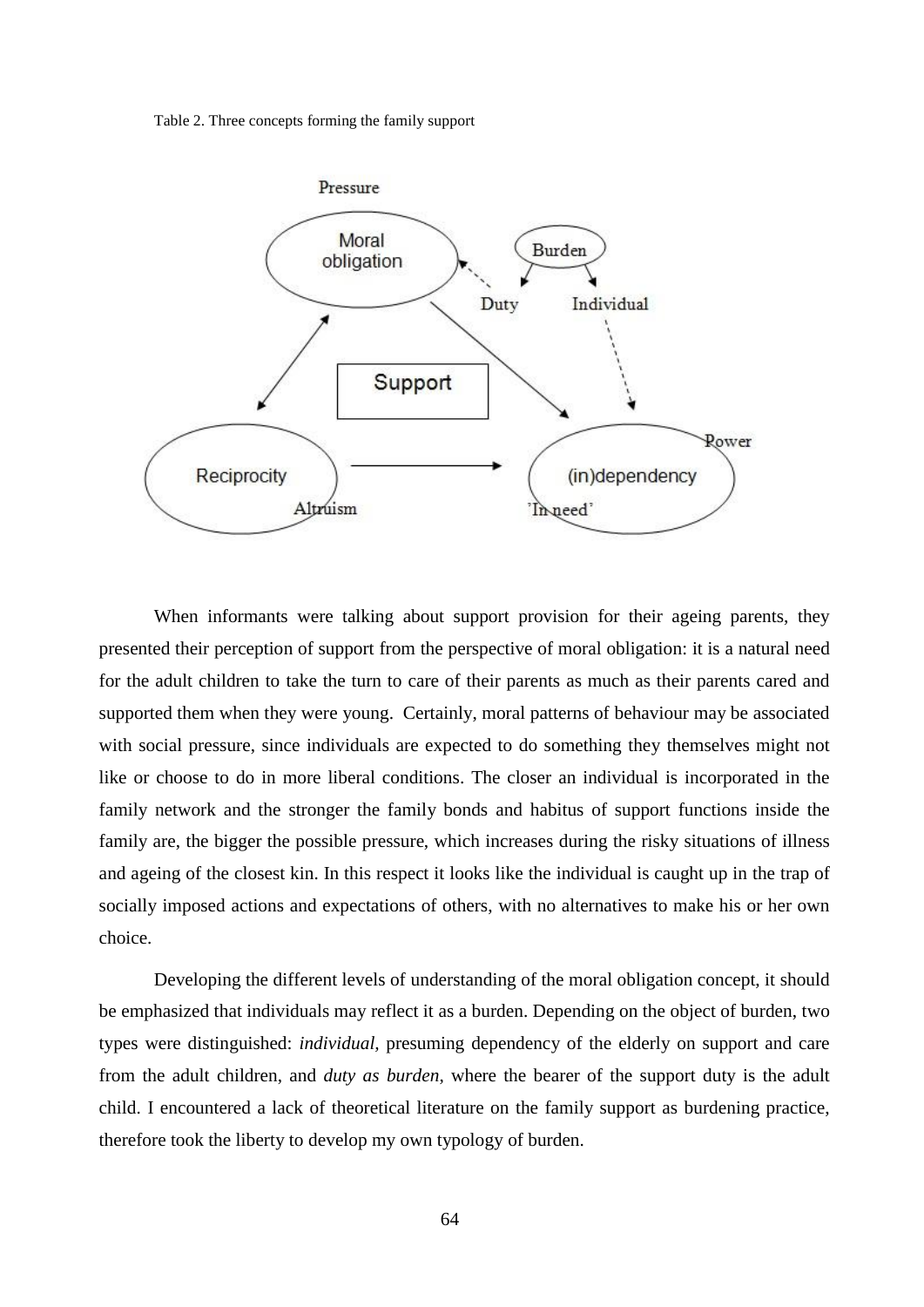Moral obligations compel the individual to shoulder the support burden, which might be hard and unbearable to manage, like some of the informants testified in the discourse. For a young supporter, it is sometimes even hard to anticipate the need of care and support of the kin in need. Individuals who had experienced it shared their fears to repeat it or be involved in it in the future.

The burden of being supported lies upon some ageing parents who experience uneasiness and a shift in power relations inside the family as the transition from a supporter to one in need may not happen smoothly. The individual burden is closely connected to the issue of dependency (see Table 2), which also concerns both potential supporters and ageing parents.

When a need of care or support responsibilities arises, with the moral obligation to take this duty comes the resolution of dependency –independency dichotomy. Dependency is often connected to the vulnerable social groups, such as children and the elderly, as they usually require additional assistance and care in everyday life functioning. The concept of dependency in this context is interrelated with the idea of an ageing parent in need of support being a burden to the adult child. The attitude to this relation of dependency may vary from total appreciation and expectation of it by the adult child to the refusal of any help and the whole situation of becoming dependent. In this case, it is not the duty that is a burden but the individual experiences the shift of power relations within the family, drifting from being a supporter to the ageing person in need. Quite often this power shift is characterized in the discourse as a painful unsatisfying event in life, especially for the persons who value individualism and independency. This power shift brings additional duties to the supporters and probably an unacceptable yet inevitable life stage for the ageing.

 On the other side of the dependency continuum, there are perceptions of retirement as finally gained independency from working life and duties and chance for new opportunities to realize oneself. At the same time, some individuals display certain expectations from the adult children, including the reciprocations, yet some of them refuse to accept the idea of their dependency and react differently on this life situation. This conclusion brings us back to the theme of reciprocity and its impact on dependency: the act of reciprocation may be understood dually in the aspect of dependency: in the form of realized expectations or denial due to high independency and need for control by the ageing parent. Whatever the outcome of reciprocity is, it is directed to the individual in need and sets him or her as a subject of the family support arrangements.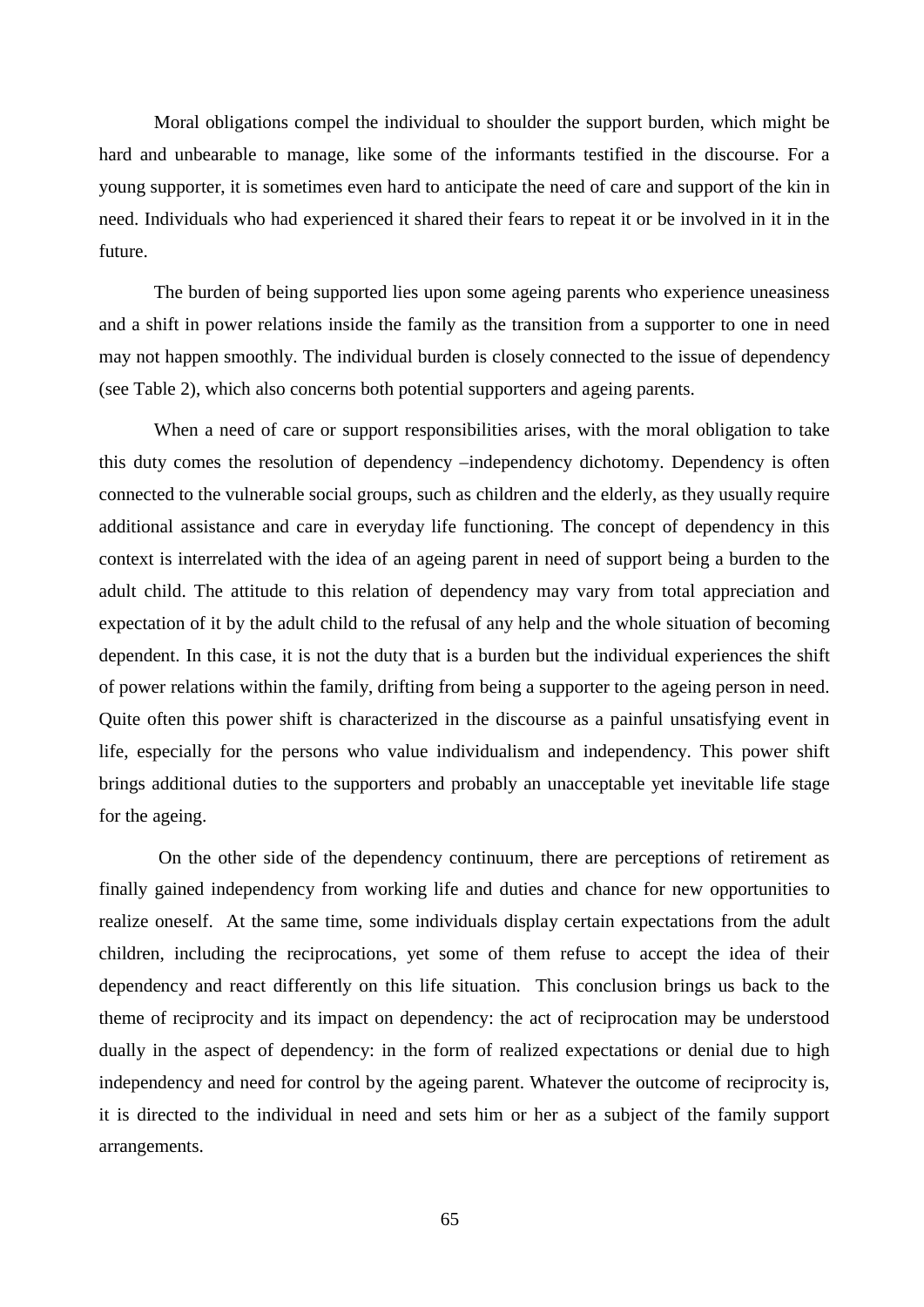As mentioned above, the perception of support obligation as burden was shared amongst many individuals. However, what resolves this dilemma is the inter-relation between moral obligation and reciprocity (see Table 2), where the individual is presented as either altruistic or, more commonly, guiding herself to build up a relationship with their family based on mutually beneficial reciprocation. The reciprocal approach of family support duty rationalizes the individual's behavior, and justifies the subjective estimations of the investment-return relationship with the parents.

The reciprocation discourse also contains the emphasis on the give and take exchange as social investments in individuals. Some informants perceived their relations with their parents through the prism of investments made by the parents in them in the past and their possible outcome in the future. Hence, I can speak about a rationalized reciprocity that is not only based on socially imposed patterns of support but on joint benefits for both generations.

The expression of a payback, used by many of the informants, rather well reports on the reciprocation, in a way that there is an exchange of support and care between parents and children that is prolonged and separated in time. Time is a risky variable here, since these two events are distant and the mutual agreement for support may not work after some time and in certain life conditions. Anyways, reciprocity requires responsibility and altruism of the individuals involved in the family relations, or otherwise it stops functioning and turns into an economic or formal level of social interaction. Regardless of some relevant studies on altruism increasing the satisfaction of caring duty accomplishments (Midlarsky 1994), my informants referred mostly to the mutual benefit, so it is more suitable to use the concept of reciprocation (Barsukova, 2003) for a better description of the phenomenon.

To sum up, the informants regarded mutual exchange as the starting argument in their assumption that they will have to become their parents' supporters some day. From the macro perspective, society benefits from the support of moral obligations in the family support system, since it structurizes the family kin's behavior, and therefore the social control over the matter is set up. Reciprocity in the micro level also works as a security mechanism if the public social system does not fulfill its functions, while the dichotomy of dependence-independence assigns roles on all levels of social structure and establishes the balance of power and control between individuals.

In general, the illustration above sums up well the results of the research made on the stage of interpretation and theorization of the data. The concepts of moral obligation, reciprocity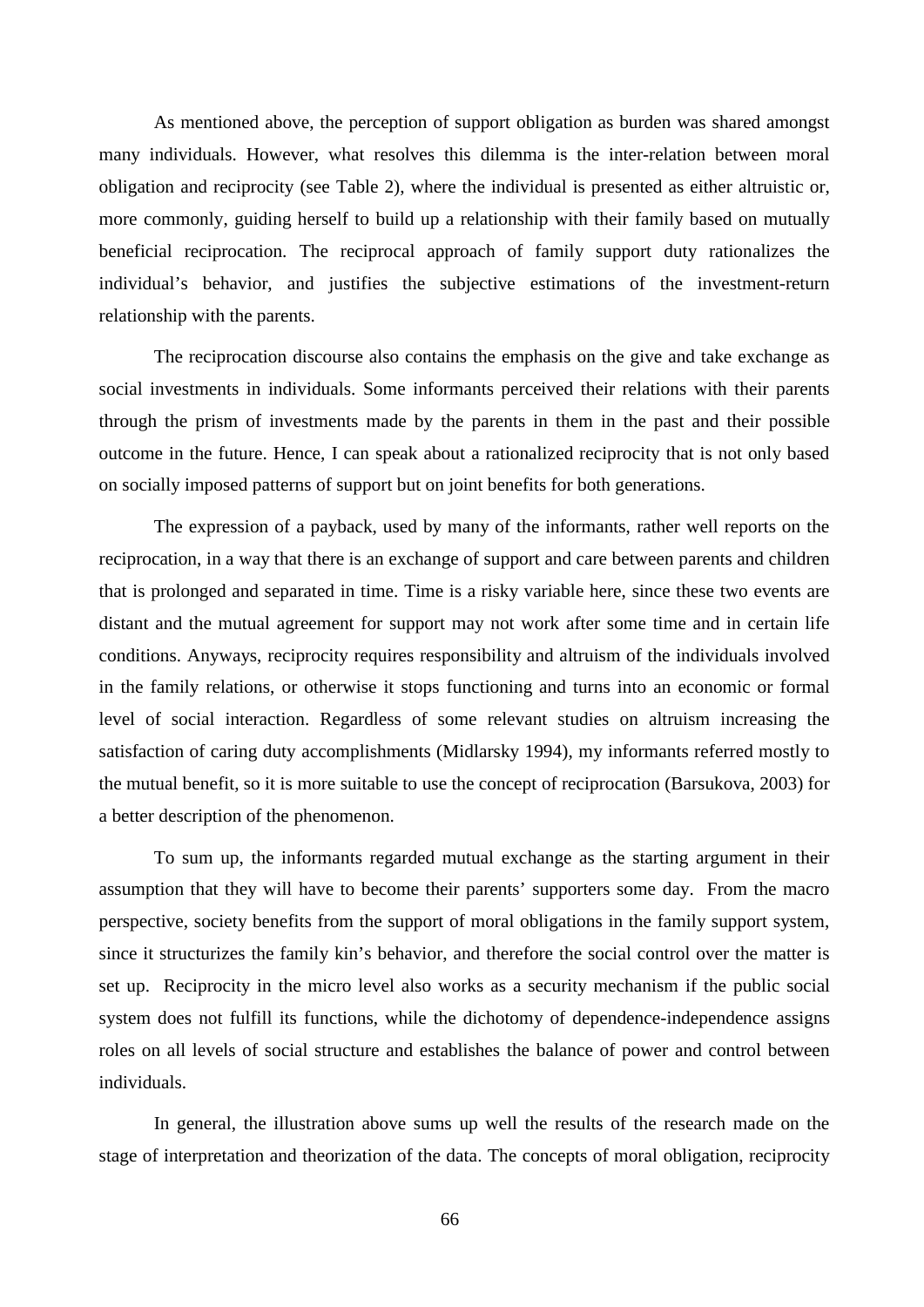and dependency are proven to be interrelated in the greater matter of family support study, and when one is highlighted, another becomes a leitmotif, which helps in the deeper understanding of the whole phenomenon. The triangle of the three components and developed sub-themes and inter-relations between the concepts is shaped into a general conceptual framework, applicable for Finnish and Russian family support studies.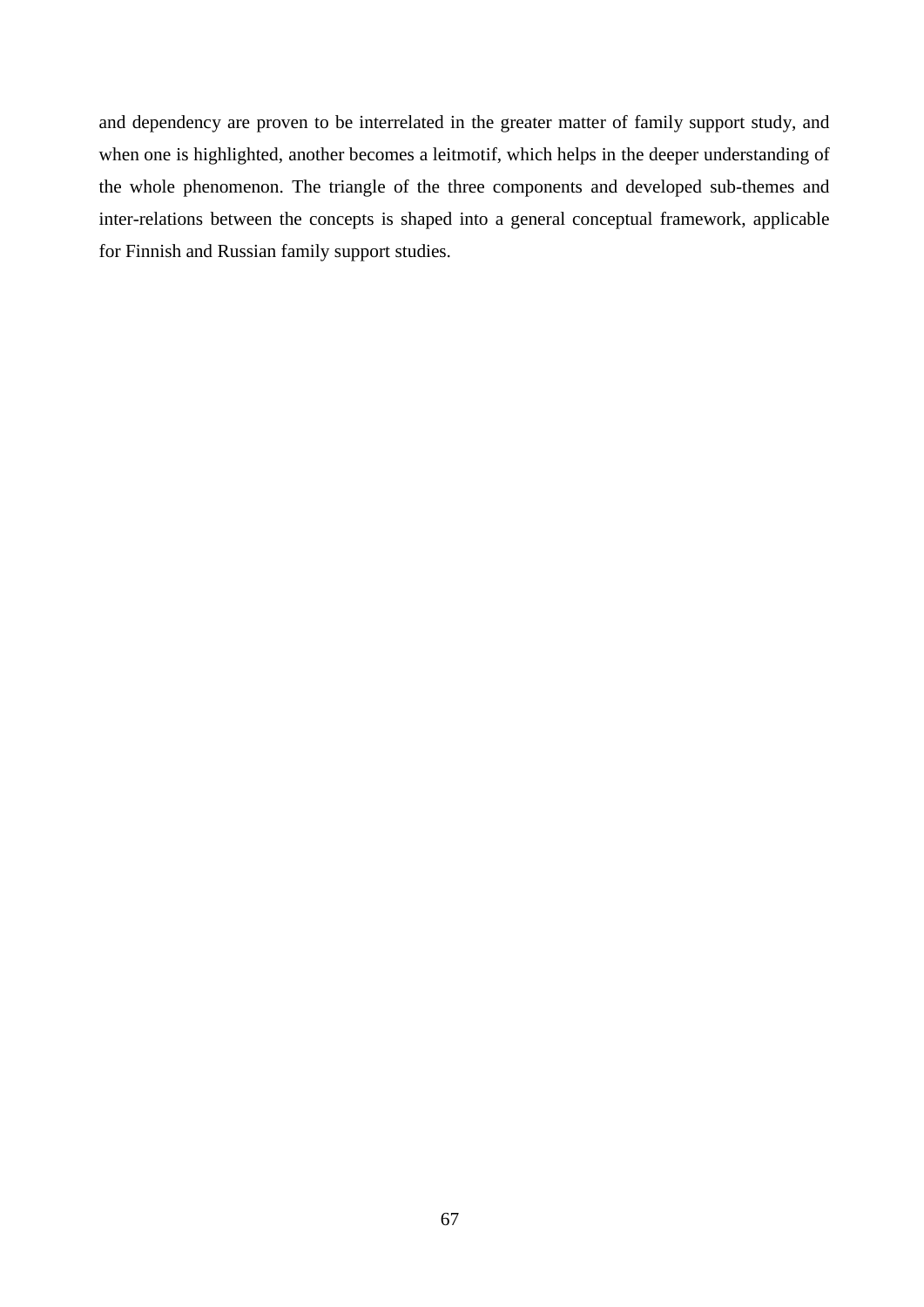# **5 Conclusion**

This research concerns the perceptions of family support by adult children in Finland and Russia. The aim of the study was to discover how adult children understand support obligations and how they anticipate being involved with them in the future. The data consisted of twelve semi-structured in-depth interviews with Russian and Finnish informants aged from 22 to 35, whose parents were entering retirement age. To theorize the results of discourse analysis further, the conceptual framework representing interrelations of moral obligation, reciprocity and dependency was developed. The main goal of the research was to answer the research question *'How do the adult children perceive family support duties and anticipate potentials for themselves to become supporters of their ageing parents in the future?'*

In this Master's Thesis I descended from macro social and cultural background to the micro level of particular cases and discourses of adult children, and so went my assumptions where I tried to establish connections between welfare systems and family support care. I anticipated Russian discourses to be filled with themes of family support and informal care practices, whereas in the Finnish cases the talk was expected to concern mostly institutional care and impersonal support. In fact, all the discourses raised up the topics of informal support and the reciprocation within families both in Russia and Finland.

One of the valuable outcomes is that I discovered discourses dedicated to the cross flows of support, including financial and immaterial help, that is not only directed from adult children to pension-aged parents, but the other way round, too. In many cases, ageing parents were still supporting their adult children, not only in Russia but in Finland as well. Additionally, the argument on the role of weak or strong welfare states in this case does not particularly represent reality, since in Russia there were cases in which even retired parents and grandparents were still supporting their adult children or investing in common family projects. So it is not correct to assume that pension age signifies dependency, poverty, weakness and incapability to contribute to family life; on the contrary, ageing members of the family stay active, and there are examples of it in both Finnish and Russian discourses. At the same time, when an adult child reaches certain level of income and career development, he or she gets involved in the support provision and takes upon the leading role of a family supporter. Therefore, support in the family depends on, first and foremost, who can financially afford it best. If the child has means for it, the support provision vector changes towards the ageing parents.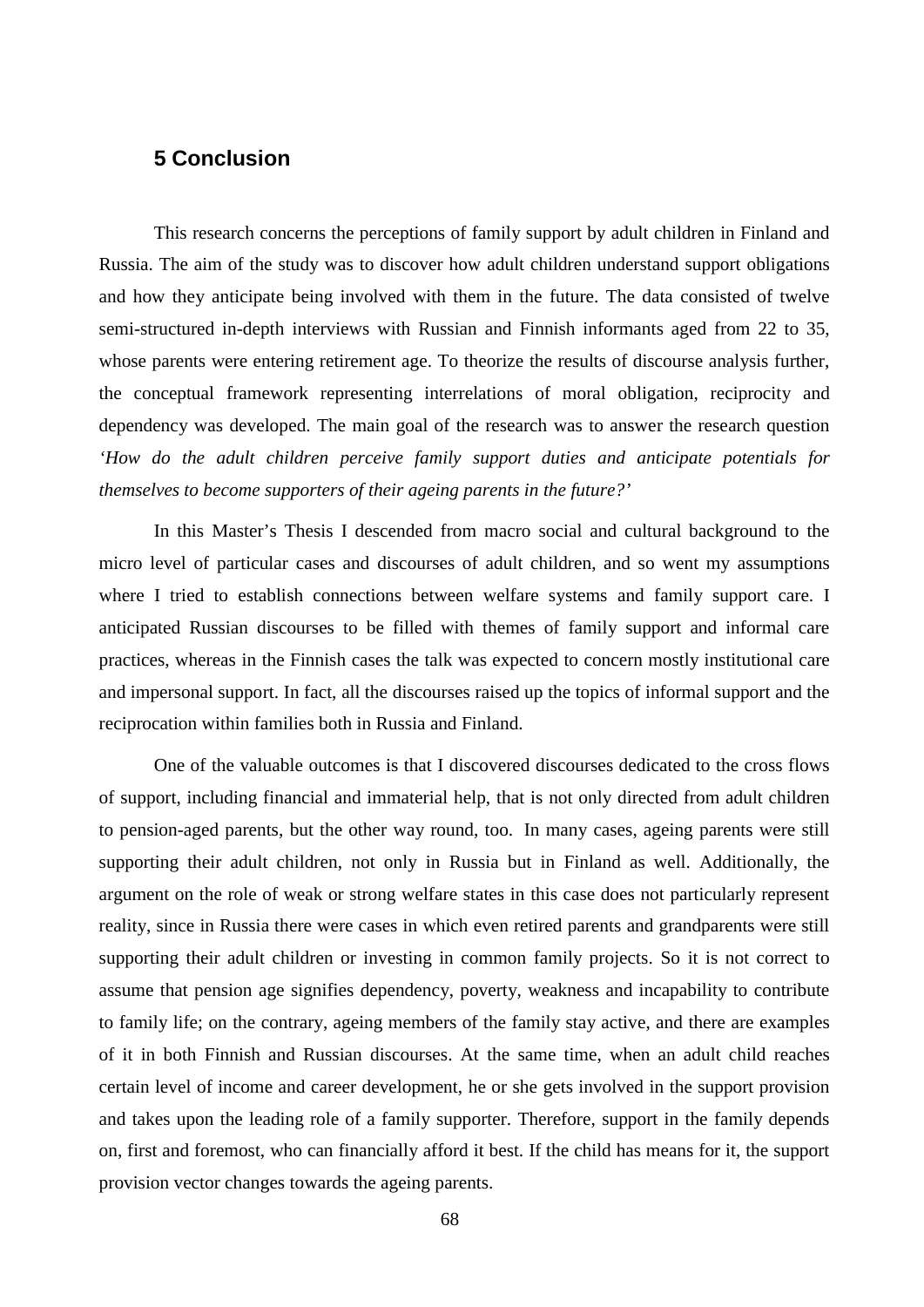In Finland, characterized as a strong welfare state with good social security mechanisms, the attitudes to elderly houses vary greatly. Many individuals refer to public elderly houses as a non-option for their parents, and vote for home care and support from their side if it is needed, rather than putting in formal elderly care. On the other hand, there is still a share of individuals whose families had positive experience in this matter, and ageing members themselves regarded elderly houses as the best option for themselves, without considering it to cause any harm to the family relations, reunions and visits on a regular basis.

The assumption that male adult children are more financial support oriented and female ones are informal care oriented is not represented very clearly in practice, since many of the Russian and Finnish females displayed their readiness to buy care services for their parents if it was needed and if it saved their time and did not disturb their professional work process. Additionally, male informants (especially Russian ones) also shared their view that they could support their parents with some home duties and nursing if there was a demand for this. The leitmotif of altruism occurred in both Finnish and Russian discourses, especially in great extent in female discourses which claims that selfless acts are a female prerogative (Folbre 2001). Therefore, there is no clear gender division based on the anticipation of the support responsibilities; however, with the general appreciation of reciprocity, females were the ones to talk about altruism.

All the discourses touched upon the concept of reciprocity and regarded it as a positive and important issue for the individual's family's aspect on the relations and support arrangement basics. Reciprocity within the family was common practice for Finns and Russians alike, and was in many cases perceived as the reward to the parents who had invested in their children from the very beginning of their lives. Therefore, it is a form of long-term relation which implies a payback based of subjective assumptions of debt to the parents, mixed with a feeling of moral responsibility and reciprocity.

#### **5.1 Discussion and evaluation of results**

The value of my research is that on the one hand, it allows us to see family support from many dimensions including moral obligations of adult children to implement the caring and maintaining duties; on the other hand it gives the reader space to think and reflect upon the social complexity of the family support phenomenon based on the conceptual framework I have developed.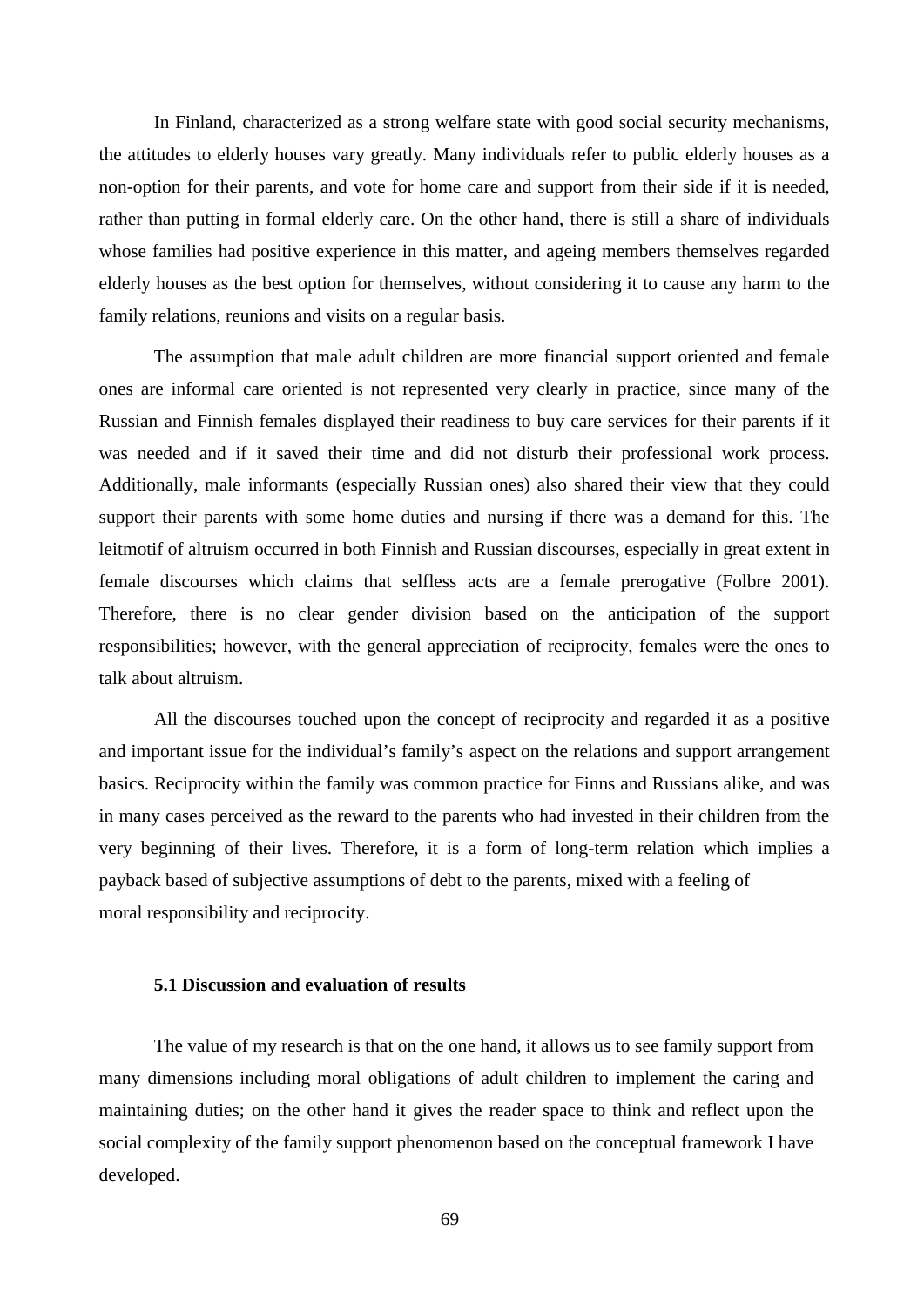According to the conceptualized framework in which family support is represented in the interaction of three aspects - moral obligation, dependency and reciprocity - the role of social policy in this respect consists of addressing the problematic sectors of the matter. If we are to consider the concepts of the theoretical 'triangle', social policy may hardly reinforce moral obligations to provide support for individuals, since it is a personal choice, and only the established pattern of family organization and societal expectations may drive an individual to impose this obligation and take over this responsibility. The same goes for reciprocity: it qualifies as one of the basics of family functioning established and shared across the members on the micro level, and what public institutions can do here is only to boost it or support those participants who are excluded from this informal exchange.

In fact, the definite sector for social policy to take care of is the 'dependency' body and burden of the support duty (see Table 2). On the one hand, ageing is just another stage of a person's life which every individual should be aware of. In order to change the perception of ageing and consecutive need of care and help as being burdens, the idea of active ageing should be better introduced to the wider audience. On the other hand, those ageing individuals in need who are not included in a kin network that provides care and support (Wolf 1986) are falling into the category of public care and assistance recipients. The goal of the policy-makers is to disclose such elderly and provide the sufficient quality help, and additionally relieve the burden of young supporters and care-givers by substituting some of the duties with the help of social workers.

In general, within this conceptual framework social policy operates as the public force to set the dependency in balance with regular life standards, and to remove the tension of burdening duties off the supporter and the independency unease off the individual in need, thus providing some share of feeling of 'independency' they demand.

To conclude, the conceptual framework elaborated with the help of theoretical literature and the analysis of twelve interviews is the main outcome of the research within this Master's Thesis. It aggregated a whole range of different discourses of family support perception in three crucial concepts of moral obligation, dependency and reciprocity that represent the dimensions of the family support phenomenon. In this Master's Thesis I succeeded to answer the research question and observed differences and similarities in family support perceptions and anticipations by adult children in Finland and Russia. Based on the data from Finland and Russia, the conceptualized outline of the research is applicable for other sorts of family policy studies and exhibits high explanatory capacities.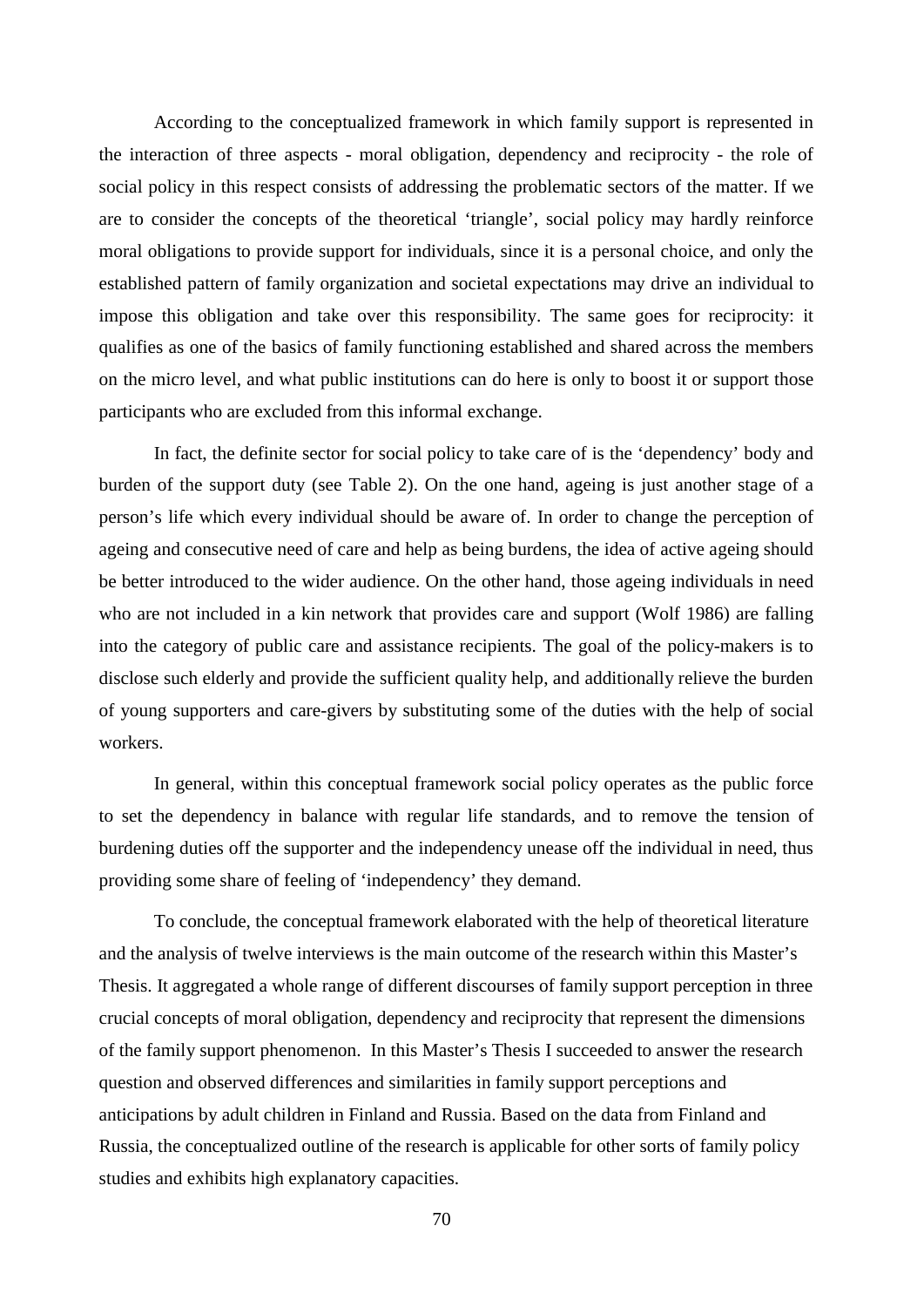## **6 Bibliography**

#### **Primary sources**

- Ackroyd, Stephen John A. Hughes (eds) (1992), *Data collection in context.* Second edition*.* Harlow: Longman Group.
- Aldous, Joan (1994), *Someone to Watch Over Me: Family Responsibilities and Their Realization Across Family Life,* in Kahana, Eva - David E. Biegel - May L. Wykle (eds) (1994), *Family caregiving across the lifespan.* Thousand Oaks, California: SAGE, pp. 42-68.
- Aléx, Lena Anne, Hammarström (2008), "Shift in power during an interview situation: methodological reflections inspired by Foucault and Bourdieu."*Nursing Inquiry,* June #15(2), pp. 169-176.
- Bryman, Alan (2008), *Social Research Methods.* UK: Oxford University Press.
- Burova, Svetlana, Demidova, Anastasia (2008), "Тенденции исследования семьи в советский и постсоветский периоды" ["Tendencies in the family research in the Soviet and Post-Soviet periods"], *Социологические исследования [Sociological*] *studies*], N<sup>o</sup><sub>12</sub>, pp. 97-103. [<http://www.isras.ru/files/File/Socis/2008-](http://www.isras.ru/files/File/Socis/2008-) 12/Burova  $12.pdf$
- Cerami, Alfio (2009), "Welfare State Developments in the Russian Federation: Oil-Led Social Policy and the 'Russian Miracle'". *Social Policy & Administration*, Vol. 43, #2, pp. 105- 120.
- David Silverman (ed.) (1997), *Qualitative research: Theory, Method and Practice*. London: SAGE.
- Douglas, Jack D. (1985), *Creative interviewing*. Beverly Hills, CA: SAGE. Oakley, A. (1981), *Interviewing women: a contradiction in terms?*, in H. Roberts (ed.) (1981) *Doing Feminist Research*. London: Routledge.
- Esping-Andersen, Gøsta (1990), *The Three Worlds of Welfare Capitalism.* Cambridge: Polity Press.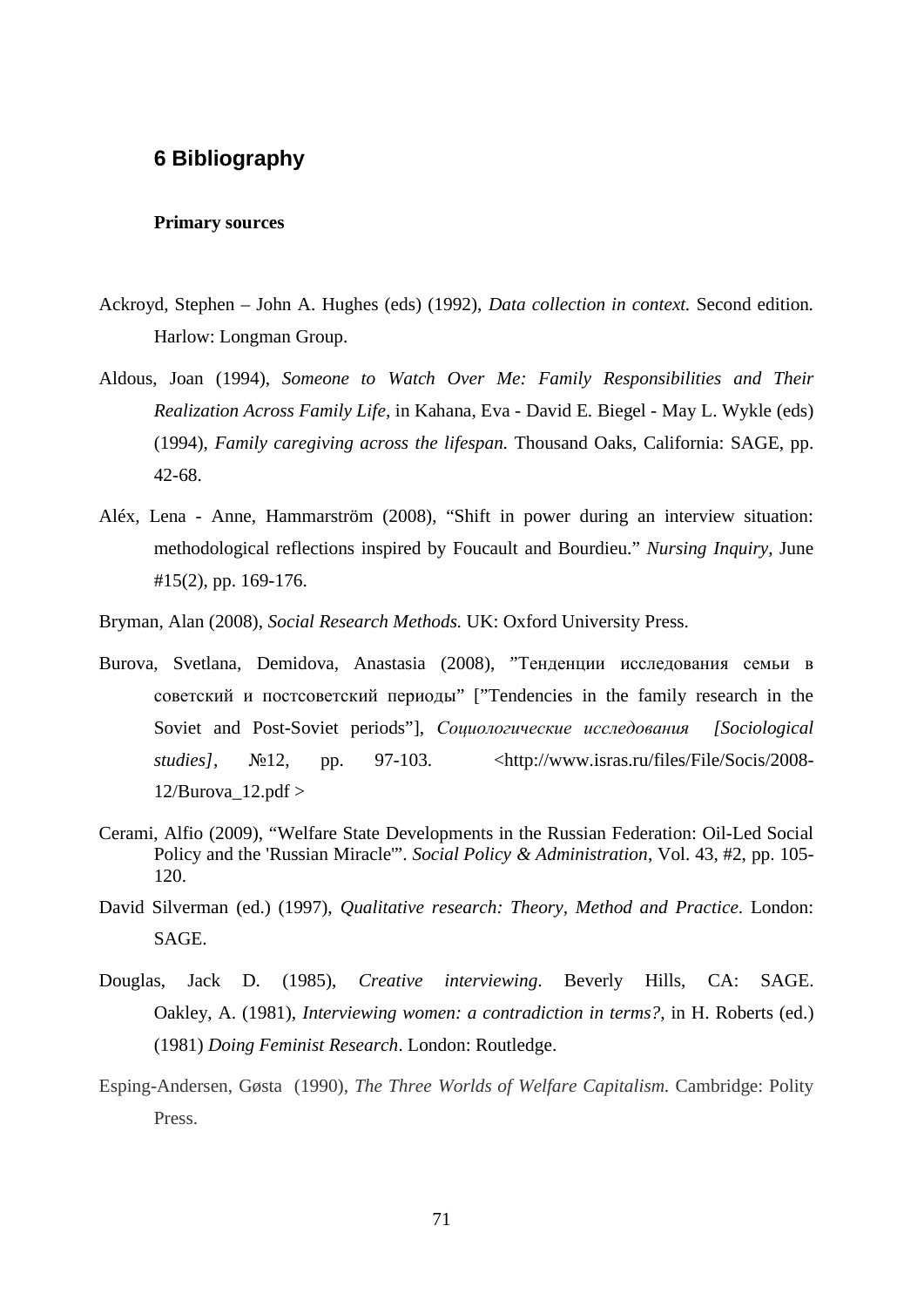- Featherstone, Brid (2004), Family life and family support. A feminist analysis. UK: Palgrave MacMillan.
- Gobo, Gianpietro (2004), Sampling, representativeness and generalizability, in Seale, Clive - Giampietro Gobo - Jaber F. Gubrium - David Silverman (eds) (2007), *Qualitative research practice*. London: SAGE, pp. 405-426.
- Gubrium, Jaber F. James A. Holstein (1995), *Biographical work and the new ethnography*, in Josselson, R. - A. Lieblich (eds), *The nature Study of Lives*, Vol 3. Newbury Park, CA: SAGE. pp. 173-88.
- Gubrium, Jaber F. James A. Holstein (1997), *Active interviewing*, in David Silverman (ed.) (1997) Qualitative research: Theory, Method and Practice. London: SAGE, pp. 113- 129.
- Kahana, Eva Biegel, David E. Wykle, Mary L. (1994), *Family Caregiver Applications Series*: *Family caregiving across the lifespan.* (Vols. 1-4). Thousand Oaks, CA: SAGE.
- Kahana, Eva Boaz Kahana, J. Randal Johnson Ronald J. Hammond Kyle Kercher (1994), *Developmental Challenges and Family Caregiving: Bridging Concepts and Reserch*, in Kahana, Eva - David E. Biegel - May L. Wykle (eds) (1994), *Family caregiving across the lifespan.* Thousand Oaks, California: SAGE, pp. 3-41.
- Kane, Rosalie A. Joan D. Penrod (eds) (1995), *Family caregiving in an aging society: Policy Perspectives.* London: SAGE and California: Thousand Oaks.
- Kirk, Jerome Marc L., Miller (1986), Reliability *and Validity in Qualitative research*. Beverly hills, CA: SAGE.
- Kvale, Steinar (1996), *Interviews: An Introduction to Qualitative Research Interviews*, California: SAGE.
- Leira, Arnaulg (2002), *Working Parents and the Welfare State: Family Change and Policy Reform in Scandinavia*. Cambridge: Cambridge University Press.
- Lofland, John Snow, David Anderson, Leon Lofland, Lyn H.(eds) (2006), *Analyzing social settings: A guide to qualitative observation and analysis*. Fourth edition. Belmont, CA: Wadsworth/Thompson.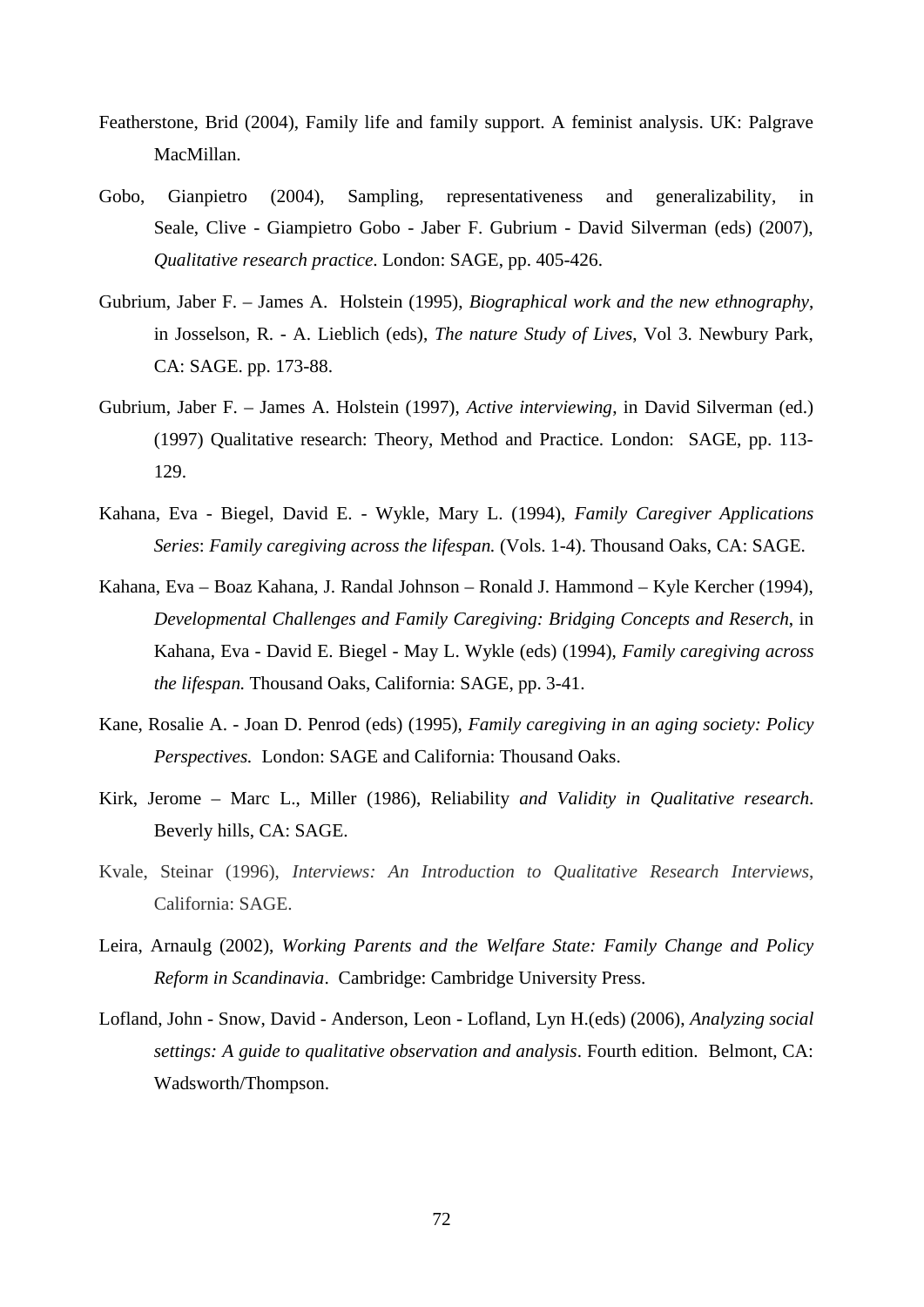- Midlarsky, Elizabeth (1994), *Altruism Through the Life Course*, in Kahana, Eva David E. Biegel - May L. Wykle (eds) (1994), *Family caregiving across the lifespan.* Thousand Oaks, California: SAGE, pp. 69-95.
- Nancy Folbre (2001*), The invisible heart. Economics and family values*. New York: The New Press.
- O'Connor, Julia (1996), ''From women in the welfare state to gendered welfare state regimes.'' *Current sociology, Vol.44, No<sub>2</sub>, pp. 1-127.*
- Pfau-Effinger, Birgit Lluis Flaquer Per H. Jensen (eds) (2009), *Formal and Informal Work. The Hidden Work Regime in Europe*. London: Routhledge.
- Potter, Jonathan (1997), *Discourse analysis as a way of analysing naturally occurring talk*, in David Silverman (ed.) (1997) Qualitative research: Theory, Method and Practice. London: SAGE, pp. 144-160.
- Rapley, Tim (2004), *Interviews*, in Seale, Clive Giampietro Gobo Jaber F. Gubrium David Silverman (eds) (2007), *Qualitative research practice*. London: SAGE, pp. 15-33.
- Seale, Clive Giampietro Gobo Jaber F. Gubrium David Silverman (eds) (2007), *Qualitative research practice*. London: SAGE.
- Silverman, David (ed.) (1993), *Interpreting Qualitative Data: Methods for Analysing talk, text and interaction*. London, SAGE.
- Sorokin, Pitirim (1916), "Кризис современной семьи" ["Crisis of the modern family"]  $E$ жемесячный журнал [Monthly journal], № 2.
- Strauss, Anselm Juliet Corbin (eds) (1990), *Basics of Qualitative research*. London: SAGE.
- Thomas, William Isaac Dorothy S. Thomas (1928), *The child in America: Behavior problems and programs*. New York: Knopf, pp. 571-572.
- Watson, Elizabeth A. Jane Mears (1999), *Women, work and care for the elderly*. Aldershot, UK: Ashgate.
- Wolf, Douglas (1986), *Kinship and family support in aging societies*. Working paper. International institute for applied systems analysis.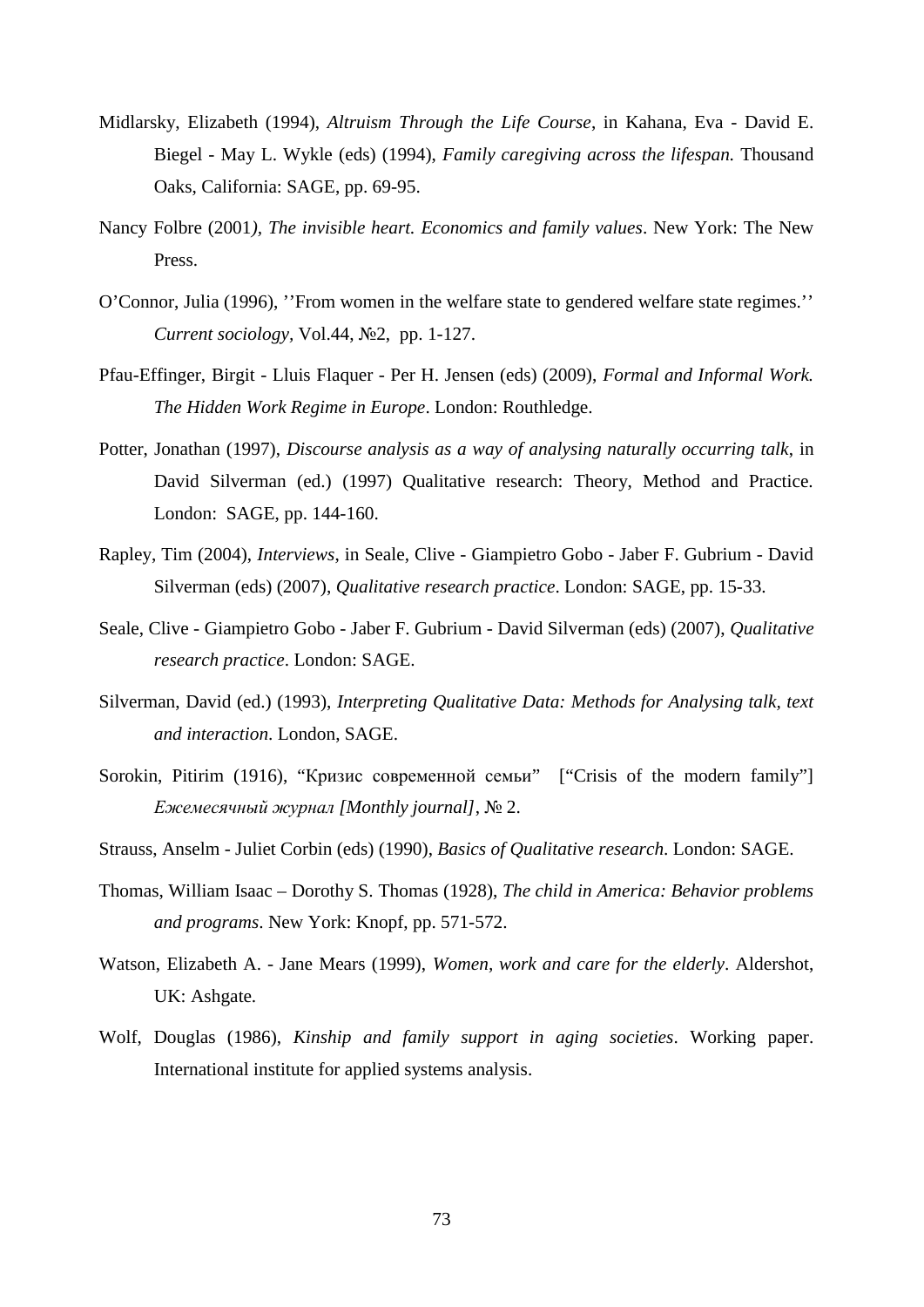#### **Internet sources**

Beale, Barbara - Rose Cole – Sharon Hillege – Rose McMaster – Sue Nagy (eds) (2004), "Impact of in-depth interviewing on the interview: roller coaster ride". *Nursing and Health Sciences*, #6 (2), pp. 141-147.

[<http://www.ncbi.nlm.nih.gov/pubmed/15130100>](http://www.ncbi.nlm.nih.gov/pubmed/15130100)

- Carone, Giuseppe Declan Costello (2006), *Can Europe Afford to Grow Old?* [<http://www.imf.org/external/pubs/ft/fandd/2006/09/carone.htm](http://www.imf.org/external/pubs/ft/fandd/2006/09/carone.htm)>
- Gordeeva, Tatiana (2009), Семья и родительство в современной России [Family and parenting in the modern Russia].

[<www.fond-detyam.ru](http://www.fond-detyam.ru)>

Barsukova, Svetlana (2003), "Сетевая взаимопомощь российских домохозяйств: теория и практика экономики дара" ["Network mutual help of Russian households: theory and practice of the gift-based economy"]. *Mup Poccuu [World of Russia]*, № 2, pp. 81-122.

[<http://www.hse.ru/data/2010/12/31/1208180794/2003\\_n2\\_p81-122.pdf>](http://www.hse.ru/data/2010/12/31/1208180794/2003_n2_p81-122.pdf)

Gorshkov, Mikhail (ed.) (2010) Социальные факторы консолидации Российского общества: социологическое измерение [Social factors of the consolidation of Russian society: sociological dimention]. *Новый хронограф [New chronograph]*, Moscow, 2010.

[<http://www.isras.ru/files/File/publ/Socio.pdf](http://www.isras.ru/files/File/publ/Socio.pdf)>

Mack, Nicole - Nathan Smith - Krystal Strader – ChristineWu (2010) *Sensitive topics*. [<http://www4.stat.ncsu.edu/~pollock/ST%20432%20Sensitive%20Topics%20Lecture.p](http://www4.stat.ncsu.edu/~pollock/ST%20432%20Sensitive%20Topics%20Lecture.p) df>

[<http://www.uta.fi/~lisaka/LISR%5B1%5D.pdf](http://www.uta.fi/~lisaka/LISR%5B1%5D.pdf)>

Melville, Angela (2012), *Sensitive interviewing.* [<http://www.methods.manchester.ac.uk/methods/sensitiveinterviewing/index.shtml](http://www.methods.manchester.ac.uk/methods/sensitiveinterviewing/index.shtml)> Talja, Sanna (1997), *Analyzing Qualitative Interview Data: The Discourse Analytic Method*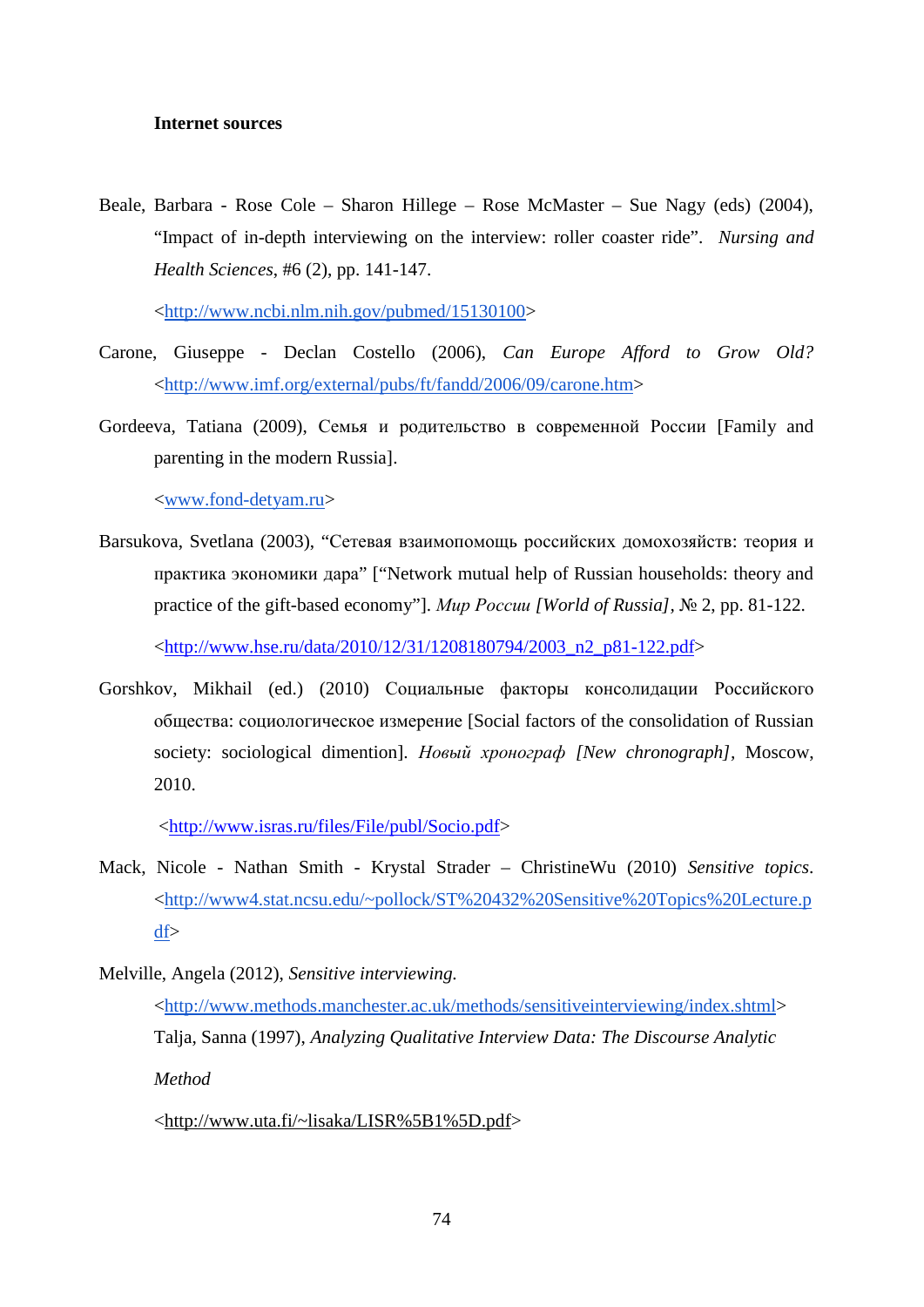- Semenova, Viktorija (2001), Дифференциация и консолидация поколений в условиях *трансформирующегося общества [Differentiation and consolidation of generations in the conditions of changing society].* [<http://www.isras.ru/files/File/Publication/Pokolenie\\_transf\\_obschestvo\\_Semenova.pdf](http://www.isras.ru/files/File/Publication/Pokolenie_transf_obschestvo_Semenova.pdf)  $\geq$
- Stokrocki, Mary (2004), *What is qualitative interviewing?* [<http://www.public.asu.edu/~ifmls/artinculturalcontextsfolder/qualintermeth.html#whyi](http://www.public.asu.edu/~ifmls/artinculturalcontextsfolder/qualintermeth.html#whyi) nterview>
- Tikhonova, Natalia Ovsej Shkaratan (2001), ''Russian social policy: choice without alternative?"*ɋɨɰɂɫ* [*Socis]*, ʋ 3, pp. 21-32.

[<http://www.isras.ru/files/File/Socis/03-2001/005\\_Tihonova.pdf>](http://www.isras.ru/files/File/Socis/03-2001/005_Tihonova.pdf)

#### **Other sources**

- European Commission Informational Bulletin (2010) *2012 to the the European Year of Active ageing*. <<http://ec.europa.eu/social/main.jsp?langId=en&catId=89&newsId=860>>
- Statistics Finland 2010. *Population and Cause of Death Statistics, Statistics Finland.<*[http://www.stat.fi/til/perh/2009/perh\\_2009\\_2010-05-28\\_tie\\_001\\_en.html](http://www.stat.fi/til/perh/2009/perh_2009_2010-05-28_tie_001_en.html)*>*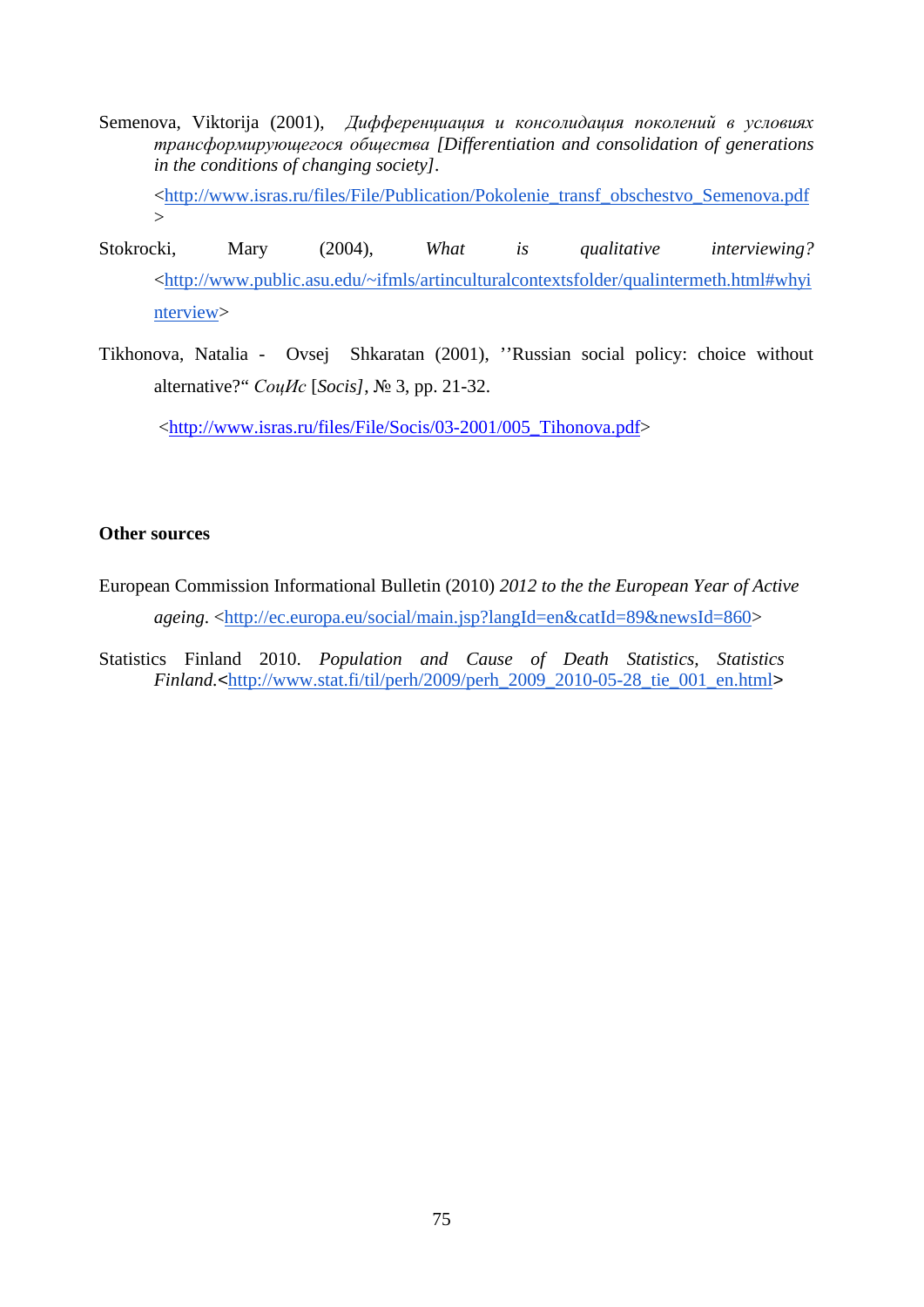## **Appendix 1. Interview questions**

### **1. Relationship with parents**

What kind of relation do you have? Do you meet often? How close are you? Do you call each other every day?

### **2. Relationship parents with their parents**

What kind of relation do they have? Do they and you meet often? How close are they? Do they call each other every day? Do they take care of them?

#### **3. Social circles of the family**

Do they have friends? Wide circle of relatives? How close are they? How often they visit each other, how they help each other?

## 4. **Division of roles**

 Who supports who in the family? Do you plan to support parents when they are pensioners?

## **5. Attitude parents to their own parents**

Did they take care of their own parents? Do they expect something like that from you?

#### **6. Situations of emergency**

**-** Imagine a situation: What if they need help?

Who will take care of your parents if they needed help, they are ill/disabled, who will provide care and coverage of expenses?

- Health situation in the family:

Do parents have some illnesses? Do they have some constant medication? Do they need help, if there was such situation when they were ill who was taking care of them?

- Financial situation in the family:

Do they earn satisfying amount of money now? Will situation change after pension? How they will get the missing amount of financial means?

-Attitude to pension, fears, worries.

Are they happy to entre pension? What they plan to do in pension? What they say about financial aspect of pension life?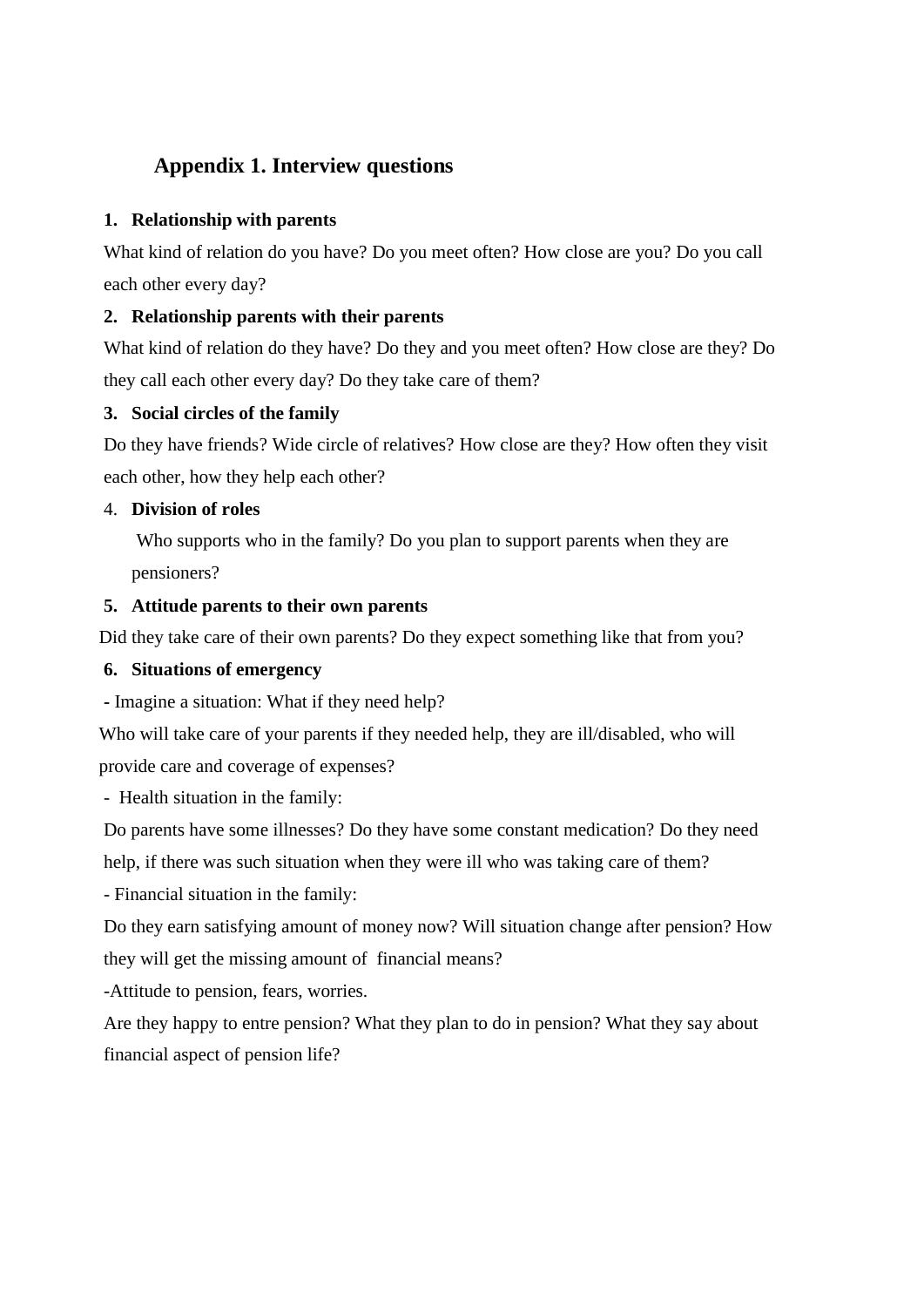# **Appendix 2. Categorization of discursive repertoires**

| Independency of<br>children                                                    | 'We have a very extended family, many aunts and aunties and cousins.<br>But granny anyways was taken to the elderly house at the end, after<br>spending some time at different relatives. Its easier. Everyone has got<br>own life and work, its hard to take care and find time' [Finnish male<br>informant]                                                                                                                                                                       |
|--------------------------------------------------------------------------------|-------------------------------------------------------------------------------------------------------------------------------------------------------------------------------------------------------------------------------------------------------------------------------------------------------------------------------------------------------------------------------------------------------------------------------------------------------------------------------------|
| Independency of<br>parents                                                     | 'She [mother of the informant] claims that she will commit a suicide<br>rather then going to the elderly house. She cannot stand the idea of<br>being <i>cared</i> . She is a very independent lady' [Finnish male informant]                                                                                                                                                                                                                                                       |
| Reciprocity                                                                    | There was time when I was earning money, and of course I did presents<br>and give money for the accommodation fee and food to my mum.<br>Simply because it would be fair, and she deserves it, she did so much<br>supporting me from the very beginning. But now I cannot pay her cos I<br>don't have the source of income. She understands it. I do some nice<br>small present though. I hope the situation changes once I finish study<br>and find work' [Russian male informant] |
| Investment /<br>Subjective<br>estimations of<br>investments made<br>by parents | 'I consider myself an investment: I gonna payback according how much<br>they put effort in me. My mum did a lot for me. My dad did zero. If one<br>invest in me, I will return more. He doesn't understand it and doesn't<br>perceive me like this, he thinks I owe him from the very beginning'<br>[Russian female informant].                                                                                                                                                     |
| Moral (natural) duty                                                           | 'It is natural that it is my turn to take care of them'. 'They are parents<br>after all, I should take care of them when time comes'                                                                                                                                                                                                                                                                                                                                                |
| Payback (to<br>parents), return of<br>favour                                   | 'I feel that I owe them'                                                                                                                                                                                                                                                                                                                                                                                                                                                            |
| Fears                                                                          | Thanks god they are in good health otherwise it will be really hard for<br>me'<br>They say that the pension is too small to be able to live and survive on<br>it'<br>Impossibility to talk about it, anxiety, refuse to answer                                                                                                                                                                                                                                                      |
| Subjective<br>estimation of need<br>of care and support:<br>moral aspect       | They never ask for anything, even more they still try to support me<br>materially' [Russian male informant].<br>'She [mother of Finnish female informant] is still under treatment<br>[cancer remission] and is concerned about her work, since it is hard for<br>her to continue working. But she needs to pay the mortgage, and I                                                                                                                                                 |